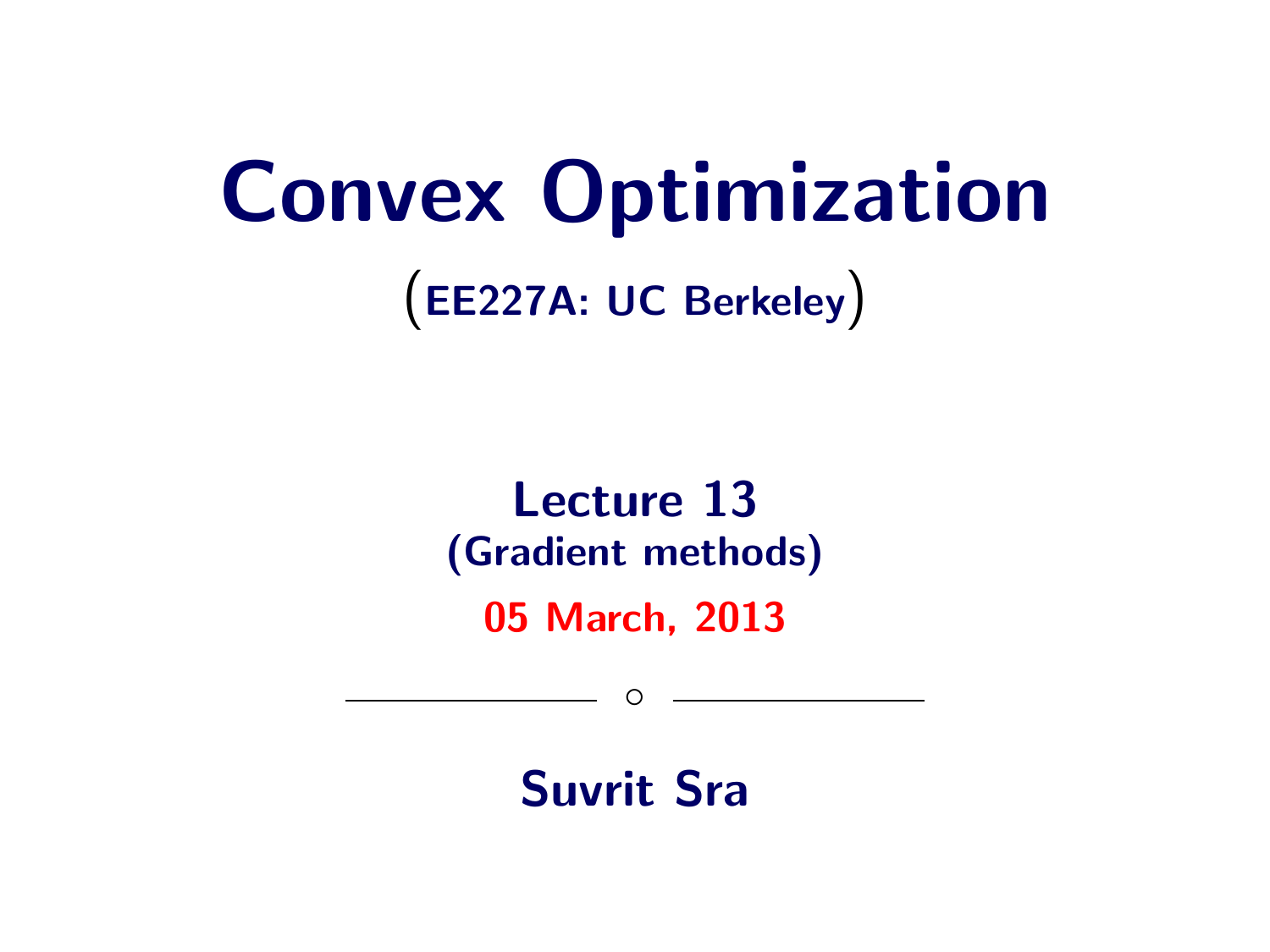# **Organizational**

- HW2 deadline now 7th March, 2013
- $\triangleright$  Project guidelines now on course website
- $\blacktriangleright$  Email me to schedule meeting if you need
- $\triangleright$  Midterm on: 19th March, 2013 (in class or take home?)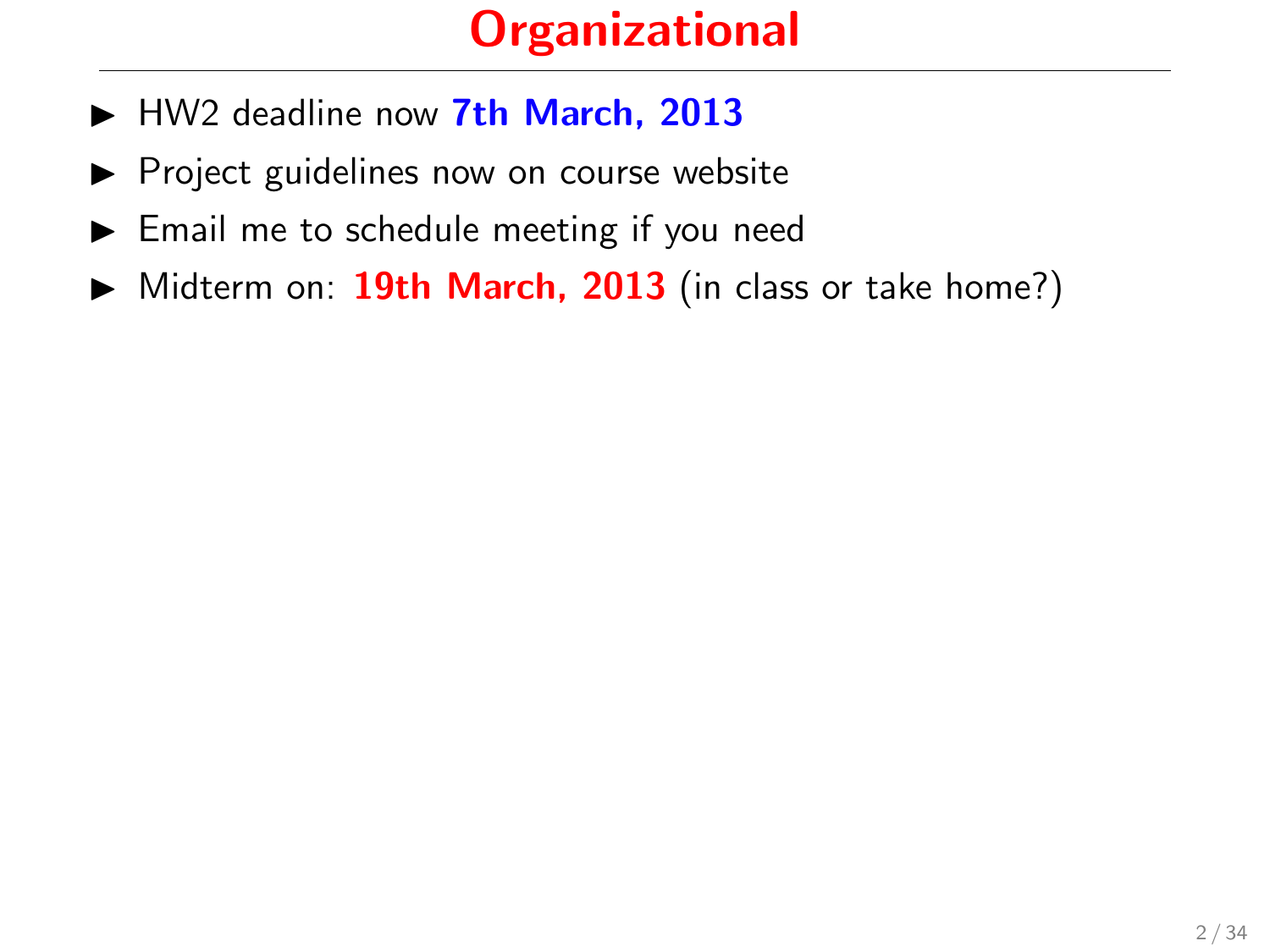# Recap

$$
\spadesuit \; x^{k+1} = P_{\mathcal{X}}(x^k - \alpha_k g^k)
$$

- $\spadesuit$  Different choices of  $\alpha_k$  (const, diminishing, Polyak)
- ♦ Can be slow; tuning  $\alpha_k$  not so nice
- ♠ How to decide when to stop?
- ♦ Some other subgradient methods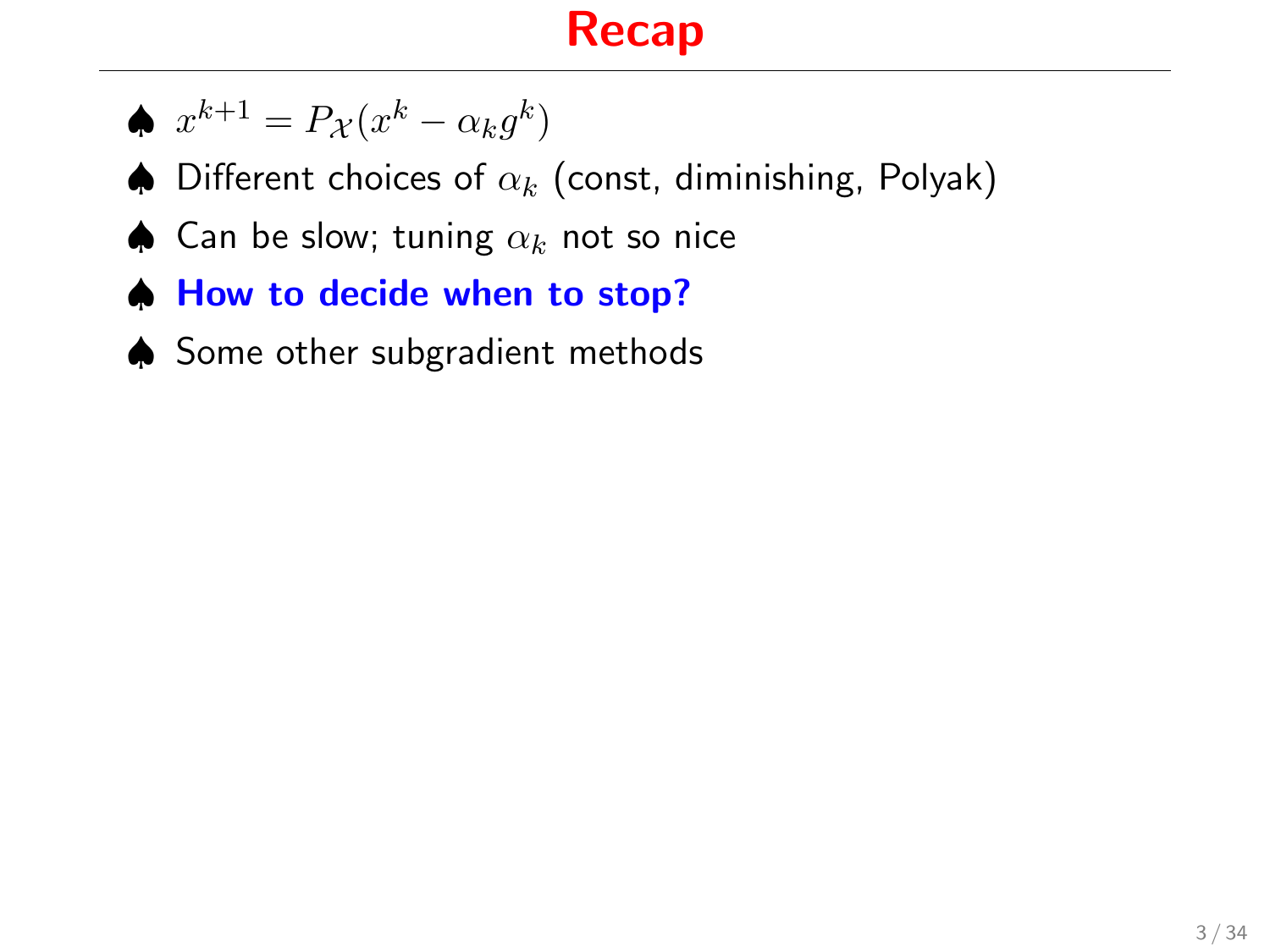min 
$$
f_0(x)
$$
 s.t.  $f_i(x) \le 0, i = 1,...,m$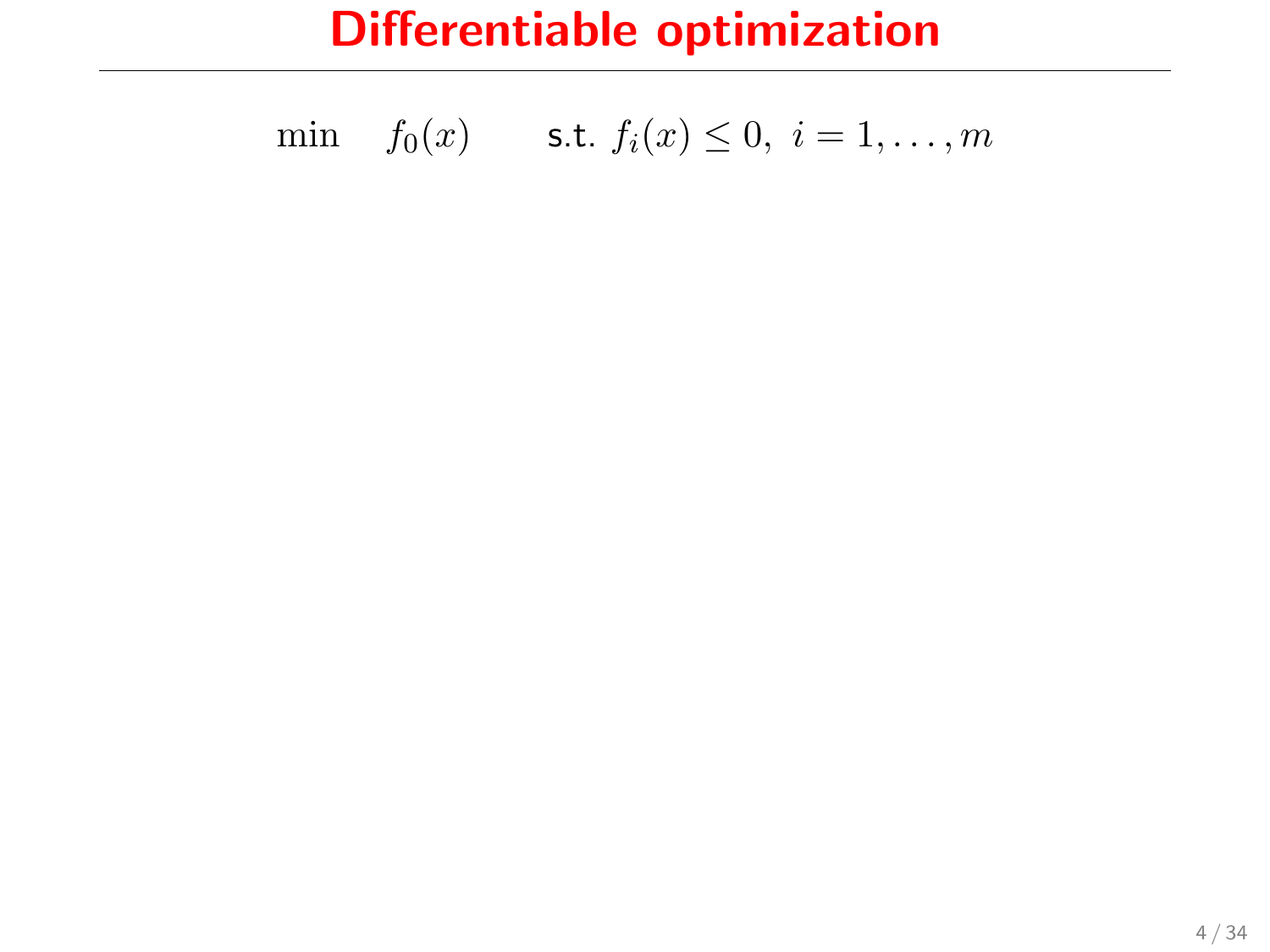min  $f_0(x)$  s.t.  $f_i(x) \leq 0, i = 1, ..., m$ 

#### KKT Necessary conditions

 $f_i(x^*) \leq 0, \quad i = 1, \ldots, m$  (primal feasibility)  $\lambda_i^* \geq 0, \quad i = 1, \ldots, m$  (dual feasibility)  $\lambda_i^* f_i(x^*) = 0, \quad i = 1, \ldots, m$  (compl. slackness)  $\nabla_x \mathcal{L}(x, \lambda^*)|_{x=x^*} = 0$ )|x=x<sup>∗</sup> = 0 (Lagrangian stationarity)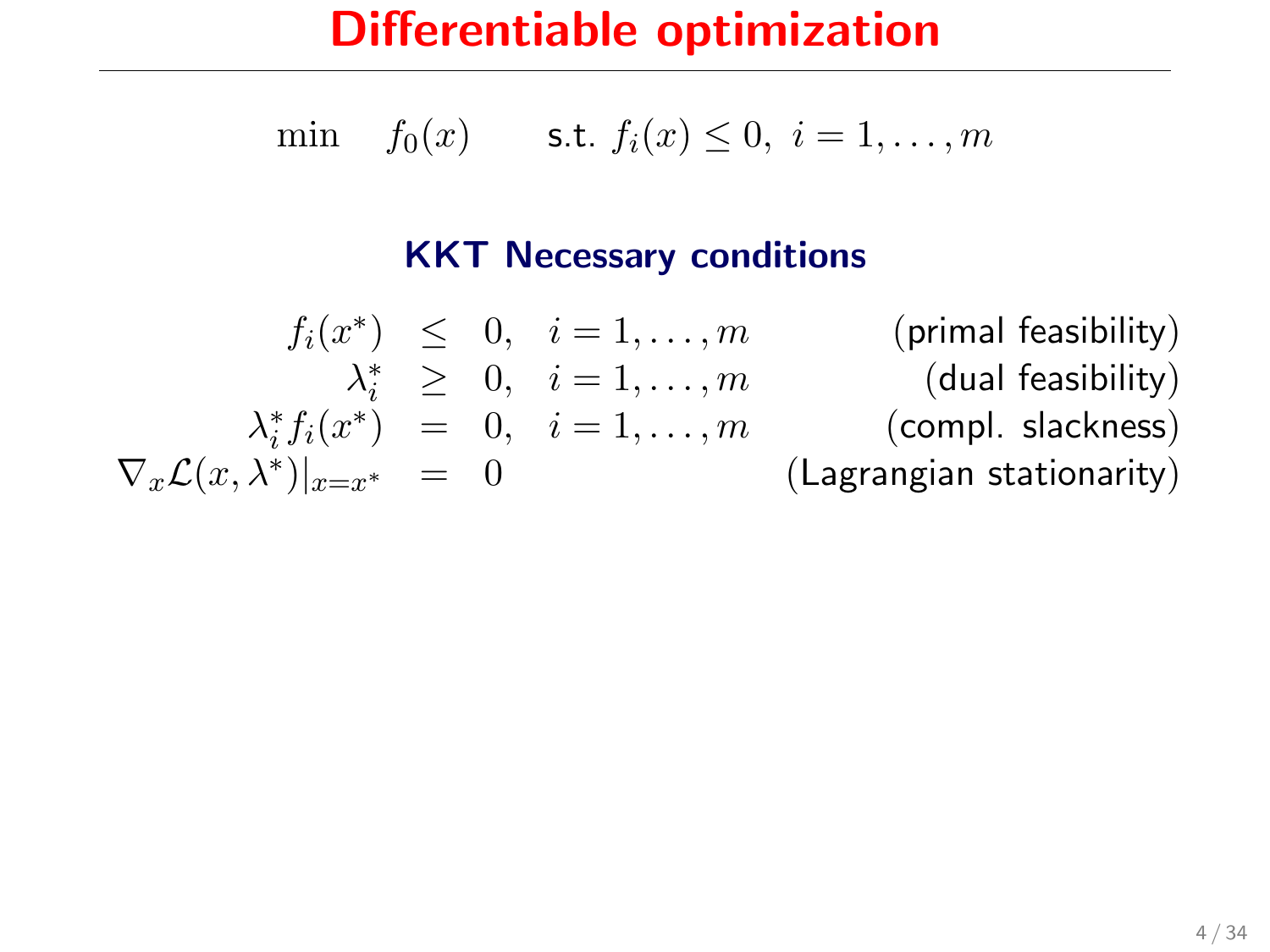min  $f_0(x)$  s.t.  $f_i(x) \leq 0, i = 1, ..., m$ 

#### KKT Necessary conditions

 $f_i(x^*) \leq 0, \quad i = 1, \ldots, m$  (primal feasibility)  $\lambda_i^* \geq 0, \quad i = 1, \ldots, m$  (dual feasibility)  $\lambda_i^* f_i(x^*) = 0, \quad i = 1, \ldots, m$  (compl. slackness)  $\nabla_x \mathcal{L}(x, \lambda^*)|_{x=x^*} = 0$ (Lagrangian stationarity)

> Could try to solve these directly! Nonlinear equations; sometimes solvable directly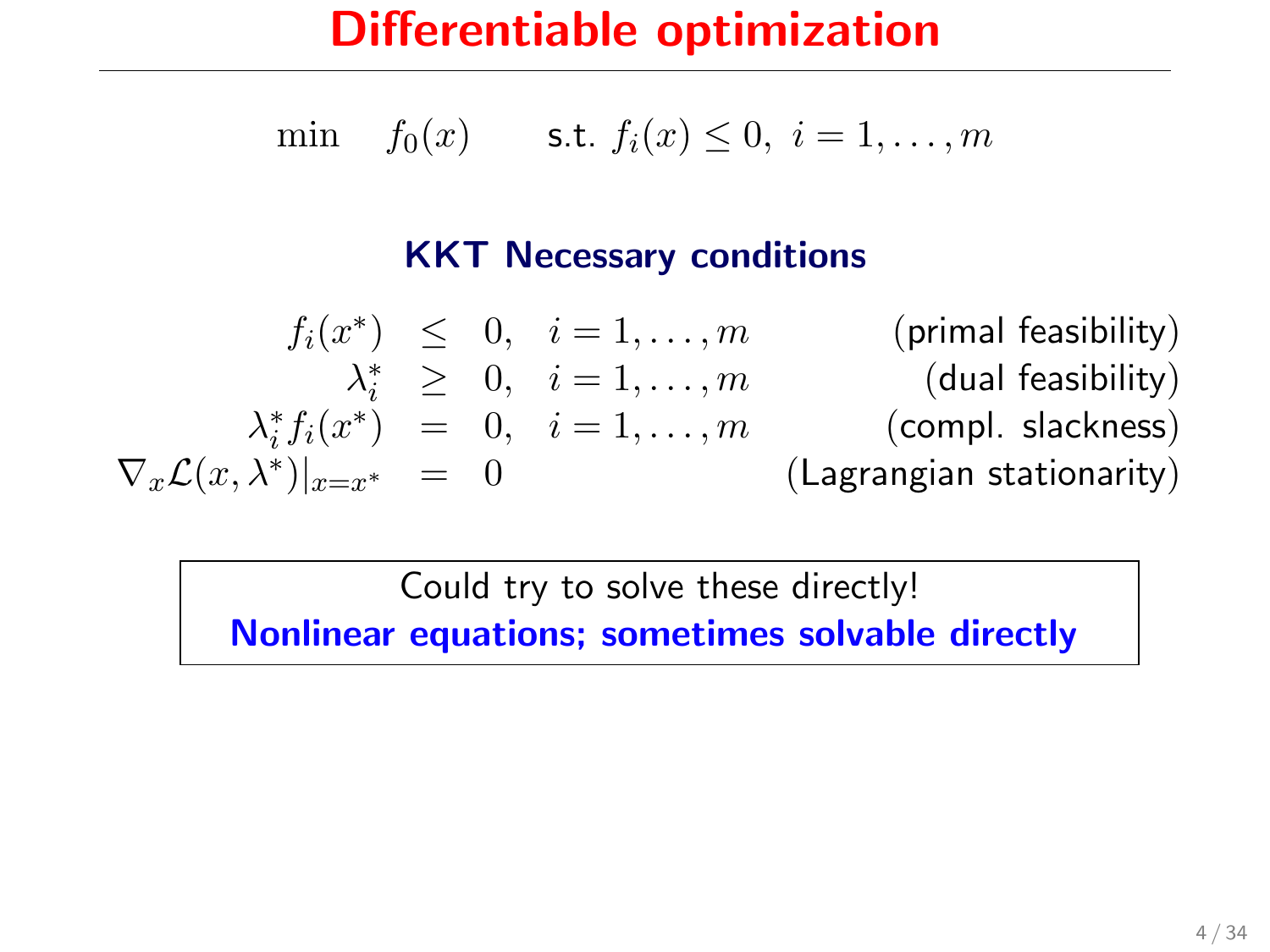min  $f_0(x)$  s.t.  $f_i(x) \leq 0, i = 1, ..., m$ 

#### KKT Necessary conditions

 $f_i(x^*) \leq 0, \quad i = 1, \ldots, m$  (primal feasibility)  $\lambda_i^* \geq 0, \quad i = 1, \ldots, m$  (dual feasibility)  $\lambda_i^* f_i(x^*) = 0, \quad i = 1, \ldots, m$  (compl. slackness)  $\nabla_x \mathcal{L}(x, \lambda^*)|_{x=x^*} = 0$ (Lagrangian stationarity)

Could try to solve these directly!

Nonlinear equations; sometimes solvable directly

Usually quite hard; so we'll discuss iterative methods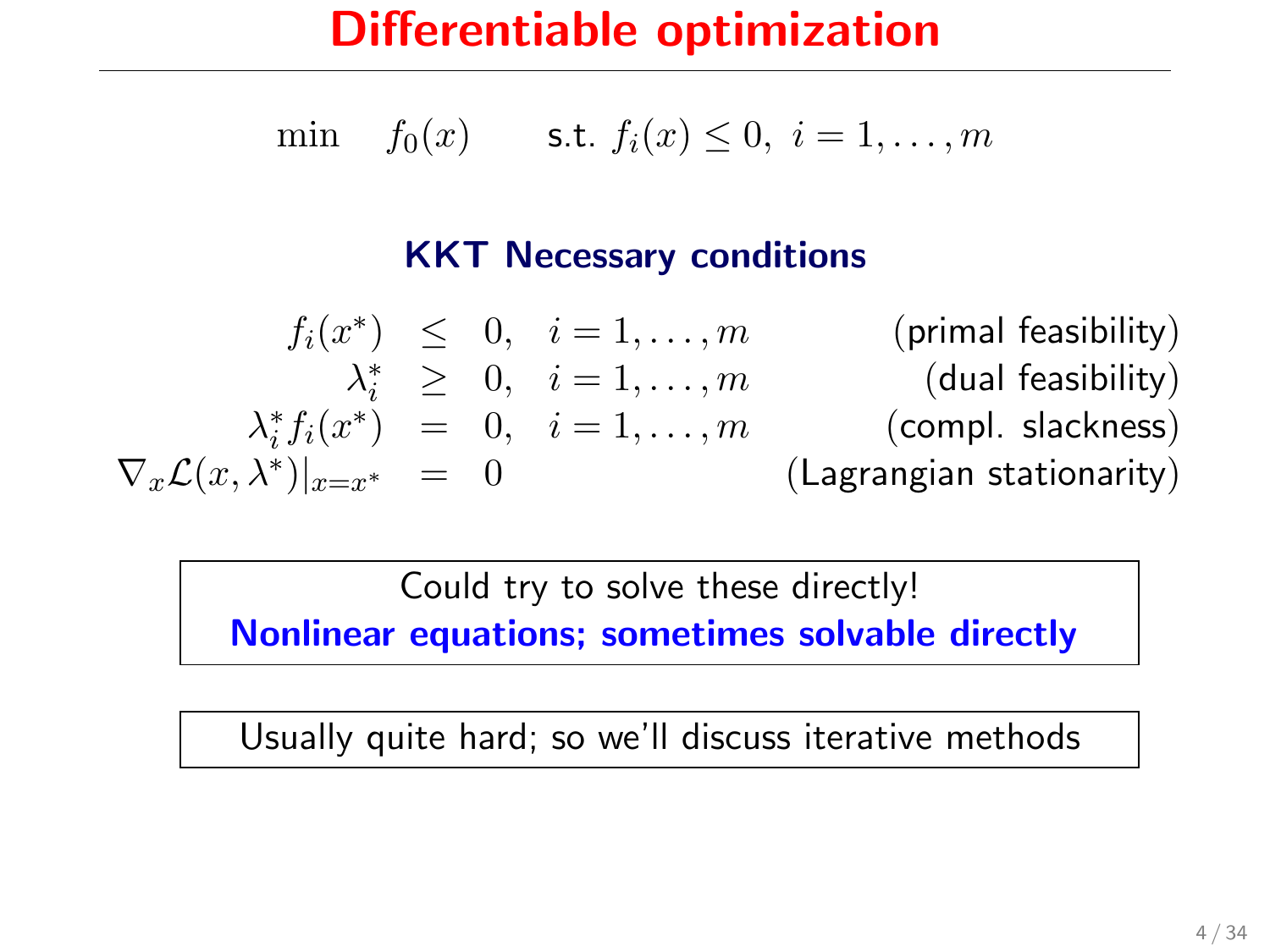$$
\min_{x} \quad f(x)
$$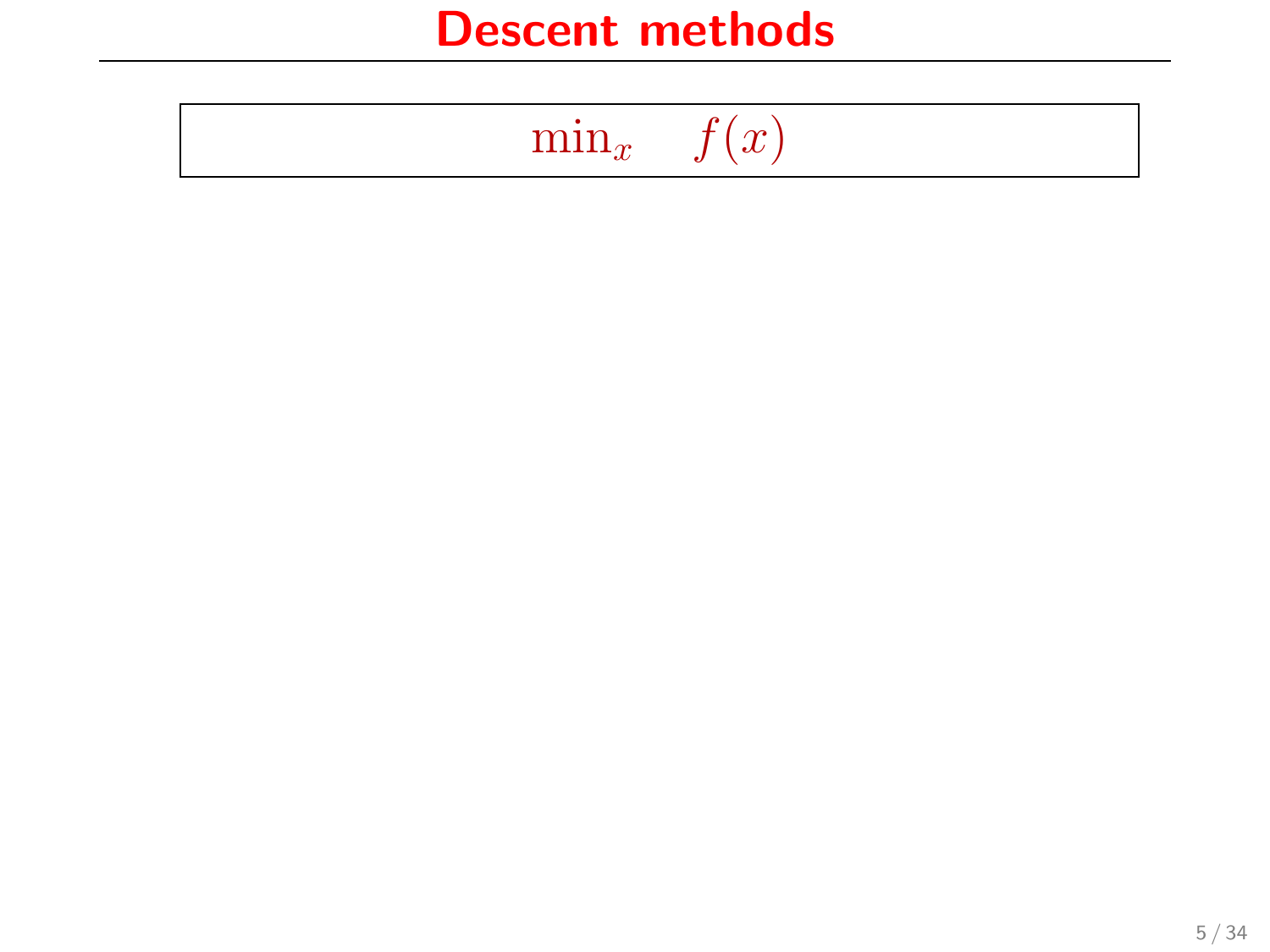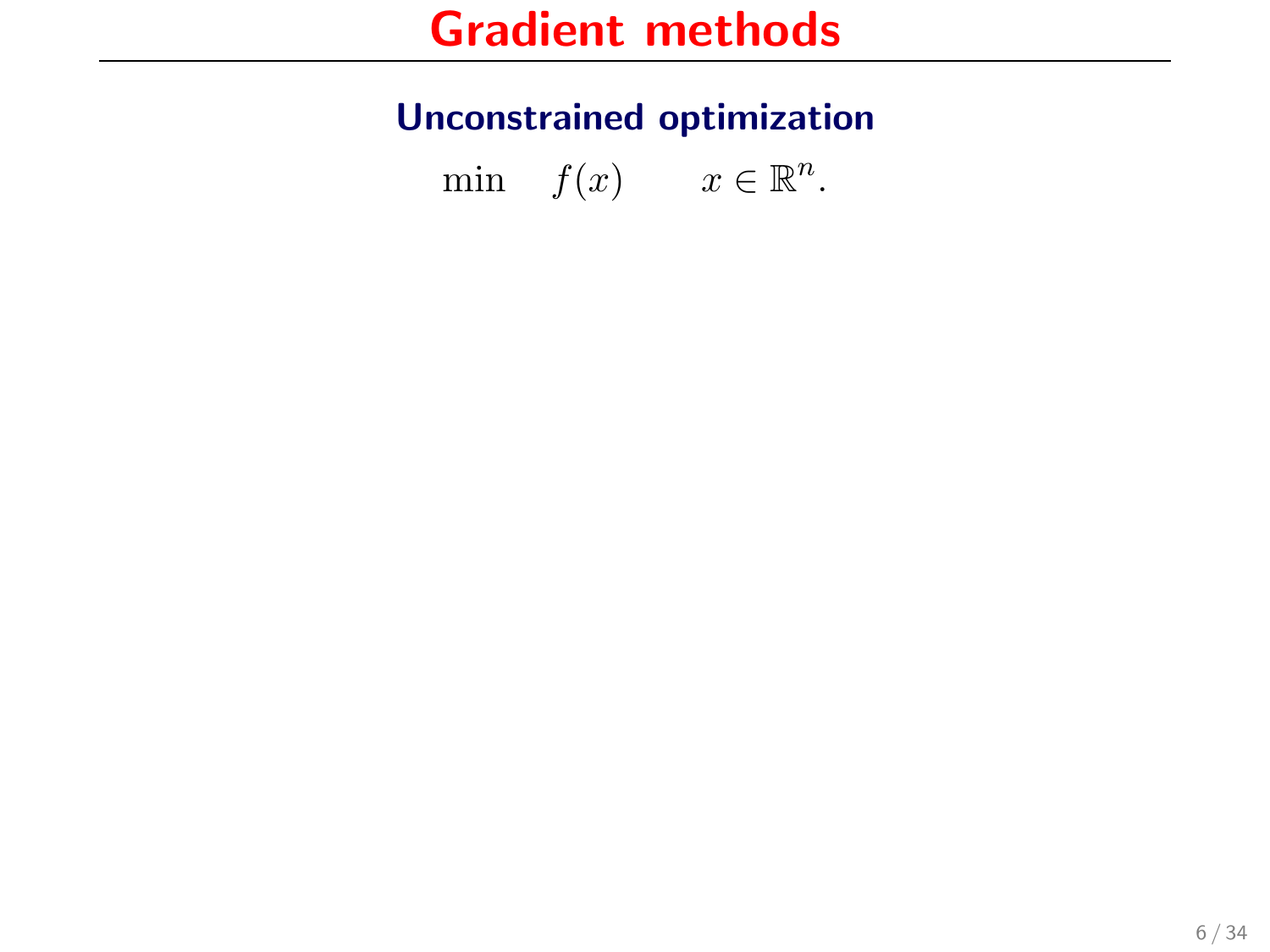min  $f(x)$   $x \in \mathbb{R}^n$ .

► Suppose we have a vector  $x \in \mathbb{R}^n$  for which  $\nabla f(x) \neq 0$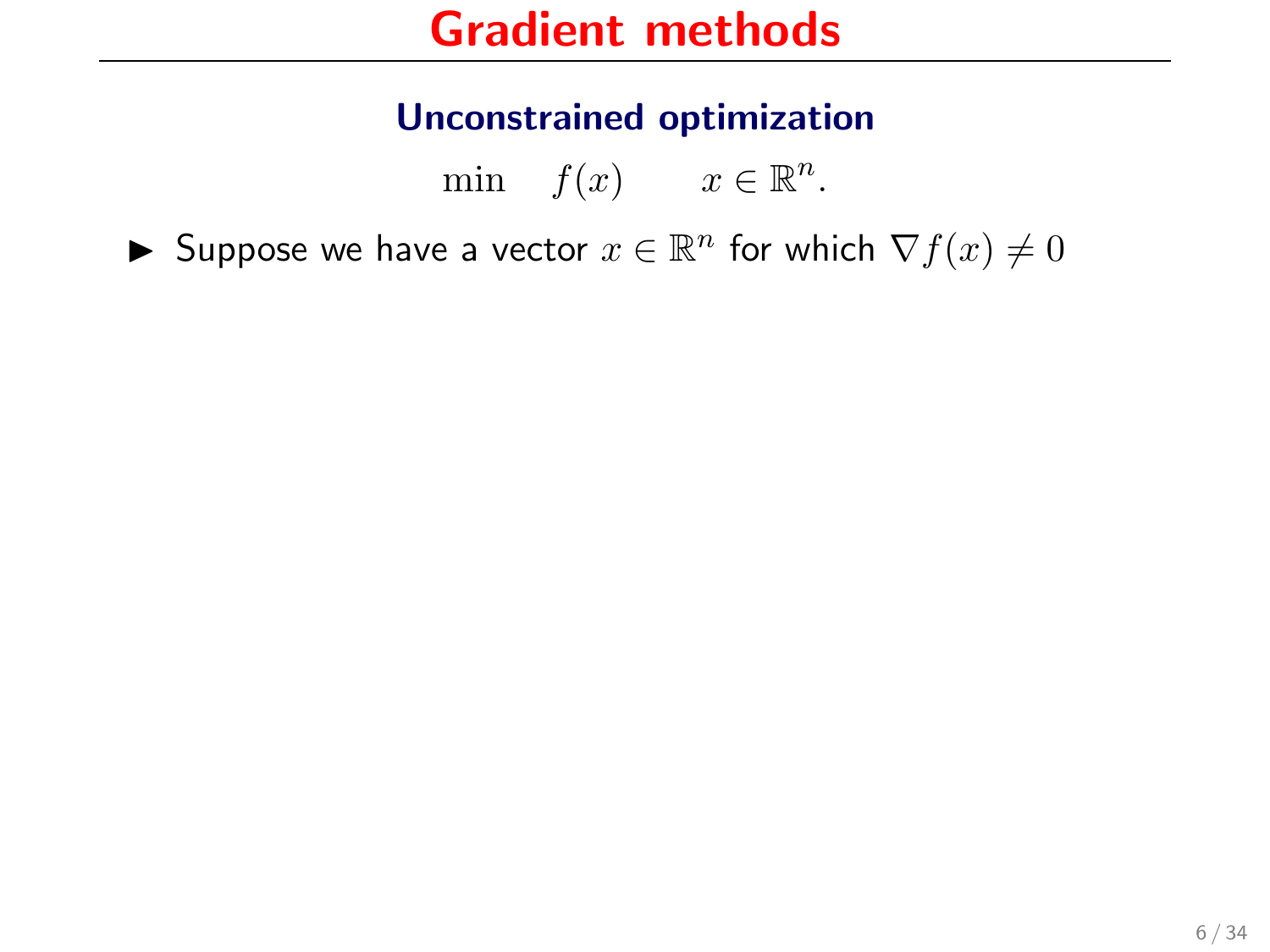- ► Suppose we have a vector  $x \in \mathbb{R}^n$  for which  $\nabla f(x) \neq 0$
- $\triangleright$  Consider the ray:  $x(\alpha) = x \alpha \nabla f(x)$  for  $\alpha \ge 0$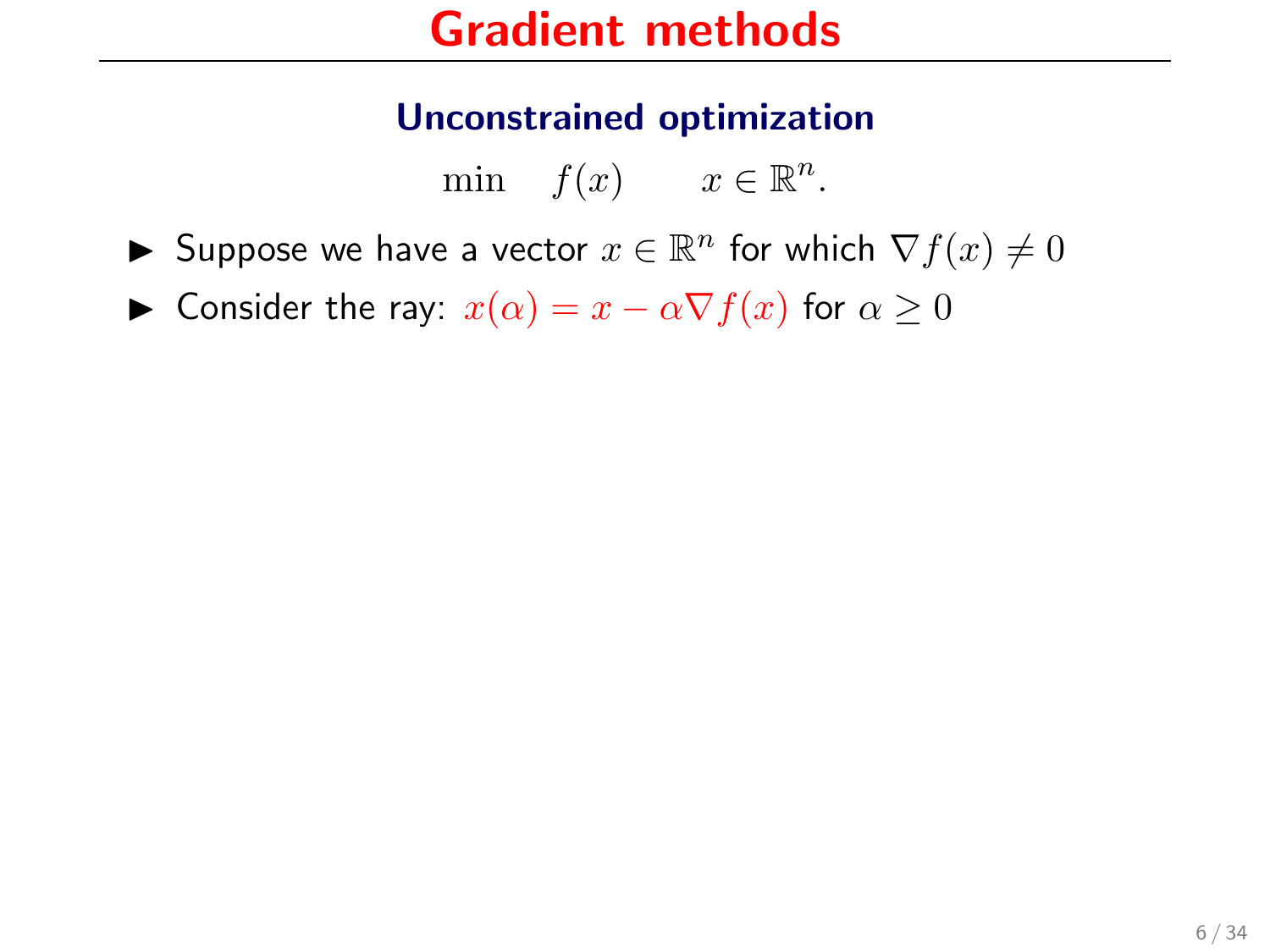- ► Suppose we have a vector  $x \in \mathbb{R}^n$  for which  $\nabla f(x) \neq 0$
- $\triangleright$  Consider the ray:  $x(\alpha) = x \alpha \nabla f(x)$  for  $\alpha \ge 0$
- $\blacktriangleright$  As before, make first-order Taylor expansion around  $x$

$$
f(x(\alpha)) = f(x) + \langle \nabla f(x), x(\alpha) - x \rangle + o(||x(\alpha) - x||_2)
$$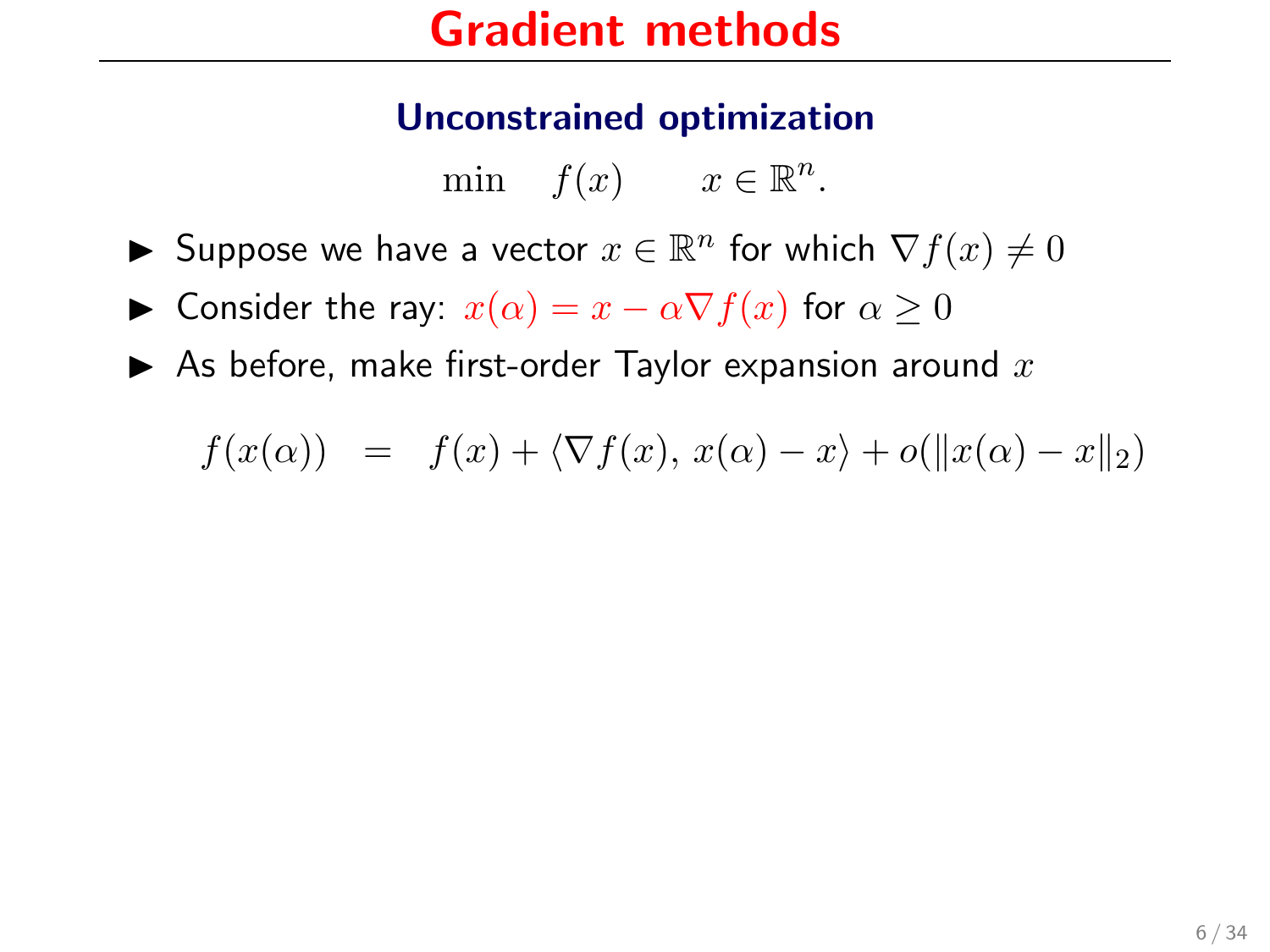- ► Suppose we have a vector  $x \in \mathbb{R}^n$  for which  $\nabla f(x) \neq 0$
- $\triangleright$  Consider the ray:  $x(\alpha) = x \alpha \nabla f(x)$  for  $\alpha \ge 0$
- $\blacktriangleright$  As before, make first-order Taylor expansion around  $x$

$$
f(x(\alpha)) = f(x) + \langle \nabla f(x), x(\alpha) - x \rangle + o(||x(\alpha) - x||_2)
$$
  
=  $f(x) - \alpha ||\nabla f(x)||_2^2 + o(\alpha ||\nabla f(x)||_2)$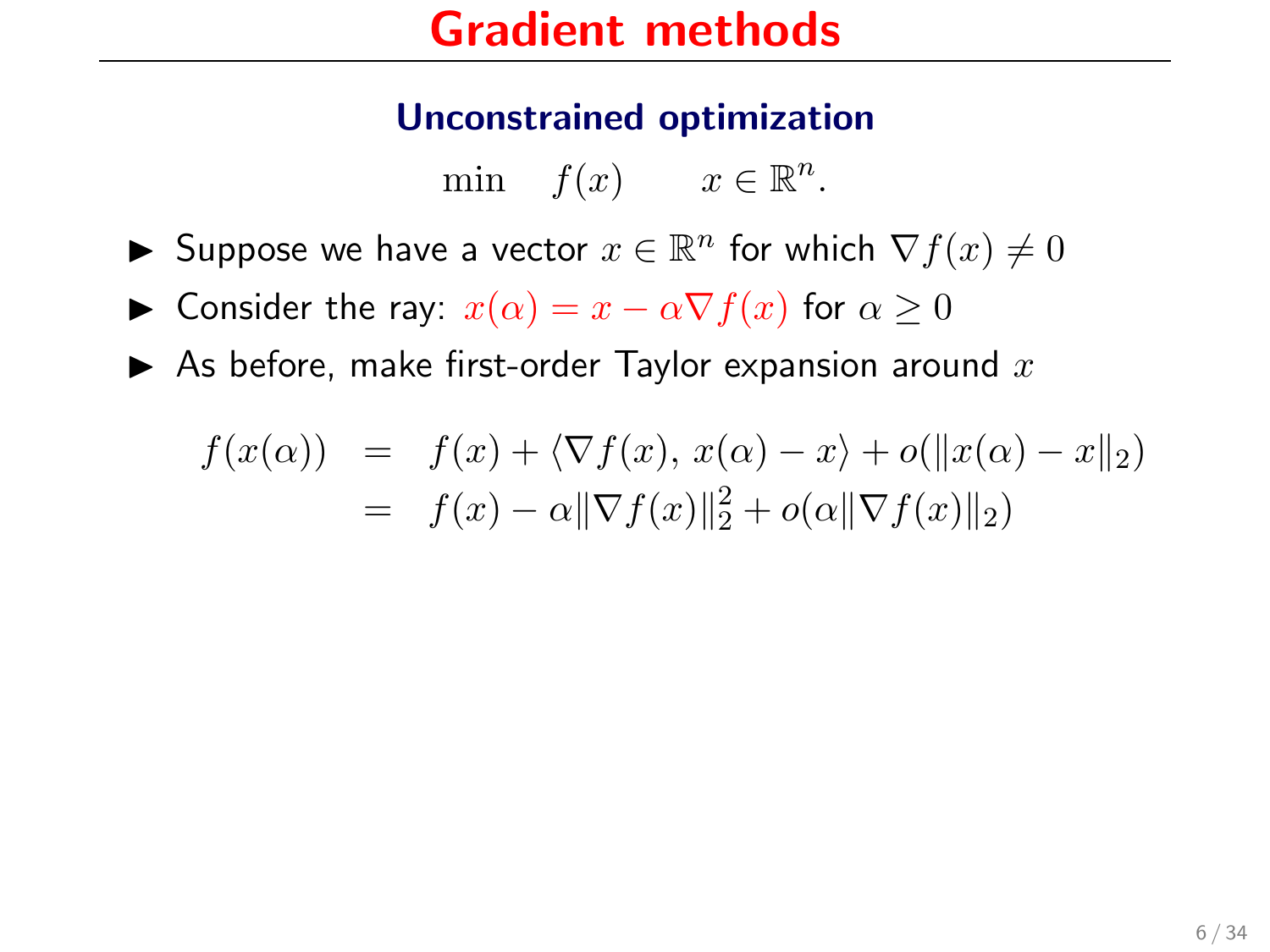- ► Suppose we have a vector  $x \in \mathbb{R}^n$  for which  $\nabla f(x) \neq 0$
- $\triangleright$  Consider the ray:  $x(\alpha) = x \alpha \nabla f(x)$  for  $\alpha \ge 0$
- $\blacktriangleright$  As before, make first-order Taylor expansion around  $x$

$$
f(x(\alpha)) = f(x) + \langle \nabla f(x), x(\alpha) - x \rangle + o(||x(\alpha) - x||_2)
$$
  
=  $f(x) - \alpha ||\nabla f(x)||_2^2 + o(\alpha ||\nabla f(x)||_2)$   
=  $f(x) - \alpha ||\nabla f(x)||_2^2 + o(\alpha)$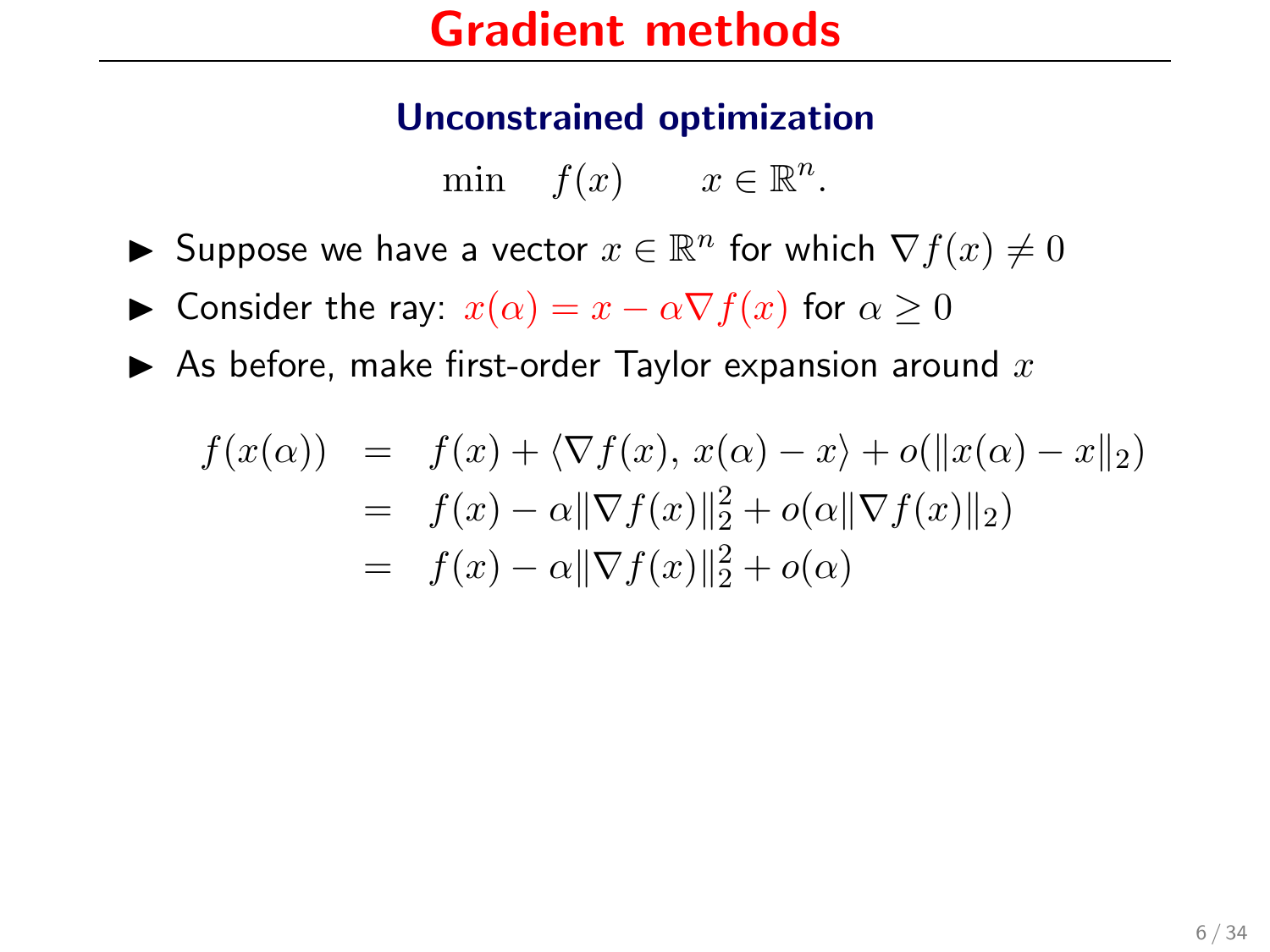- ► Suppose we have a vector  $x \in \mathbb{R}^n$  for which  $\nabla f(x) \neq 0$
- $\triangleright$  Consider the ray:  $x(\alpha) = x \alpha \nabla f(x)$  for  $\alpha \ge 0$
- $\blacktriangleright$  As before, make first-order Taylor expansion around  $x$

$$
f(x(\alpha)) = f(x) + \langle \nabla f(x), x(\alpha) - x \rangle + o(||x(\alpha) - x||_2)
$$
  
=  $f(x) - \alpha ||\nabla f(x)||_2^2 + o(\alpha ||\nabla f(x)||_2)$   
=  $f(x) - \alpha ||\nabla f(x)||_2^2 + o(\alpha)$ 

- ► For  $\alpha$  near 0,  $\alpha \|\nabla f(x)\|_2^2$  dominates  $o(\alpha)$
- For positive, sufficiently small  $\alpha$ ,  $f(x(\alpha))$  smaller than  $f(x)$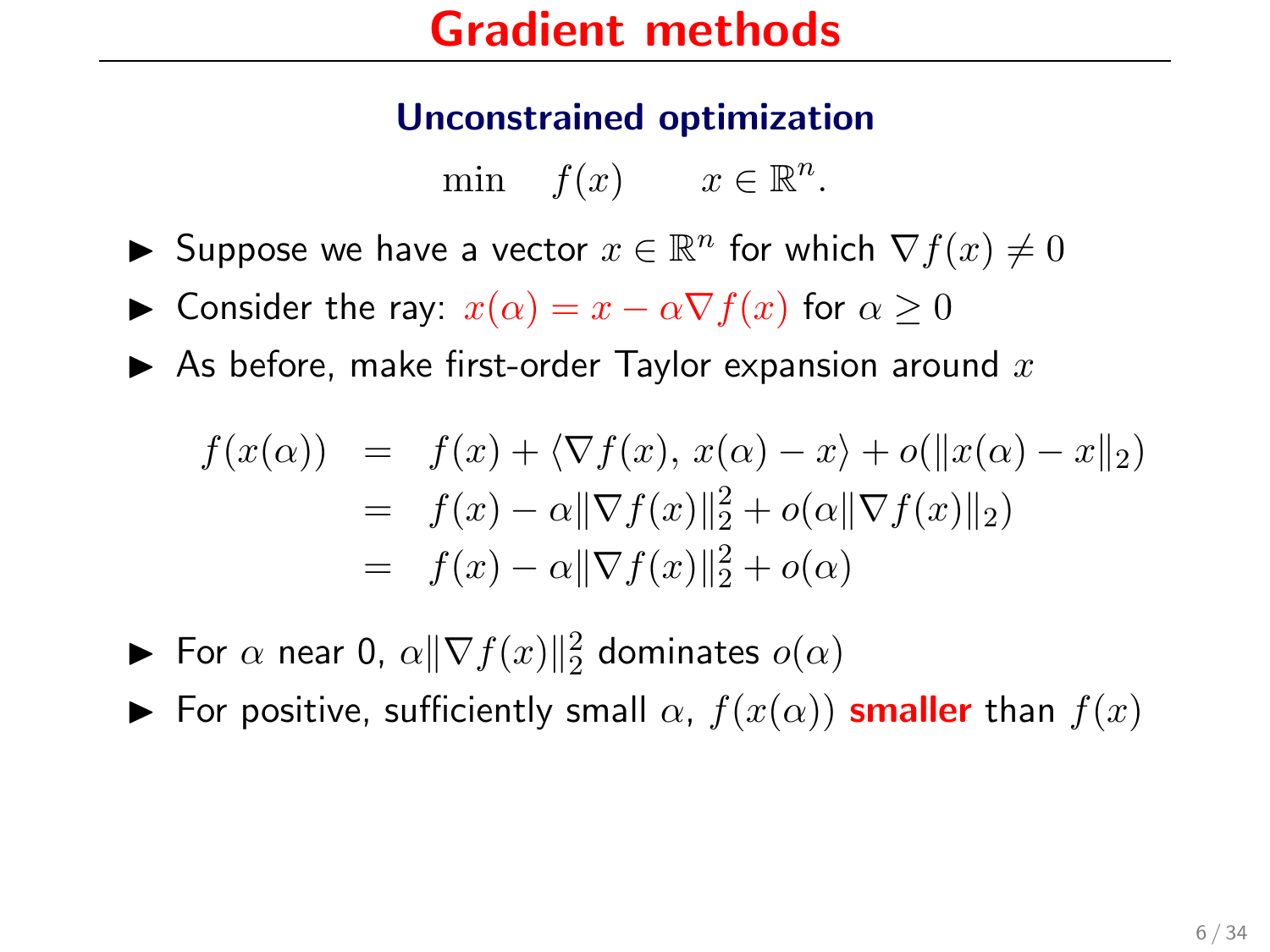$\blacktriangleright$  Carrying the idea further, consider

 $x(\alpha) = x + \alpha d$ ,

where **direction**  $d \in \mathbb{R}^n$  obtuse to  $\nabla f(x)$ , i.e.,

 $\langle \nabla f(x), d \rangle < 0.$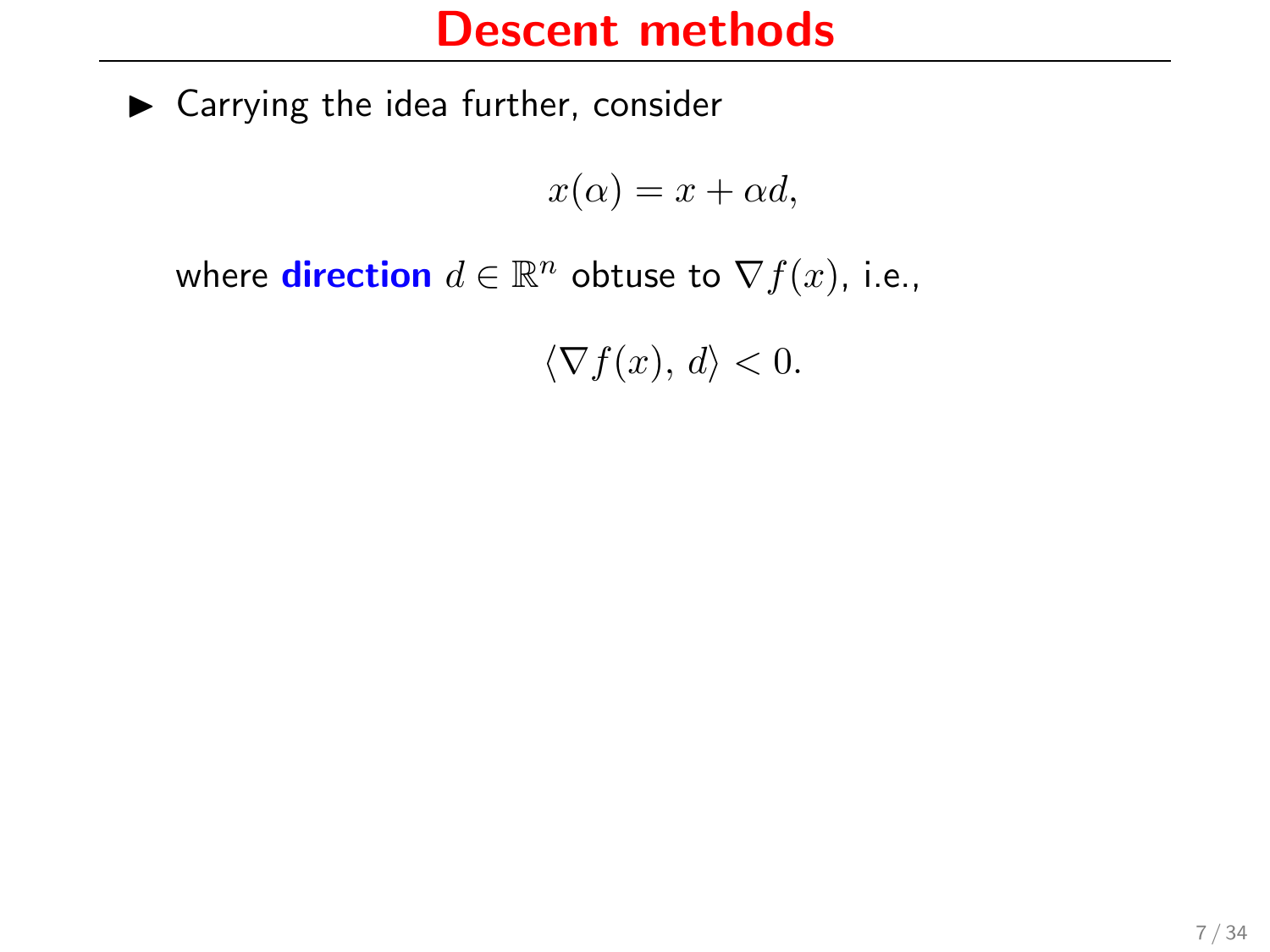$\blacktriangleright$  Carrying the idea further, consider

 $x(\alpha) = x + \alpha d$ ,

where **direction**  $d \in \mathbb{R}^n$  obtuse to  $\nabla f(x)$ , i.e.,

 $\langle \nabla f(x), d \rangle < 0.$ 

 $\blacktriangleright$  Again, we have the Taylor expansion

$$
f(x(\alpha)) = f(x) + \alpha \langle \nabla f(x), d \rangle + o(\alpha),
$$

where  $\langle \nabla f(x), d \rangle$  dominates  $o(\alpha)$  for suff. small  $\alpha$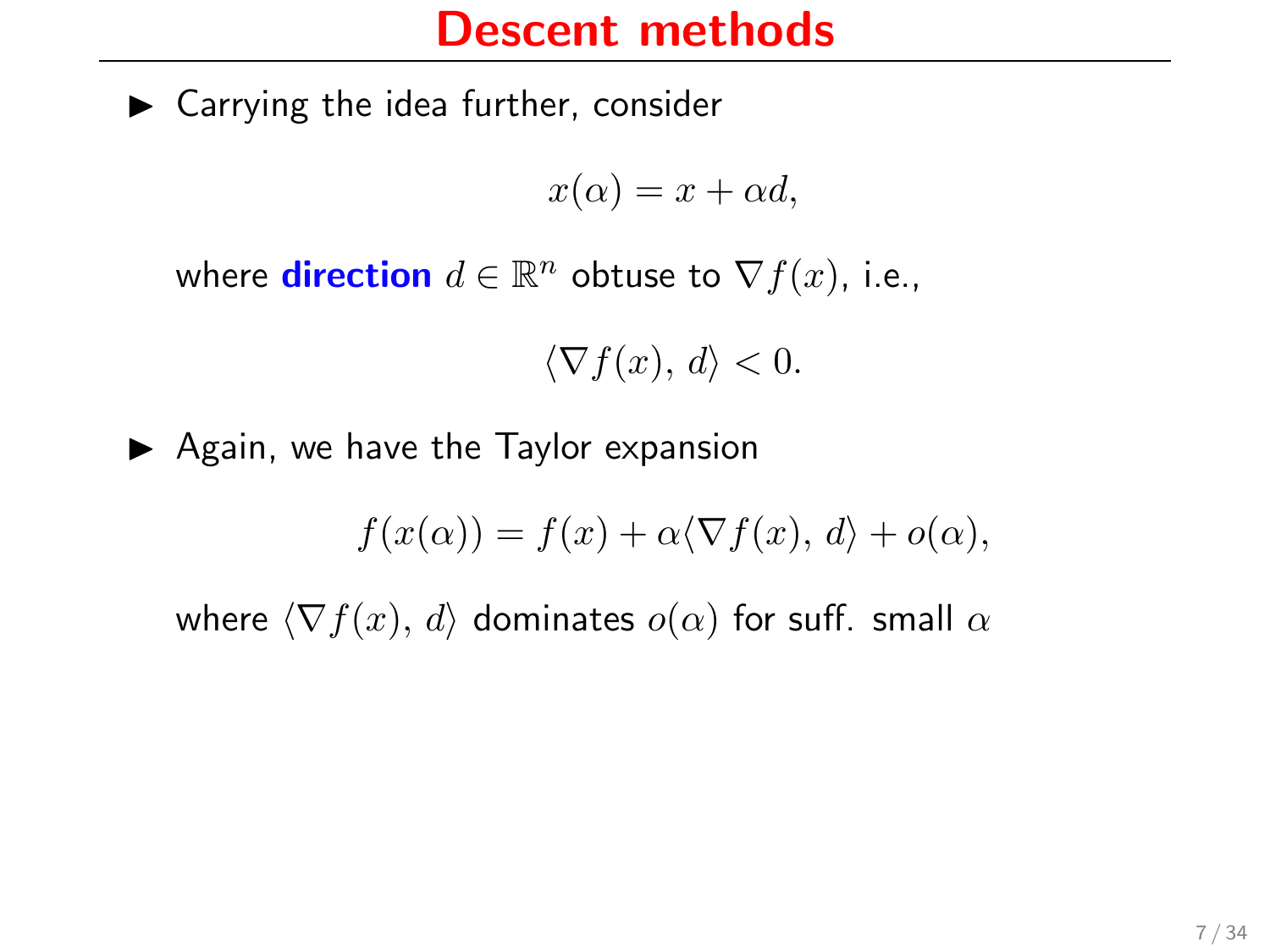$\blacktriangleright$  Carrying the idea further, consider

 $x(\alpha) = x + \alpha d$ ,

where **direction**  $d \in \mathbb{R}^n$  obtuse to  $\nabla f(x)$ , i.e.,

 $\langle \nabla f(x), d \rangle < 0.$ 

 $\blacktriangleright$  Again, we have the Taylor expansion

$$
f(x(\alpha)) = f(x) + \alpha \langle \nabla f(x), d \rangle + o(\alpha),
$$

where  $\langle \nabla f(x), d \rangle$  dominates  $o(\alpha)$  for suff. small  $\alpha$ Since d is obtuse to  $\nabla f(x)$ , this implies  $f(x(\alpha)) < f(x)$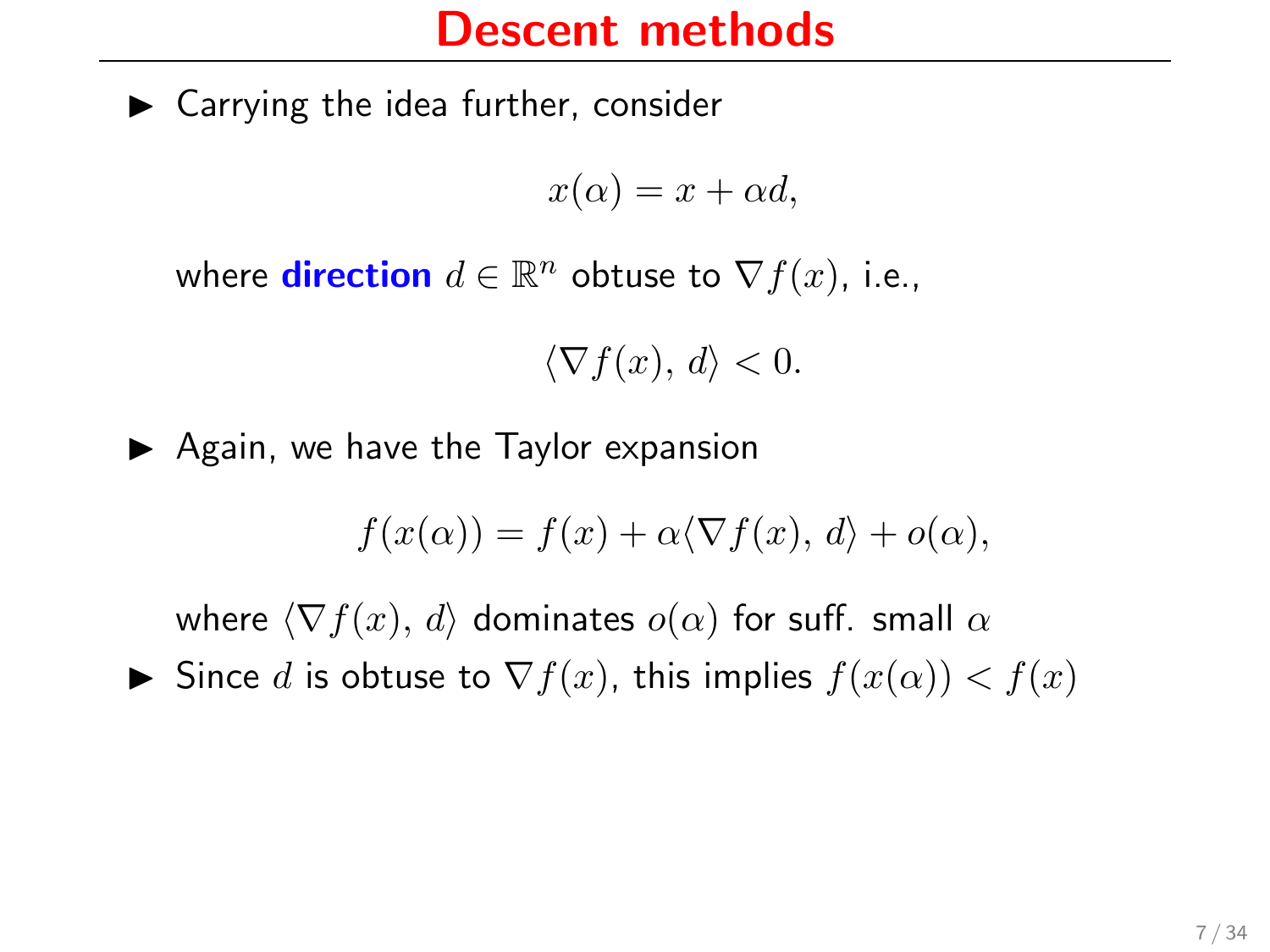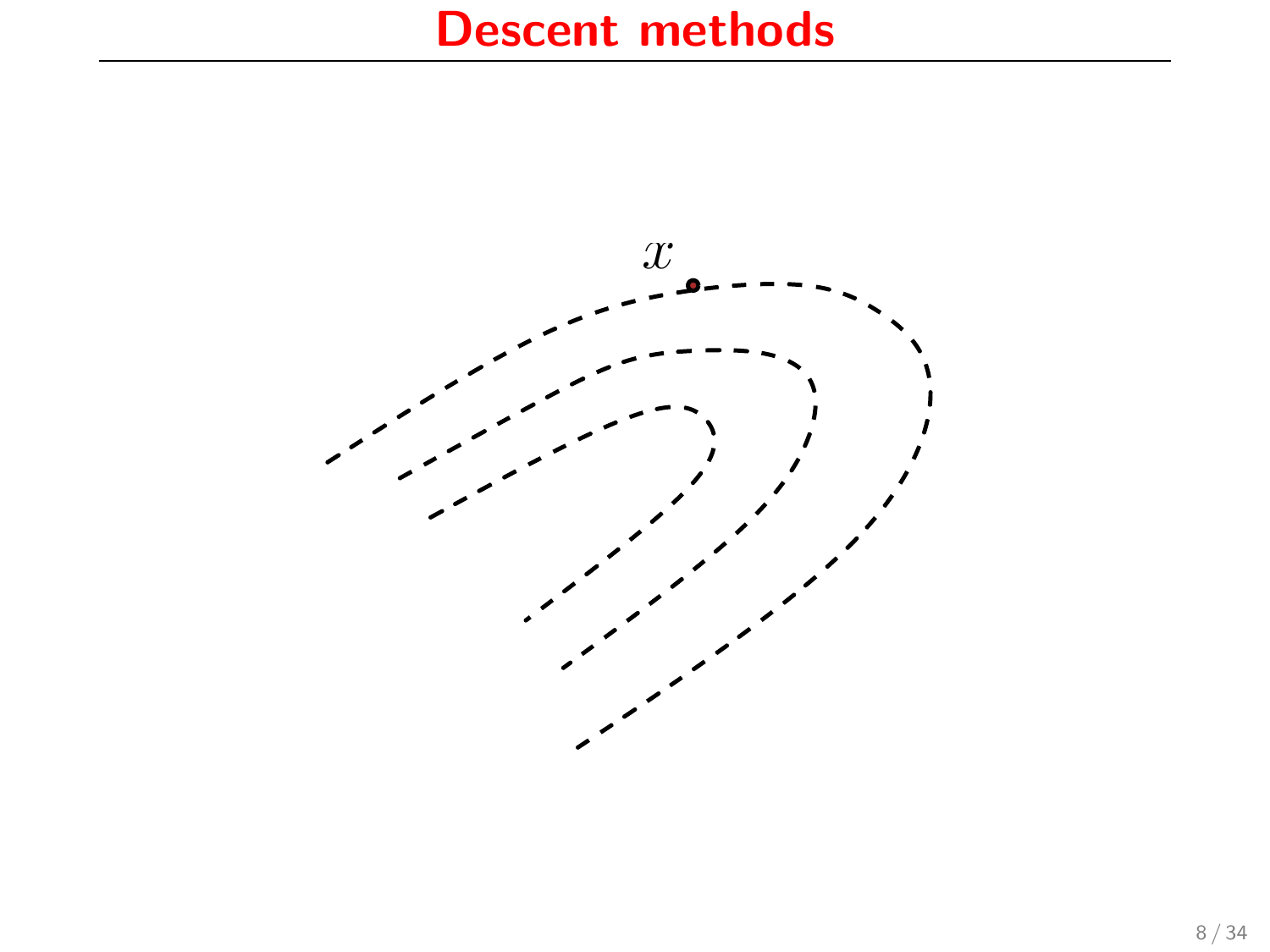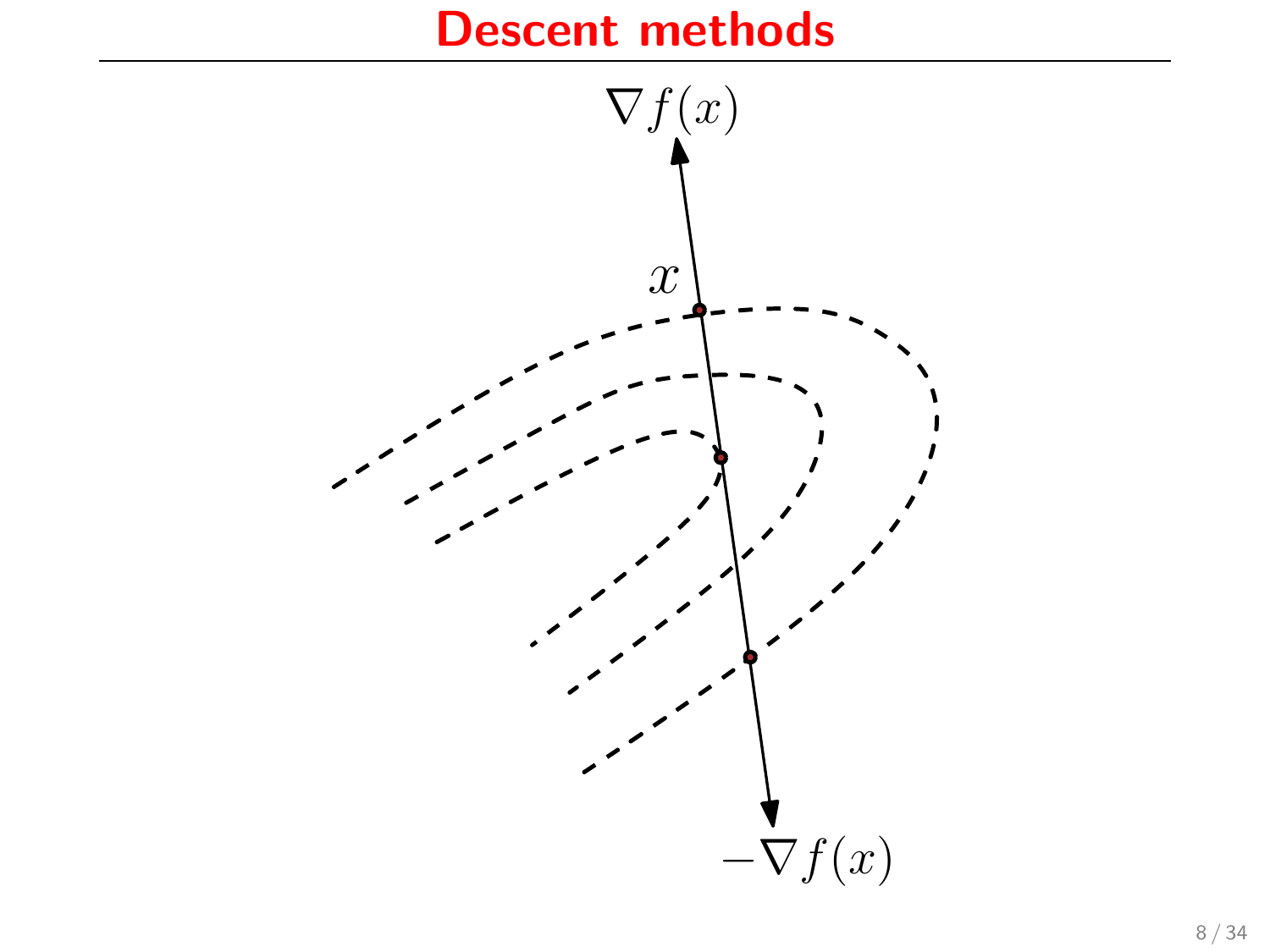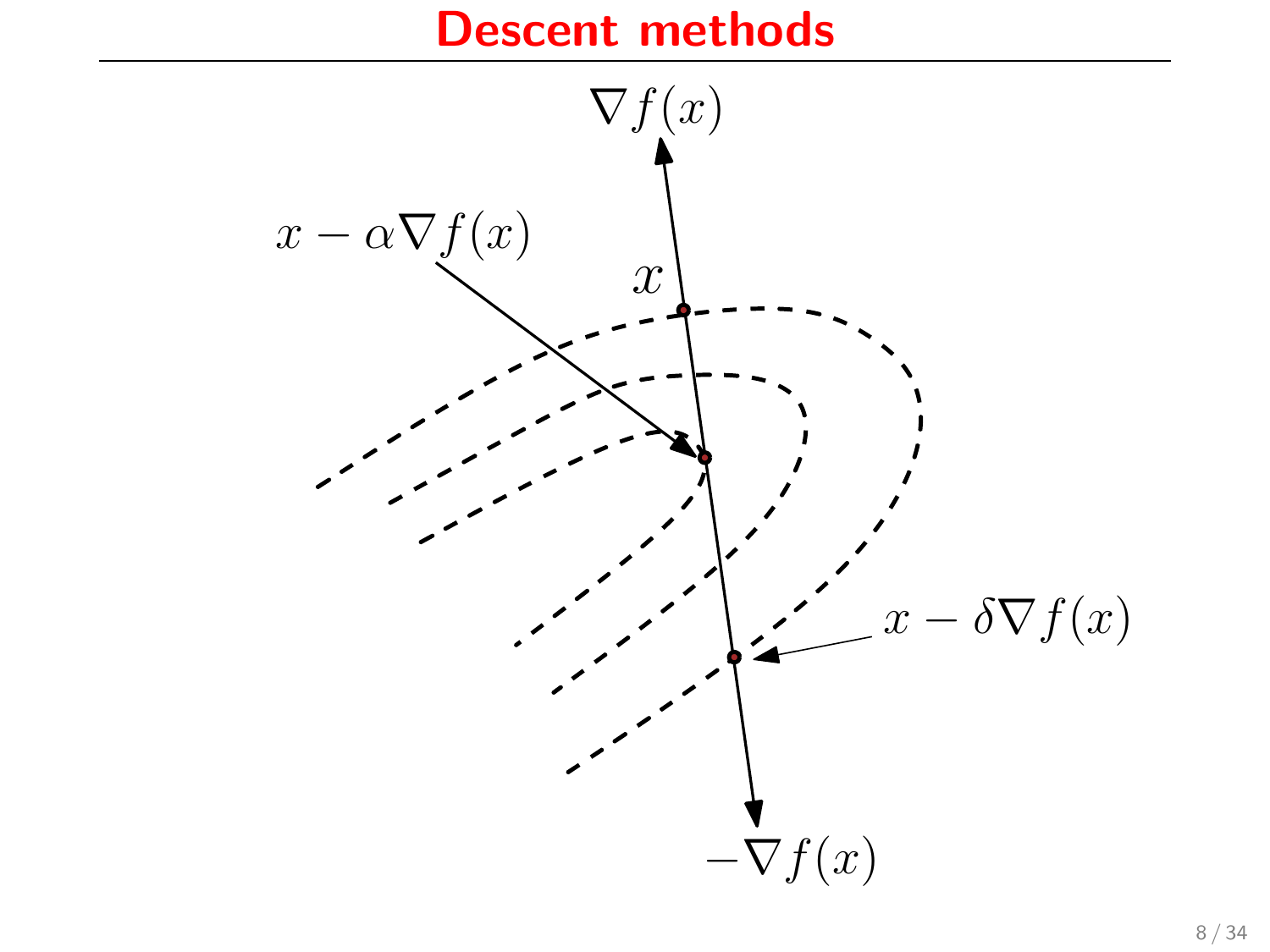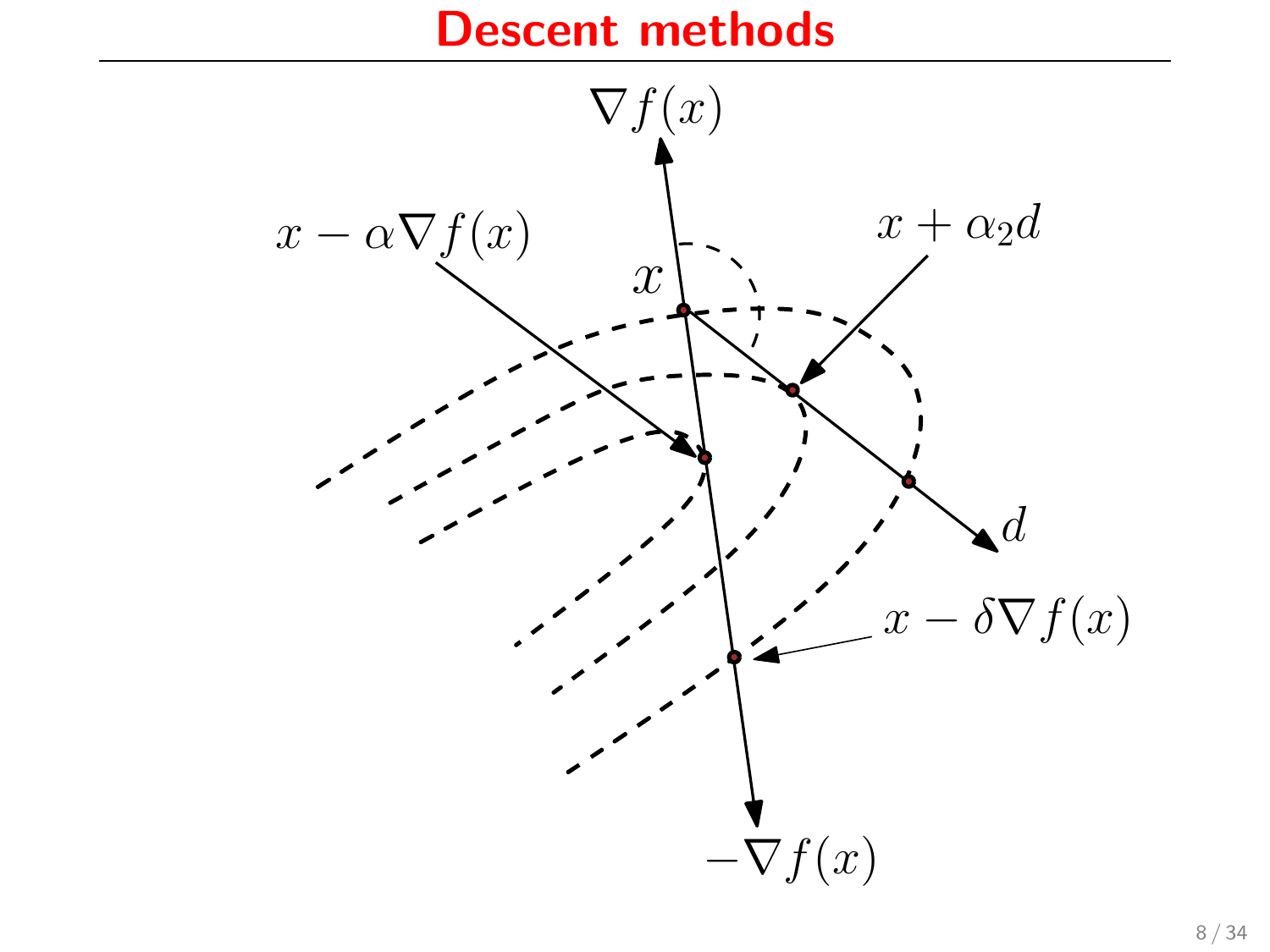# Algorithm

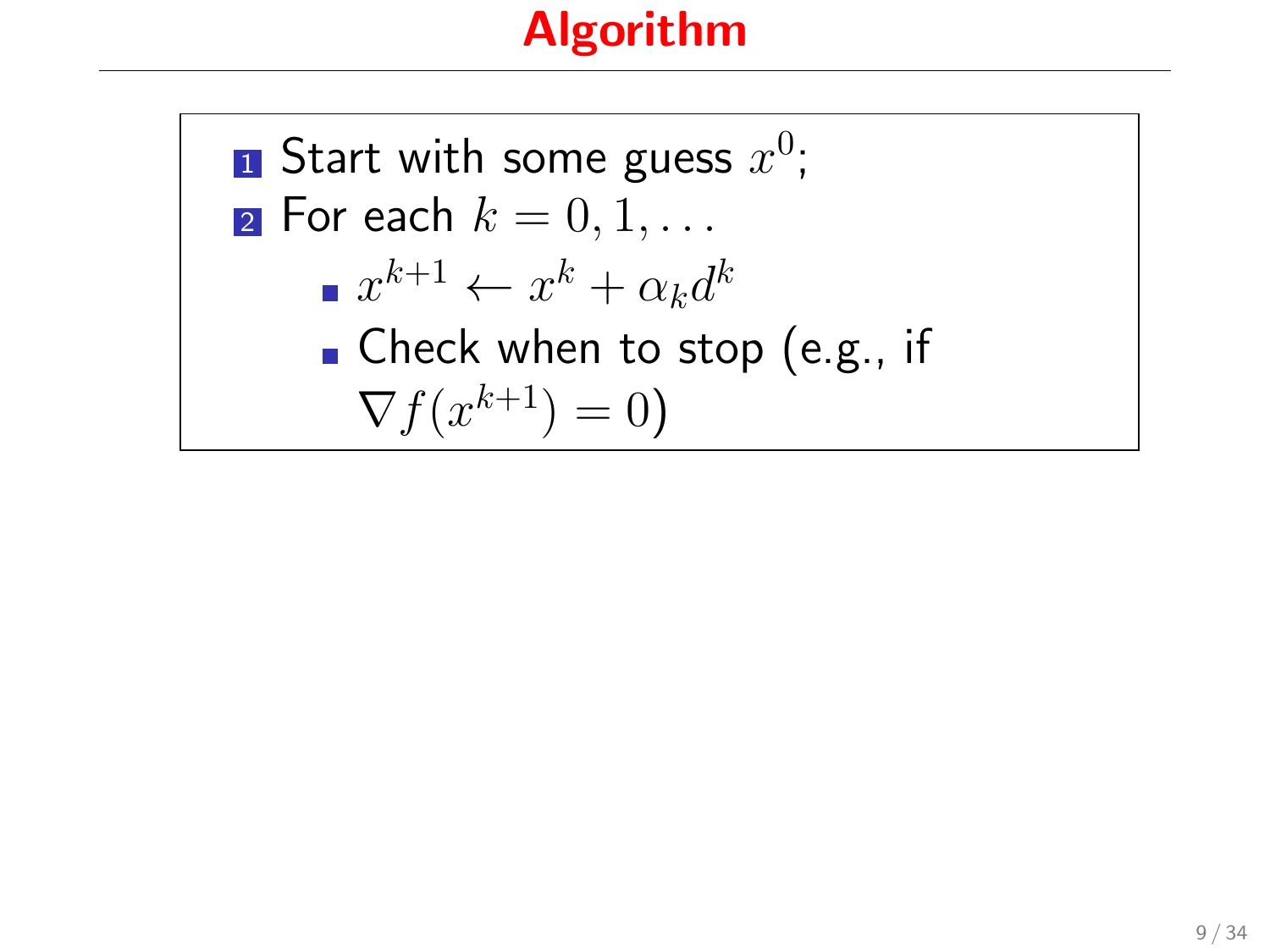$$
x^{k+1} = x^k + \alpha_k d^k, \quad k = 0, 1, \dots
$$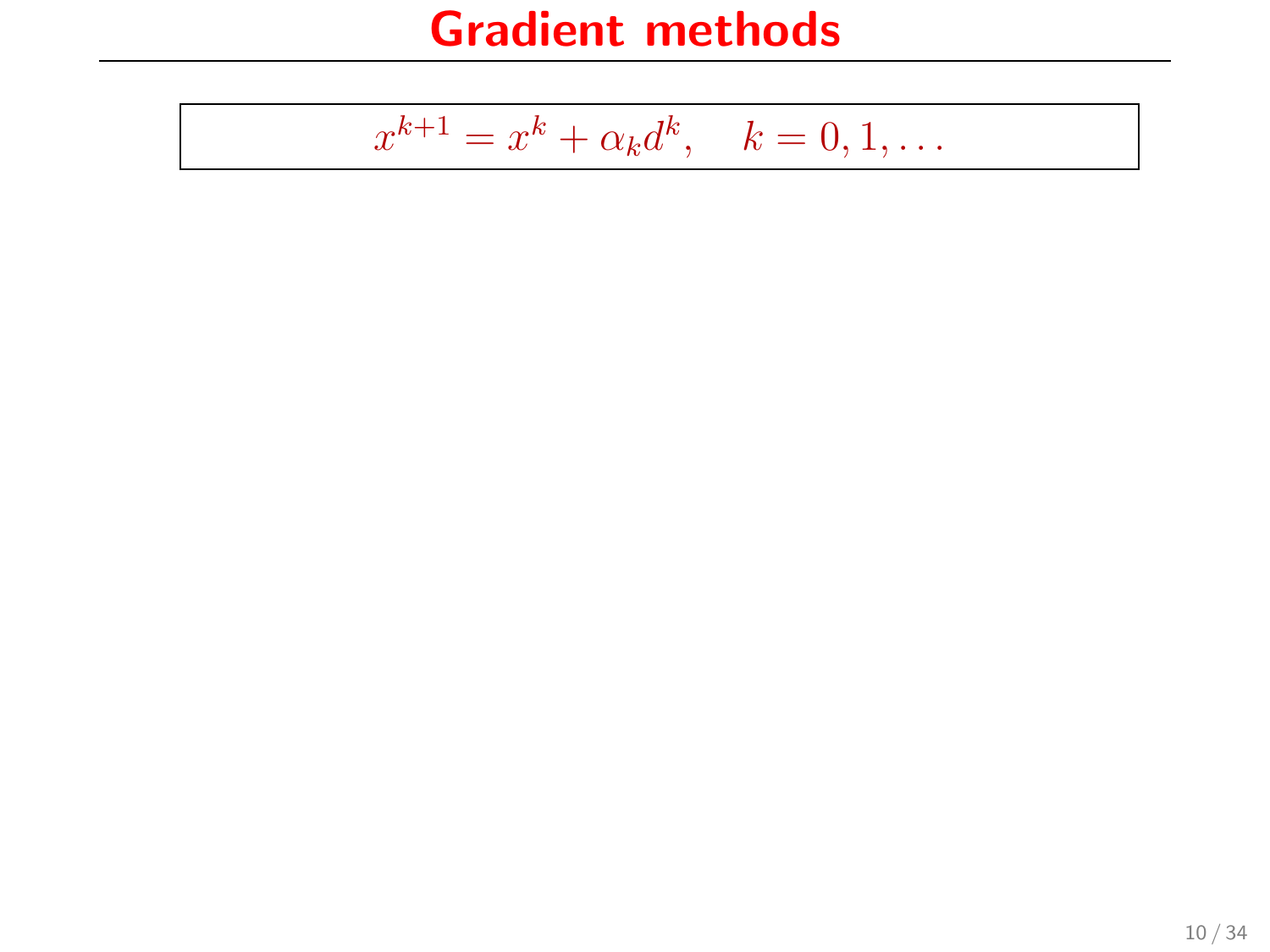$$
x^{k+1} = x^k + \alpha_k d^k, \quad k = 0, 1, \dots
$$

**stepsize**  $\alpha_k \geq 0$ , usually ensures  $f(x^{k+1}) < f(x^k)$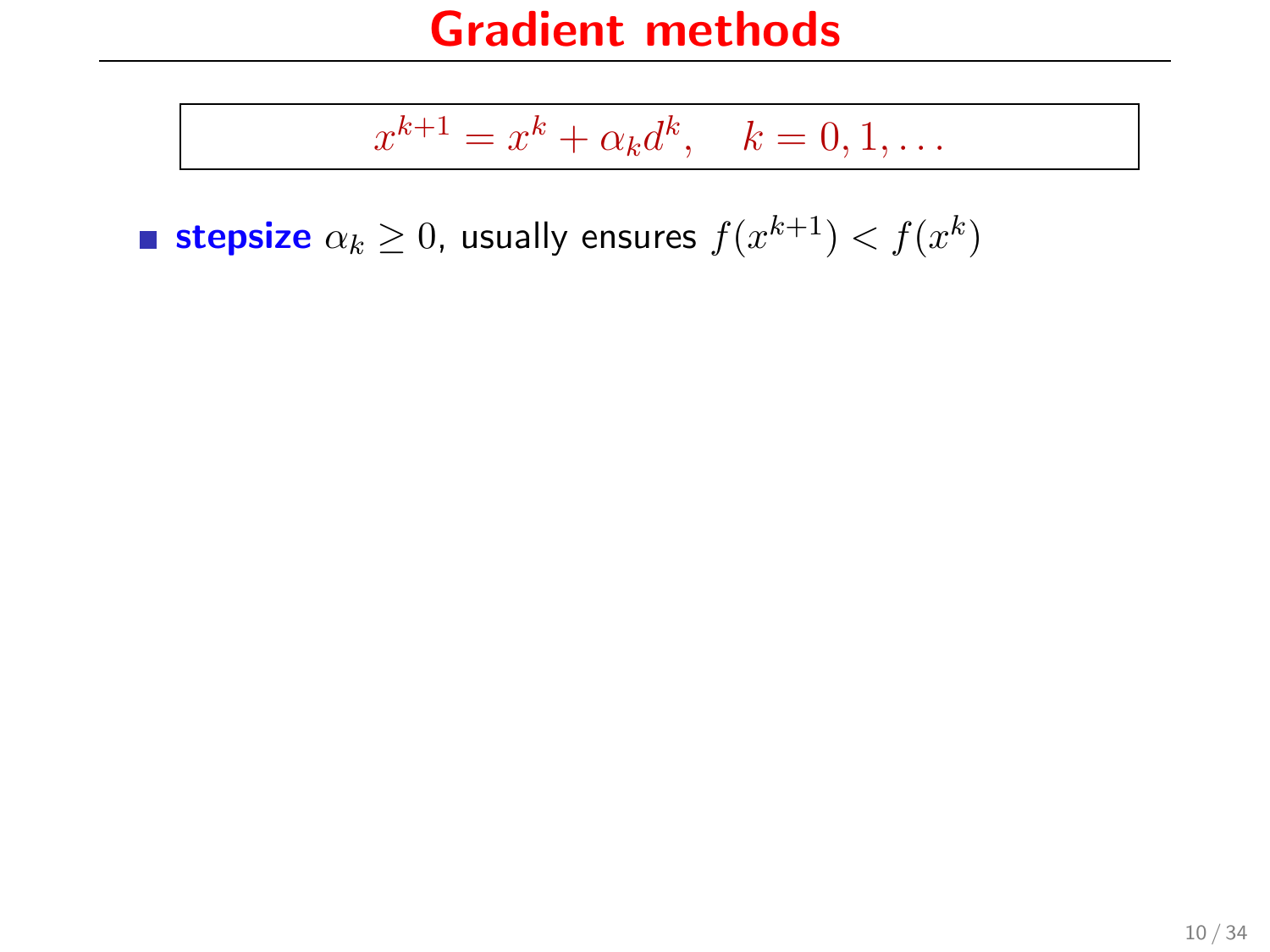$$
x^{k+1} = x^k + \alpha_k d^k, \quad k = 0, 1, \dots
$$

**stepsize**  $\alpha_k \geq 0$ , usually ensures  $f(x^{k+1}) < f(x^k)$ **Descent direction**  $d^k$  satisfies

 $\langle \nabla f(x^k), d^k \rangle < 0$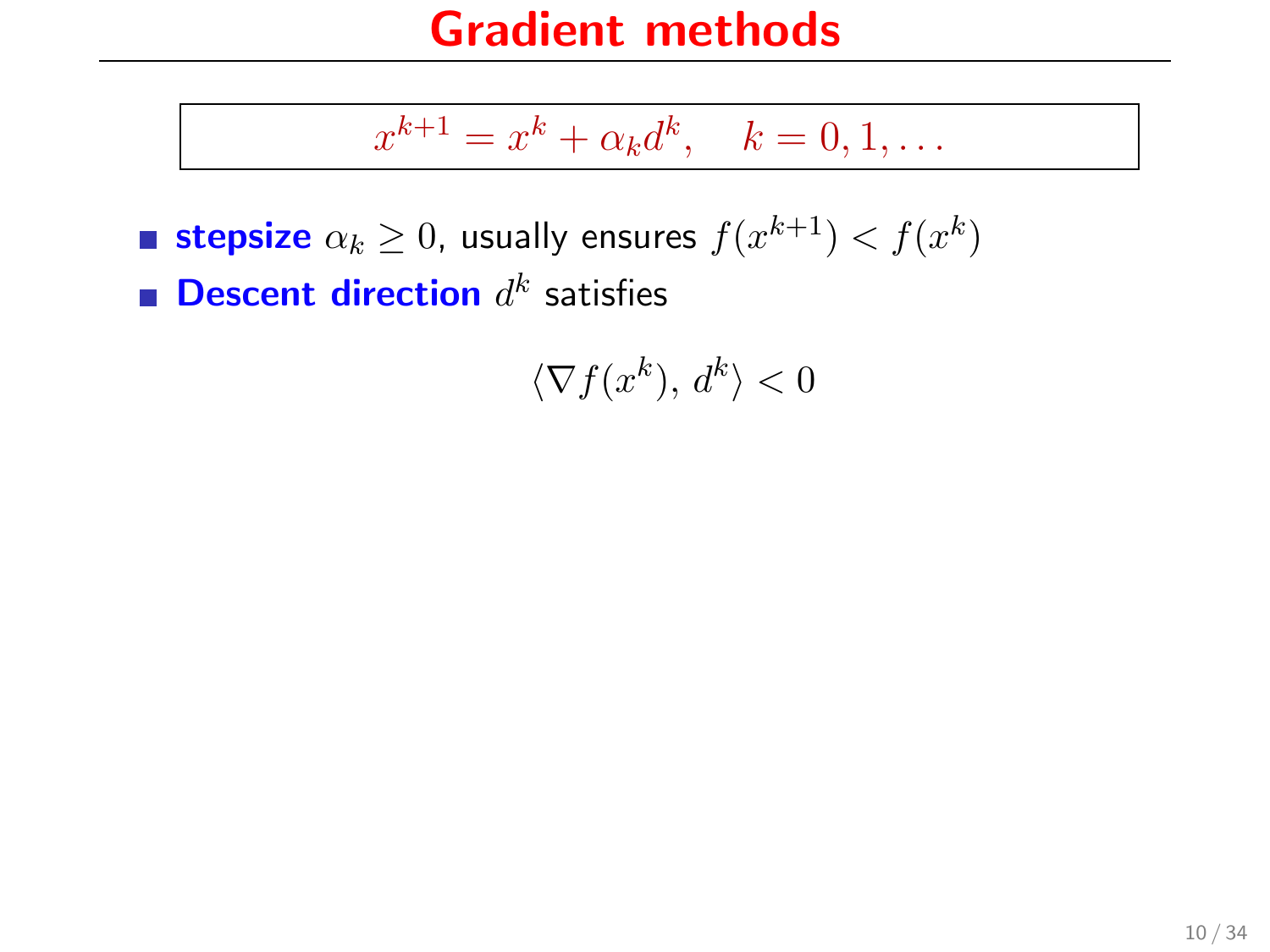$$
x^{k+1} = x^k + \alpha_k d^k, \quad k = 0, 1, \dots
$$

**stepsize**  $\alpha_k \geq 0$ , usually ensures  $f(x^{k+1}) < f(x^k)$ **Descent direction**  $d^k$  satisfies

$$
\langle \nabla f(x^k), \, d^k \rangle < 0
$$

Numerous ways to select  $\alpha_k$  and  $d^k$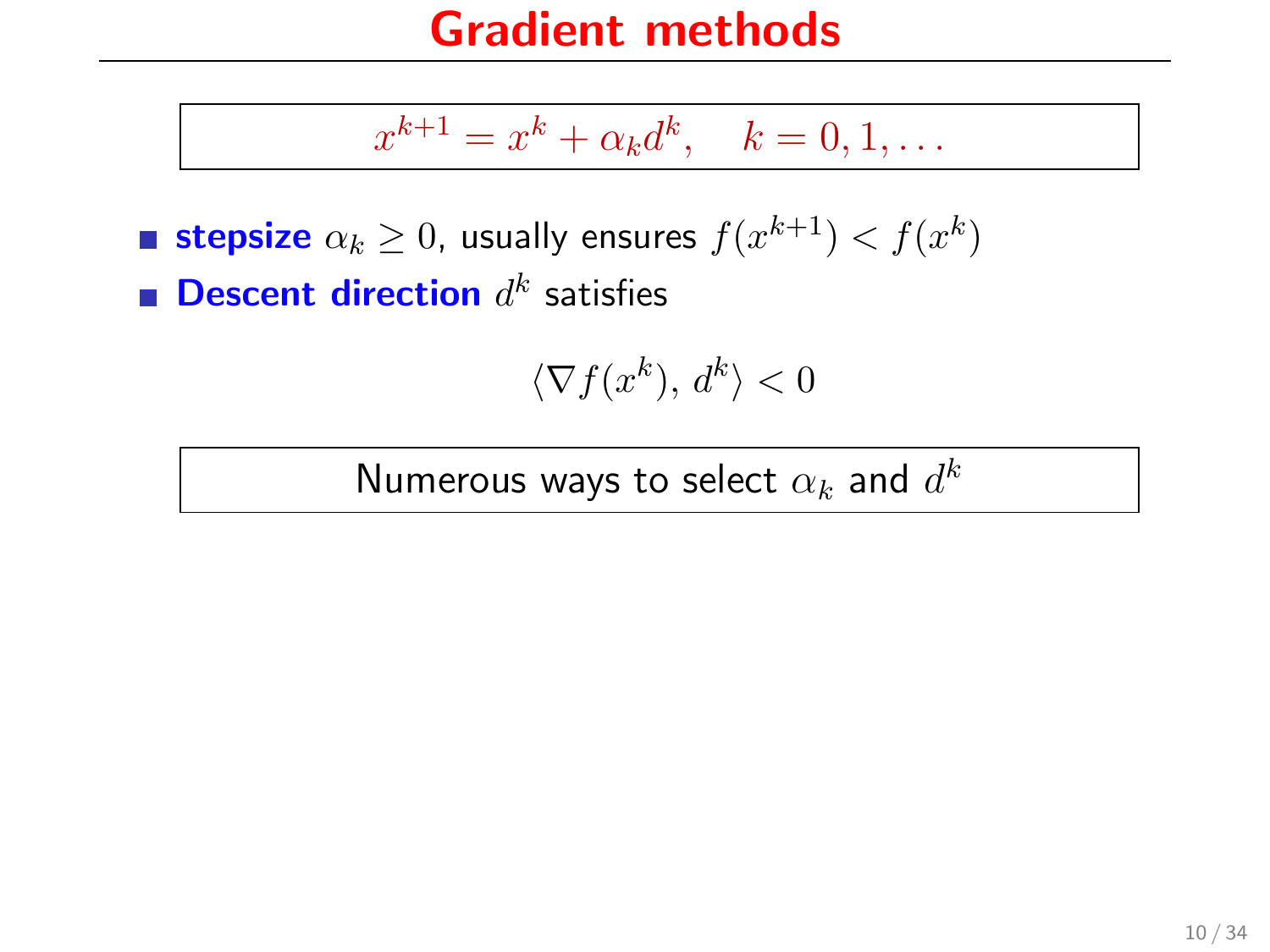$$
x^{k+1} = x^k + \alpha_k d^k, \quad k = 0, 1, \dots
$$

**stepsize**  $\alpha_k \geq 0$ , usually ensures  $f(x^{k+1}) < f(x^k)$ **Descent direction**  $d^k$  satisfies

$$
\langle \nabla f(x^k), \, d^k \rangle < 0
$$

Numerous ways to select  $\alpha_k$  and  $d^k$ 

Usually methods seek monotonic descent

$$
f(x^{k+1}) < f(x^k)
$$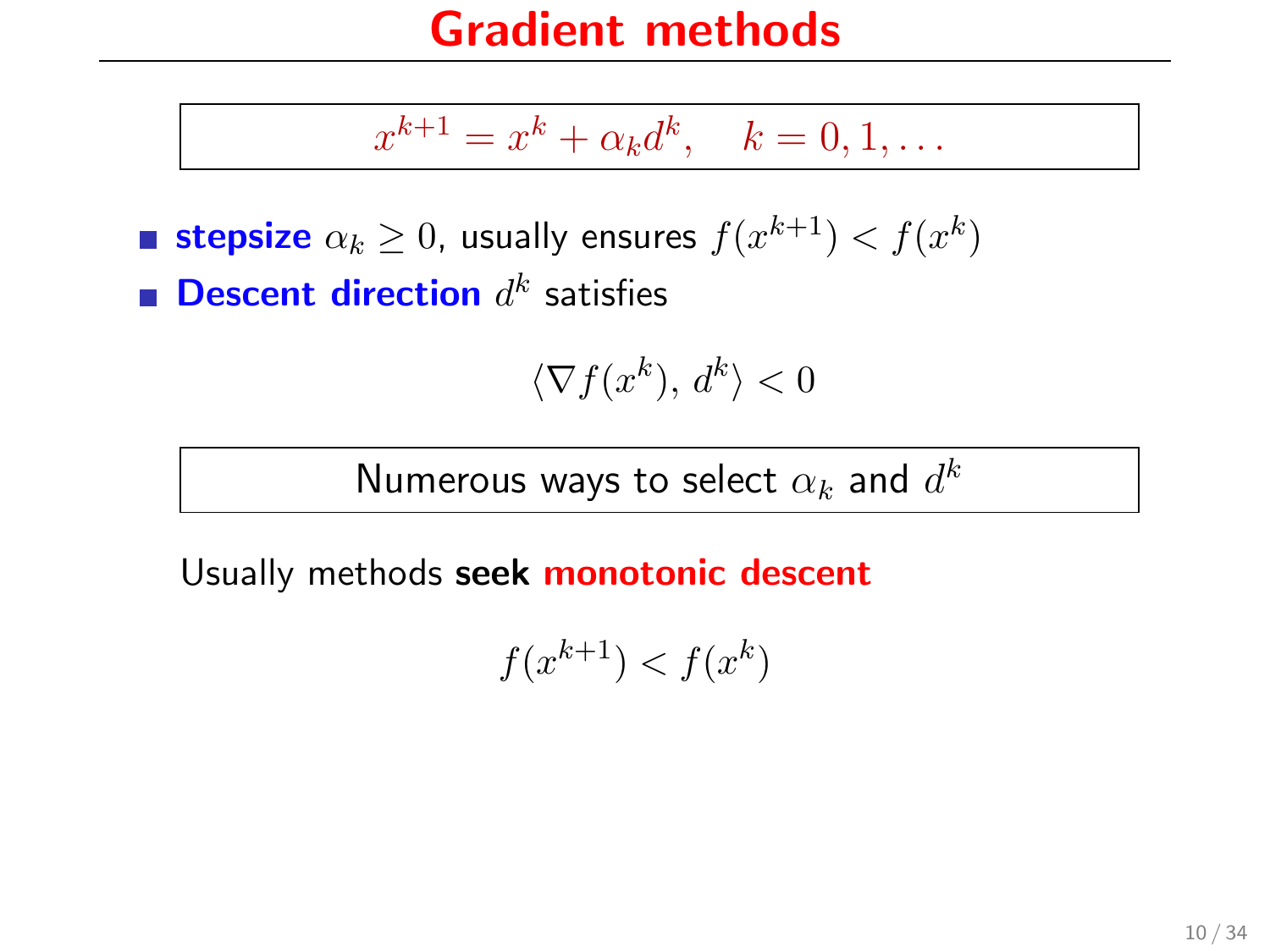## Generic matlab code

function  $[x, f] = gradientDescent(x0)$  $fx = \mathbb{Q}(x)$  obj $fn(x);$  % handle to  $f(x)$  $gfx = \mathbb{Q}(x)$  grad $(x)$ ; % handle to nabla  $f(x)$  $x=x0$ ;  $\%$  in put starting point  $maxiter = 100;$  % tunable parameter for  $k=1$ : maxiter  $\%$  or other criterion  $g = gfx(x);$  % compute gradient at x al = step $Size(x)$ ; % compute a stepsize  $x = x - a1 * g;$  % perform update fprintf ('Iter:  $\mathcal{A}\setminus t$  Obj:  $\mathcal{A}\setminus n'$ , fx(x)); end

end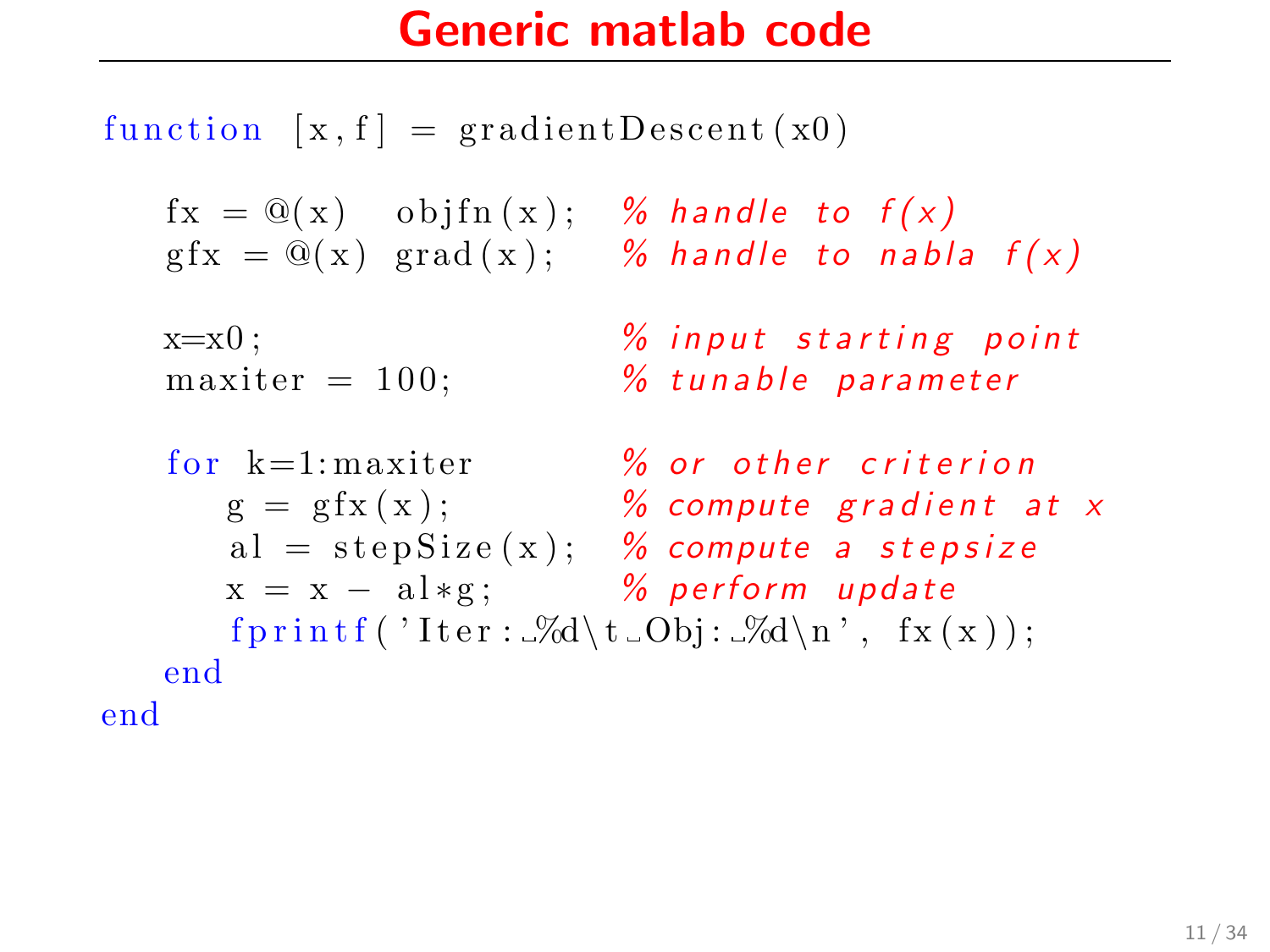#### Gradient methods – direction

$$
x^{k+1} = x^k + \alpha_k d^k, \quad k = 0, 1, \dots
$$

- $\blacktriangleright$  Different choices of direction  $d^k$
- $\circ$  Scaled gradient:  $d^k = -D^k \nabla f(x^k)$ ,  $D^k \succ 0$
- $\circ$  Newton's method:  $(D^k = [\nabla^2 f(x^k)]^{-1})$
- $\circ$  Quasi-Newton:  $D^k \approx [\nabla^2 f(x^k)]^{-1}$
- $\circ$  Steepest descent:  $D^k = I$
- $\circ$  Diagonally scaled:  $D^k$  diagonal with  $D_{ii}^k \approx \left(\frac{\partial^2 f(x^k)}{(\partial x_i)^2}\right)$  $\frac{\partial^2 f(x^k)}{(\partial x_i)^2}$  $\Big)^{-1}$
- Discretized Newton:  $D^k = [H(x^k)]^{-1}$ ,  $H$  via finite-diff.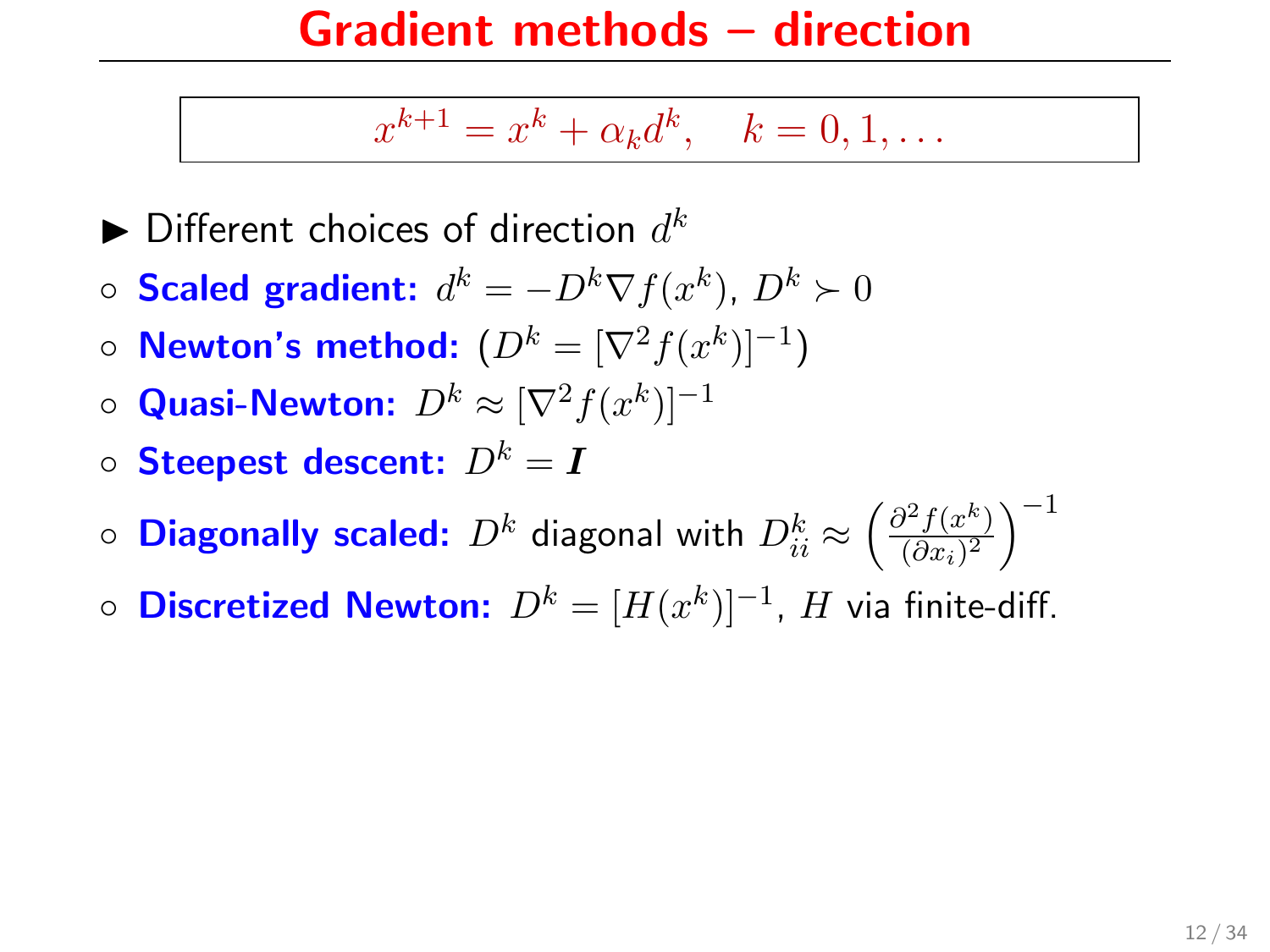#### Gradient methods – direction

$$
x^{k+1} = x^k + \alpha_k d^k, \quad k = 0, 1, \dots
$$

- $\blacktriangleright$  Different choices of direction  $d^k$
- $\circ$  Scaled gradient:  $d^k = -D^k \nabla f(x^k)$ ,  $D^k \succ 0$
- $\circ$  Newton's method:  $(D^k = [\nabla^2 f(x^k)]^{-1})$
- $\circ$  Quasi-Newton:  $D^k \approx [\nabla^2 f(x^k)]^{-1}$
- $\circ$  Steepest descent:  $D^k = I$
- $\circ$  Diagonally scaled:  $D^k$  diagonal with  $D_{ii}^k \approx \left(\frac{\partial^2 f(x^k)}{(\partial x_i)^2}\right)$  $\frac{\partial^2 f(x^k)}{(\partial x_i)^2}$  $\Big)^{-1}$
- Discretized Newton:  $D^k = [H(x^k)]^{-1}$ ,  $H$  via finite-diff.  $^{\circ}$  ...

**Exercise:** Verify that  $\langle \nabla f(x^k), d^k \rangle < 0$  for above choices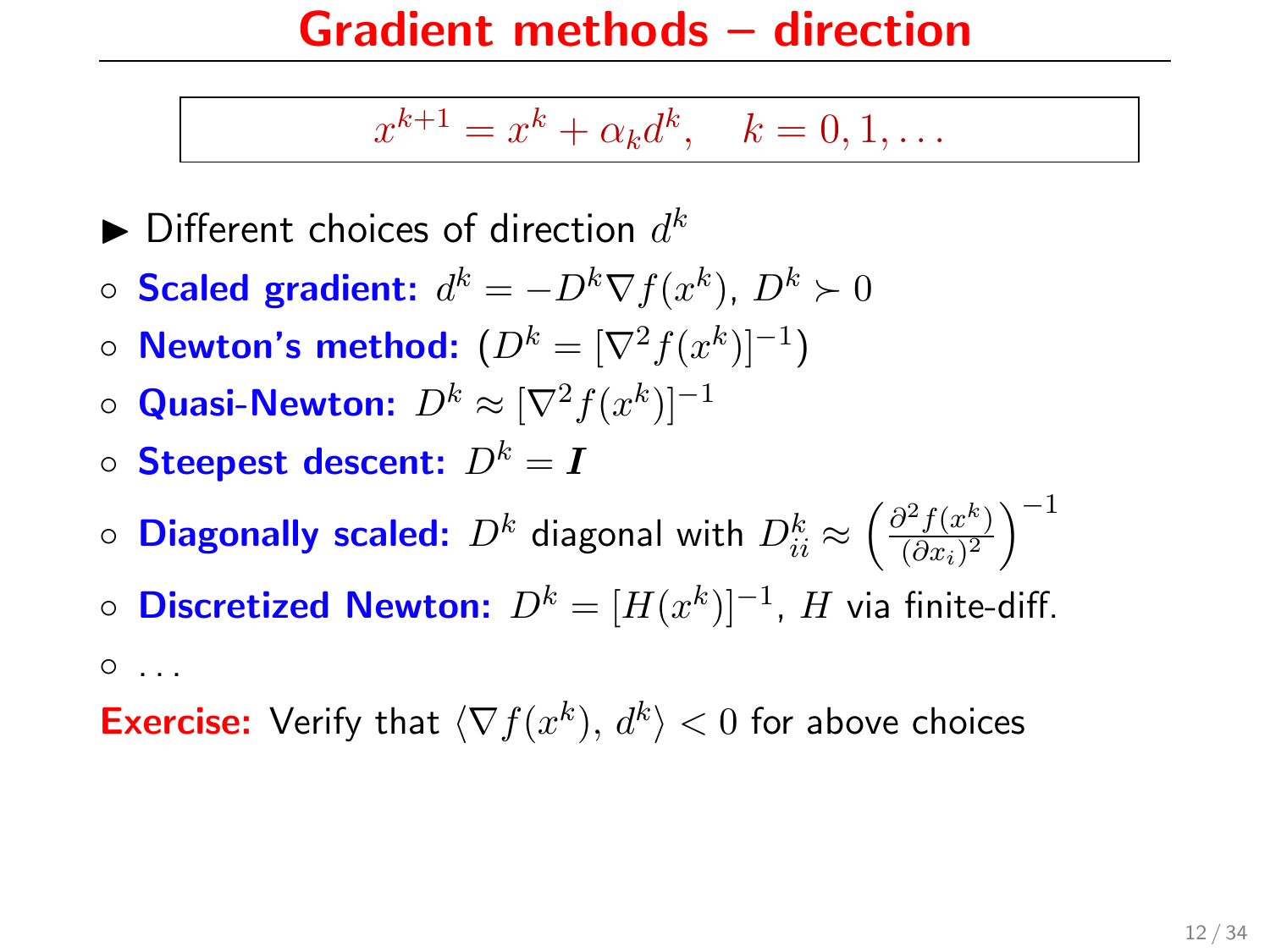$$
\blacktriangleright \text{ Exact: } \alpha_k := \operatorname*{argmin}_{\alpha \geq 0} f(x^k + \alpha d^k)
$$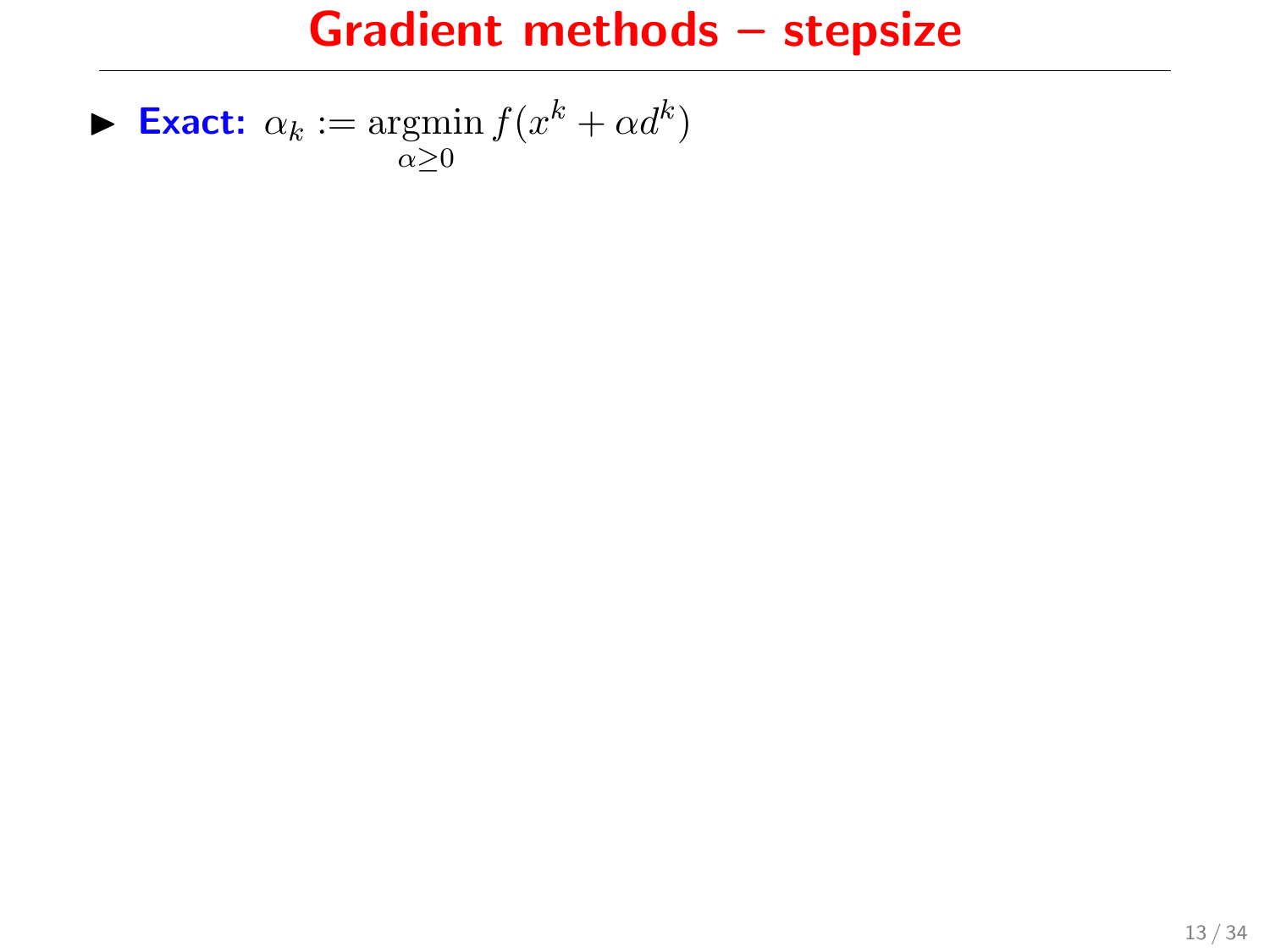$$
\blacktriangleright \text{ Exact: } \alpha_k := \operatorname*{argmin}_{\alpha \geq 0} f(x^k + \alpha d^k)
$$

**Limited min:** 
$$
\alpha_k = \operatorname*{argmin}_{0 \leq \alpha \leq s} f(x^k + \alpha d^k)
$$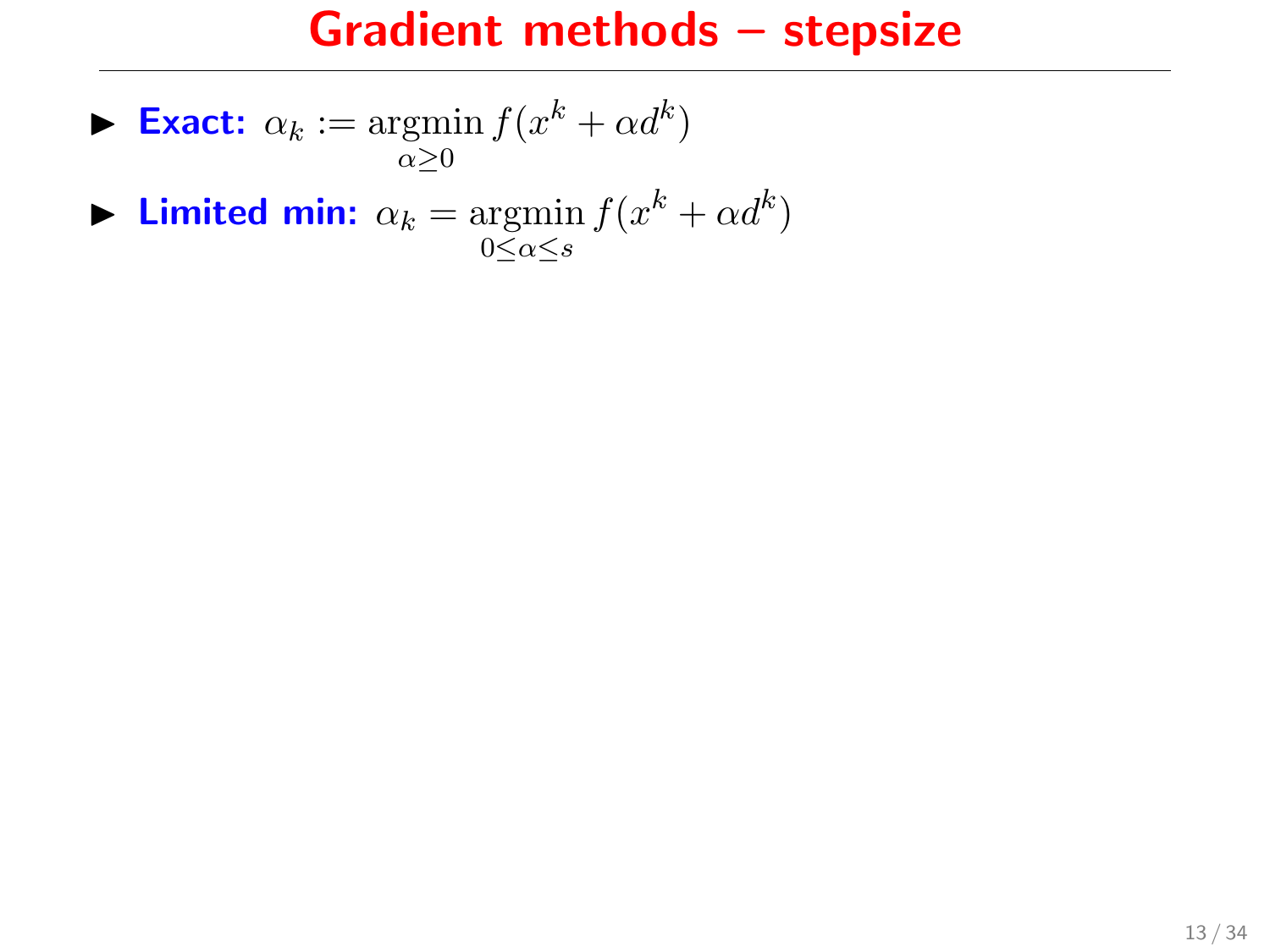$$
\blacktriangleright \text{ Exact: } \alpha_k := \operatorname*{argmin}_{\alpha \geq 0} f(x^k + \alpha d^k)
$$

- **Limited min:**  $\alpha_k = \operatorname{argmin} f(x^k + \alpha d^k)$  $0 \leq \alpha \leq s$
- **Armijo-rule**. Given fixed scalars,  $s, \beta, \sigma$  with  $0 < \beta < 1$  and  $0 < \sigma < 1$  (chosen experimentally). Set

$$
\alpha_k = \beta^{m_k} s,
$$

where we try  $\beta^m s$  for  $m = 0, 1, \ldots$  until sufficient descent

$$
f(x^{k}) - f(x + \beta^{m} s d^{k}) \ge -\sigma \beta^{m} s \langle \nabla f(x^{k}), d^{k} \rangle
$$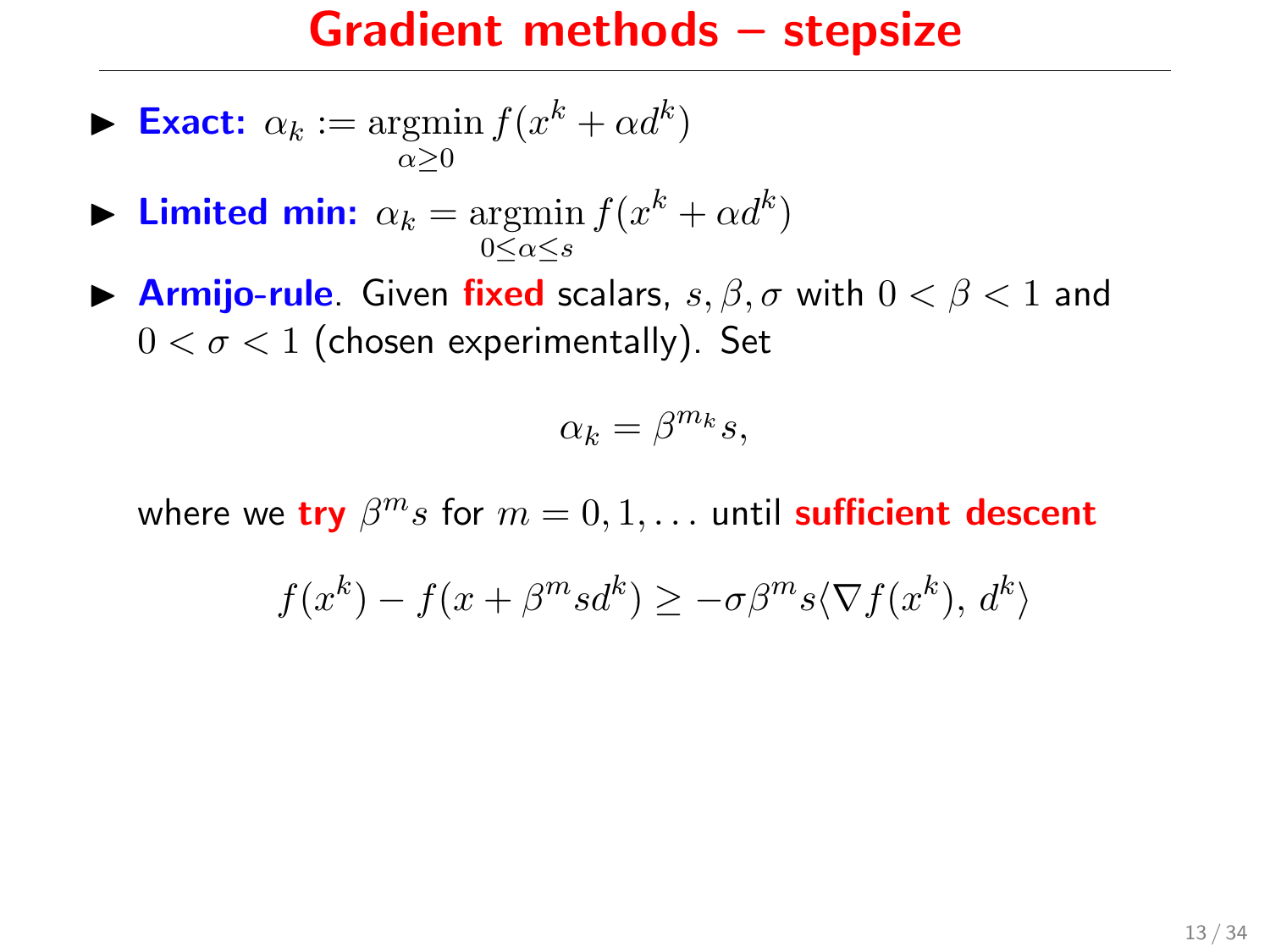$$
\blacktriangleright \text{ Exact: } \alpha_k := \operatorname*{argmin}_{\alpha \geq 0} f(x^k + \alpha d^k)
$$

- **Limited min:**  $\alpha_k = \operatorname{argmin} f(x^k + \alpha d^k)$  $0 \leq \alpha \leq s$
- **Armijo-rule**. Given fixed scalars,  $s, \beta, \sigma$  with  $0 < \beta < 1$  and  $0 < \sigma < 1$  (chosen experimentally). Set

$$
\alpha_k = \beta^{m_k} s,
$$

where we try  $\beta^m s$  for  $m = 0, 1, \ldots$  until sufficient descent

$$
f(x^{k}) - f(x + \beta^{m} s d^{k}) \ge -\sigma \beta^{m} s \langle \nabla f(x^{k}), d^{k} \rangle
$$

If  $\langle \nabla f(x^k), d^k \rangle < 0$ , stepsize guaranteed to exist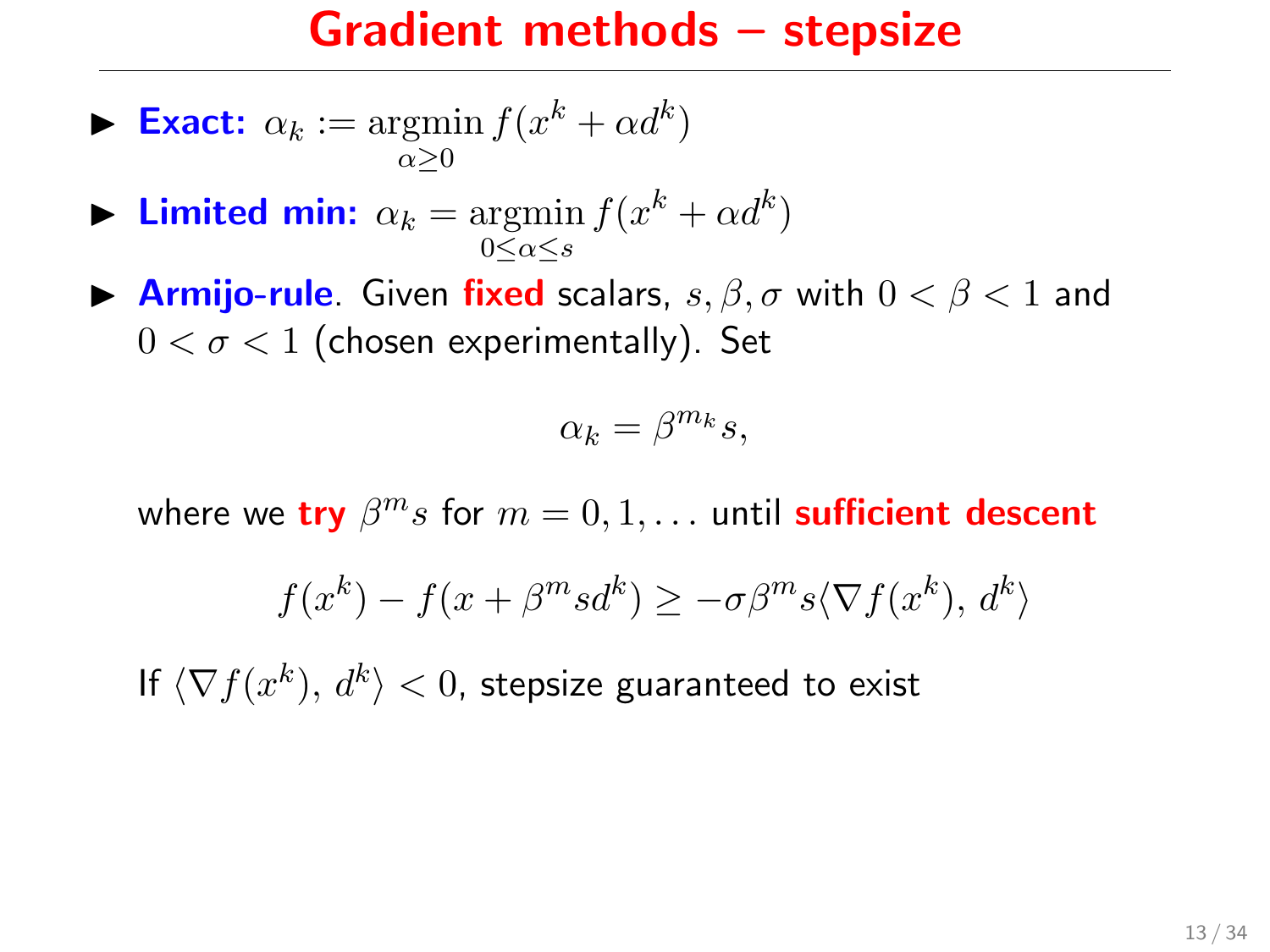$$
\blacktriangleright \text{ Exact: } \alpha_k := \operatorname*{argmin}_{\alpha \geq 0} f(x^k + \alpha d^k)
$$

$$
\blacktriangleright \text{ Limited min: } \alpha_k = \operatorname*{argmin}_{0 \le \alpha \le s} f(x^k + \alpha d^k)
$$

**Armijo-rule**. Given fixed scalars,  $s, \beta, \sigma$  with  $0 < \beta < 1$  and  $0 < \sigma < 1$  (chosen experimentally). Set

$$
\alpha_k = \beta^{m_k} s,
$$

where we try  $\beta^m s$  for  $m = 0, 1, \ldots$  until sufficient descent

$$
f(x^{k}) - f(x + \beta^{m} s d^{k}) \ge -\sigma \beta^{m} s \langle \nabla f(x^{k}), d^{k} \rangle
$$

If  $\langle \nabla f(x^k), d^k \rangle < 0$ , stepsize guaranteed to exist Usually,  $\sigma$  small  $\in [10^{-5}, 0.1]$ , while  $\beta$  from 1/2 to 1/10 depending on how confident we are about initial stepsize  $s$ .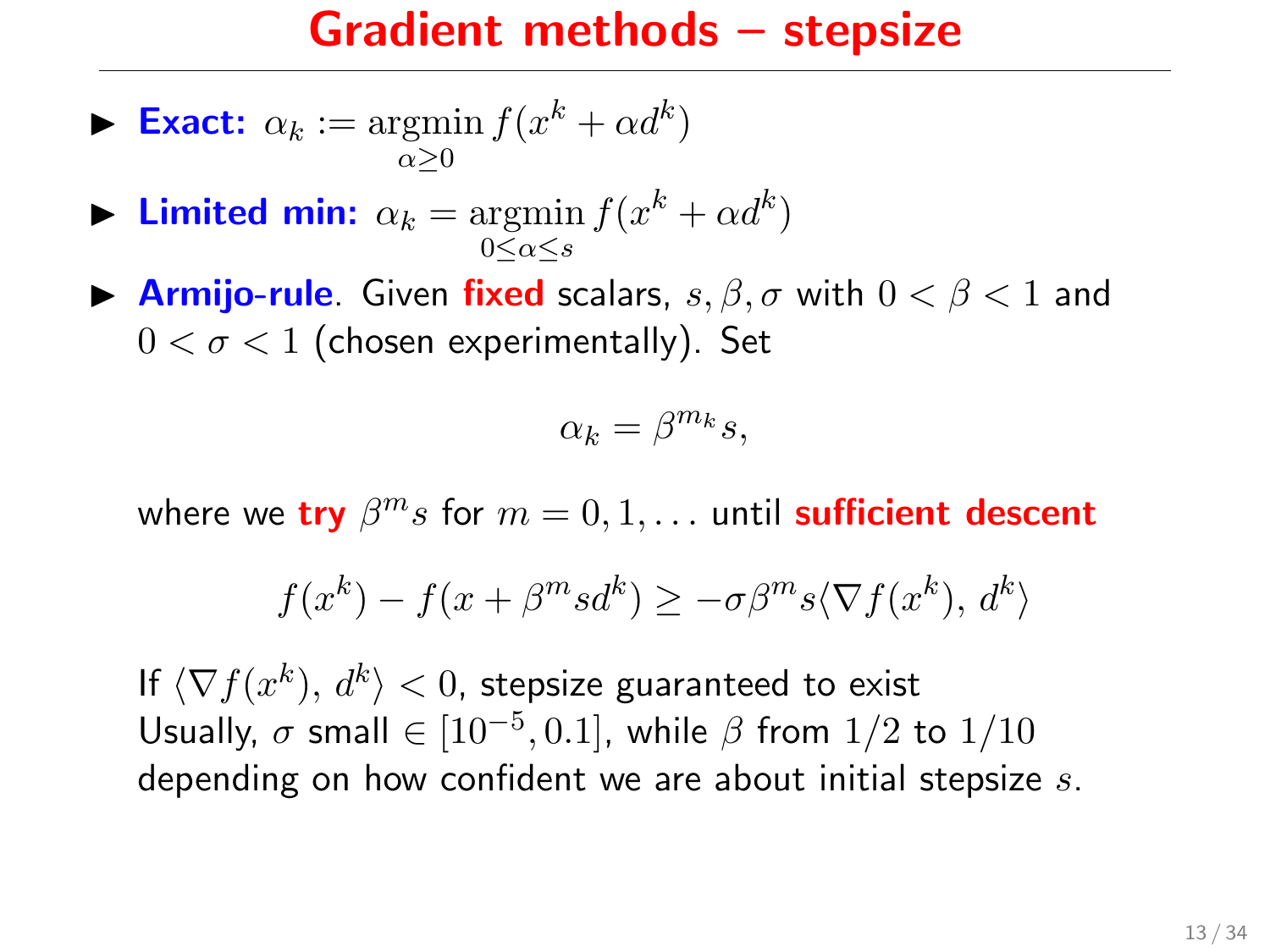- **Constant:**  $\alpha_k = 1/L$  (for suitable value of L)
- **Diminishing:**  $\alpha_k \to 0$  but  $\sum_k \alpha_k = \infty$ .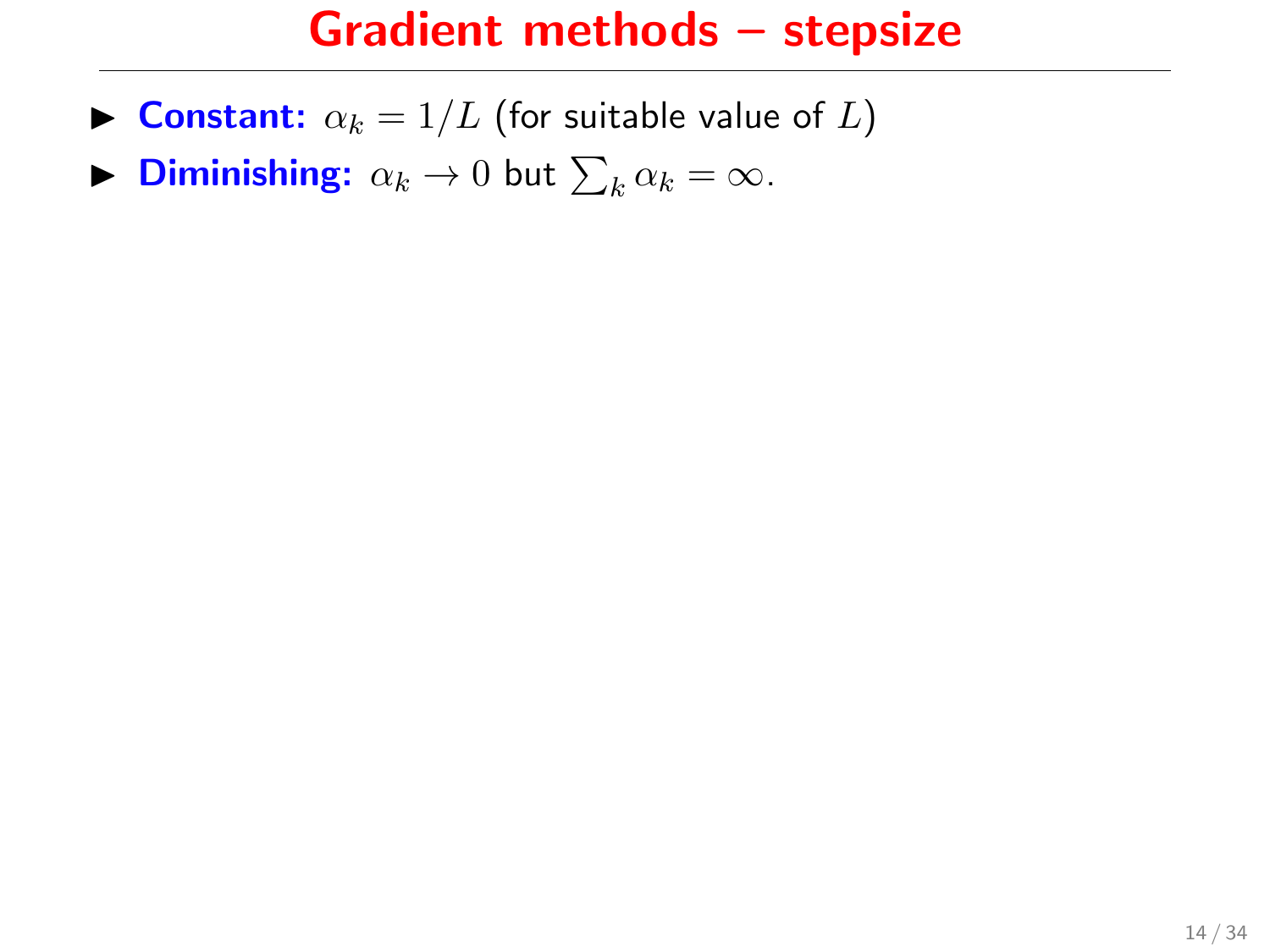- **Constant:**  $\alpha_k = 1/L$  (for suitable value of L)
- **Diminishing:**  $\alpha_k \to 0$  but  $\sum_k \alpha_k = \infty$ . Latter condition ensures that  $\{x^k\}$  does not converge to nonstationary points.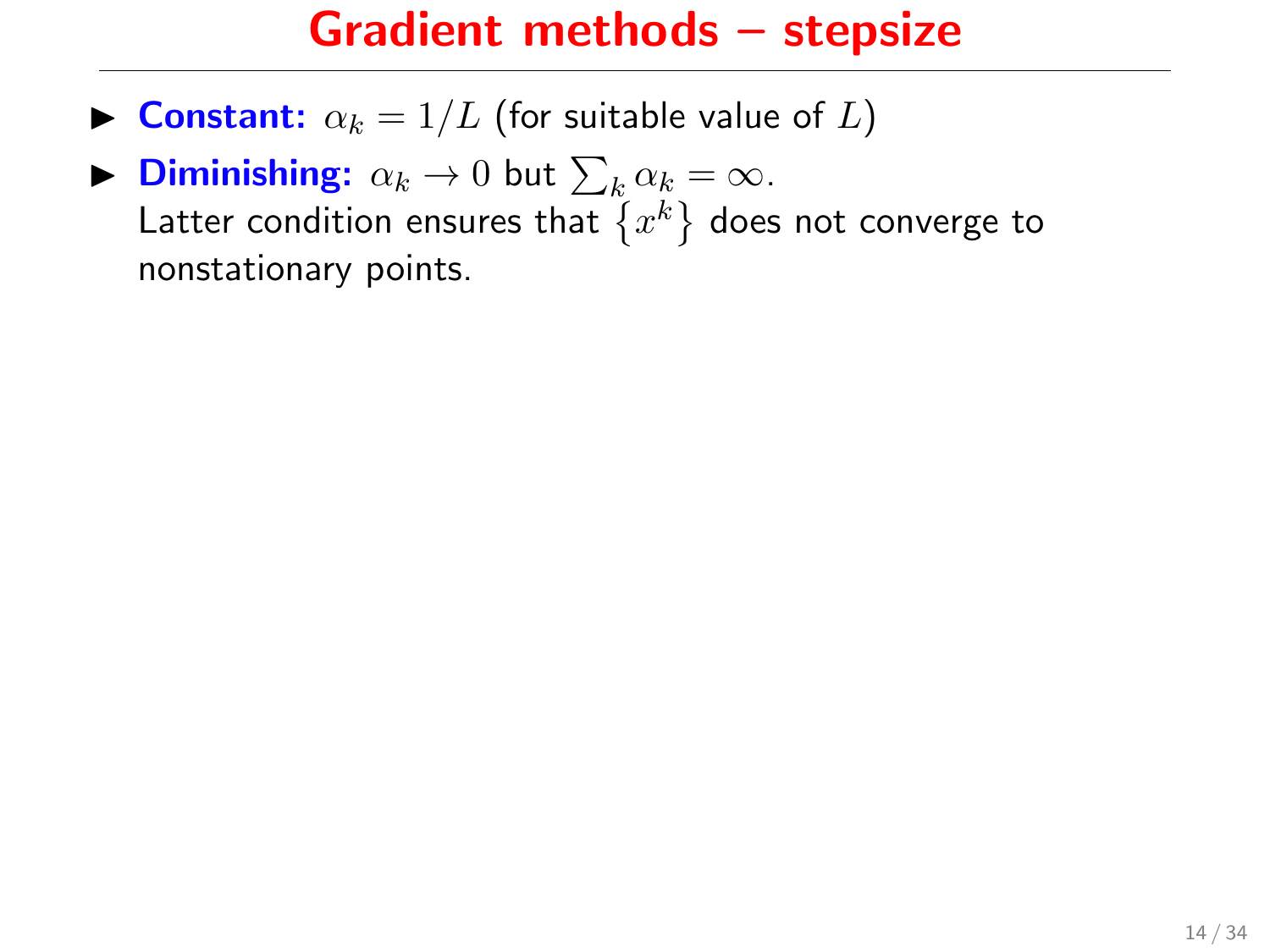- **Constant:**  $\alpha_k = 1/L$  (for suitable value of L)
- **Diminishing:**  $\alpha_k \to 0$  but  $\sum_k \alpha_k = \infty$ . Latter condition ensures that  $\{x^k\}$  does not converge to nonstationary points.

Say,  $x^k \to \bar{x}$ ; then for sufficiently large  $m$  and  $n$ ,  $(m > n)$ 

 $x^m \approx x^n \approx \bar{x},$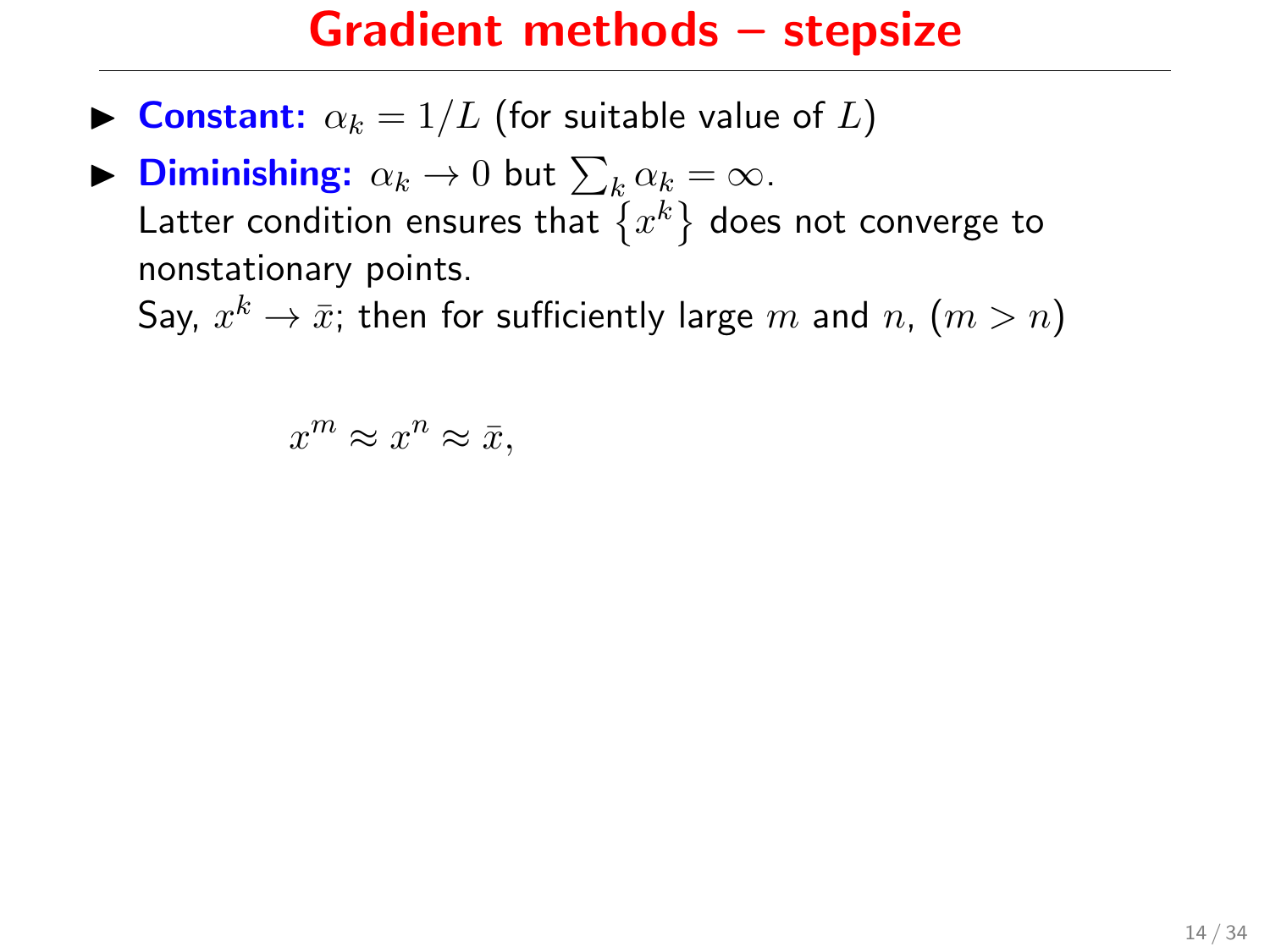- **Constant:**  $\alpha_k = 1/L$  (for suitable value of L)
- **Diminishing:**  $\alpha_k \to 0$  but  $\sum_k \alpha_k = \infty$ . Latter condition ensures that  $\{x^k\}$  does not converge to nonstationary points.

Say,  $x^k \to \bar{x}$ ; then for sufficiently large  $m$  and  $n$ ,  $(m > n)$ 

$$
x^m \approx x^n \approx \bar{x}, \ x^m \approx x^n - \left(\sum_{k=n}^{m-1} \alpha_k\right) \nabla f(\bar{x}).
$$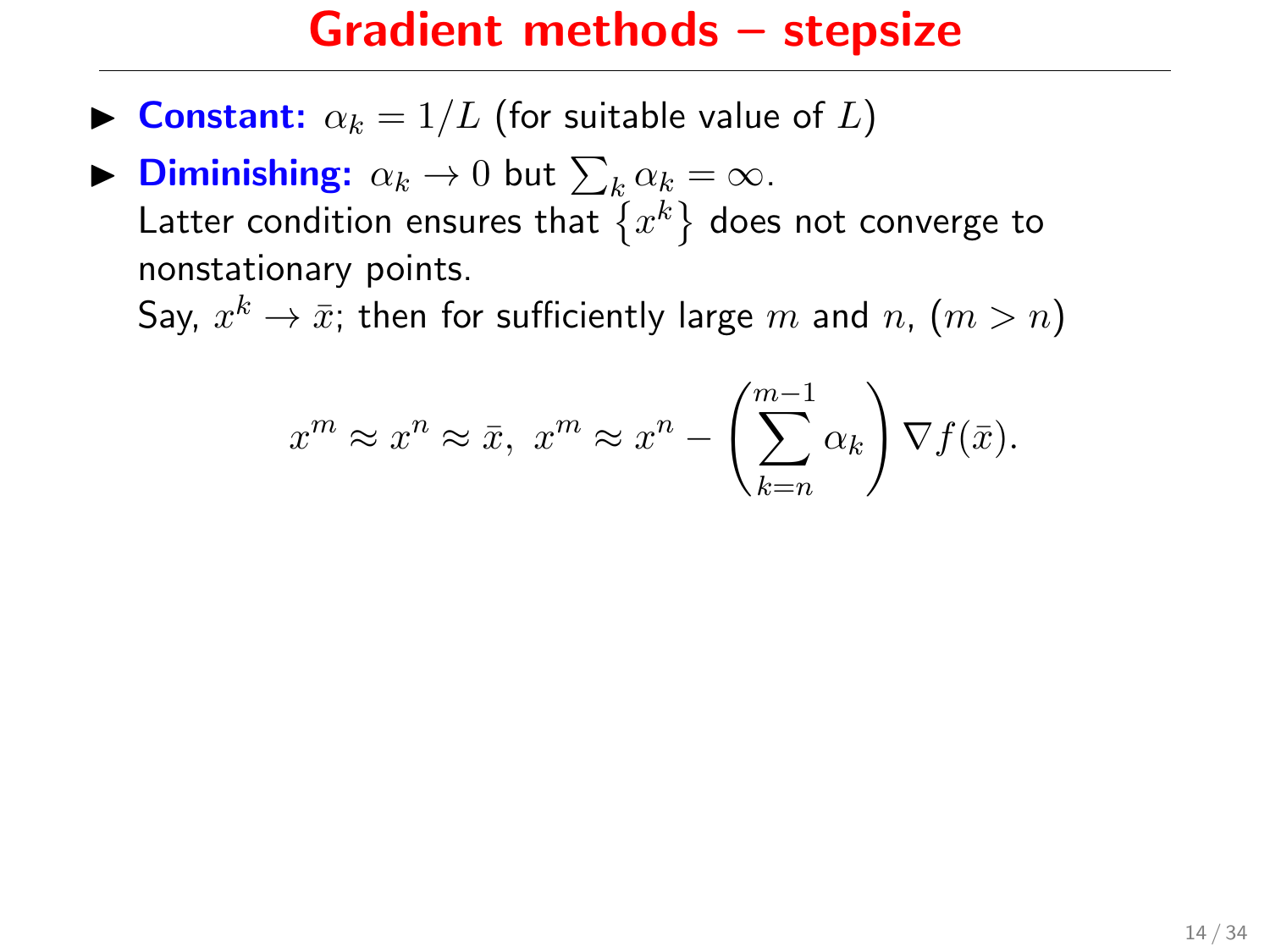- **Constant:**  $\alpha_k = 1/L$  (for suitable value of L)
- **Diminishing:**  $\alpha_k \to 0$  but  $\sum_k \alpha_k = \infty$ . Latter condition ensures that  $\{x^k\}$  does not converge to nonstationary points.

Say,  $x^k \to \bar{x}$ ; then for sufficiently large  $m$  and  $n$ ,  $(m > n)$ 

$$
x^m \approx x^n \approx \bar{x}, \ x^m \approx x^n - \left(\sum_{k=n}^{m-1} \alpha_k\right) \nabla f(\bar{x}).
$$

The sum can be made arbitrarily large, contradicting nonstationarity of  $\bar{x}$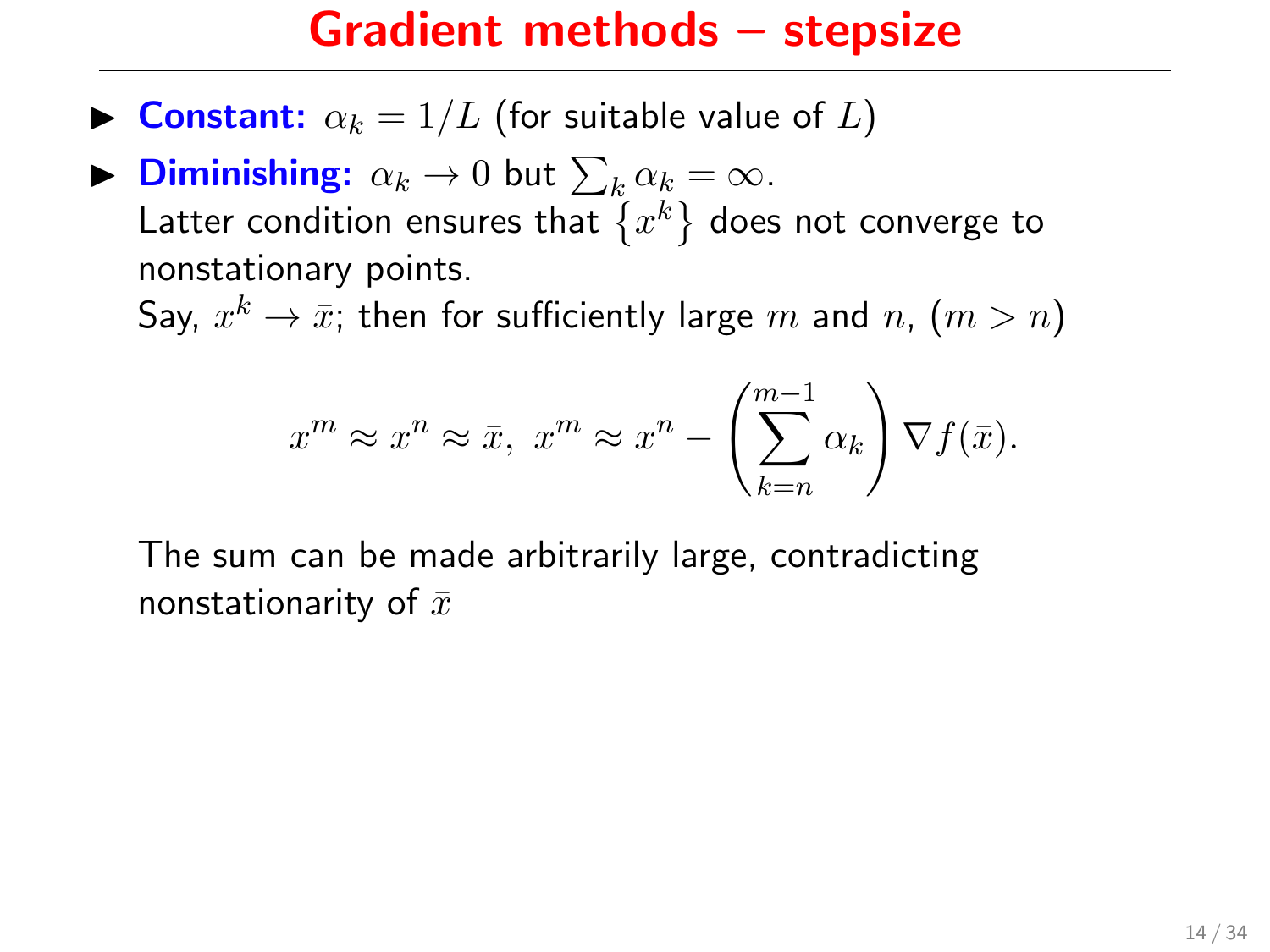- Stepsize computation can be expensive
- Convergence analysis depends on monotonic descent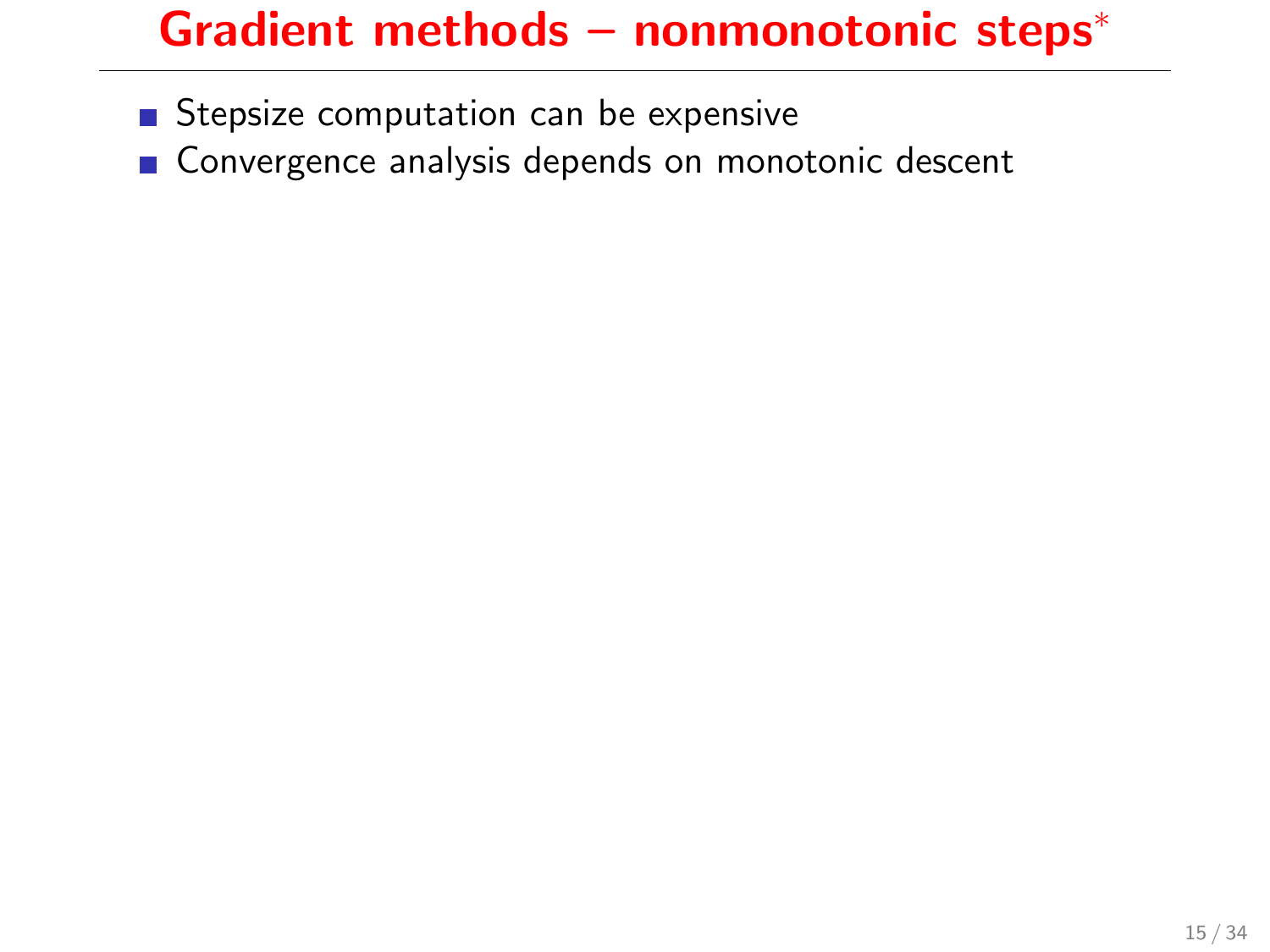- Stepsize computation can be expensive
- Convergence analysis depends on monotonic descent
- Give up search for stepsizes
- Use closed-form formulae for stepsizes
- Don't insist on monotonic descent?
- (e.g., diminishing stepsizes do not enforce monotonic descent)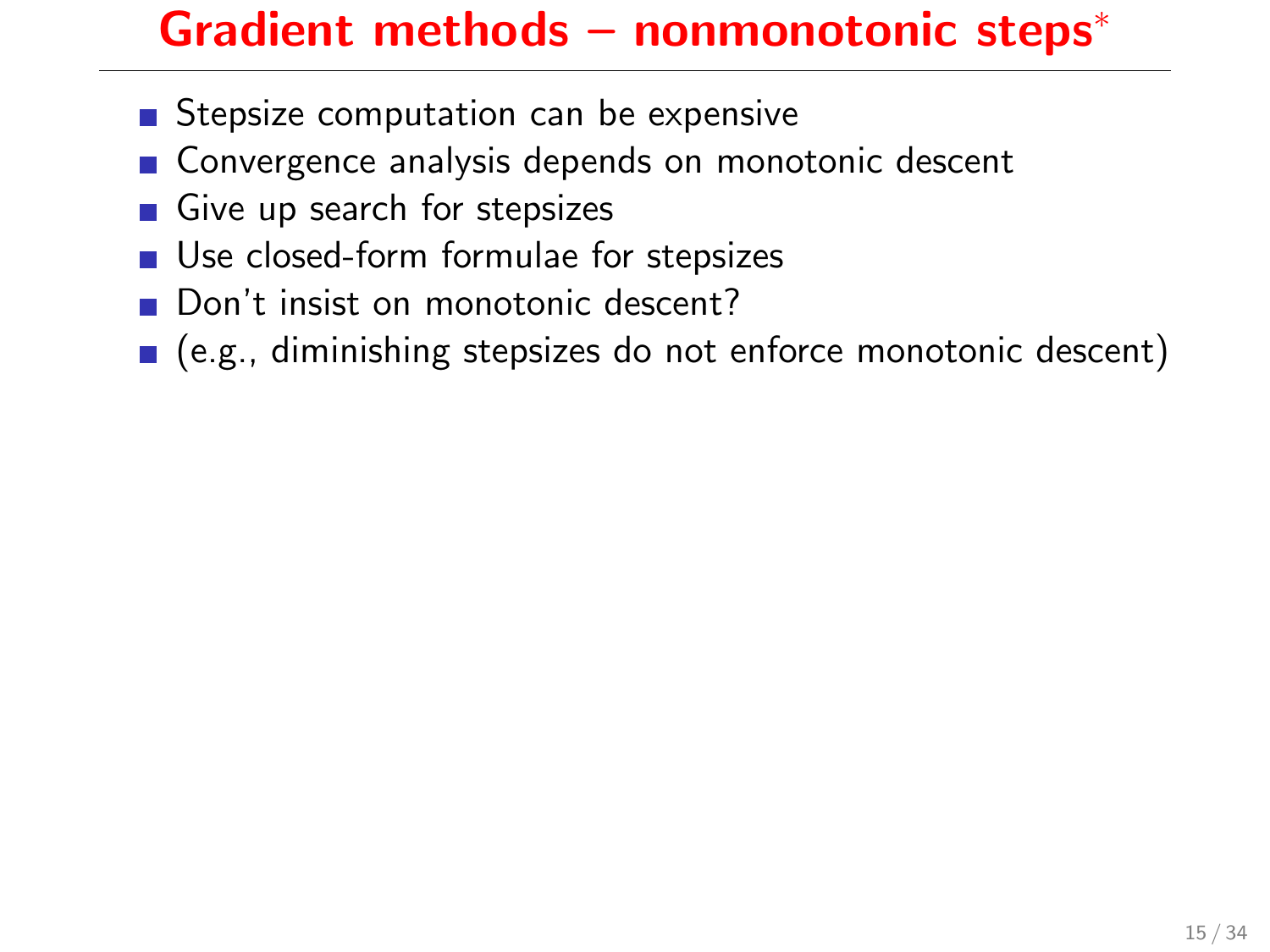- Stepsize computation can be expensive
- Convergence analysis depends on monotonic descent
- Give up search for stepsizes
- Use closed-form formulae for stepsizes
- Don't insist on monotonic descent?
- (e.g., diminishing stepsizes do not enforce monotonic descent)

Barzilai & Borwein stepsizes  $x^{k+1} = x^k - \alpha^k \nabla f(x^k), \quad k = 0, 1, \dots$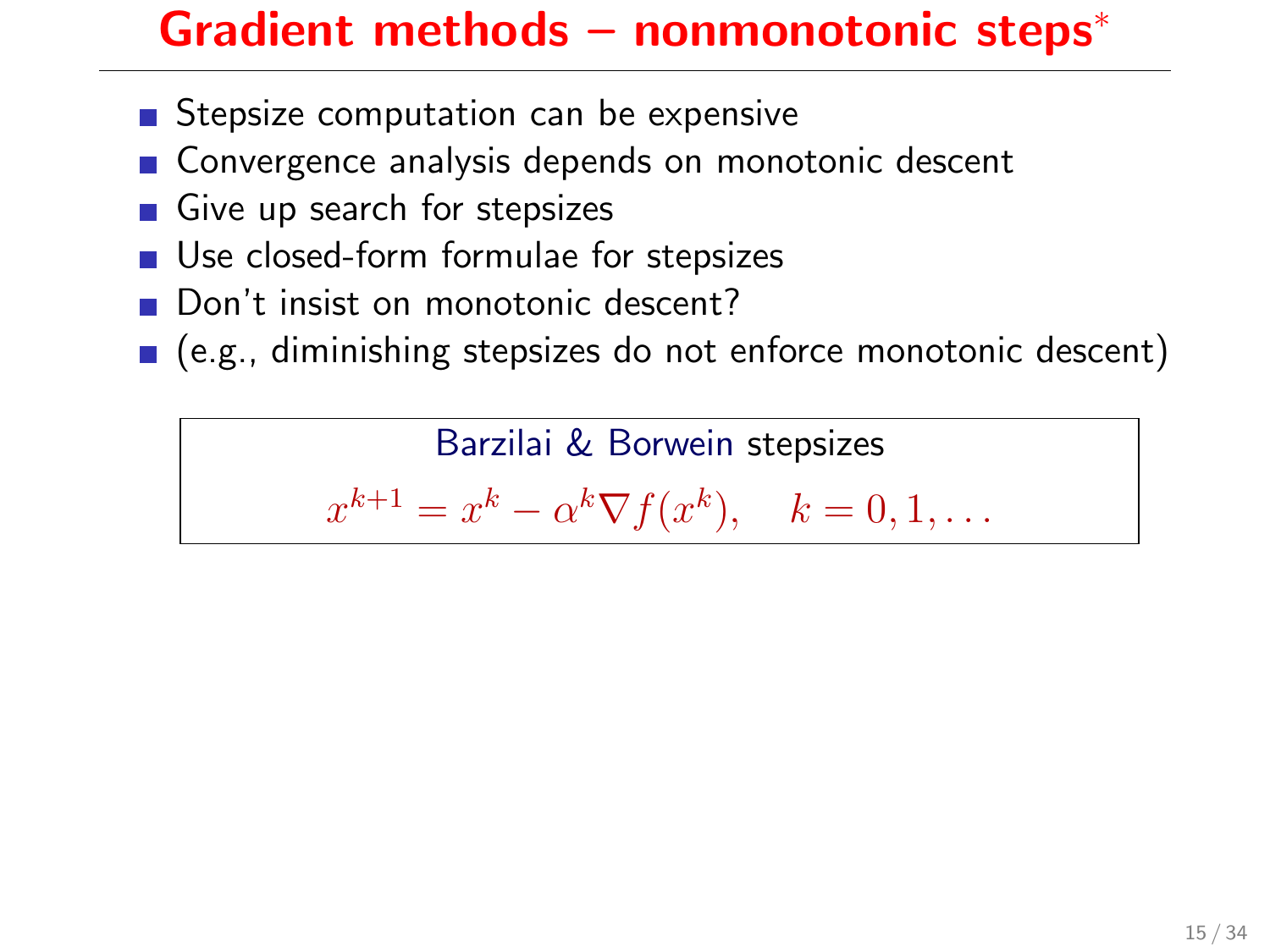- Stepsize computation can be expensive
- Convergence analysis depends on monotonic descent
- Give up search for stepsizes
- Use closed-form formulae for stepsizes
- Don't insist on monotonic descent?
- (e.g., diminishing stepsizes do not enforce monotonic descent)



$$
\alpha_k = \frac{\langle u^k, v^k \rangle}{\|v^k\|^2}, \qquad \alpha_k = \frac{\|u^k\|^2}{\langle u^k, v^k \rangle}
$$

$$
u^k = x^k - x^{k-1}, \quad v^k = \nabla f(x^k) - \nabla f(x^{k-1})
$$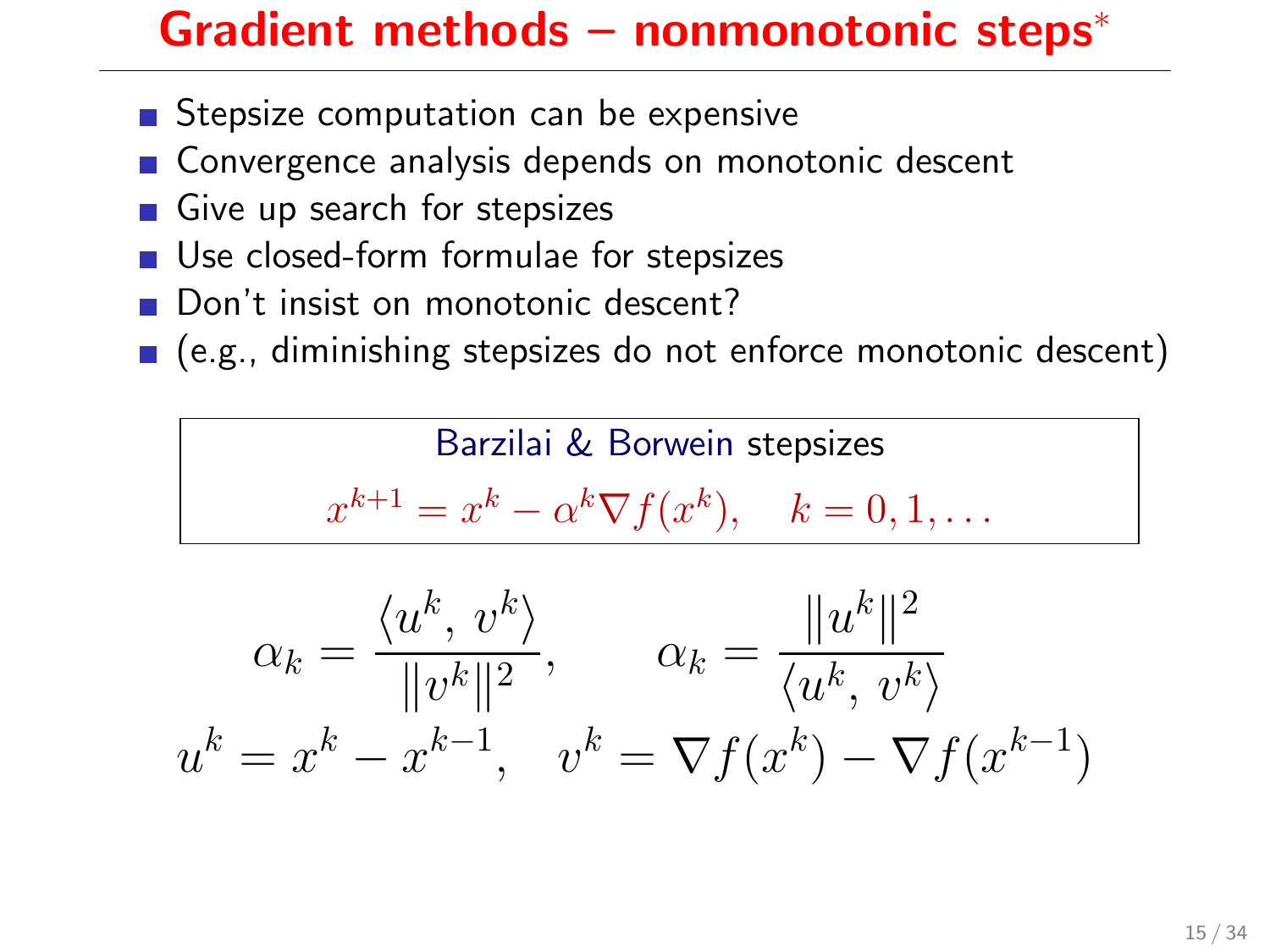#### Intriguing behavior:

- $\spadesuit$  Akin to simultaneous descent-direction  $\times$  step
- **▲** Result in *non-monotonic* descent
- ♠ Work quite well empirically
- Good for large-scale problems
- ♠ Difficult convergence analysis
- ♠ Often supplemented with nonmonotonic line-search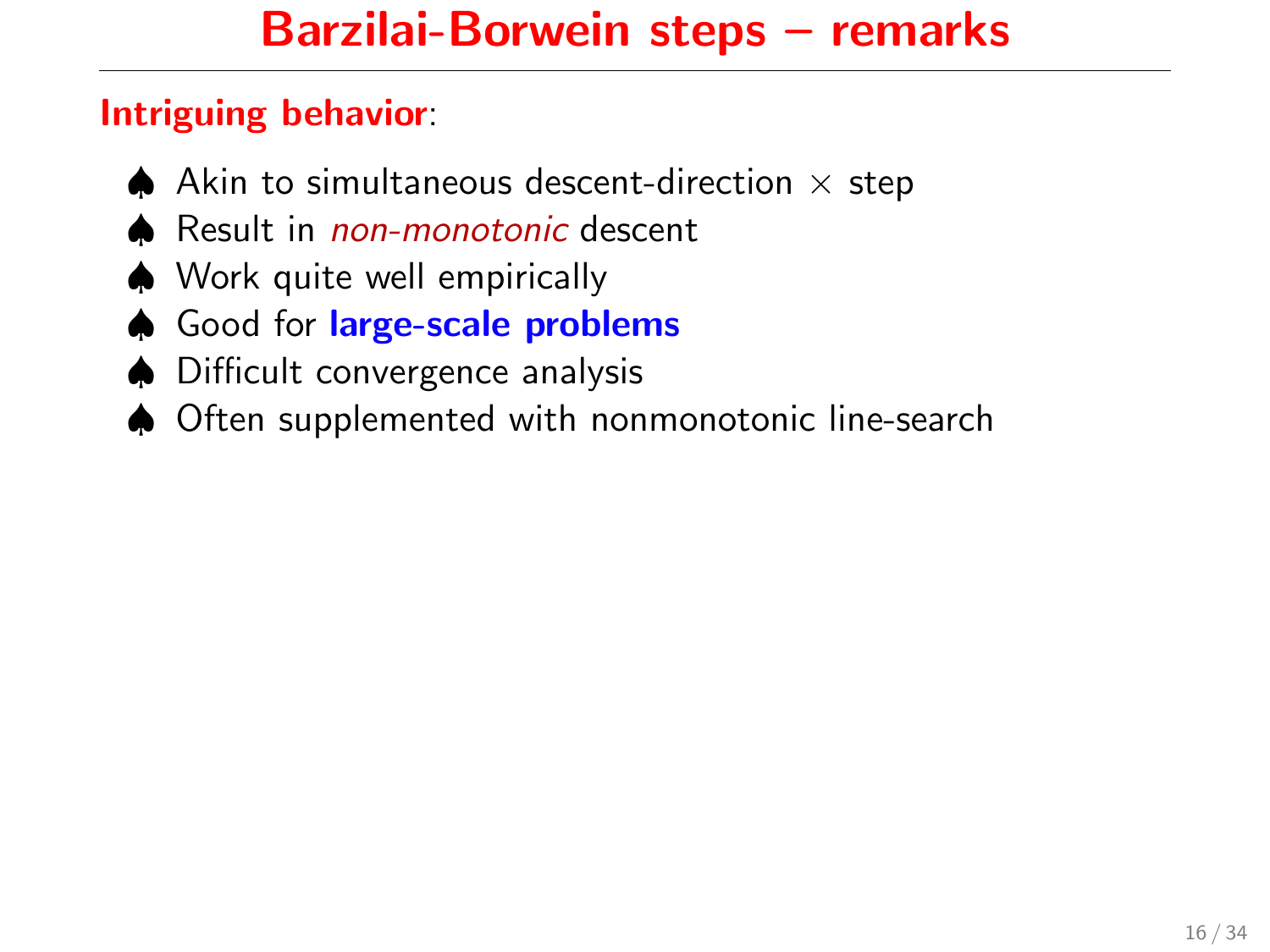# Convergence theory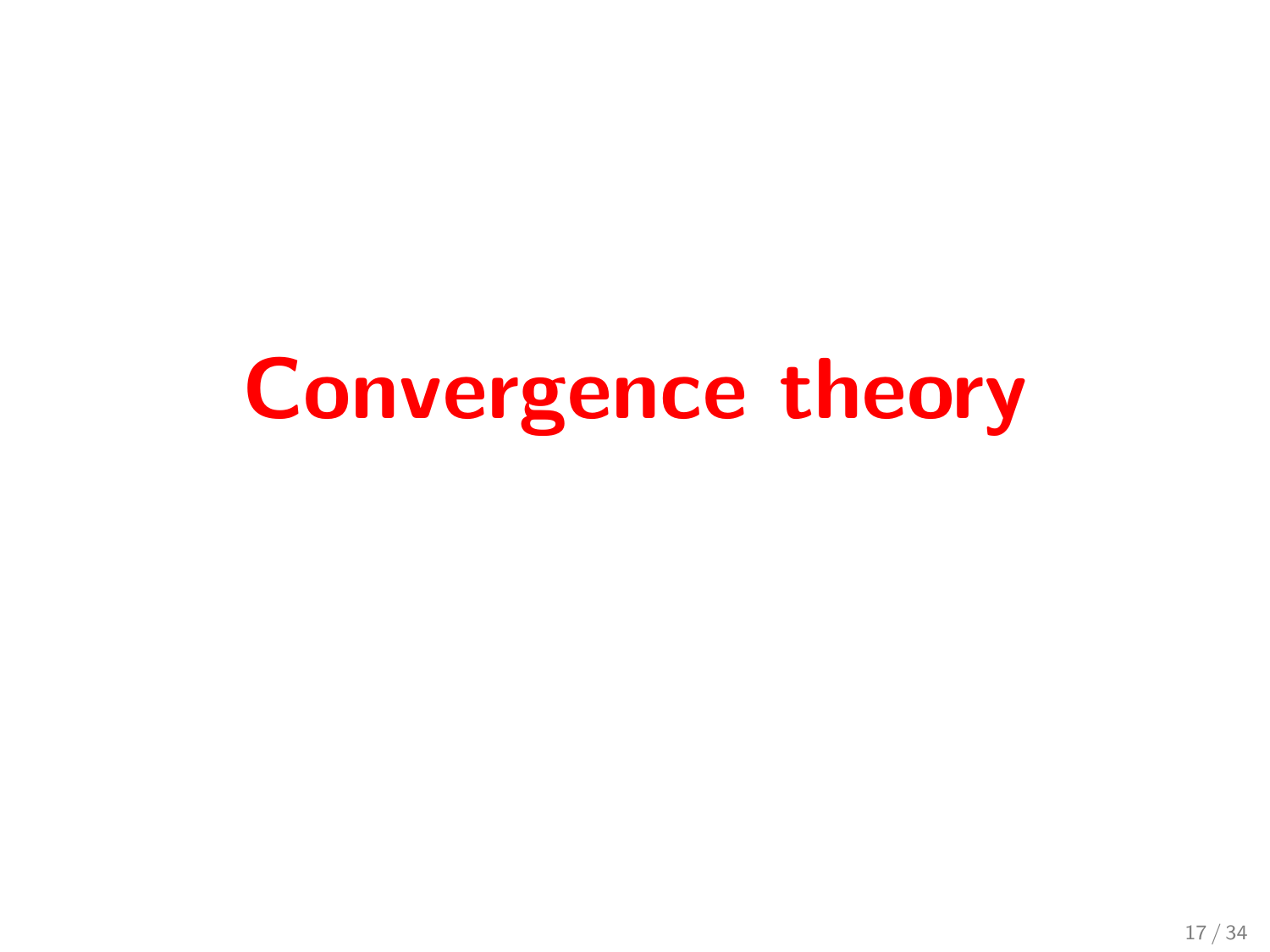$$
x^{k+1} = x^k - \alpha_k \nabla f(x^k), \quad k = 0, 1, \dots
$$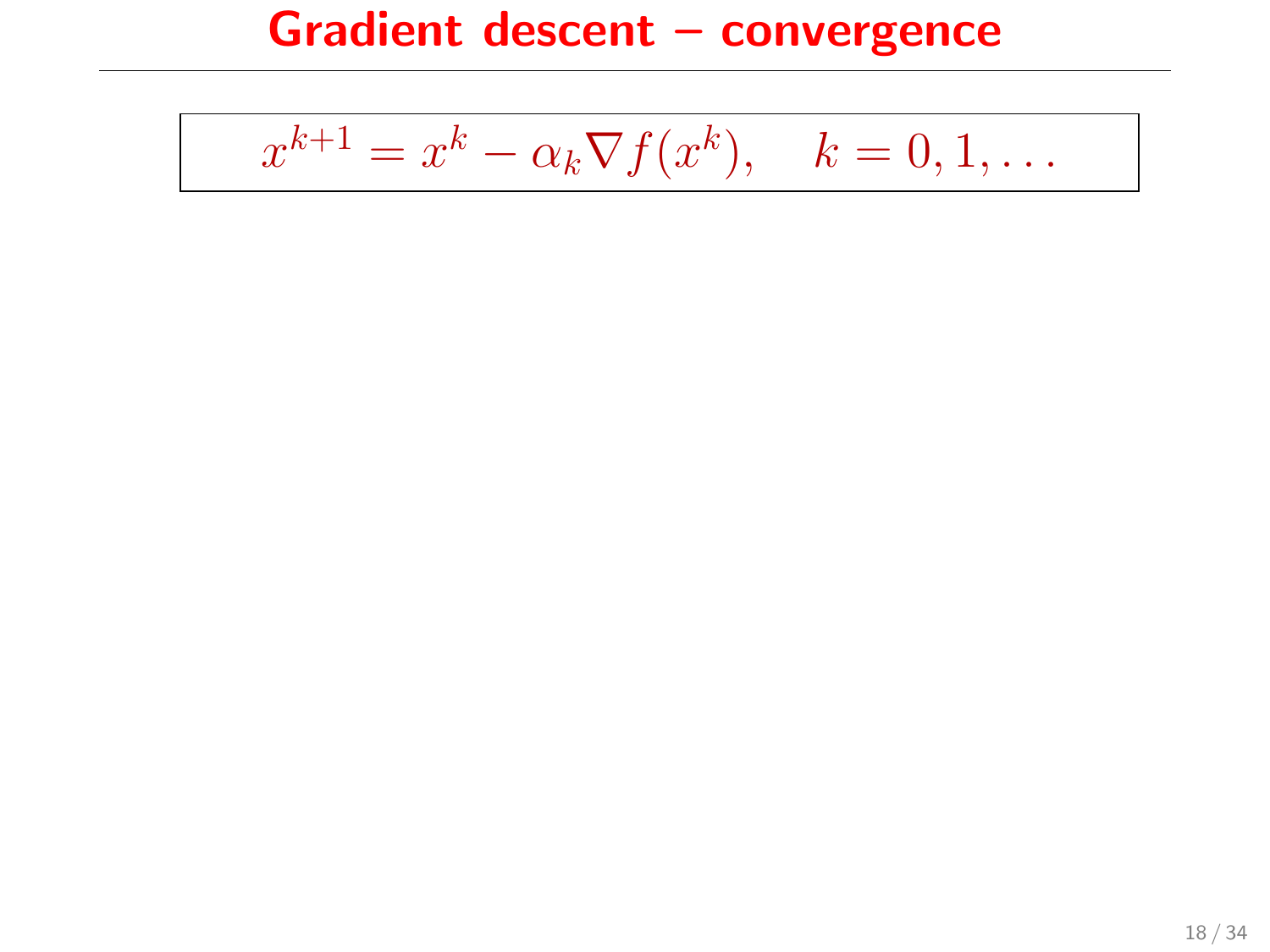$$
x^{k+1} = x^k - \alpha_k \nabla f(x^k), \quad k = 0, 1, \dots
$$

#### **Convergence**

**Theorem** 
$$
\|\nabla f(x^k)\|_2 \to 0
$$
 as  $k \to \infty$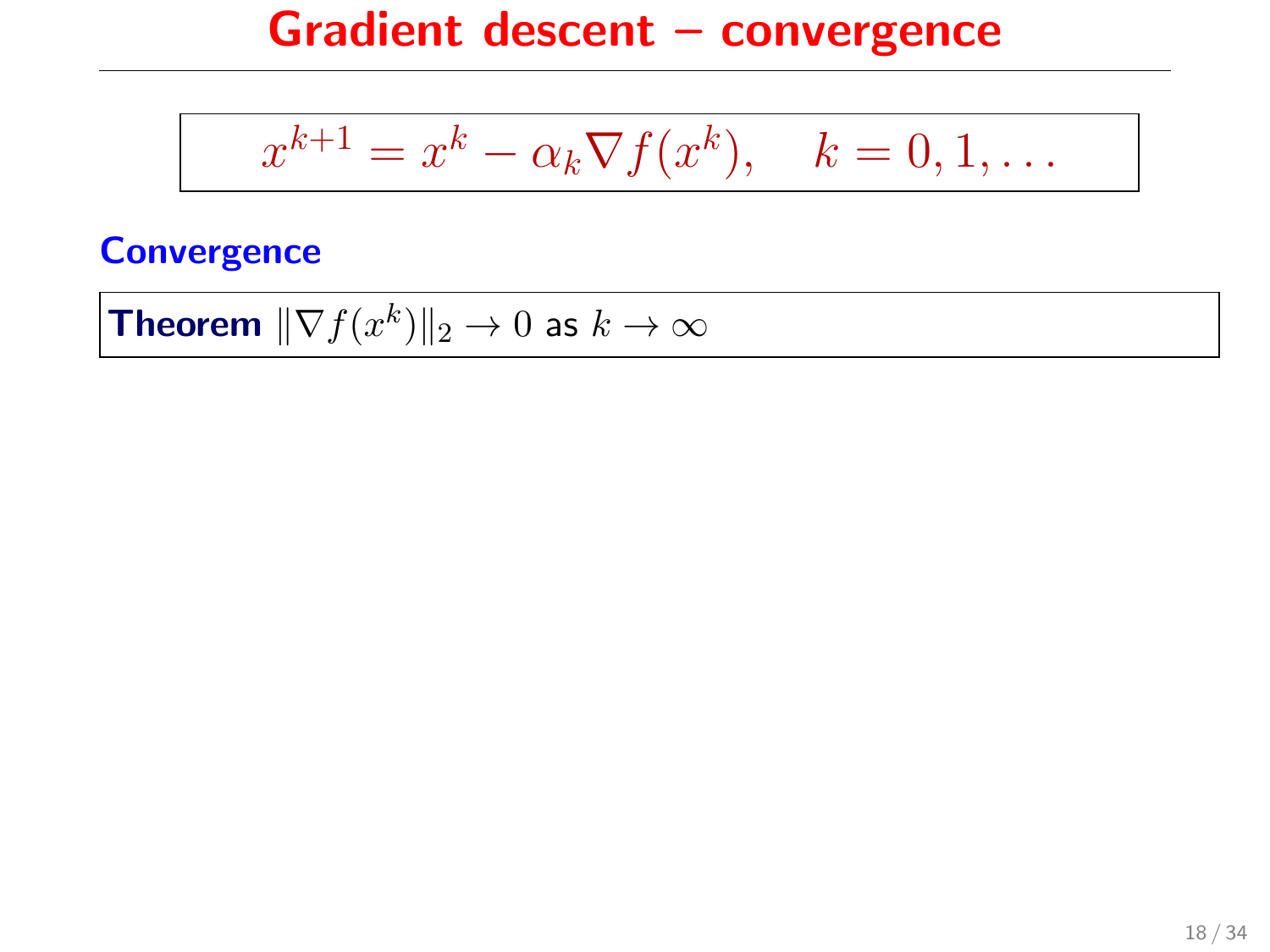$$
x^{k+1} = x^k - \alpha_k \nabla f(x^k), \quad k = 0, 1, \dots
$$

#### **Convergence**

**Theorem** 
$$
\|\nabla f(x^k)\|_2 \to 0
$$
 as  $k \to \infty$ 

#### Convergence rate with constant stepsize

**Theorem** Let  $f \in C_L^1$  and  $\{x^k\}$  be sequence generated as above, with  $\alpha_k = 1/L$ . Then,  $f(x^{T+1}) - f(x^*) = O(1/T)$ .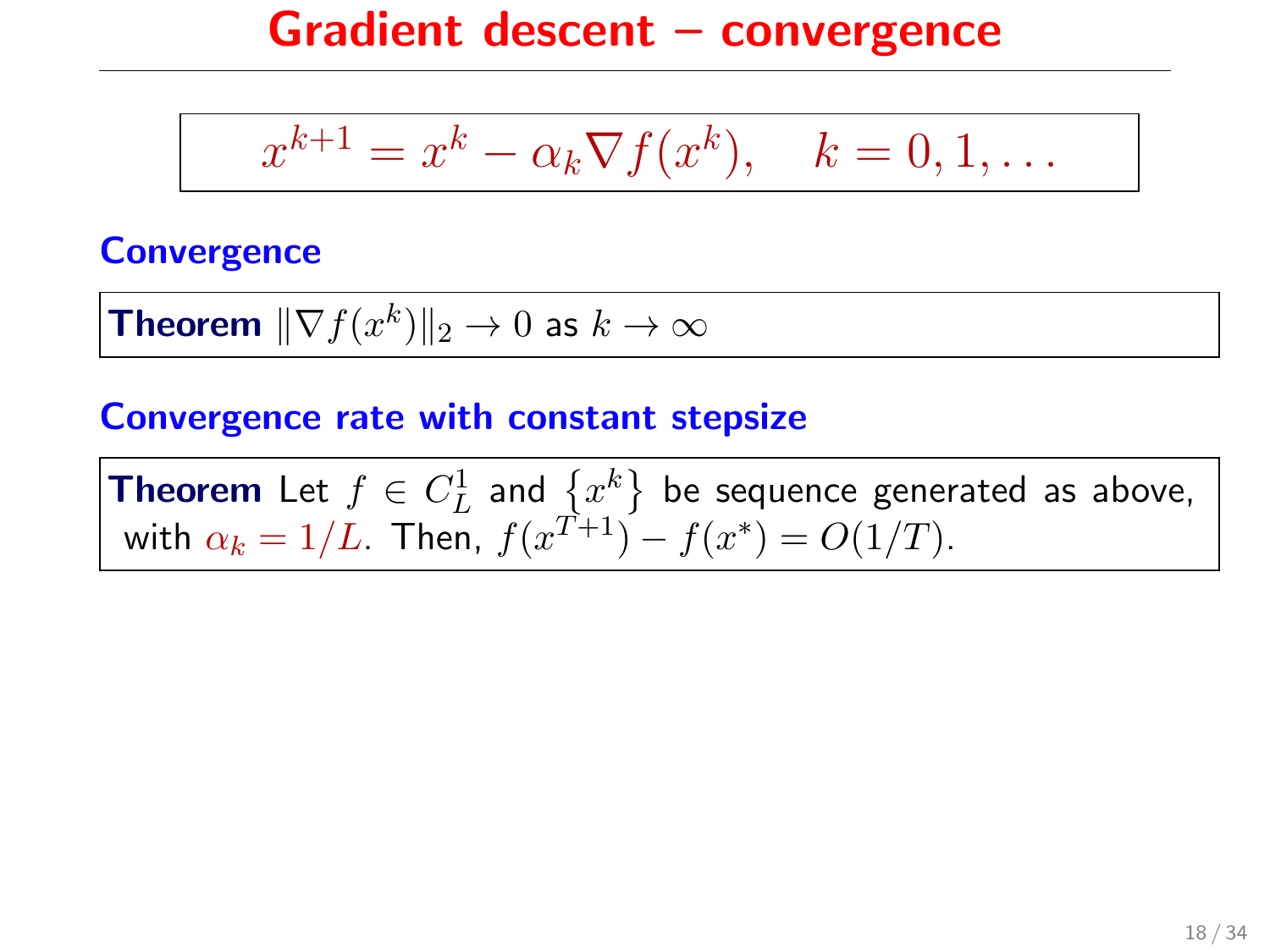$$
x^{k+1} = x^k - \alpha_k \nabla f(x^k), \quad k = 0, 1, \dots
$$

#### **Convergence**

**Theorem** 
$$
\|\nabla f(x^k)\|_2 \to 0
$$
 as  $k \to \infty$ 

#### Convergence rate with constant stepsize

**Theorem** Let  $f \in C_L^1$  and  $\{x^k\}$  be sequence generated as above, with  $\alpha_k = 1/L$ . Then,  $f(x^{T+1}) - f(x^*) = O(1/T)$ .

#### Proof plan:

- $\blacktriangleright$  Show that  $f(x^{k+1}) < f(x^k)$  (for suitable  $L$ )
- ► Measure progress via  $\|x^k x^*\|_2^2$  as before
- $\triangleright$  Sum up bounds, induct to obtain rate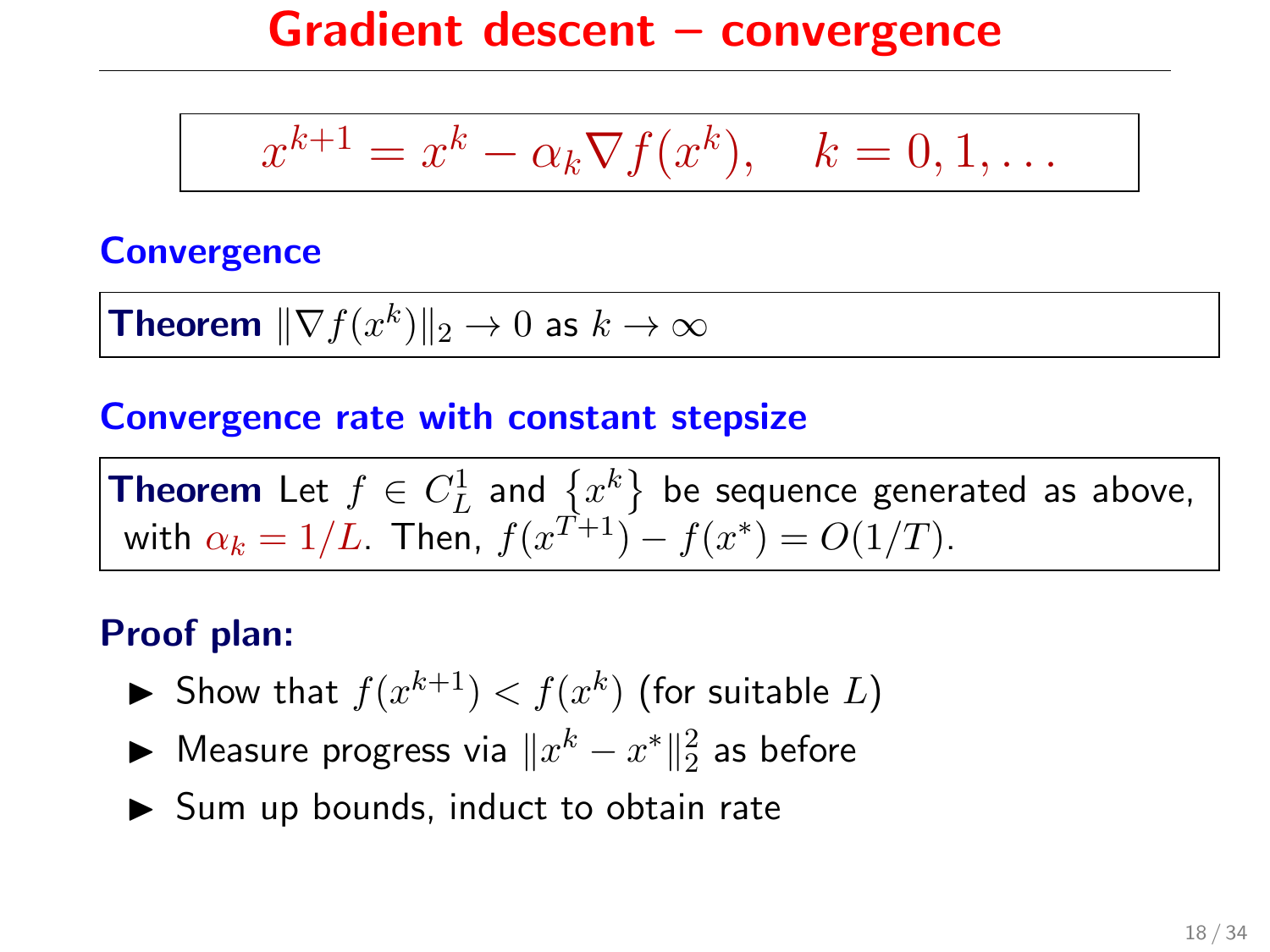**Assumption: Lipschitz continuous gradient**; denoted  $f \in C^1_L$  $\|\nabla f(x) - \nabla f(y)\|_2 \leq L\|x - y\|_2$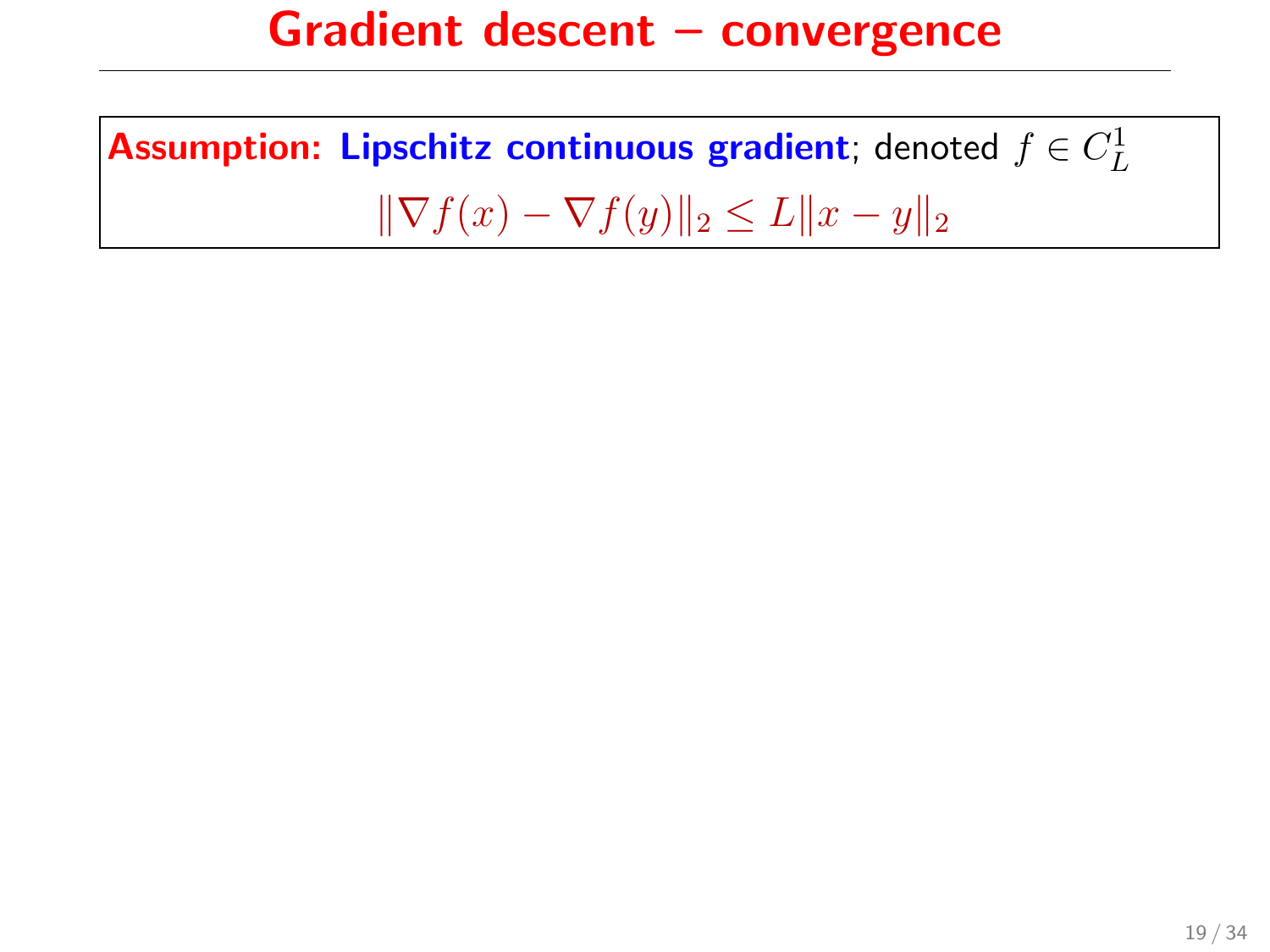**Assumption: Lipschitz continuous gradient**; denoted  $f \in C^1_L$  $\|\nabla f(x) - \nabla f(y)\|_2 \leq L \|x - y\|_2$ 

- ♣ Gradient vectors of closeby points are close to each other
- ♣ Objective function has "bounded curvature"
- **♣** Speed at which gradient varies is bounded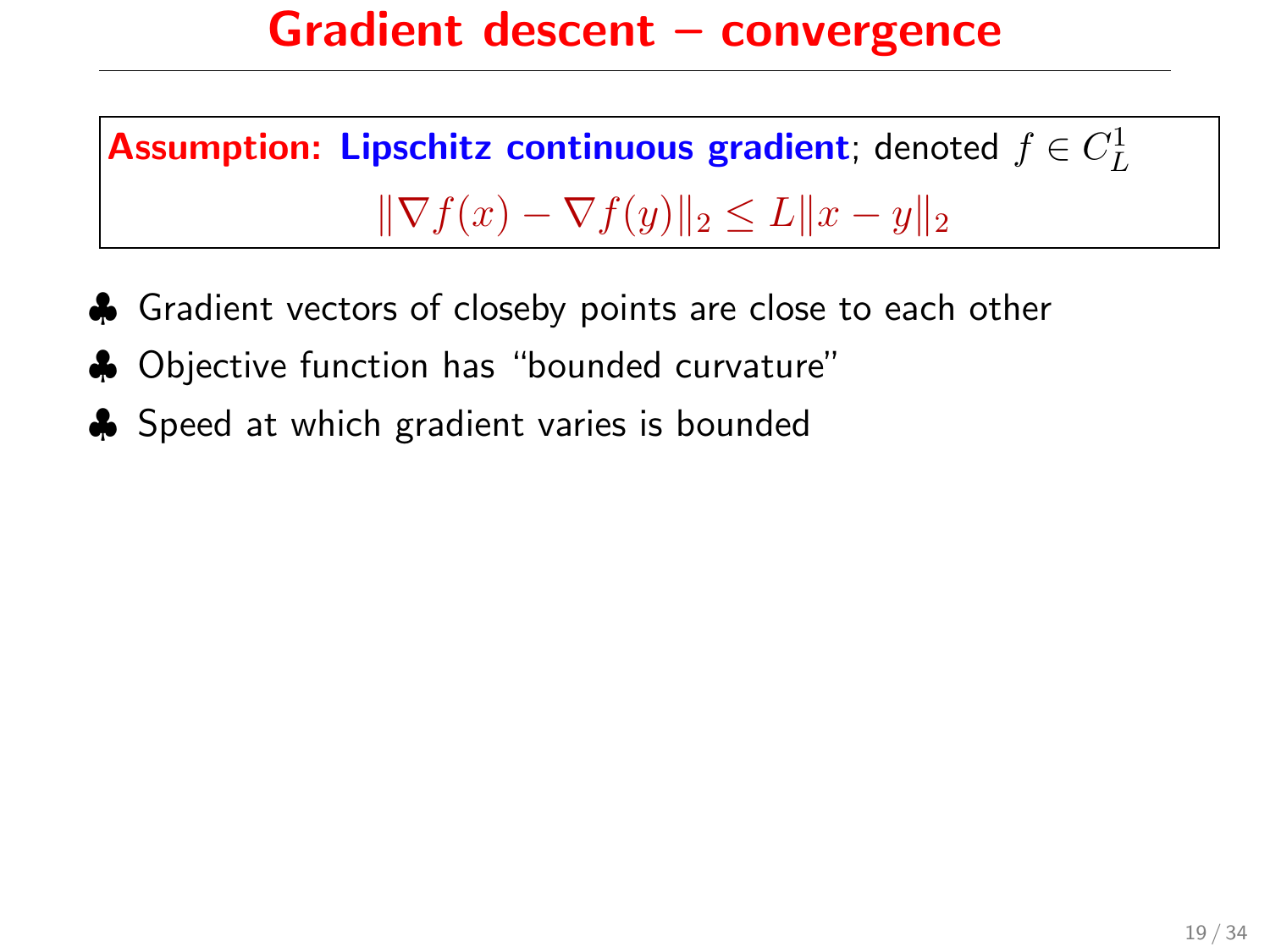**Assumption: Lipschitz continuous gradient**; denoted  $f \in C^1_L$  $\|\nabla f(x) - \nabla f(y)\|_2 \leq L \|x - y\|_2$ 

- ♣ Gradient vectors of closeby points are close to each other
- ♣ Objective function has "bounded curvature"
- **♣** Speed at which gradient varies is bounded

**Lemma** (Descent). Let 
$$
f \in C_L^1
$$
. Then,  
 $f(x) \le f(y) + \langle \nabla f(y), x - y \rangle + \frac{L}{2} ||x - y||_2^2$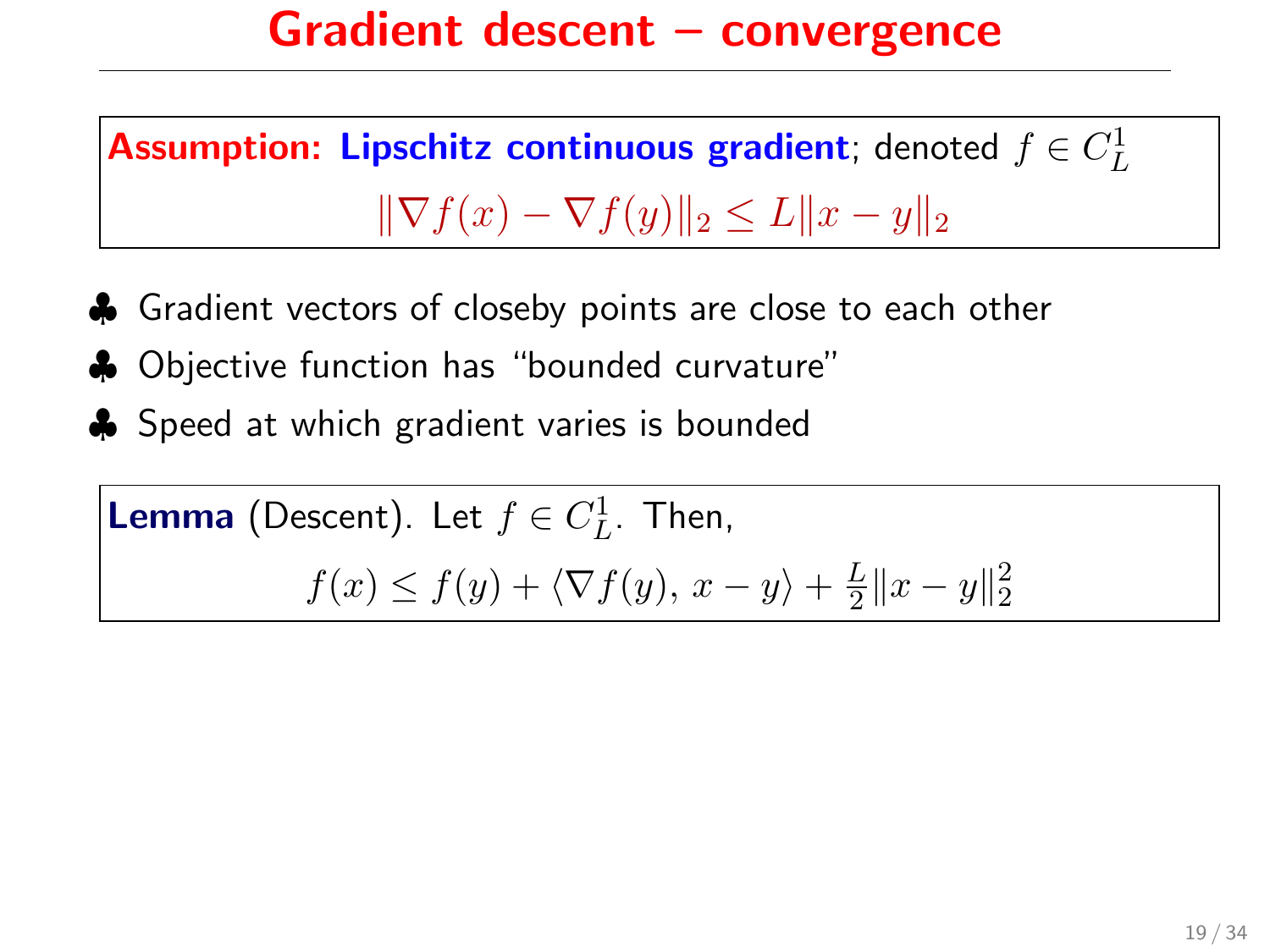**Assumption: Lipschitz continuous gradient**; denoted  $f \in C^1_L$  $\|\nabla f(x) - \nabla f(y)\|_2 \leq L \|x - y\|_2$ 

- ♣ Gradient vectors of closeby points are close to each other
- ♣ Objective function has "bounded curvature"
- **♣** Speed at which gradient varies is bounded

**Lemma** (Descent). Let 
$$
f \in C_L^1
$$
. Then,  
 $f(x) \le f(y) + \langle \nabla f(y), x - y \rangle + \frac{L}{2} ||x - y||_2^2$ 

For convex  $f$ , compare with  $f(x) \geq f(y) + \langle \nabla f(y), x - y \rangle.$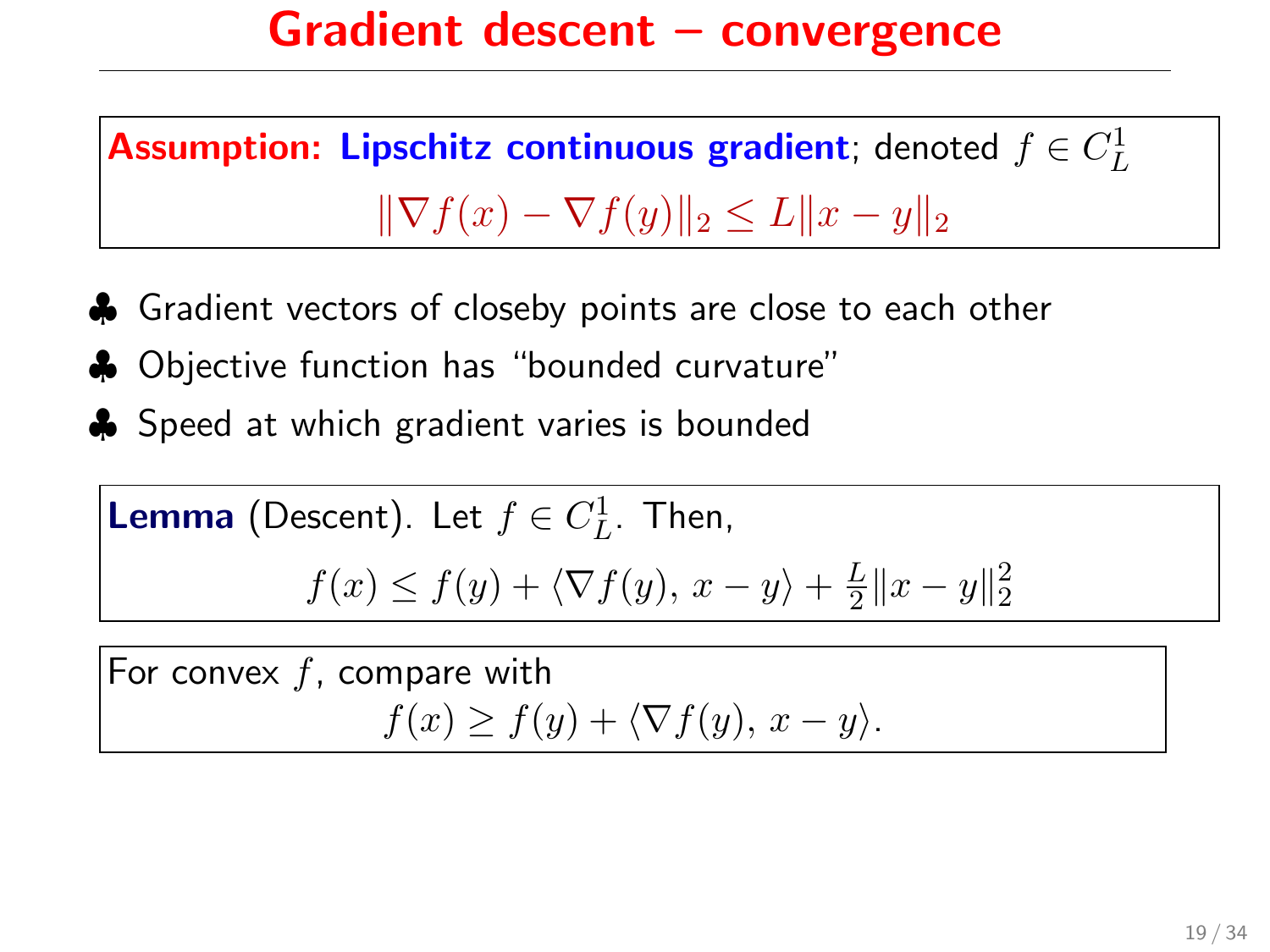*Proof.* Since  $f \in C^1_L$ , by Taylor's theorem, for the vector  $z_t = y + t(x - y)$  we have

$$
f(x) = f(y) + \int_0^1 \langle \nabla f(z_t), x - y \rangle dt.
$$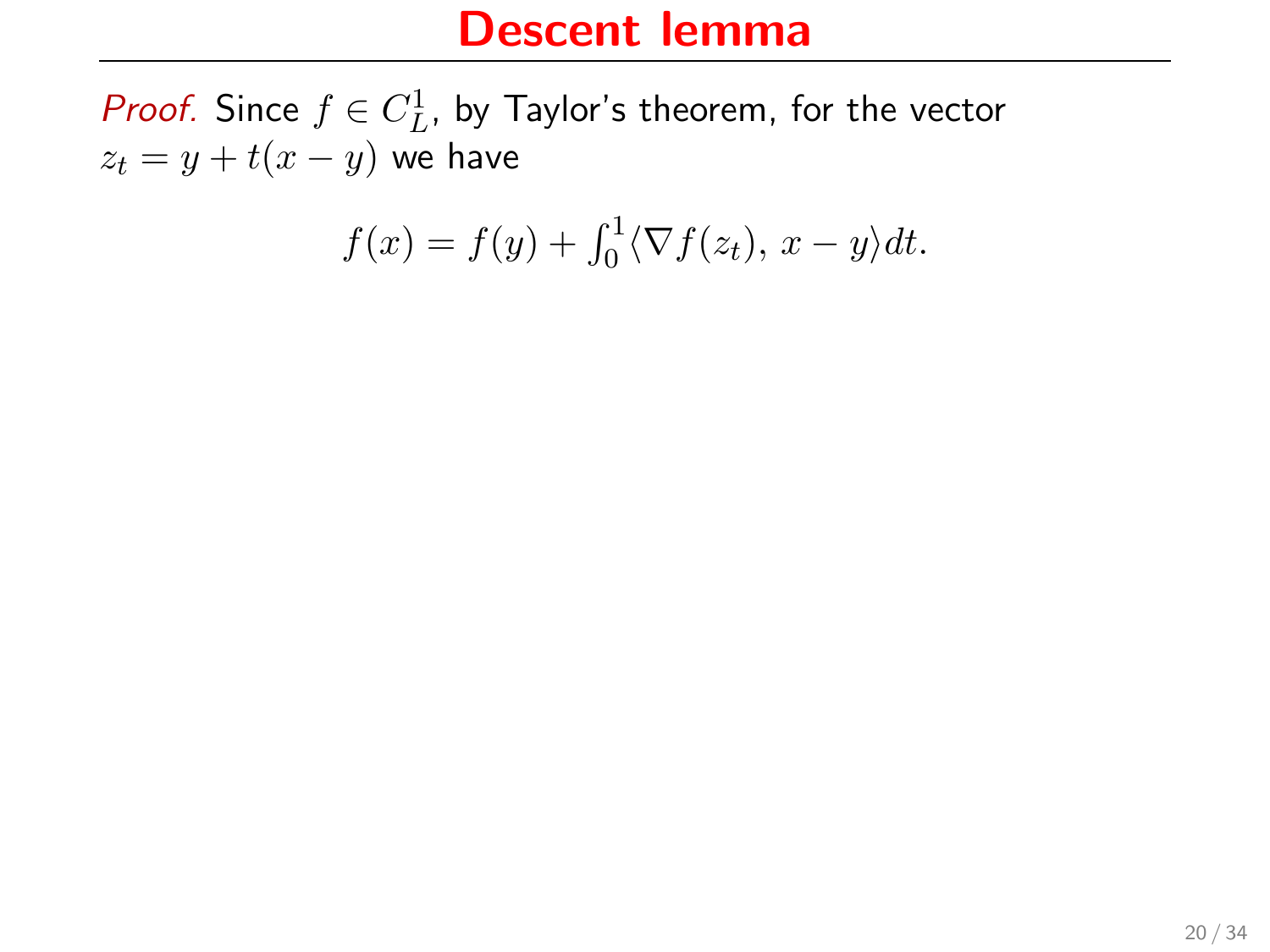*Proof.* Since  $f \in C^1_L$ , by Taylor's theorem, for the vector  $z_t = y + t(x - y)$  we have

$$
f(x) = f(y) + \int_0^1 \langle \nabla f(z_t), x - y \rangle dt.
$$

$$
f(x) - f(y) - \langle \nabla f(y), x - y \rangle = \int_0^1 \langle \nabla f(z_t) - \nabla f(y), x - y \rangle dt
$$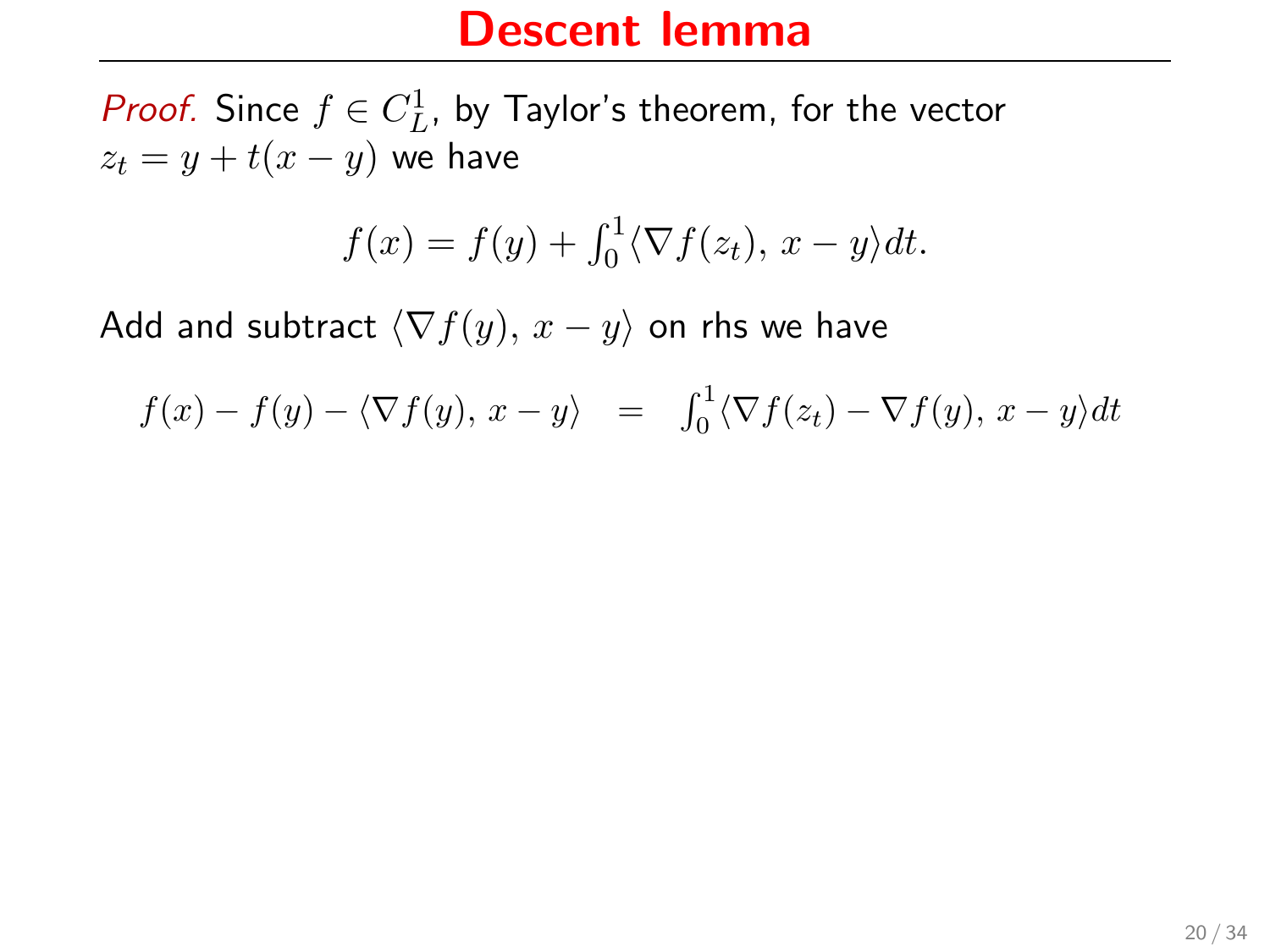*Proof.* Since  $f \in C^1_L$ , by Taylor's theorem, for the vector  $z_t = y + t(x - y)$  we have

$$
f(x) = f(y) + \int_0^1 \langle \nabla f(z_t), x - y \rangle dt.
$$

$$
f(x) - f(y) - \langle \nabla f(y), x - y \rangle = \int_0^1 \langle \nabla f(z_t) - \nabla f(y), x - y \rangle dt
$$
  

$$
|f(x) - f(y) - \langle \nabla f(y), x - y \rangle| \leq \left| \int_0^1 \langle \nabla f(z_t) - \nabla f(y), x - y \rangle dt \right|
$$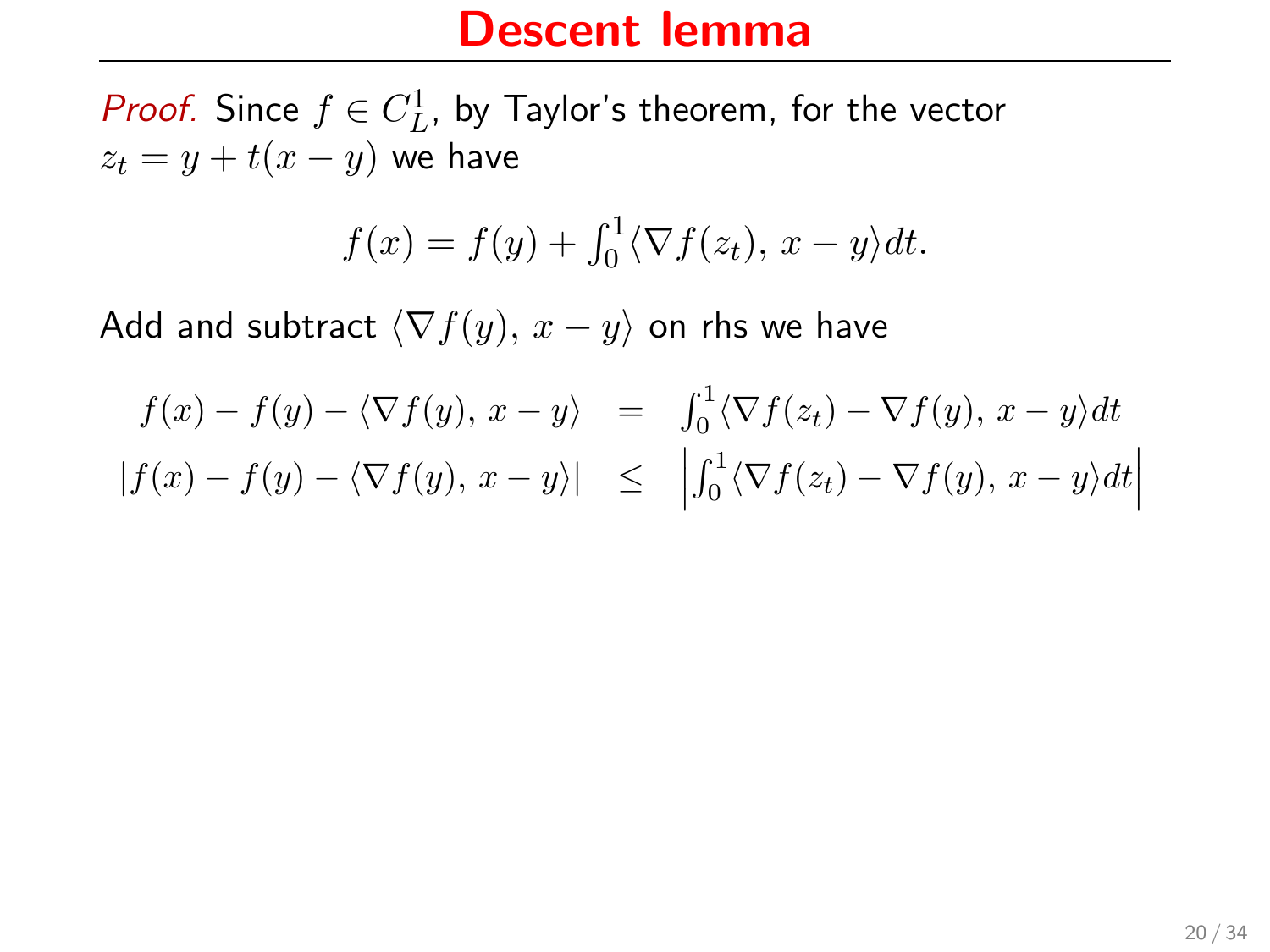*Proof.* Since  $f \in C^1_L$ , by Taylor's theorem, for the vector  $z_t = y + t(x - y)$  we have

$$
f(x) = f(y) + \int_0^1 \langle \nabla f(z_t), x - y \rangle dt.
$$

$$
f(x) - f(y) - \langle \nabla f(y), x - y \rangle = \int_0^1 \langle \nabla f(z_t) - \nabla f(y), x - y \rangle dt
$$
  
\n
$$
|f(x) - f(y) - \langle \nabla f(y), x - y \rangle| \leq \left| \int_0^1 \langle \nabla f(z_t) - \nabla f(y), x - y \rangle dt \right|
$$
  
\n
$$
\leq \int_0^1 |\langle \nabla f(z_t) - \nabla f(y), x - y \rangle| dt
$$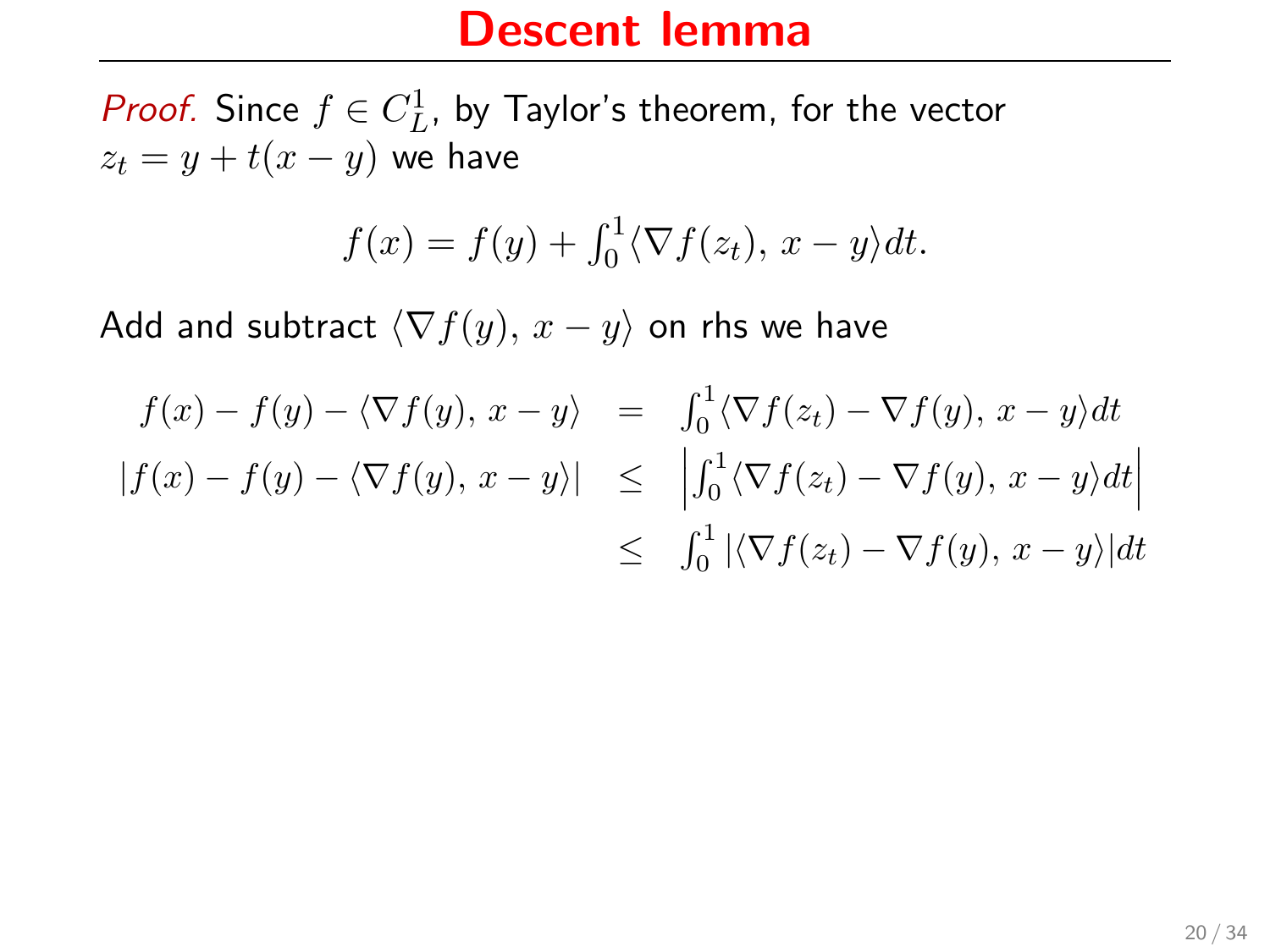*Proof.* Since  $f \in C^1_L$ , by Taylor's theorem, for the vector  $z_t = y + t(x - y)$  we have

$$
f(x) = f(y) + \int_0^1 \langle \nabla f(z_t), x - y \rangle dt.
$$

$$
f(x) - f(y) - \langle \nabla f(y), x - y \rangle = \int_0^1 \langle \nabla f(z_t) - \nabla f(y), x - y \rangle dt
$$
  
\n
$$
|f(x) - f(y) - \langle \nabla f(y), x - y \rangle| \leq \left| \int_0^1 \langle \nabla f(z_t) - \nabla f(y), x - y \rangle dt \right|
$$
  
\n
$$
\leq \int_0^1 |\langle \nabla f(z_t) - \nabla f(y), x - y \rangle| dt
$$
  
\n
$$
\leq \int_0^1 \|\nabla f(z_t) - \nabla f(y)\|_2 x - y dt
$$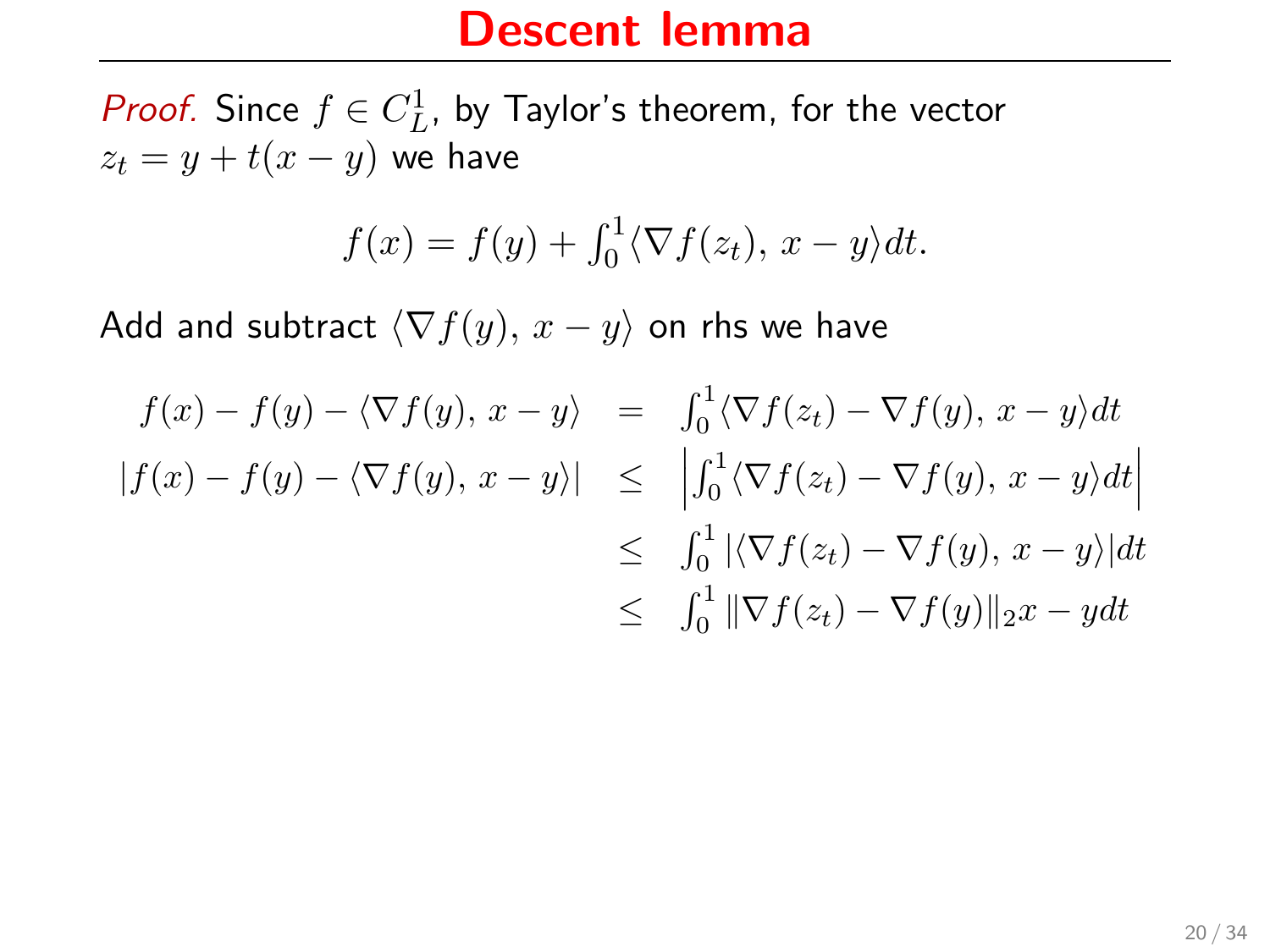*Proof.* Since  $f \in C^1_L$ , by Taylor's theorem, for the vector  $z_t = y + t(x - y)$  we have

$$
f(x) = f(y) + \int_0^1 \langle \nabla f(z_t), x - y \rangle dt.
$$

$$
f(x) - f(y) - \langle \nabla f(y), x - y \rangle = \int_0^1 \langle \nabla f(z_t) - \nabla f(y), x - y \rangle dt
$$
  
\n
$$
|f(x) - f(y) - \langle \nabla f(y), x - y \rangle| \leq \left| \int_0^1 \langle \nabla f(z_t) - \nabla f(y), x - y \rangle dt \right|
$$
  
\n
$$
\leq \int_0^1 |\langle \nabla f(z_t) - \nabla f(y), x - y \rangle| dt
$$
  
\n
$$
\leq \int_0^1 \|\nabla f(z_t) - \nabla f(y)\|_2 x - y dt
$$
  
\n
$$
\leq L \int_0^1 t \|x - y\|_2^2 dt
$$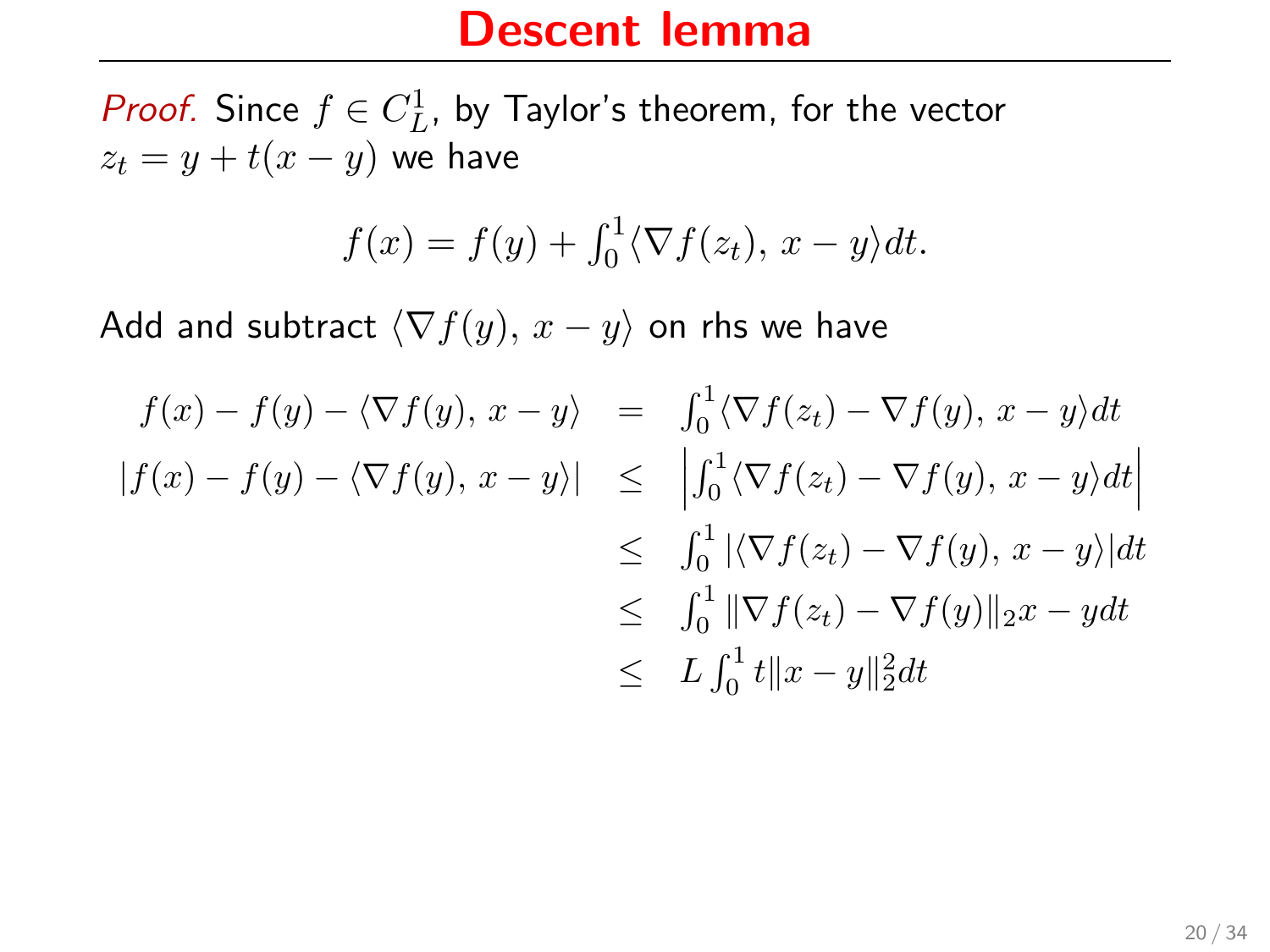*Proof.* Since  $f \in C^1_L$ , by Taylor's theorem, for the vector  $z_t = y + t(x - y)$  we have

$$
f(x) = f(y) + \int_0^1 \langle \nabla f(z_t), x - y \rangle dt.
$$

Add and subtract  $\langle \nabla f(y), x - y \rangle$  on rhs we have

$$
f(x) - f(y) - \langle \nabla f(y), x - y \rangle = \int_0^1 \langle \nabla f(z_t) - \nabla f(y), x - y \rangle dt
$$
  
\n
$$
|f(x) - f(y) - \langle \nabla f(y), x - y \rangle| \leq \left| \int_0^1 \langle \nabla f(z_t) - \nabla f(y), x - y \rangle dt \right|
$$
  
\n
$$
\leq \int_0^1 |\langle \nabla f(z_t) - \nabla f(y), x - y \rangle| dt
$$
  
\n
$$
\leq \int_0^1 \|\nabla f(z_t) - \nabla f(y)\|_2 x - y dt
$$
  
\n
$$
\leq L \int_0^1 t \|x - y\|_2^2 dt
$$
  
\n
$$
= \frac{L}{2} \|x - y\|_2^2.
$$

Bounds  $f(x)$  above and below with quadratic functions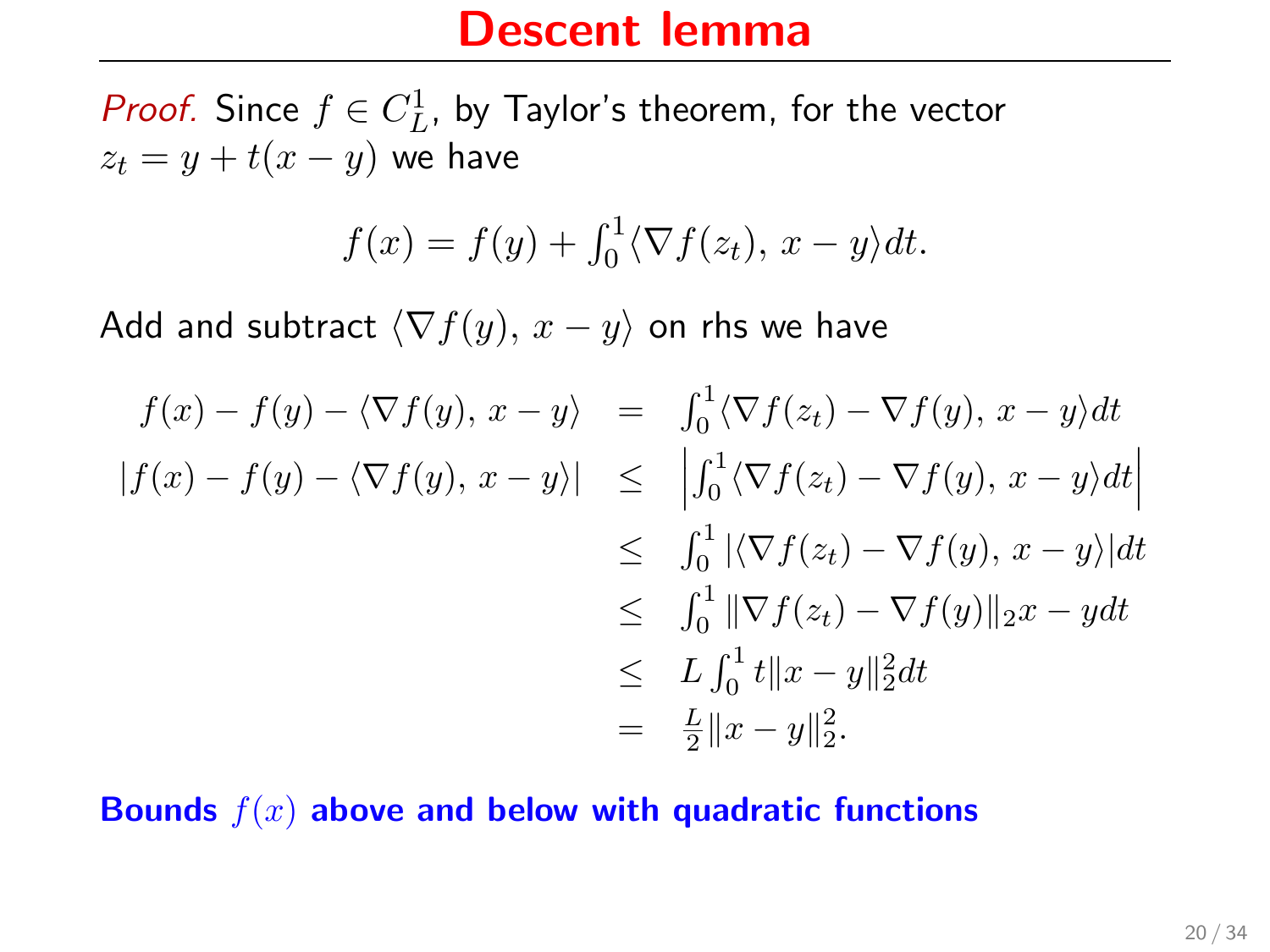# **Coroll.** 1 If  $f \in C^1_L$ , and  $0 < \alpha_k < 2/L$ , then  $f(x^{k+1}) < f(x^k)$

#### $f(x^{k+1}) \leq f(x^k) + \langle \nabla f(x^k), x^{k+1} - x^k \rangle + \frac{L}{2}$  $\frac{L}{2} \|x^{k+1} - x^k\|_2$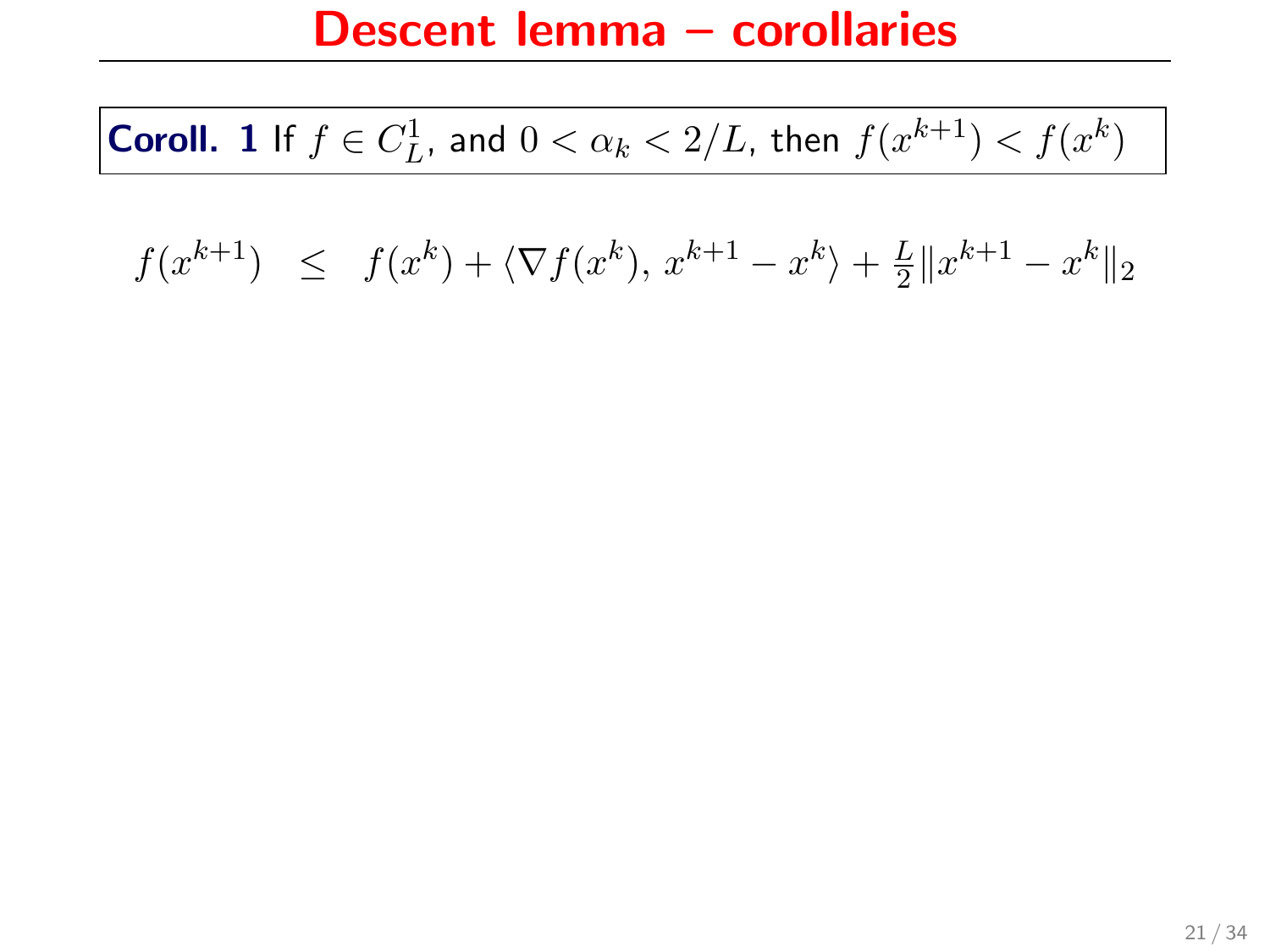# **Coroll.** 1 If  $f \in C^1_L$ , and  $0 < \alpha_k < 2/L$ , then  $f(x^{k+1}) < f(x^k)$

$$
f(x^{k+1}) \leq f(x^k) + \langle \nabla f(x^k), x^{k+1} - x^k \rangle + \frac{L}{2} ||x^{k+1} - x^k||_2
$$
  
=  $f(x^k) - \alpha_k ||\nabla f(x^k)||_2^2 + \frac{\alpha_k^2 L}{2} ||\nabla f(x^k)||_2^2$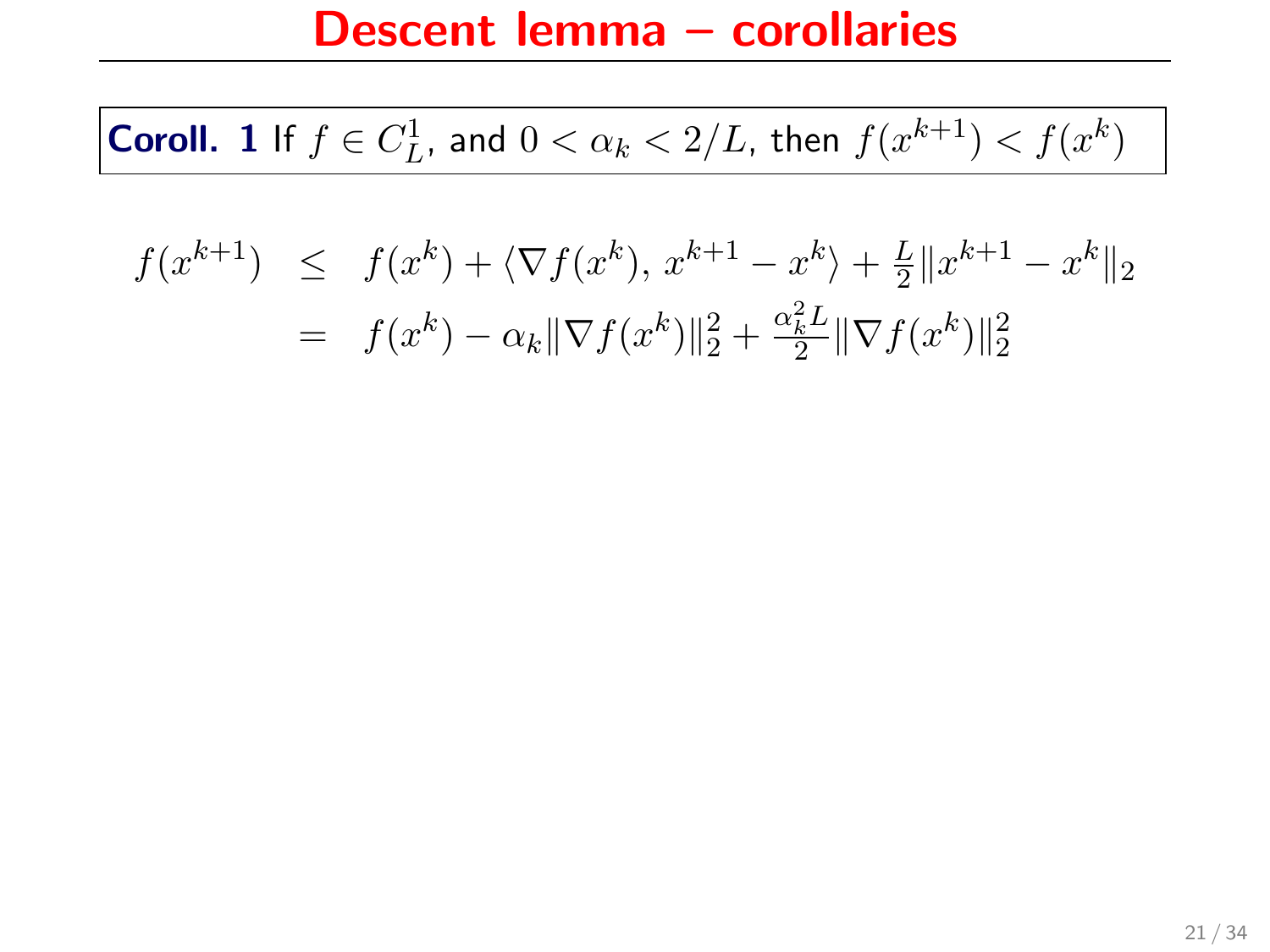# **Coroll.** 1 If  $f \in C^1_L$ , and  $0 < \alpha_k < 2/L$ , then  $f(x^{k+1}) < f(x^k)$

$$
f(x^{k+1}) \leq f(x^k) + \langle \nabla f(x^k), x^{k+1} - x^k \rangle + \frac{L}{2} ||x^{k+1} - x^k||_2
$$
  
=  $f(x^k) - \alpha_k ||\nabla f(x^k)||_2^2 + \frac{\alpha_k^2 L}{2} ||\nabla f(x^k)||_2^2$   
=  $f(x^k) - \alpha_k (1 - \frac{\alpha_k}{2} L) ||\nabla f(x^k)||_2^2$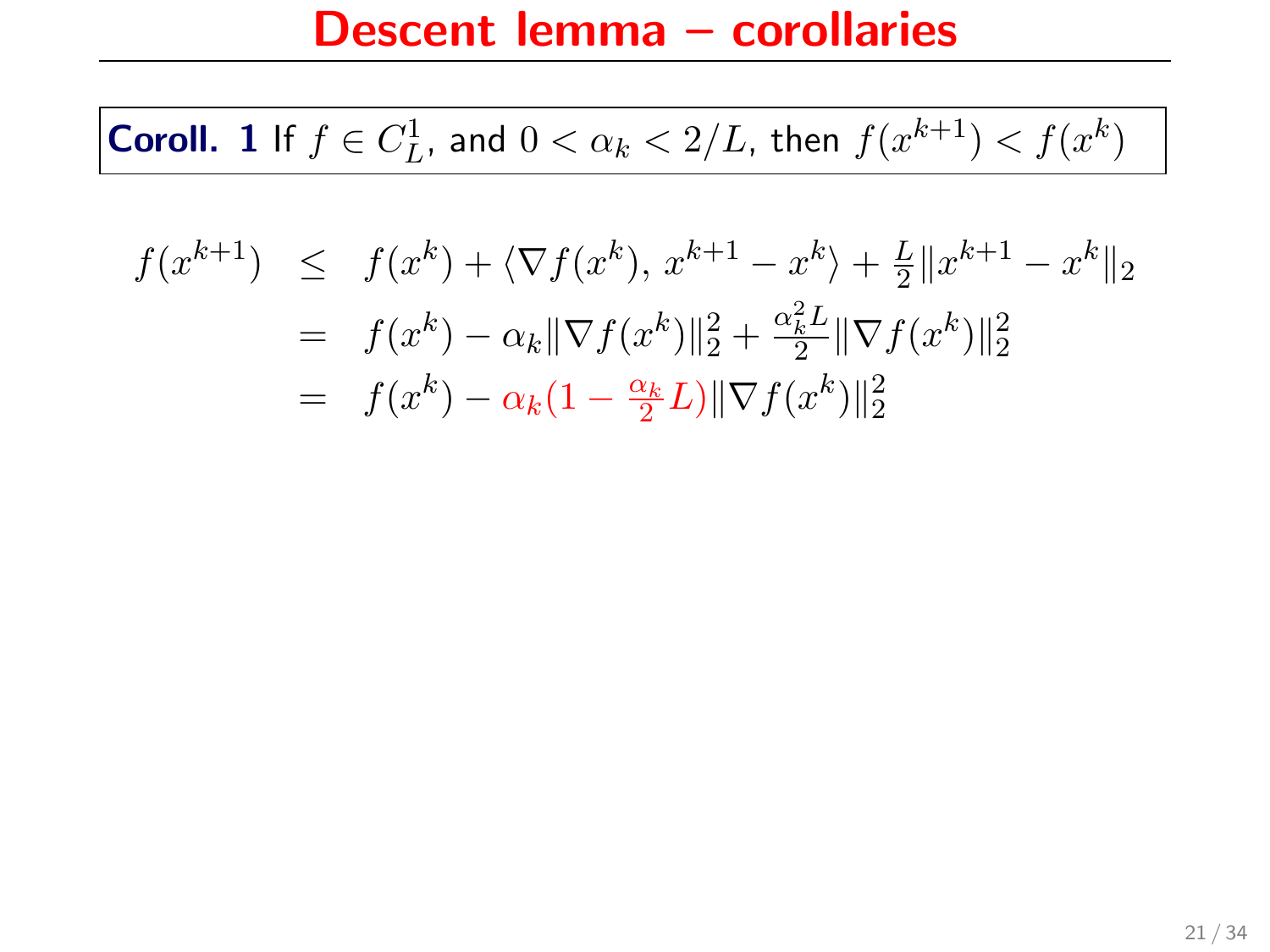**Coroll.** 1 If  $f \in C^1_L$ , and  $0 < \alpha_k < 2/L$ , then  $f(x^{k+1}) < f(x^k)$ 

$$
f(x^{k+1}) \leq f(x^k) + \langle \nabla f(x^k), x^{k+1} - x^k \rangle + \frac{L}{2} ||x^{k+1} - x^k||_2
$$
  
=  $f(x^k) - \alpha_k ||\nabla f(x^k)||_2^2 + \frac{\alpha_k^2 L}{2} ||\nabla f(x^k)||_2^2$   
=  $f(x^k) - \alpha_k (1 - \frac{\alpha_k}{2} L) ||\nabla f(x^k)||_2^2$ 

Thus, if  $\alpha_k < 2/L$  we have descent.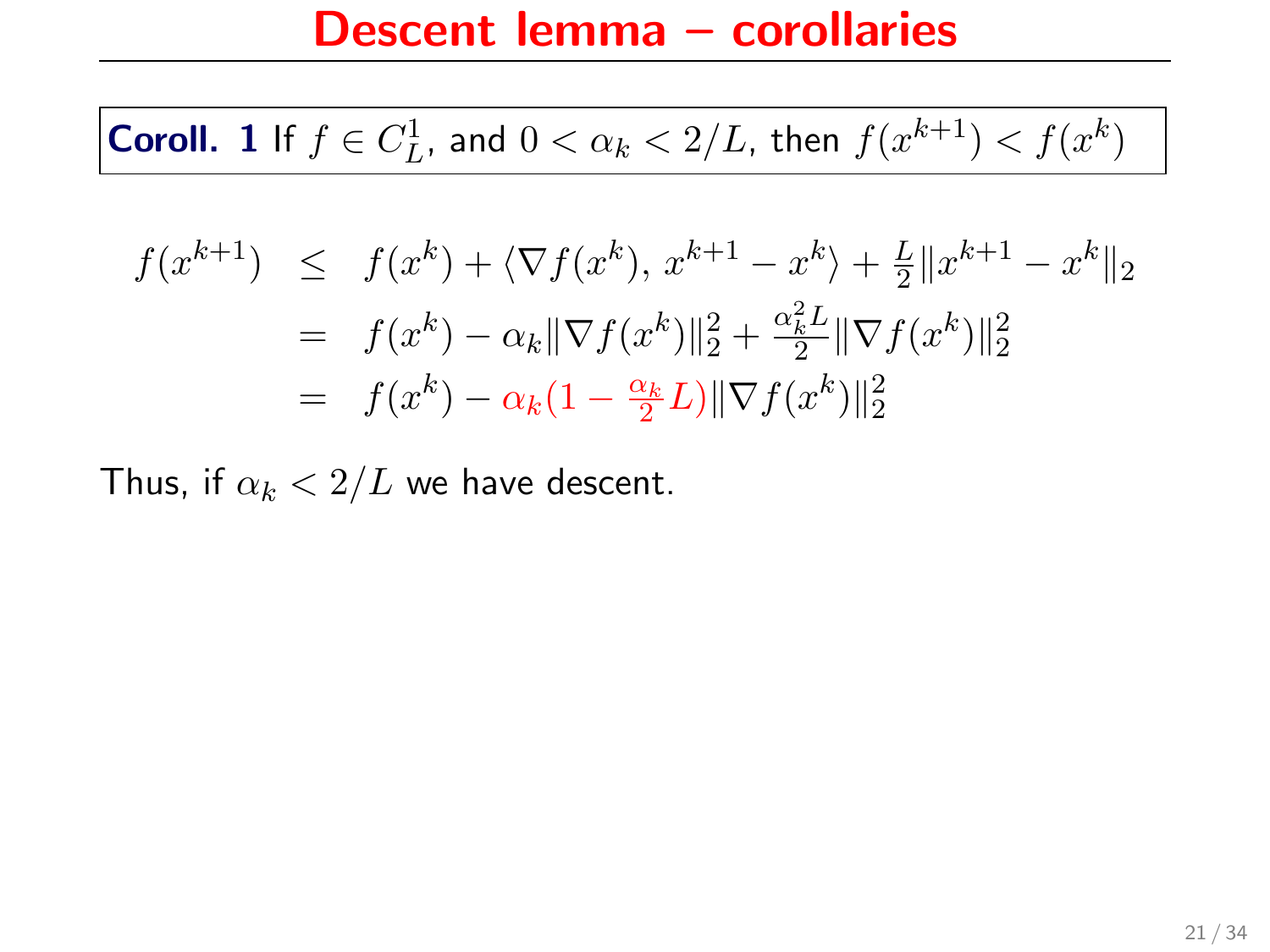**Coroll.** 1 If  $f \in C^1_L$ , and  $0 < \alpha_k < 2/L$ , then  $f(x^{k+1}) < f(x^k)$ 

$$
f(x^{k+1}) \leq f(x^k) + \langle \nabla f(x^k), x^{k+1} - x^k \rangle + \frac{L}{2} ||x^{k+1} - x^k||_2
$$
  
=  $f(x^k) - \alpha_k ||\nabla f(x^k)||_2^2 + \frac{\alpha_k^2 L}{2} ||\nabla f(x^k)||_2^2$   
=  $f(x^k) - \alpha_k (1 - \frac{\alpha_k}{2} L) ||\nabla f(x^k)||_2^2$ 

Thus, if  $\alpha_k < 2/L$  we have descent. Minimize over  $\alpha_k$  to get best bound: this yields  $\alpha_k = 1/L$ —we'll use this stepsize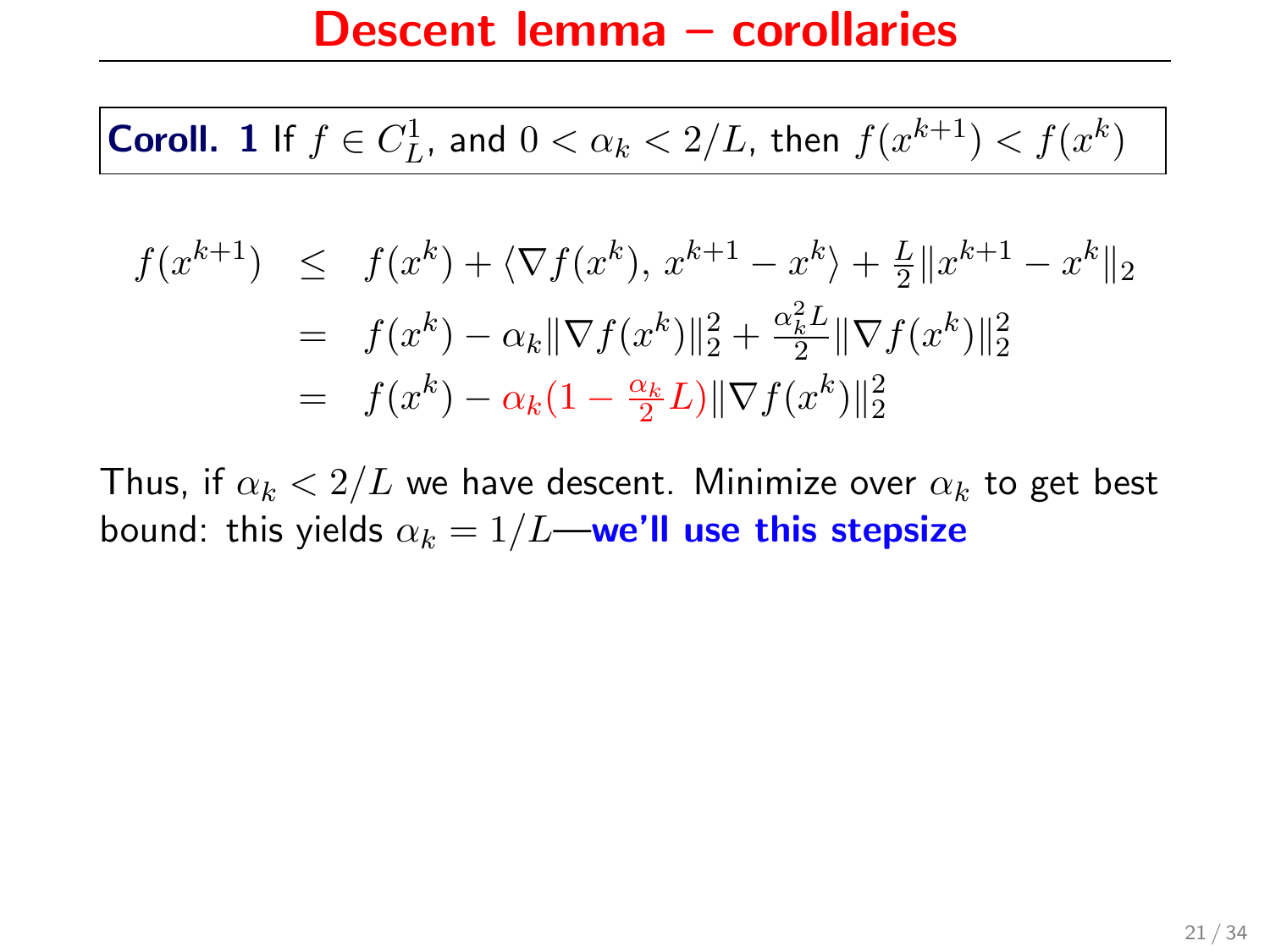$$
f(x^k) - f(x^{k+1}) \ge \frac{c}{L} \|\nabla f(x^k)\|_2^2,
$$

 $(c = 1/2$  for  $\alpha_k = 1/L$ ; c has diff. value for other stepsize rules)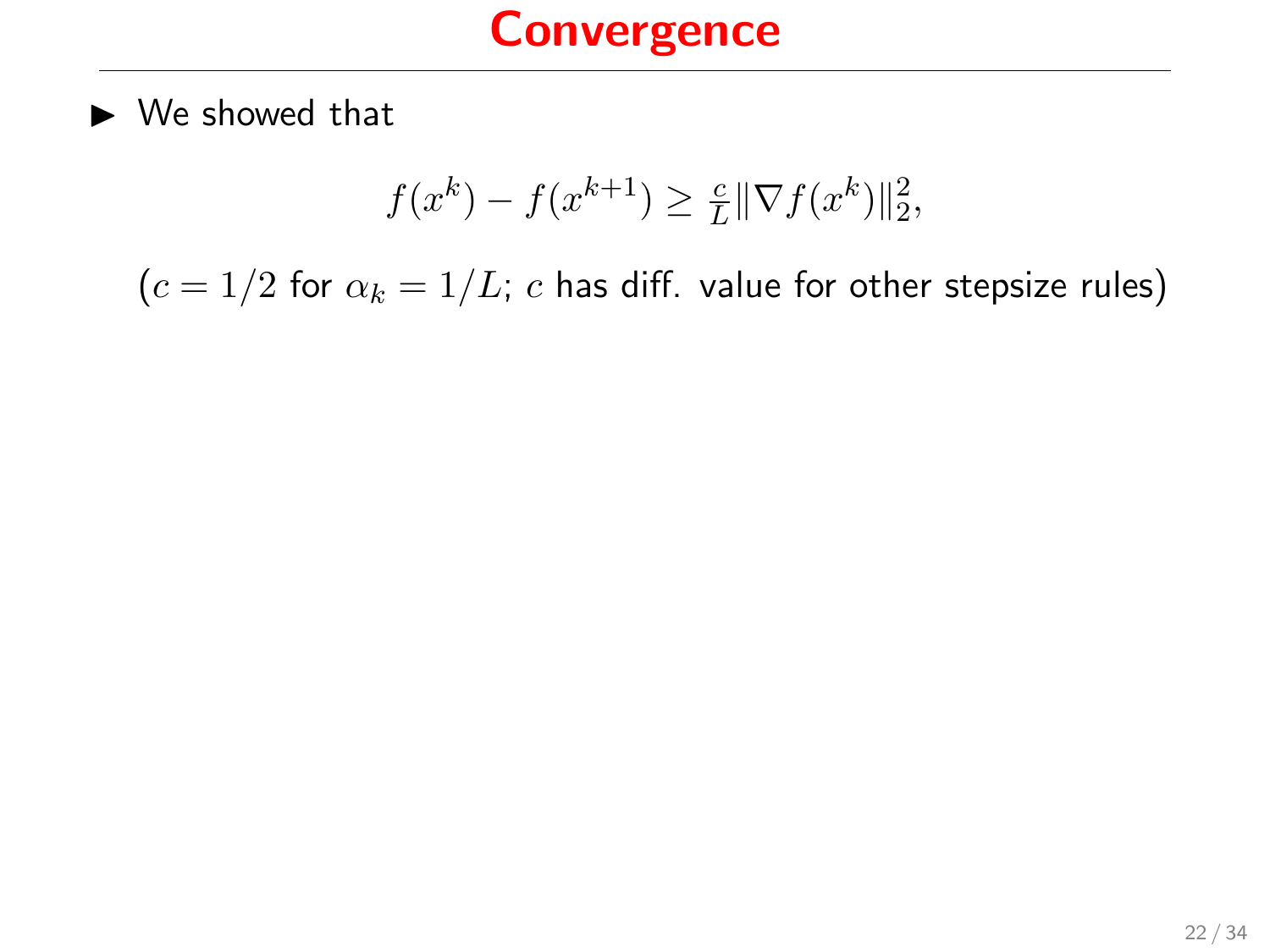$\sigma$ 

$$
f(x^k) - f(x^{k+1}) \ge \frac{c}{L} \|\nabla f(x^k)\|_2^2,
$$

 $(c = 1/2$  for  $\alpha_k = 1/L$ ; c has diff. value for other stepsize rules)

Sum up above inequalities for  $k = 0, 1, \ldots, T$  to obtain

$$
\frac{c}{L} \sum_{k=0}^{I} \|\nabla f(x^k)\|_2^2 \leq f(x^0) - f(x^{T+1})
$$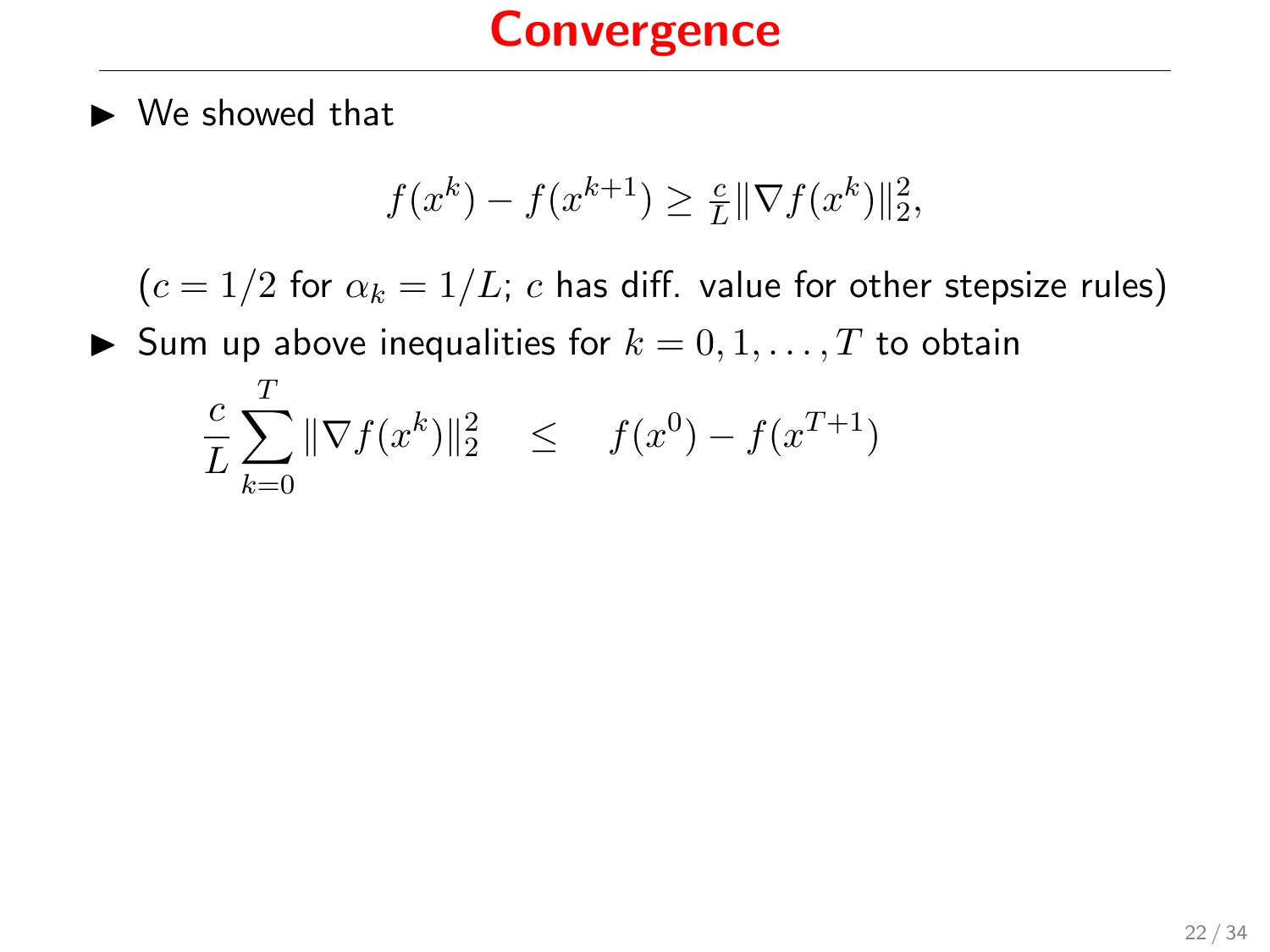$$
f(x^k) - f(x^{k+1}) \ge \frac{c}{L} \|\nabla f(x^k)\|_2^2,
$$

 $(c = 1/2$  for  $\alpha_k = 1/L$ ; c has diff. value for other stepsize rules)

Sum up above inequalities for  $k = 0, 1, \ldots, T$  to obtain T  $\sim$  $\sim$ 

$$
\frac{c}{L} \sum_{k=0}^{L} \|\nabla f(x^k)\|_2^2 \leq f(x^0) - f(x^{T+1}) \leq f(x^0) - f^*
$$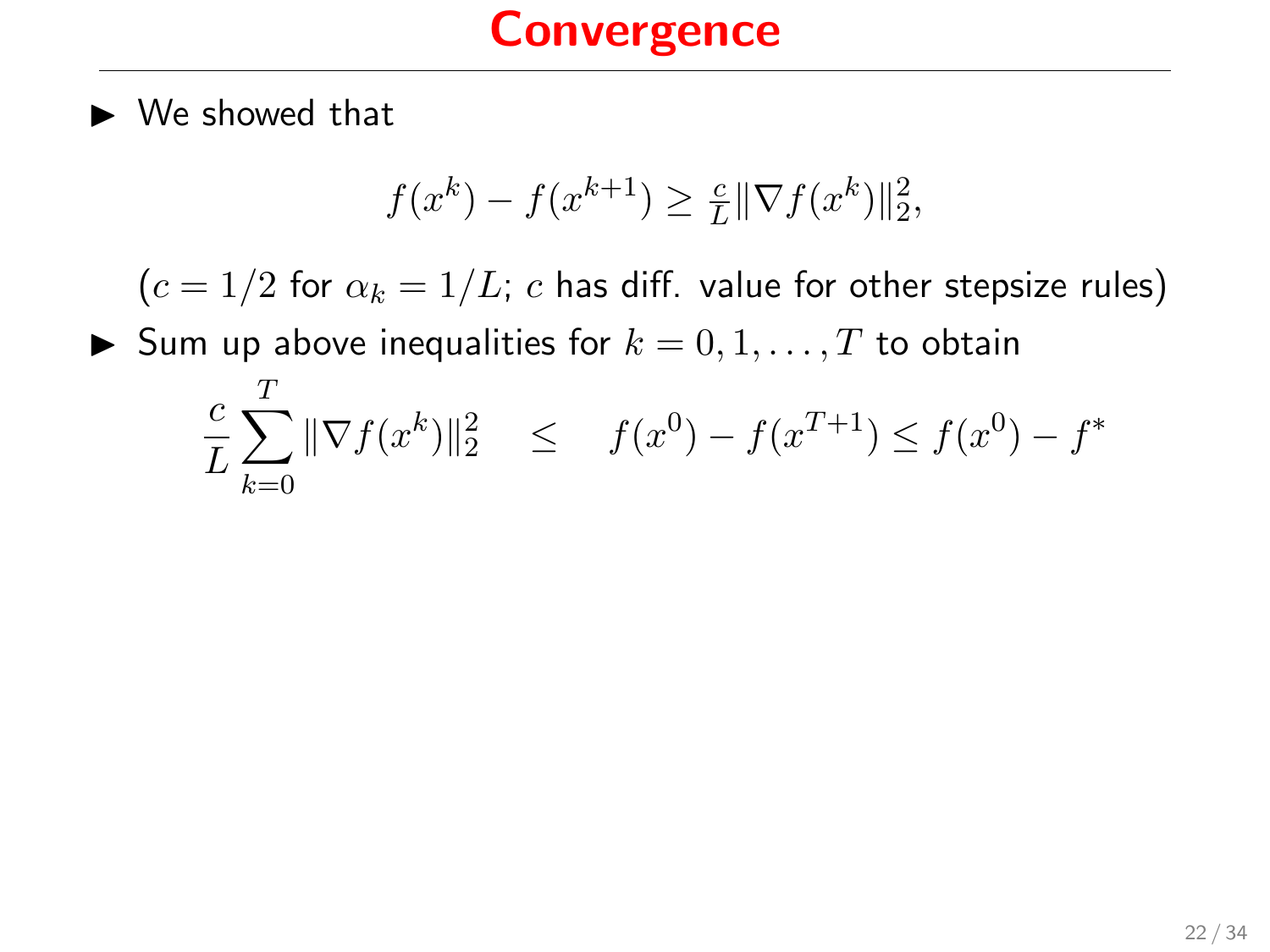$$
f(x^{k}) - f(x^{k+1}) \ge \frac{c}{L} \|\nabla f(x^{k})\|_2^2,
$$

 $(c = 1/2$  for  $\alpha_k = 1/L$ ; c has diff. value for other stepsize rules) Sum up above inequalities for  $k = 0, 1, \ldots, T$  to obtain c L  $\sum$ T  $_{k=0}$  $\|\nabla f(x^k)\|_2^2 \leq f(x^0) - f(x^{T+1}) \leq f(x^0) - f^*$ 

► We assume  $f^*$  >  $-\infty$ , so rhs is some fixed positive constant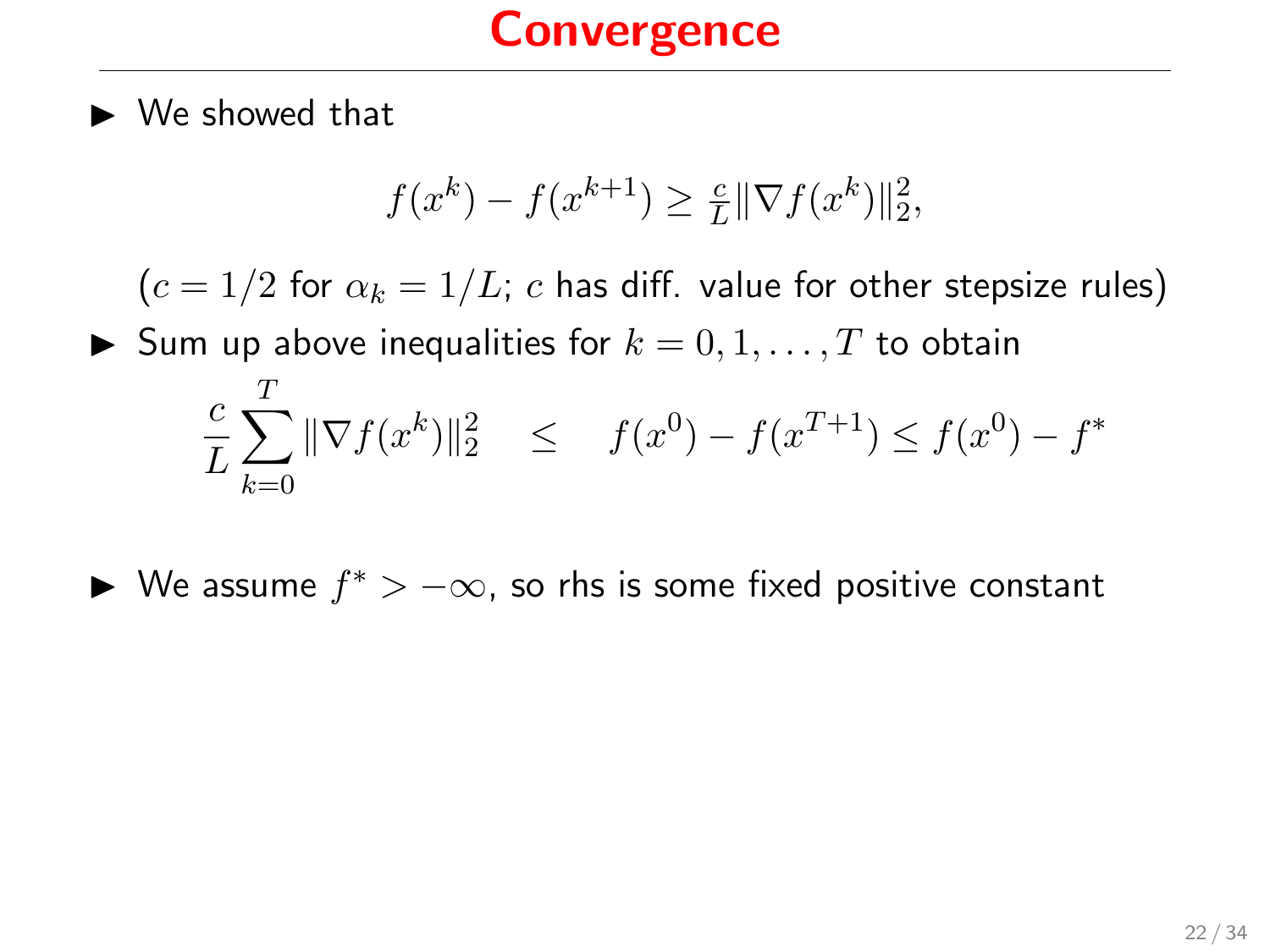$\blacktriangleright$  We showed that

$$
f(x^k) - f(x^{k+1}) \ge \frac{c}{L} \|\nabla f(x^k)\|_2^2,
$$

 $(c = 1/2$  for  $\alpha_k = 1/L$ ; c has diff. value for other stepsize rules) Sum up above inequalities for  $k = 0, 1, \ldots, T$  to obtain c L  $\sum$ T  $_{k=0}$  $\|\nabla f(x^k)\|_2^2 \leq f(x^0) - f(x^{T+1}) \leq f(x^0) - f^*$ 

- ► We assume  $f^*$  >  $-\infty$ , so rhs is some fixed positive constant
- ▶ Thus, as  $k \to \infty$ , lhs must converge; thus  $\|\nabla f(x^k)\|_2 \to 0 \text{ as } k \to \infty.$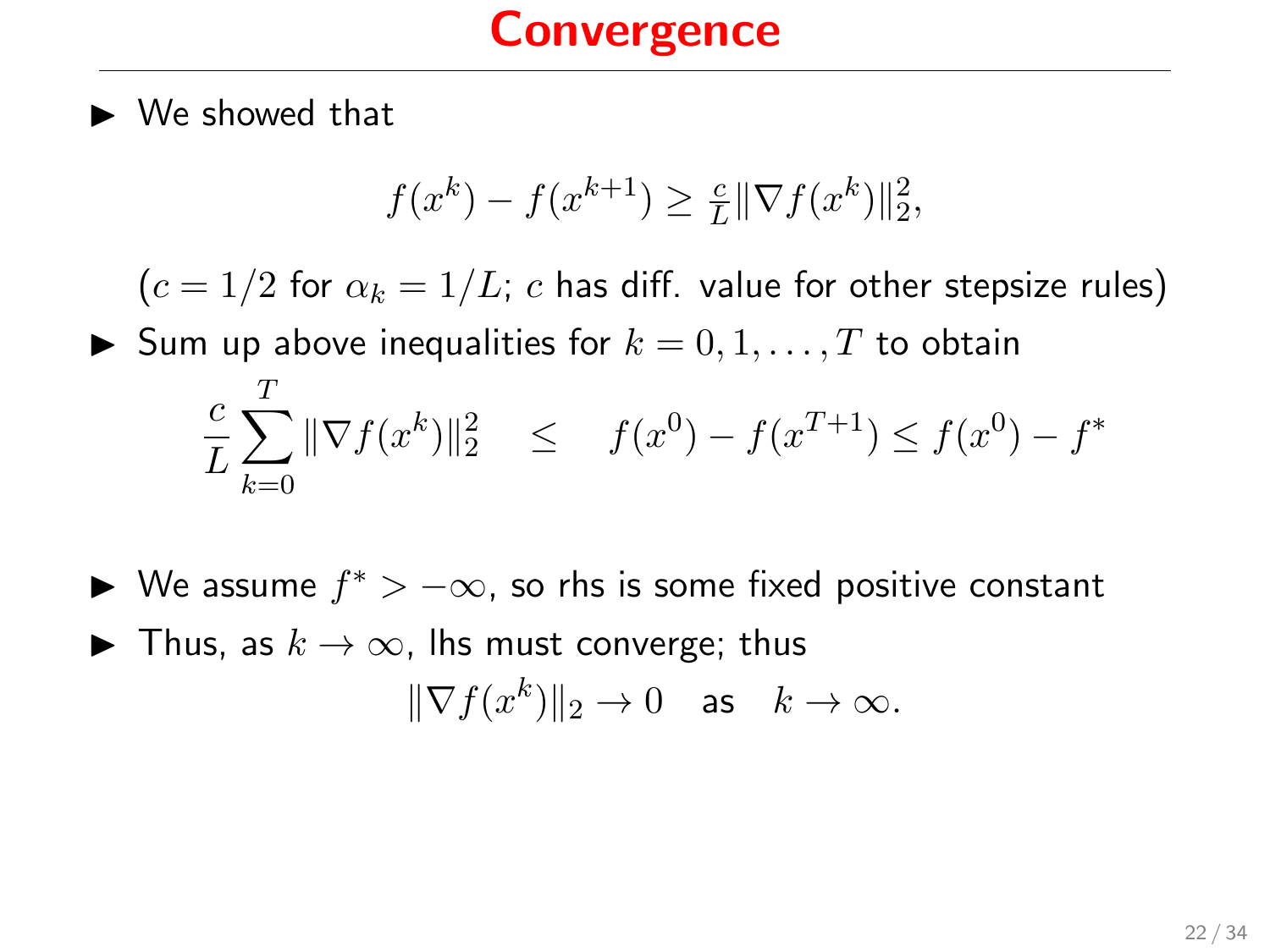$\blacktriangleright$  We showed that

$$
f(x^{k}) - f(x^{k+1}) \ge \frac{c}{L} \|\nabla f(x^{k})\|_2^2,
$$

 $(c = 1/2$  for  $\alpha_k = 1/L$ ; c has diff. value for other stepsize rules) Sum up above inequalities for  $k = 0, 1, \ldots, T$  to obtain c L  $\sum$ T  $_{k=0}$  $\|\nabla f(x^k)\|_2^2 \leq f(x^0) - f(x^{T+1}) \leq f(x^0) - f^*$ 

- ► We assume  $f^*$  >  $-\infty$ , so rhs is some fixed positive constant
- ▶ Thus, as  $k \to \infty$ , lhs must converge; thus  $\|\nabla f(x^k)\|_2 \to 0 \text{ as } k \to \infty.$
- $\blacktriangleright$  Notice, we **did not require** f to be convex ...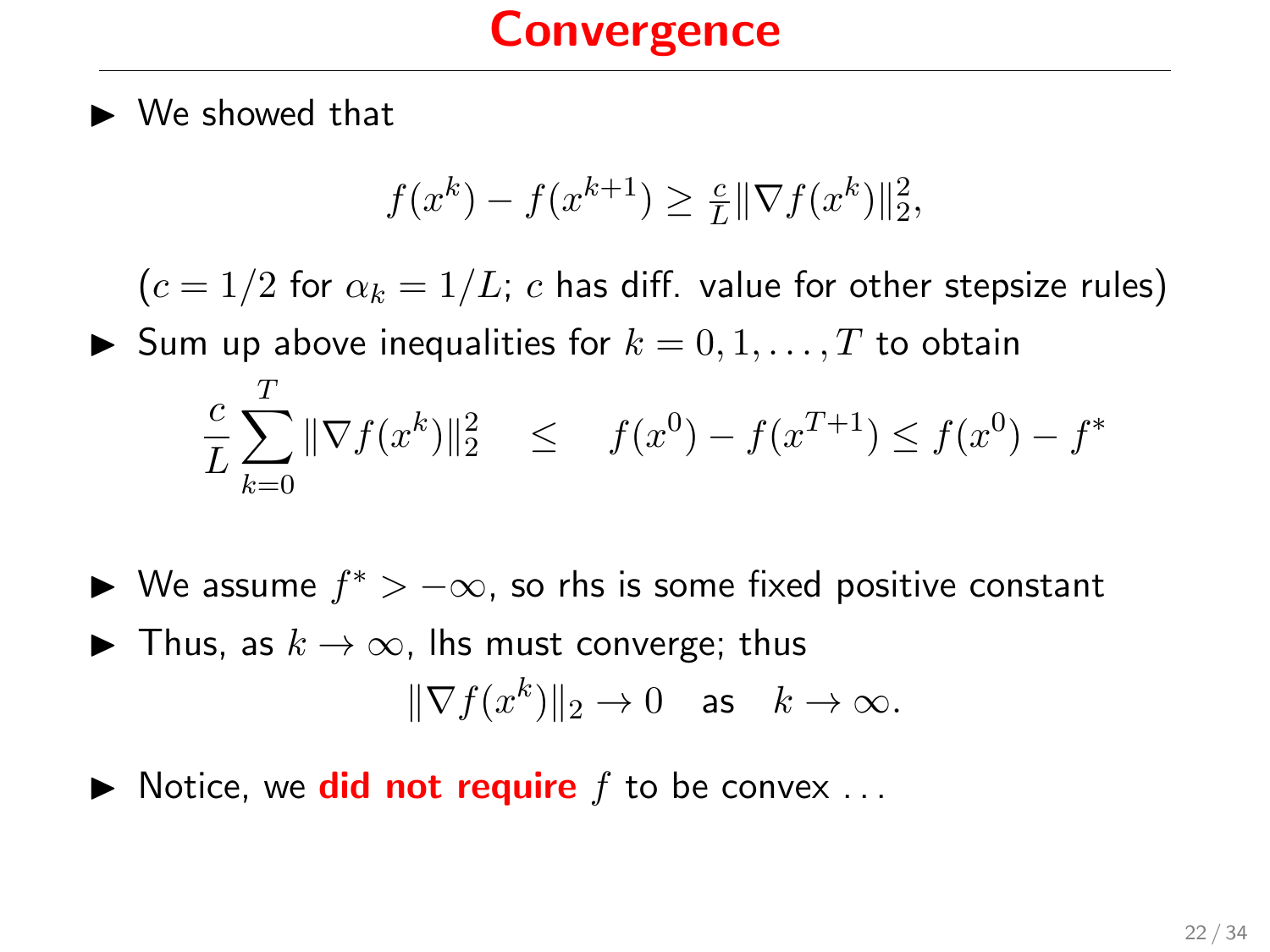# Descent lemma – another corollary

**Corollary 2** If  $f$  is a **convex** function  $\in C_L^1$ , then

$$
\frac{1}{L} \|\nabla f(x) - \nabla f(y)\|_2^2 \le \langle \nabla f(x) - \nabla f(y), x - y \rangle,
$$

**Exercise:** Prove this corollary.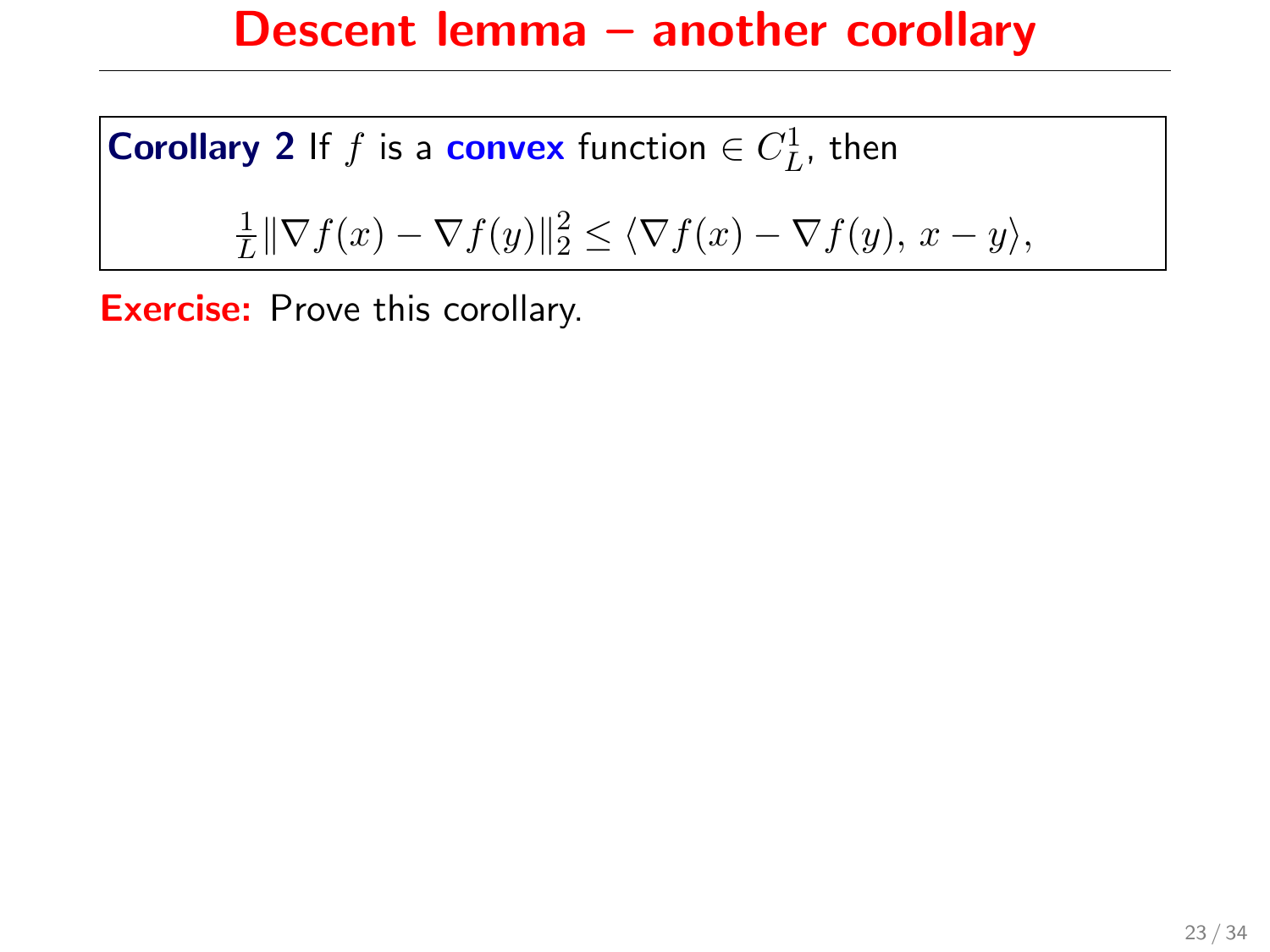- $\star$  Let  $\alpha_k = 1/L$
- $\star$  Shorthand notation  $g^k = \nabla f(x^k)$ ,  $g^* = \nabla f(x^*)$
- ★ Let  $r_k := \|x^k x^*\|_2$  (distance to optimum)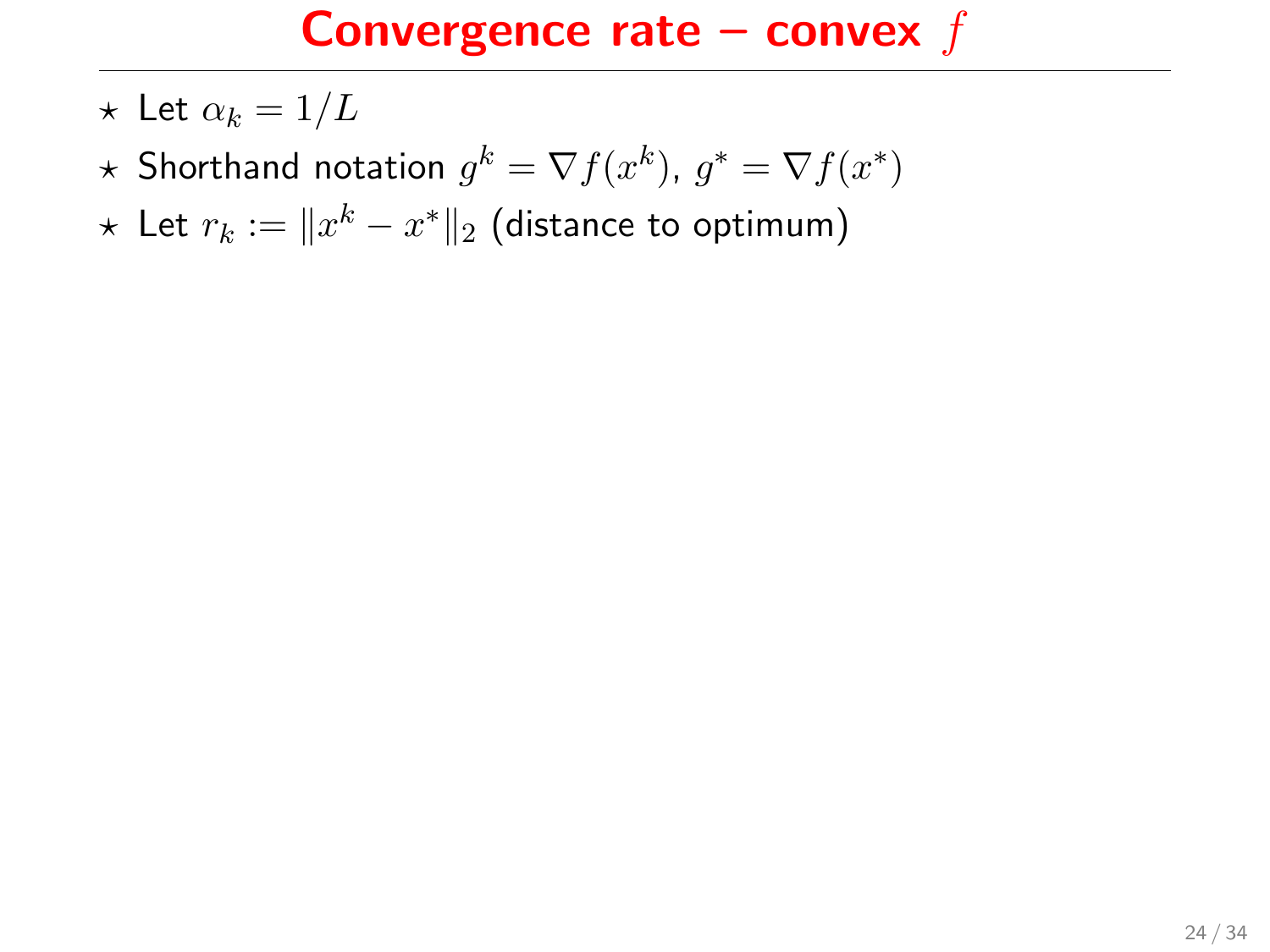- $\star$  Let  $\alpha_k = 1/L$
- $\star$  Shorthand notation  $g^k = \nabla f(x^k)$ ,  $g^* = \nabla f(x^*)$
- ★ Let  $r_k := \|x^k x^*\|_2$  (distance to optimum)

**Lemma** Distance to min shrinks monotonically;  $r_{k+1} \leq r_k$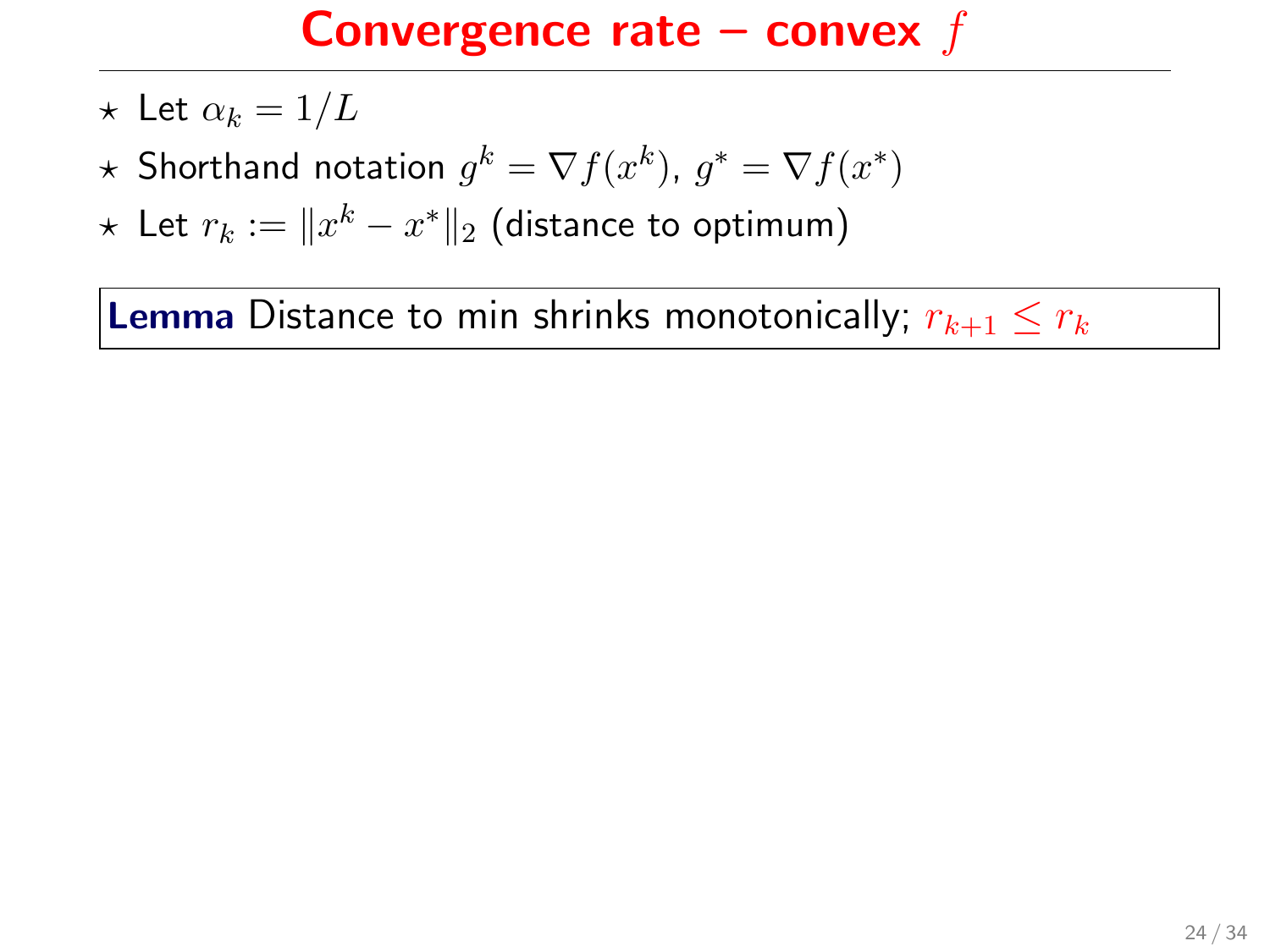- $\star$  Let  $\alpha_k = 1/L$
- $\star$  Shorthand notation  $g^k = \nabla f(x^k)$ ,  $g^* = \nabla f(x^*)$
- ★ Let  $r_k := \|x^k x^*\|_2$  (distance to optimum)

**Lemma** Distance to min shrinks monotonically;  $r_{k+1} \leq r_k$ 

*Proof.* Descent lemma implies that:  $f(x^{k+1}) \le f(x^k) - \frac{1}{2l}$  $\frac{1}{2L} \|g^k\|_2^2$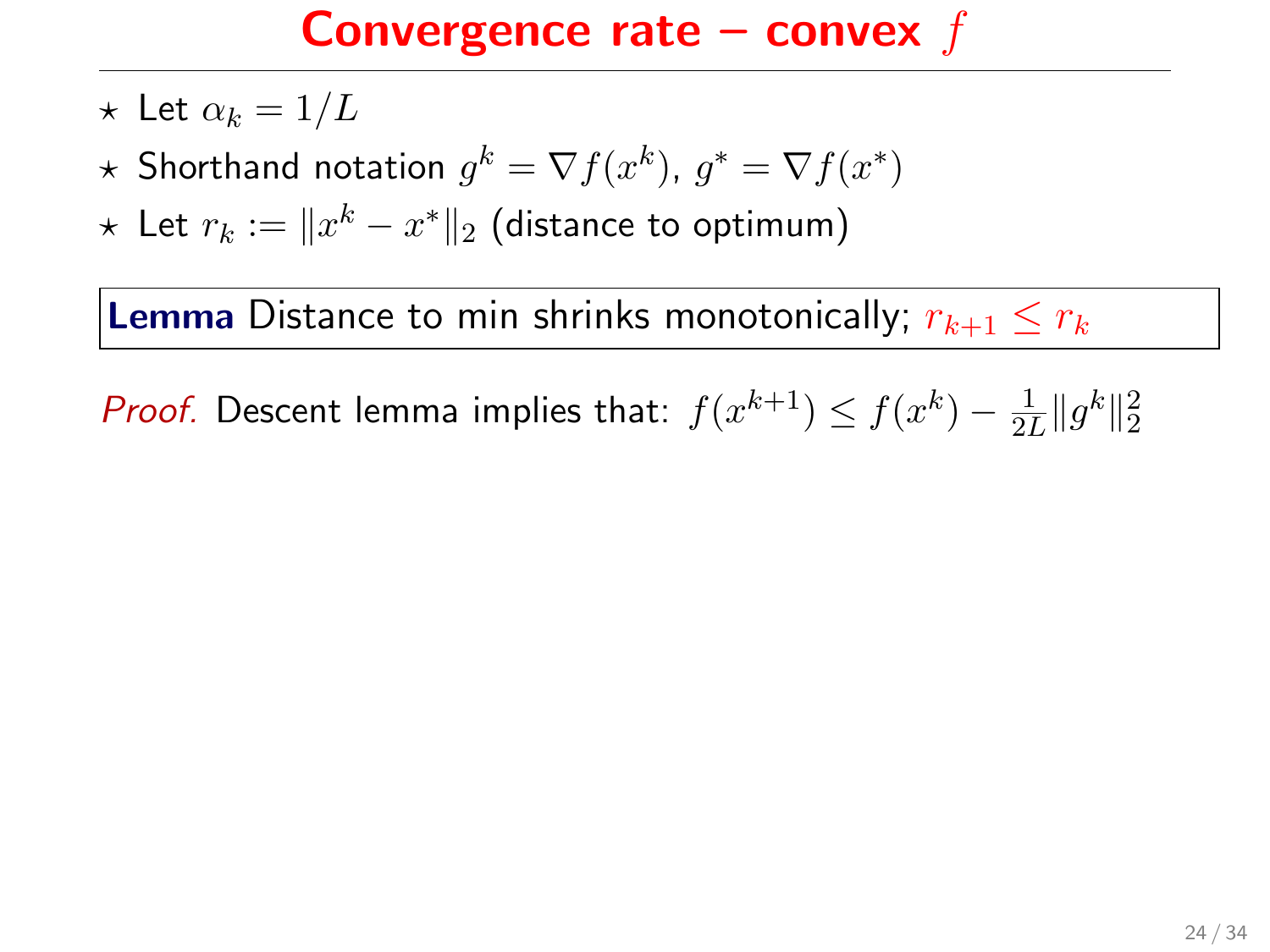- $\star$  Let  $\alpha_k = 1/L$
- $\star$  Shorthand notation  $g^k = \nabla f(x^k)$ ,  $g^* = \nabla f(x^*)$
- ★ Let  $r_k := \|x^k x^*\|_2$  (distance to optimum)

**Lemma** Distance to min shrinks monotonically;  $r_{k+1} < r_k$ 

*Proof.* Descent lemma implies that:  $f(x^{k+1}) \le f(x^k) - \frac{1}{2l}$  $\frac{1}{2L} \|g^k\|_2^2$ Consider,  $r_{k+1}^2 = ||x^{k+1} - x^*||_2^2 = ||x^k - x^* - \alpha_k g^k||_2^2$ .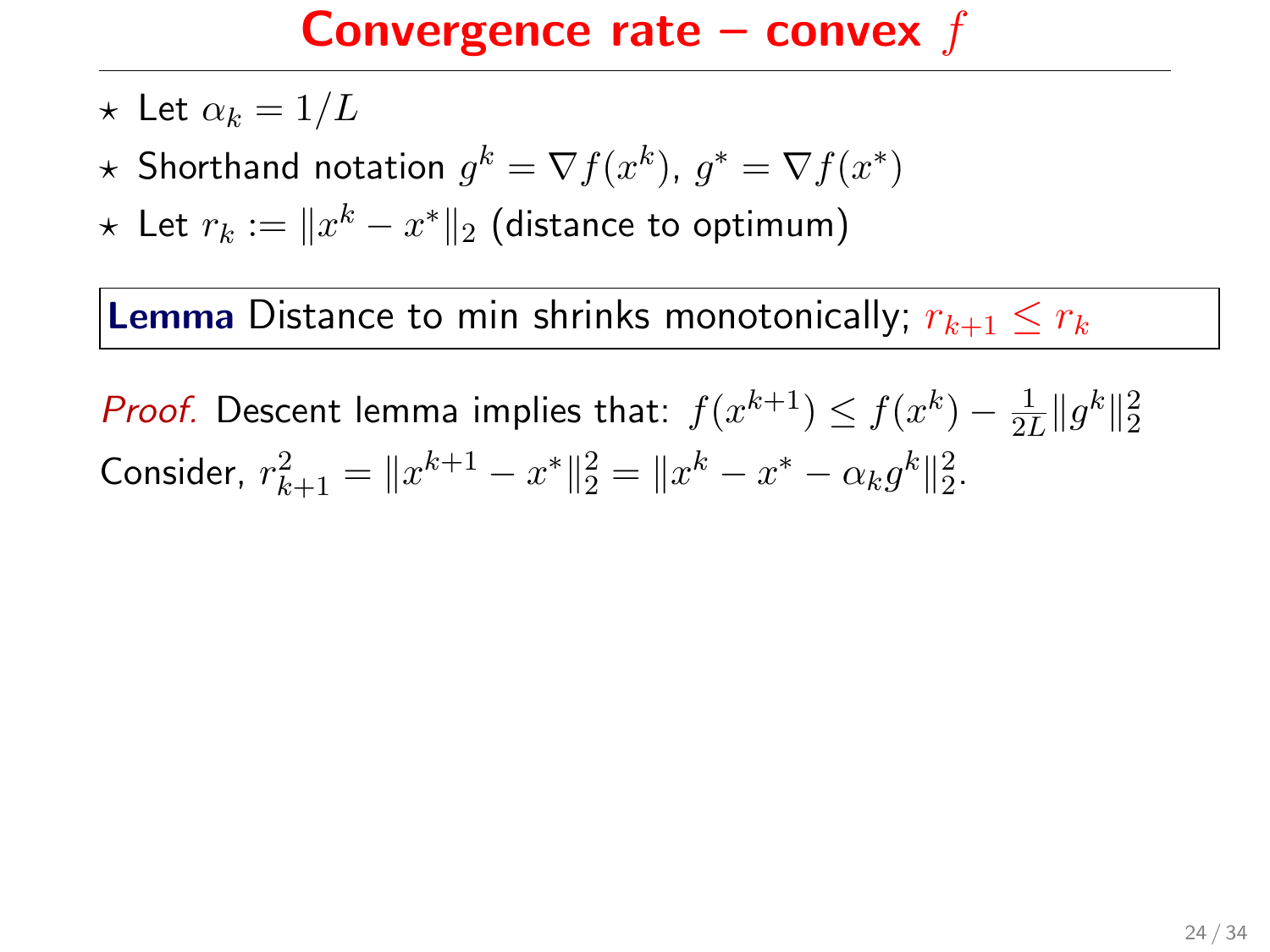- $\star$  Let  $\alpha_k = 1/L$
- $\star$  Shorthand notation  $g^k = \nabla f(x^k)$ ,  $g^* = \nabla f(x^*)$
- ★ Let  $r_k := \|x^k x^*\|_2$  (distance to optimum)

**Lemma** Distance to min shrinks monotonically;  $r_{k+1} < r_k$ 

*Proof.* Descent lemma implies that:  $f(x^{k+1}) \le f(x^k) - \frac{1}{2l}$  $\frac{1}{2L} \|g^k\|_2^2$ Consider,  $r_{k+1}^2 = ||x^{k+1} - x^*||_2^2 = ||x^k - x^* - \alpha_k g^k||_2^2$ .  $r_{k+1}^2 = r_k^2 + \alpha_k^2 \|g^k\|_2^2 - 2\alpha_k \langle g^k, x^k - x^* \rangle$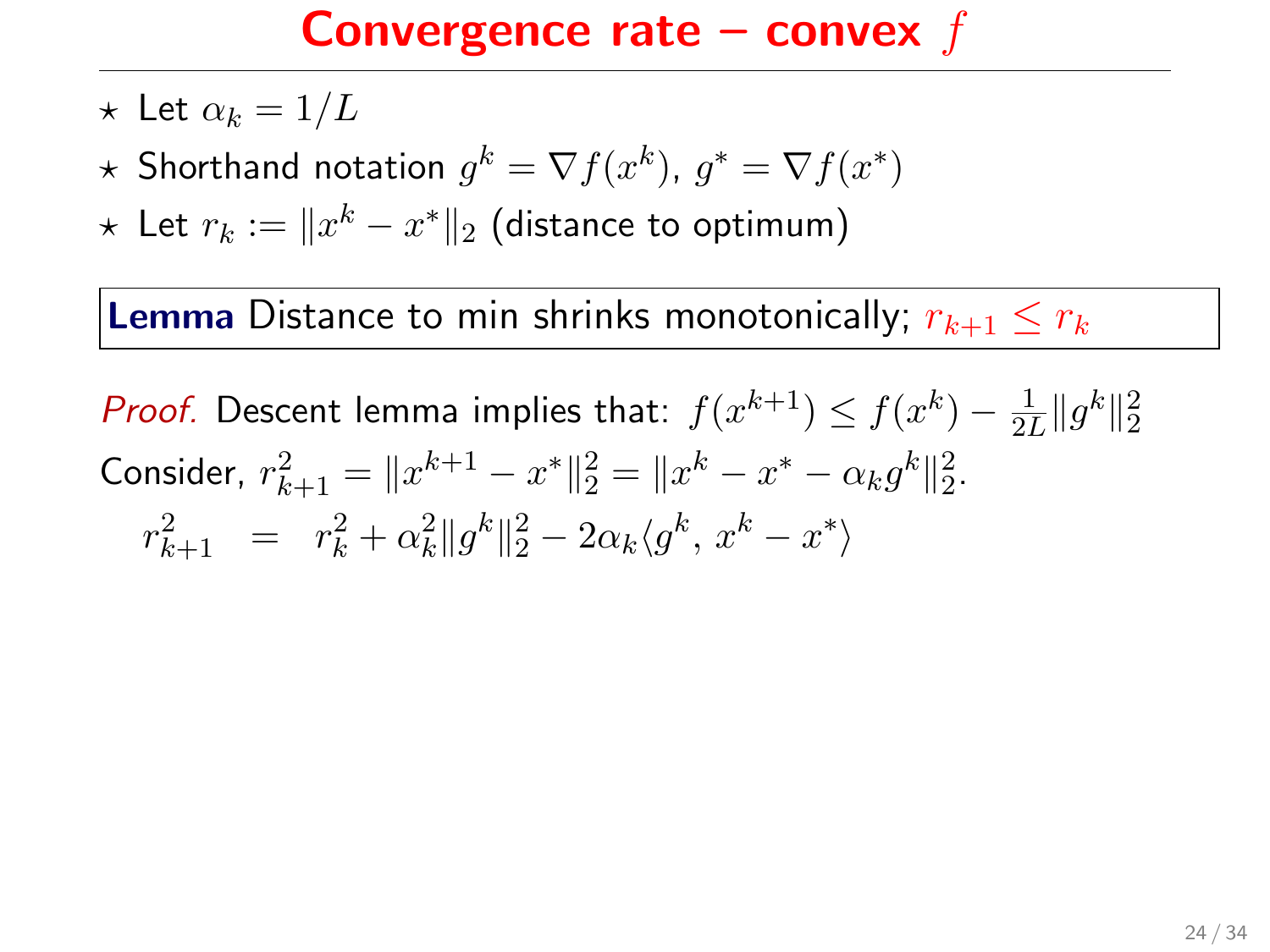- $\star$  Let  $\alpha_k = 1/L$
- $\star$  Shorthand notation  $g^k = \nabla f(x^k)$ ,  $g^* = \nabla f(x^*)$
- ★ Let  $r_k := \|x^k x^*\|_2$  (distance to optimum)

**Lemma** Distance to min shrinks monotonically;  $r_{k+1} \leq r_k$ 

*Proof.* Descent lemma implies that:  $f(x^{k+1}) \le f(x^k) - \frac{1}{2l}$  $\frac{1}{2L} \|g^k\|_2^2$ Consider,  $r_{k+1}^2 = ||x^{k+1} - x^*||_2^2 = ||x^k - x^* - \alpha_k g^k||_2^2$ .  $r_{k+1}^2 = r_k^2 + \alpha_k^2 \|g^k\|_2^2 - 2\alpha_k \langle g^k, x^k - x^* \rangle$  $= r_k^2 + \alpha_k^2 \|g^k\|_2^2 - 2\alpha_k \langle g^k - g^*, x^k - x^* \rangle$  as  $g^* = 0$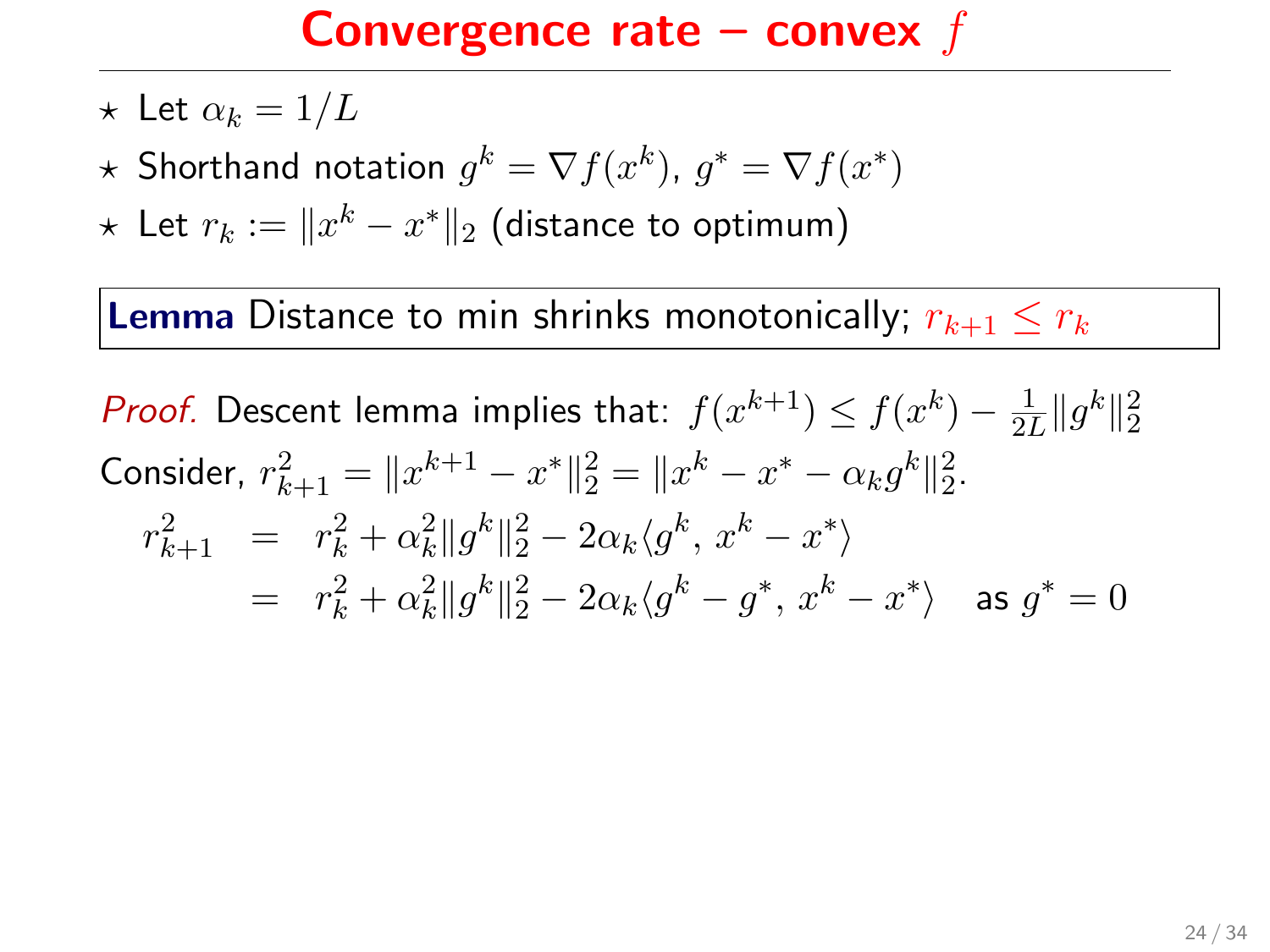- $\star$  Let  $\alpha_k = 1/L$
- $\star$  Shorthand notation  $g^k = \nabla f(x^k)$ ,  $g^* = \nabla f(x^*)$
- ★ Let  $r_k := \|x^k x^*\|_2$  (distance to optimum)

**Lemma** Distance to min shrinks monotonically;  $r_{k+1} < r_k$ 

*Proof.* Descent lemma implies that:  $f(x^{k+1}) \le f(x^k) - \frac{1}{2l}$  $\frac{1}{2L} \|g^k\|_2^2$ Consider,  $r_{k+1}^2 = ||x^{k+1} - x^*||_2^2 = ||x^k - x^* - \alpha_k g^k||_2^2$ .  $r_{k+1}^2 = r_k^2 + \alpha_k^2 \|g^k\|_2^2 - 2\alpha_k \langle g^k, x^k - x^* \rangle$  $= r_k^2 + \alpha_k^2 \|g^k\|_2^2 - 2\alpha_k \langle g^k - g^*, x^k - x^* \rangle$  as  $g^* = 0$  $\leq r_k^2 + \alpha_k^2 \|g^k\|_2^2 - \frac{2\alpha_k}{L} \|g^k - g^*\|_2^2$  (Coroll. 2)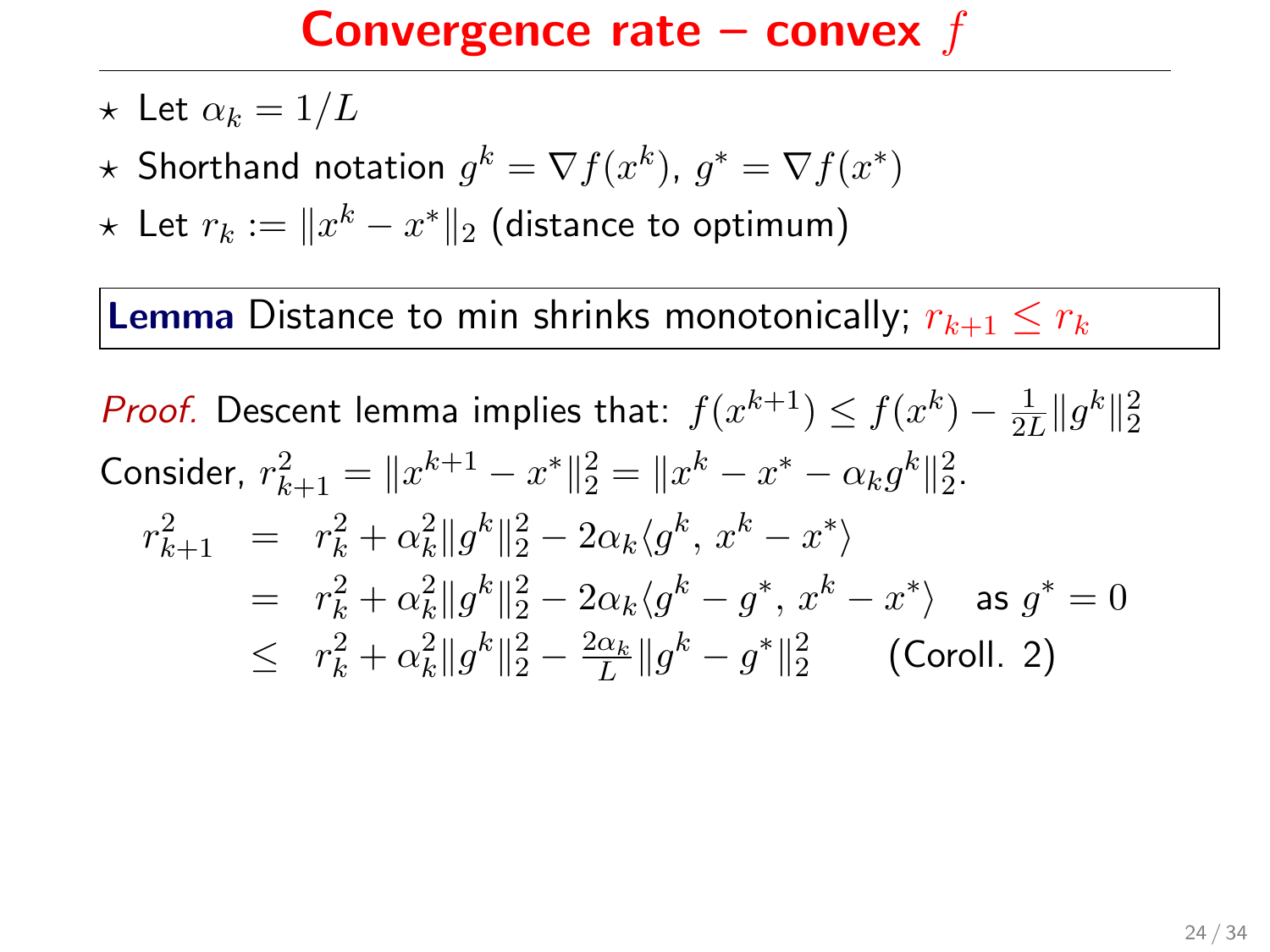- $\star$  Let  $\alpha_k = 1/L$
- $\star$  Shorthand notation  $g^k = \nabla f(x^k)$ ,  $g^* = \nabla f(x^*)$
- ★ Let  $r_k := \|x^k x^*\|_2$  (distance to optimum)

**Lemma** Distance to min shrinks monotonically;  $r_{k+1} < r_k$ 

*Proof.* Descent lemma implies that:  $f(x^{k+1}) \le f(x^k) - \frac{1}{2l}$  $\frac{1}{2L} \|g^k\|_2^2$ Consider,  $r_{k+1}^2 = ||x^{k+1} - x^*||_2^2 = ||x^k - x^* - \alpha_k g^k||_2^2$ .  $r_{k+1}^2 = r_k^2 + \alpha_k^2 \|g^k\|_2^2 - 2\alpha_k \langle g^k, x^k - x^* \rangle$  $= r_k^2 + \alpha_k^2 \|g^k\|_2^2 - 2\alpha_k \langle g^k - g^*, x^k - x^* \rangle$  as  $g^* = 0$  $\leq r_k^2 + \alpha_k^2 \|g^k\|_2^2 - \frac{2\alpha_k}{L} \|g^k - g^*\|_2^2$  (Coroll. 2)  $= r_k^2 - \alpha_k(\frac{2}{L} - \alpha_k) \|g^k\|_2^2.$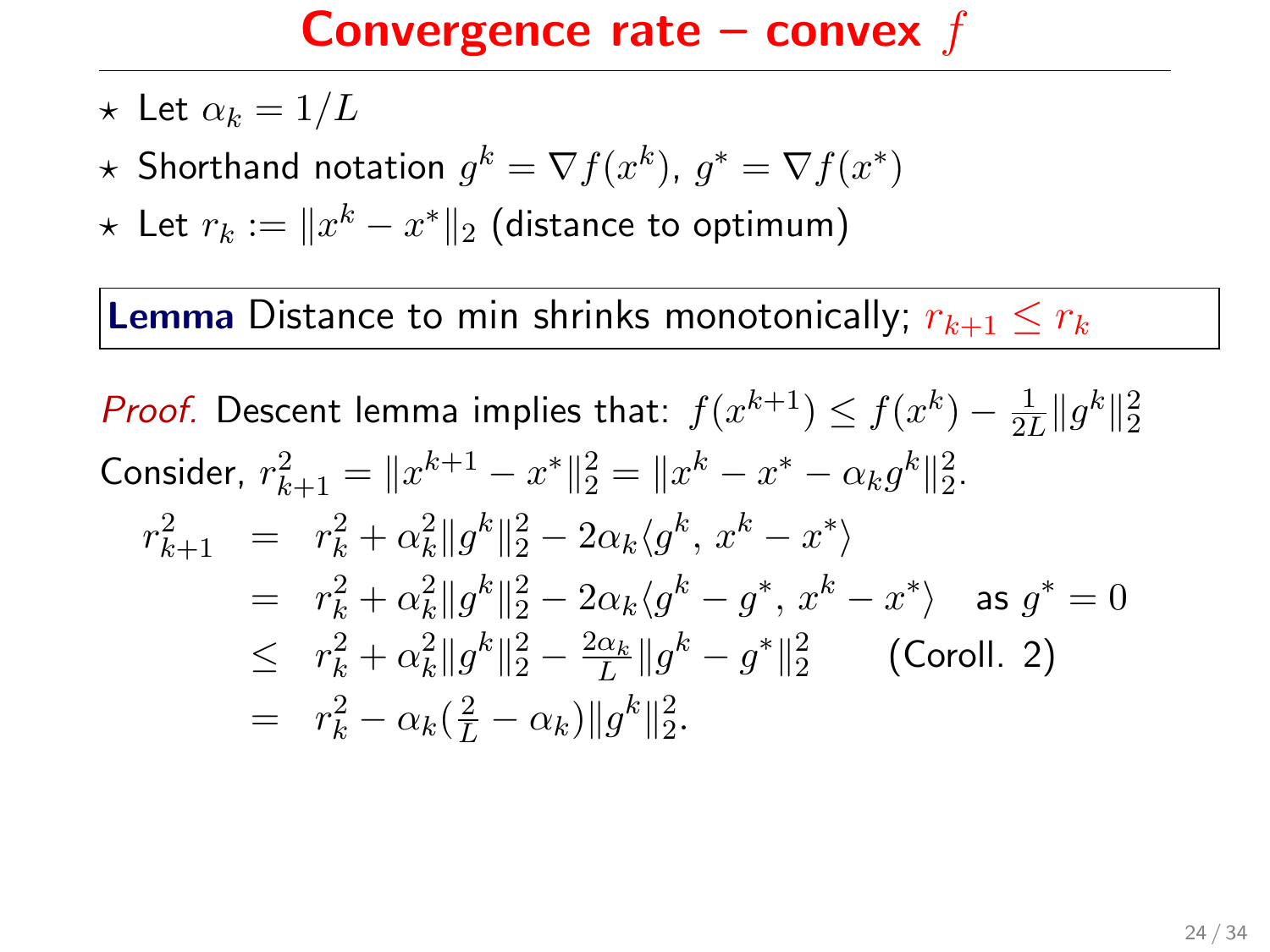- $\star$  Let  $\alpha_k = 1/L$
- $\star$  Shorthand notation  $g^k = \nabla f(x^k)$ ,  $g^* = \nabla f(x^*)$
- ★ Let  $r_k := \|x^k x^*\|_2$  (distance to optimum)

**Lemma** Distance to min shrinks monotonically;  $r_{k+1} \leq r_k$ 

*Proof.* Descent lemma implies that:  $f(x^{k+1}) \le f(x^k) - \frac{1}{2l}$  $\frac{1}{2L} \|g^k\|_2^2$ Consider,  $r_{k+1}^2 = ||x^{k+1} - x^*||_2^2 = ||x^k - x^* - \alpha_k g^k||_2^2$ .  $r_{k+1}^2 = r_k^2 + \alpha_k^2 \|g^k\|_2^2 - 2\alpha_k \langle g^k, x^k - x^* \rangle$  $= r_k^2 + \alpha_k^2 \|g^k\|_2^2 - 2\alpha_k \langle g^k - g^*, x^k - x^* \rangle$  as  $g^* = 0$  $\leq r_k^2 + \alpha_k^2 \|g^k\|_2^2 - \frac{2\alpha_k}{L} \|g^k - g^*\|_2^2$  (Coroll. 2)  $= r_k^2 - \alpha_k(\frac{2}{L} - \alpha_k) \|g^k\|_2^2.$ 

Since  $\alpha_k < 2/L$ , it follows that  $r_{k+1} \leq r_k$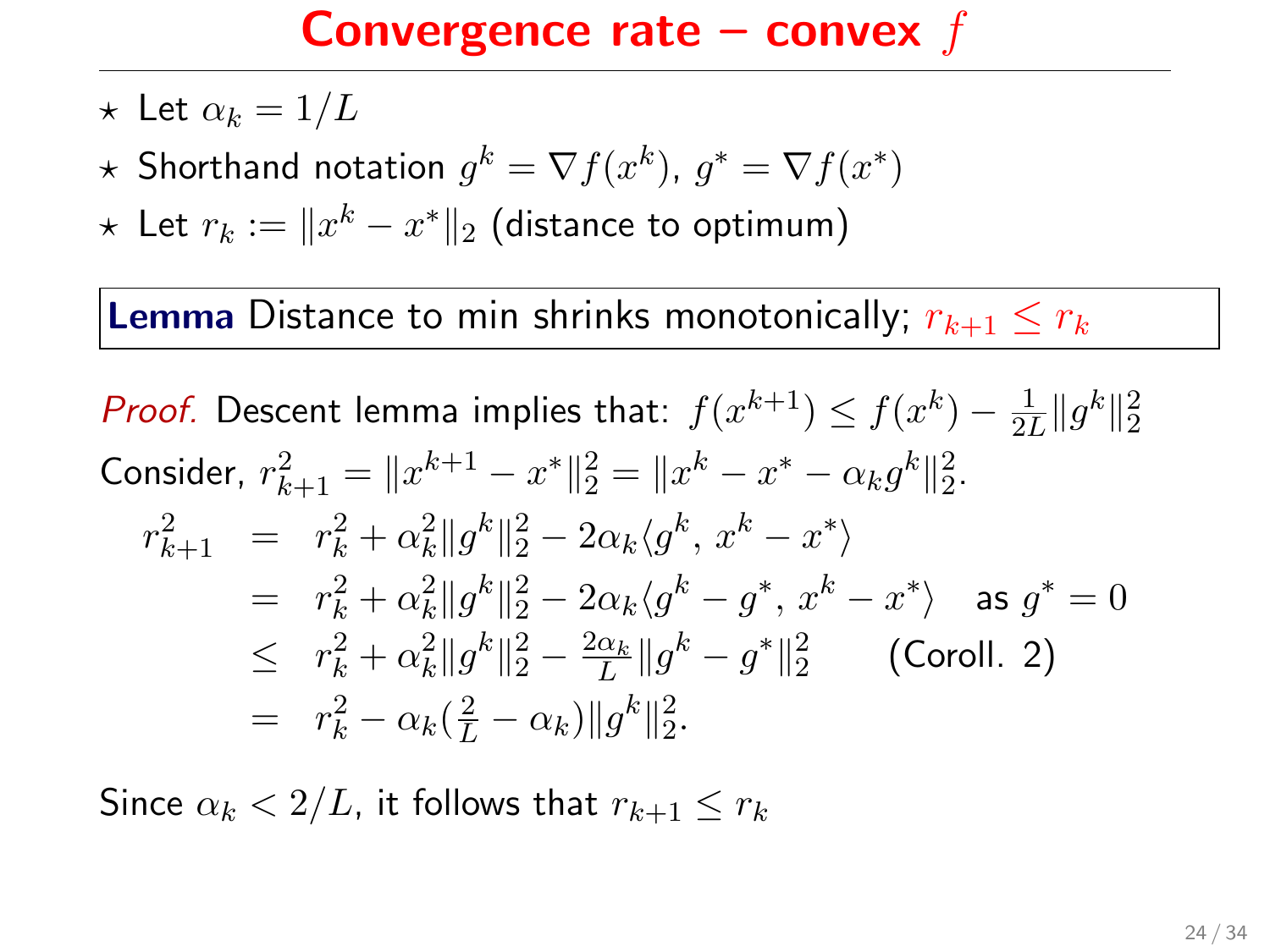# **Lemma** Let  $\Delta_k := f(x^k) - f(x^*)$ . Then,  $\Delta_{k+1} \leq \Delta_k(1-\beta)$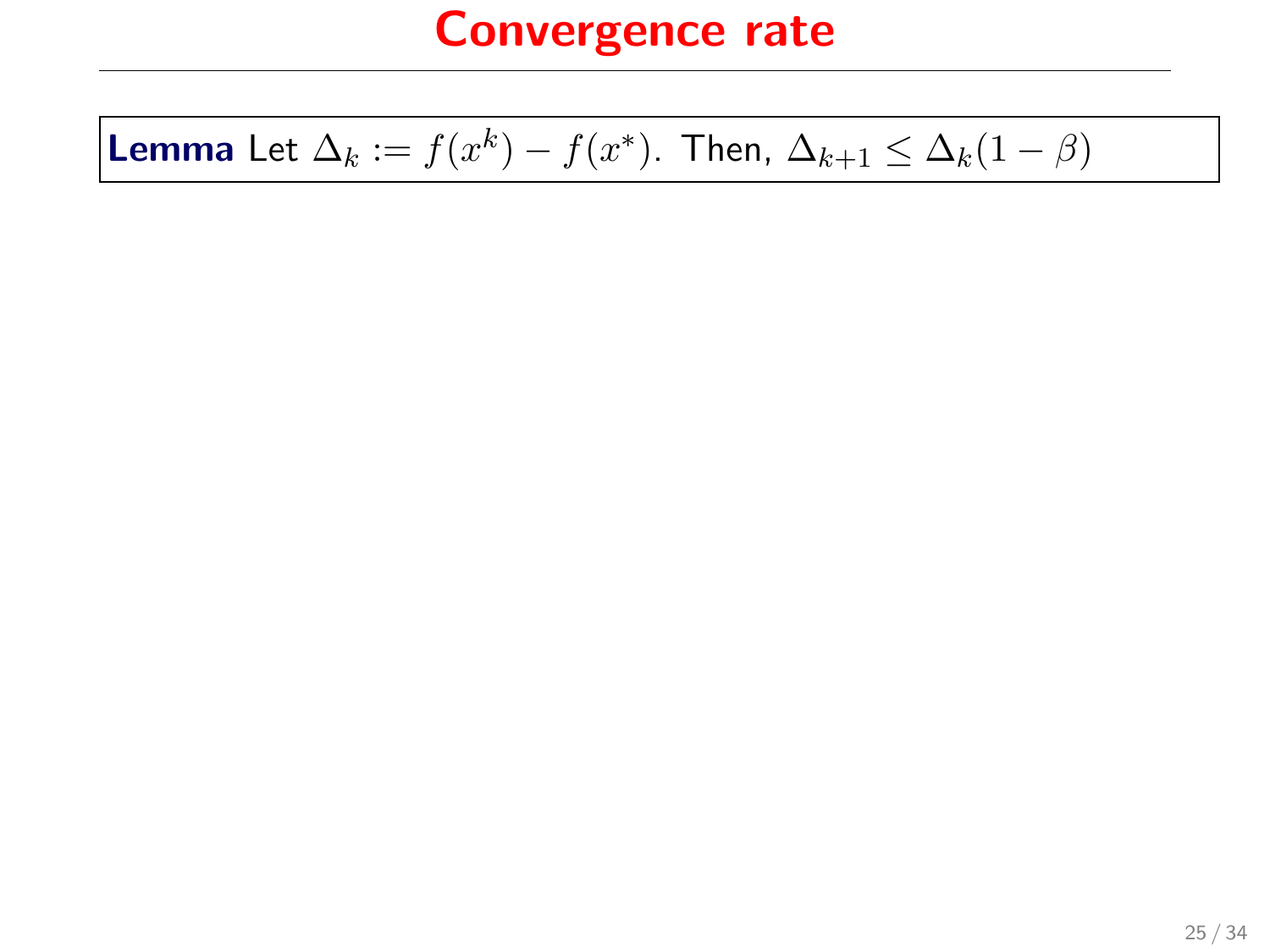# **Lemma** Let  $\Delta_k := f(x^k) - f(x^*)$ . Then,  $\Delta_{k+1} \leq \Delta_k(1-\beta)$

$$
f(x^k) - f(x^*) = \Delta_k \stackrel{\text{cvx } f}{\leq} \langle g^k, x^k - x^* \rangle
$$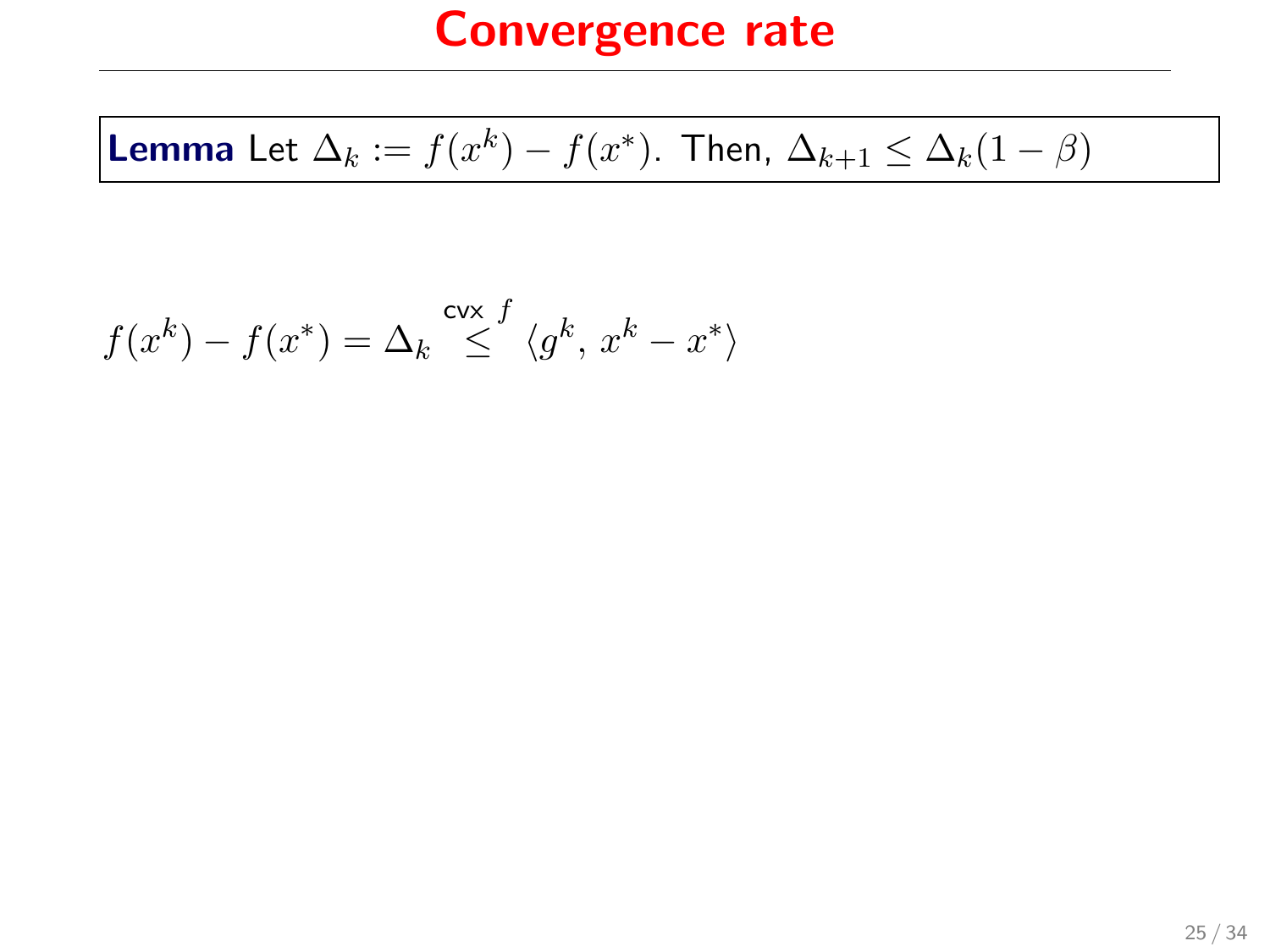**Lemma** Let 
$$
\Delta_k := f(x^k) - f(x^*)
$$
. Then,  $\Delta_{k+1} \leq \Delta_k (1 - \beta)$ 

$$
f(x^k) - f(x^*) = \Delta_k \stackrel{\mathsf{cvx}}{\leq} \langle g^k, x^k - x^* \rangle \stackrel{\mathsf{CS}}{\leq} ||g^k||_2 \underbrace{||x^k - x^*||_2}_{r_k}.
$$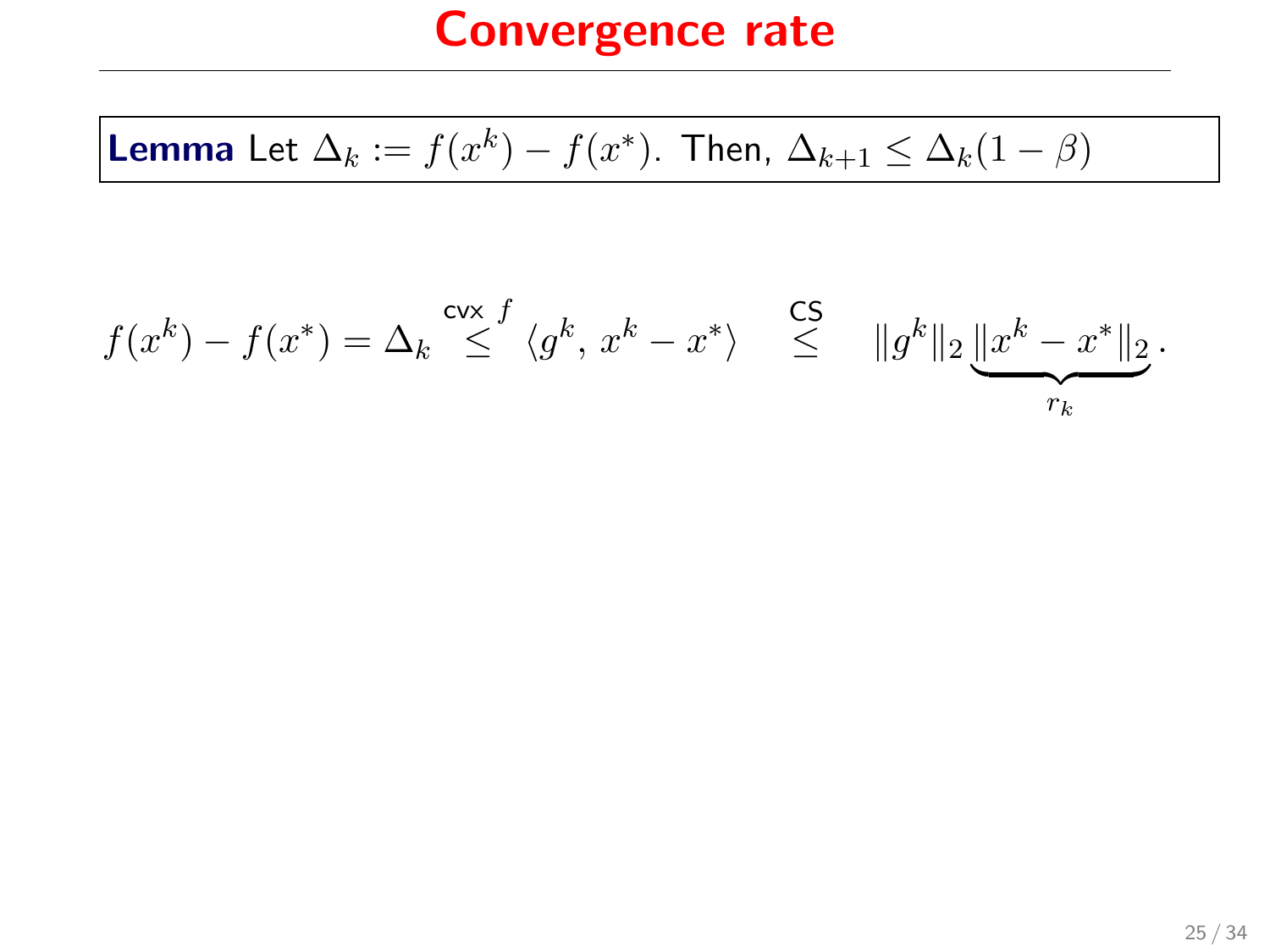**Lemma** Let 
$$
\Delta_k := f(x^k) - f(x^*)
$$
. Then,  $\Delta_{k+1} \leq \Delta_k (1 - \beta)$ 

$$
f(x^k) - f(x^*) = \Delta_k \stackrel{\mathsf{cvx}}{\leq} \langle g^k, x^k - x^* \rangle \stackrel{\mathsf{CS}}{\leq} ||g^k||_2 \underbrace{||x^k - x^*||_2}_{r_k}.
$$

That is,  $||g^k||_2 \geq \Delta_k/r_k$ .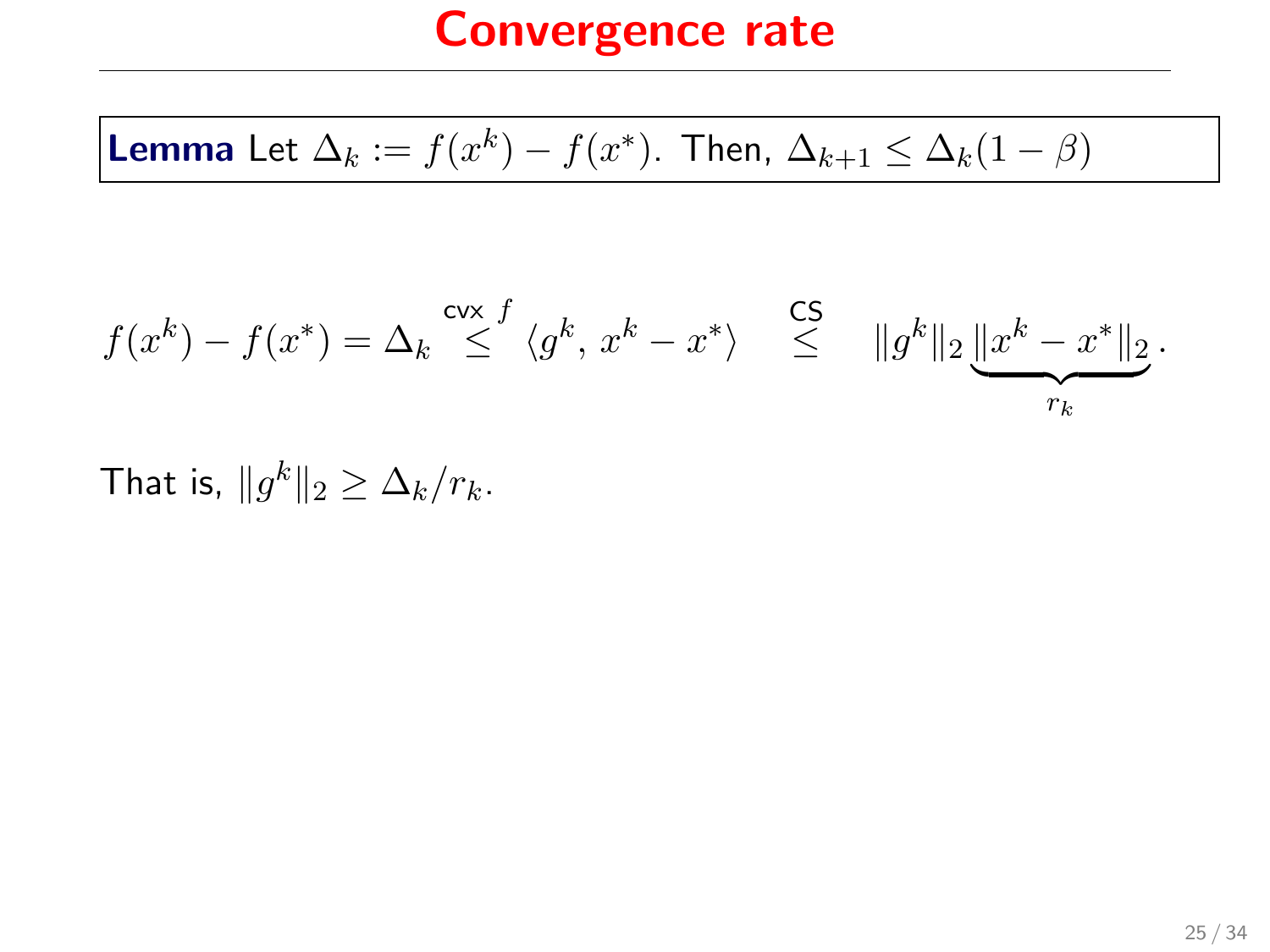**Lemma** Let 
$$
\Delta_k := f(x^k) - f(x^*)
$$
. Then,  $\Delta_{k+1} \leq \Delta_k (1 - \beta)$ 

$$
f(x^k) - f(x^*) = \Delta_k \stackrel{\mathsf{cvx}}{\leq} \langle g^k, x^k - x^* \rangle \stackrel{\mathsf{CS}}{\leq} ||g^k||_2 \underbrace{||x^k - x^*||_2}_{r_k}.
$$

That is,  $\|g^k\|_2 \geq \Delta_k/r_k$ . In particular, since  $r_k \leq r_0$ , we have  $||g^k||_2 \geq$  $\Delta_k$  $\frac{-\kappa}{r_0}$ .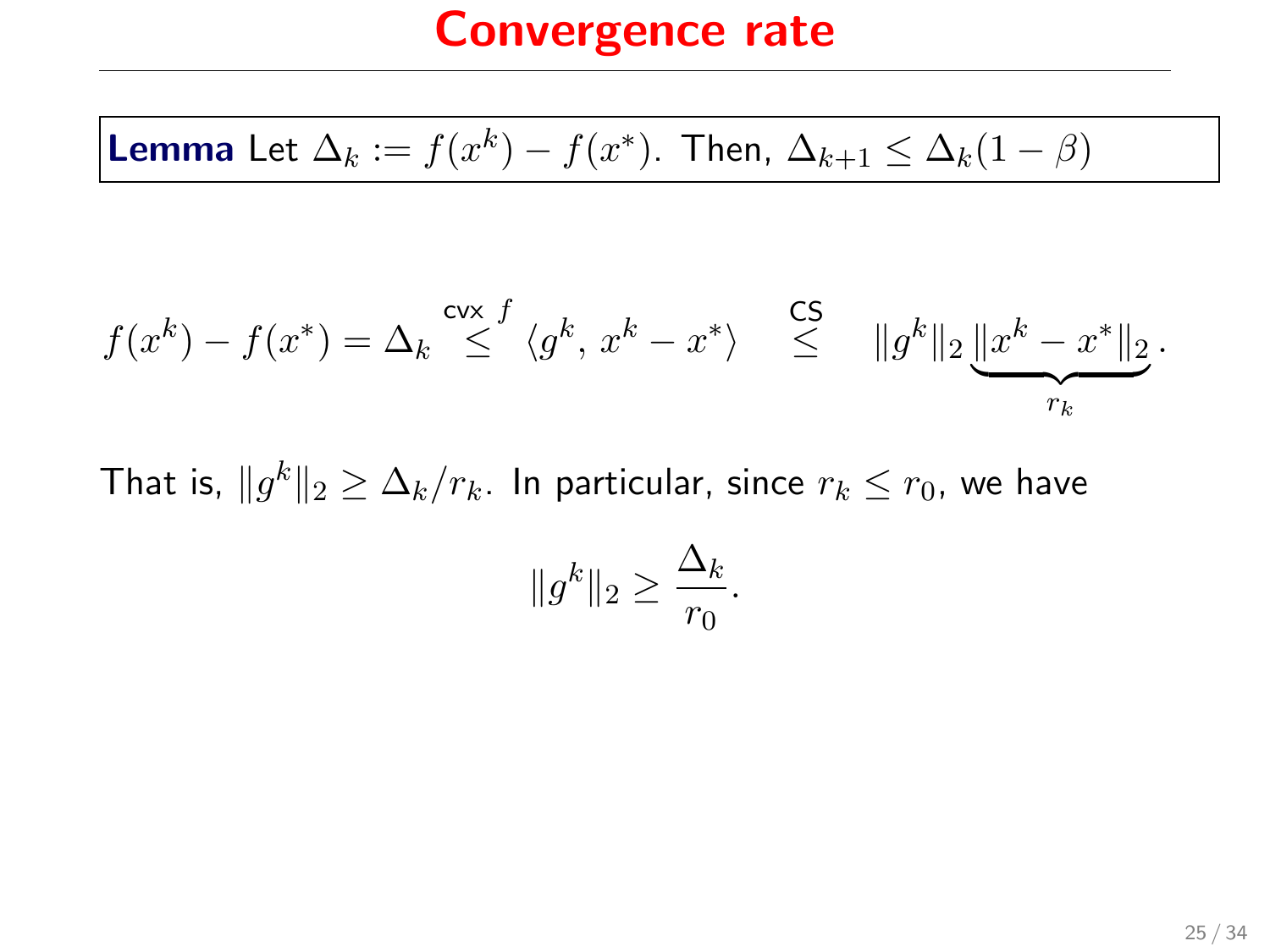**Lemma** Let 
$$
\Delta_k := f(x^k) - f(x^*)
$$
. Then,  $\Delta_{k+1} \leq \Delta_k (1 - \beta)$ 

$$
f(x^k) - f(x^*) = \Delta_k \stackrel{\mathsf{cvx}}{\leq} \langle g^k, x^k - x^* \rangle \stackrel{\mathsf{CS}}{\leq} ||g^k||_2 \underbrace{||x^k - x^*||_2}_{r_k}.
$$

That is,  $\|g^k\|_2 \geq \Delta_k/r_k$ . In particular, since  $r_k \leq r_0$ , we have  $||g^k||_2 \geq$  $\Delta_k$  $\frac{-\kappa}{r_0}$ .

Now we have a bound on the gradient norm...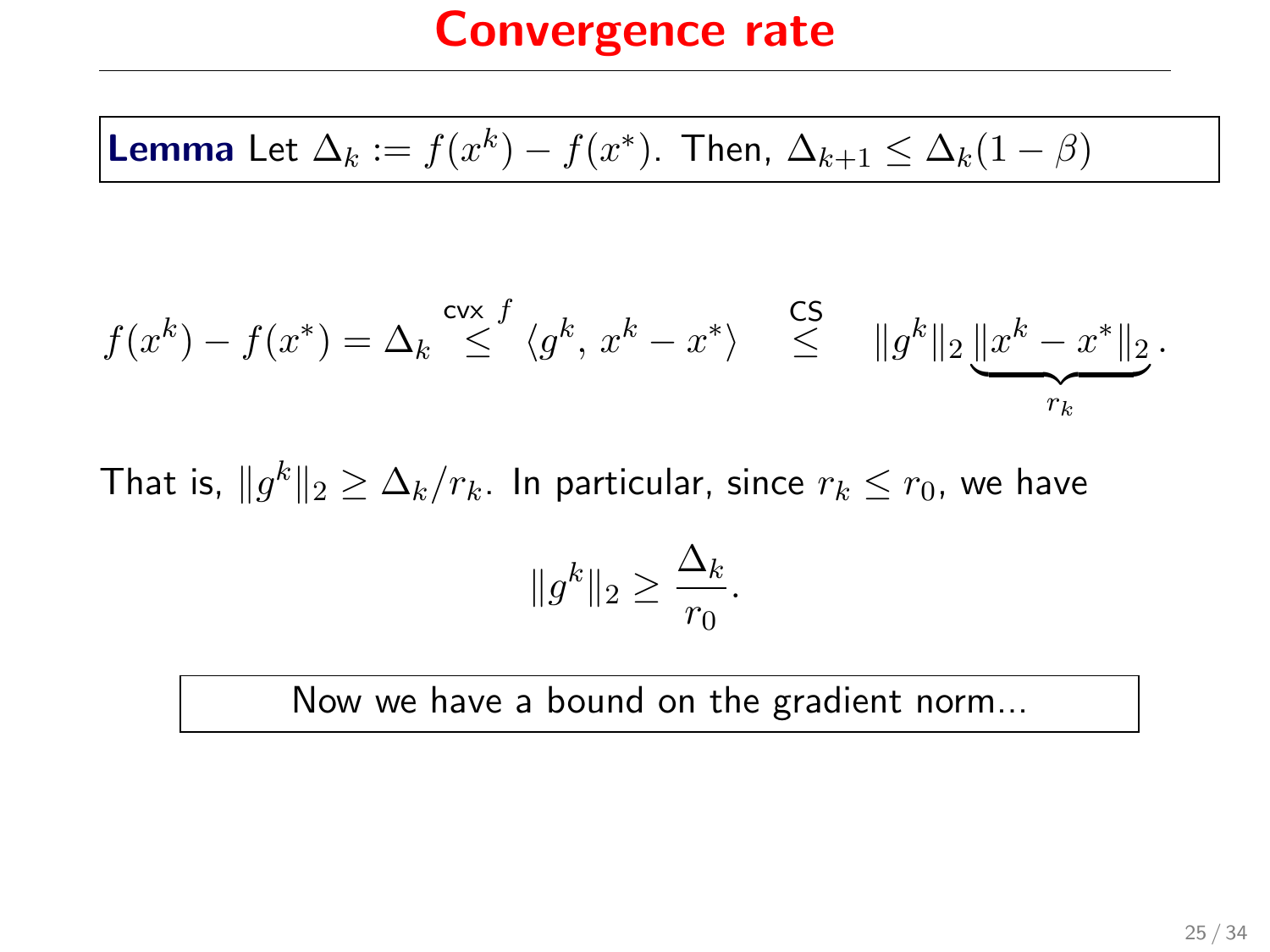Recall  $f(x^{k+1}) \leq f(x^k) - \frac{1}{2l}$  $\frac{1}{2L}\|g^k\|_2^2$ ; subtracting  $f^*$  from both sides

$$
\Delta_{k+1} \le \Delta_k - \frac{\Delta_k^2}{2Lr_0^2} = \Delta_k \left(1 - \frac{\Delta_k}{2Lr_0^2}\right)
$$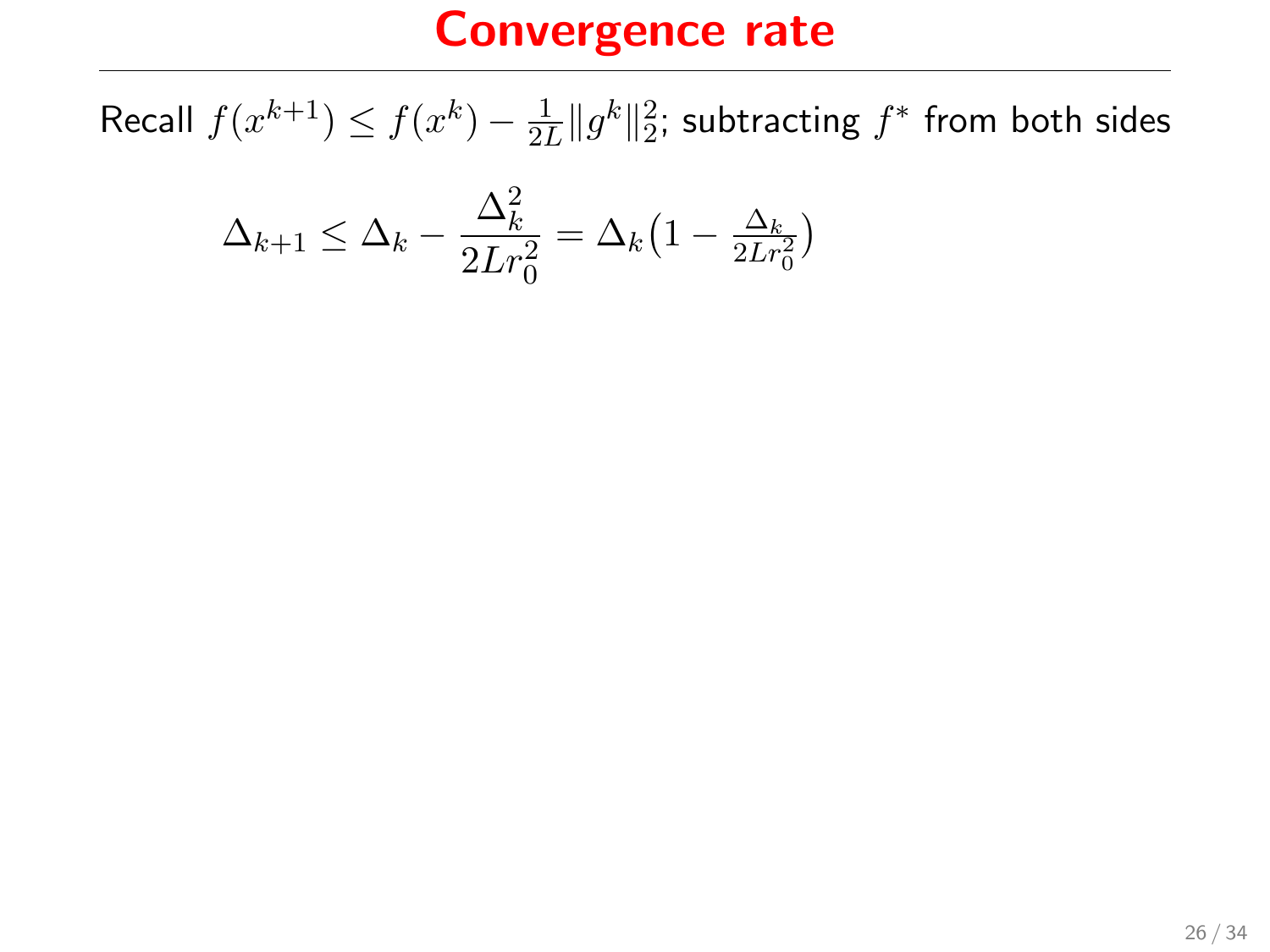Recall  $f(x^{k+1}) \leq f(x^k) - \frac{1}{2l}$  $\frac{1}{2L}\|g^k\|_2^2$ ; subtracting  $f^*$  from both sides

$$
\Delta_{k+1} \leq \Delta_k - \frac{\Delta_k^2}{2Lr_0^2} = \Delta_k \left(1 - \frac{\Delta_k}{2Lr_0^2}\right) = \Delta_k (1 - \beta).
$$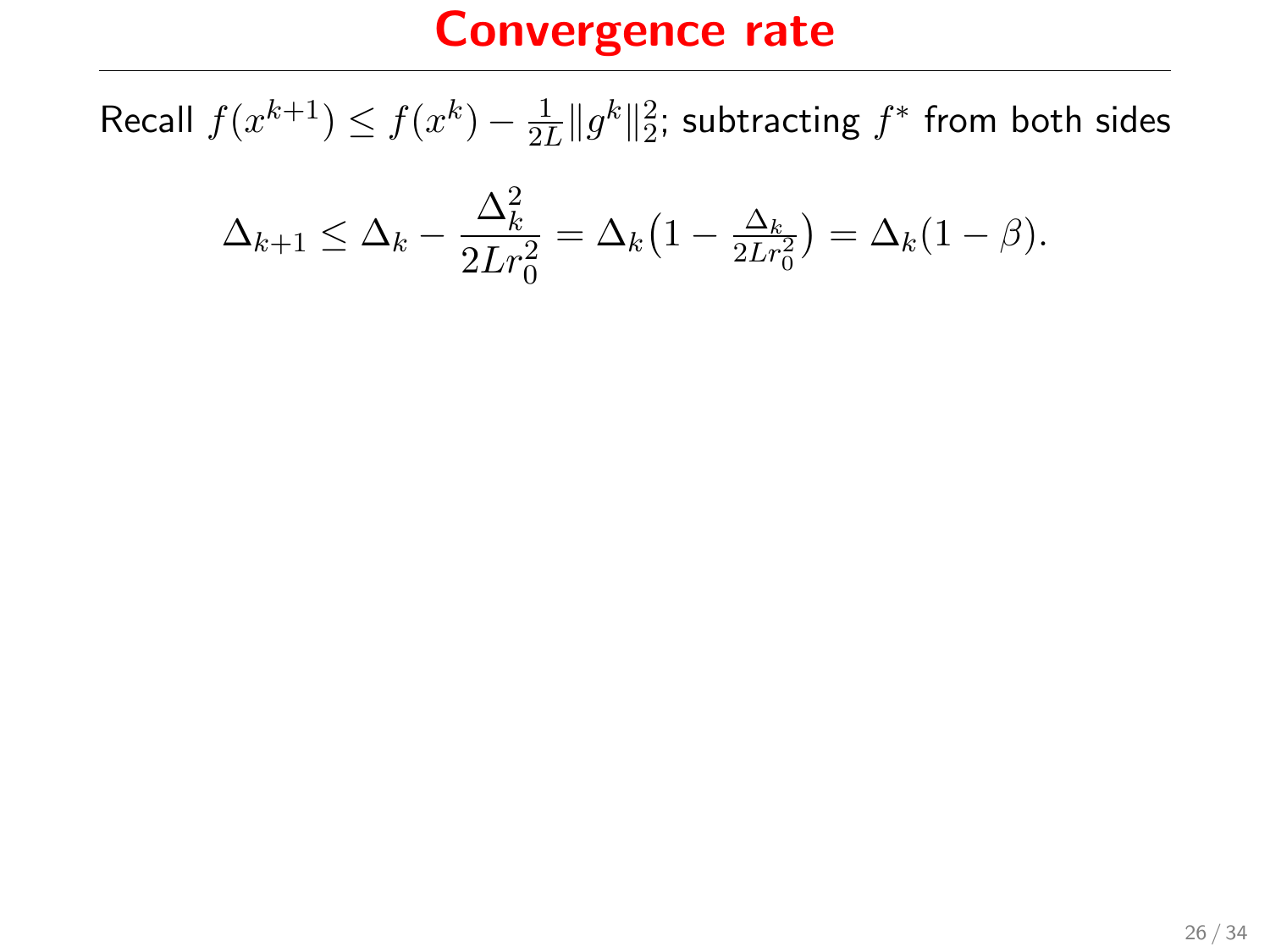Recall  $f(x^{k+1}) \leq f(x^k) - \frac{1}{2l}$  $\frac{1}{2L}\|g^k\|_2^2$ ; subtracting  $f^*$  from both sides

$$
\Delta_{k+1} \leq \Delta_k - \frac{\Delta_k^2}{2Lr_0^2} = \Delta_k \left(1 - \frac{\Delta_k}{2Lr_0^2}\right) = \Delta_k (1 - \beta).
$$

But we want to bound:  $f(x^{T+1}) - f(x^*)$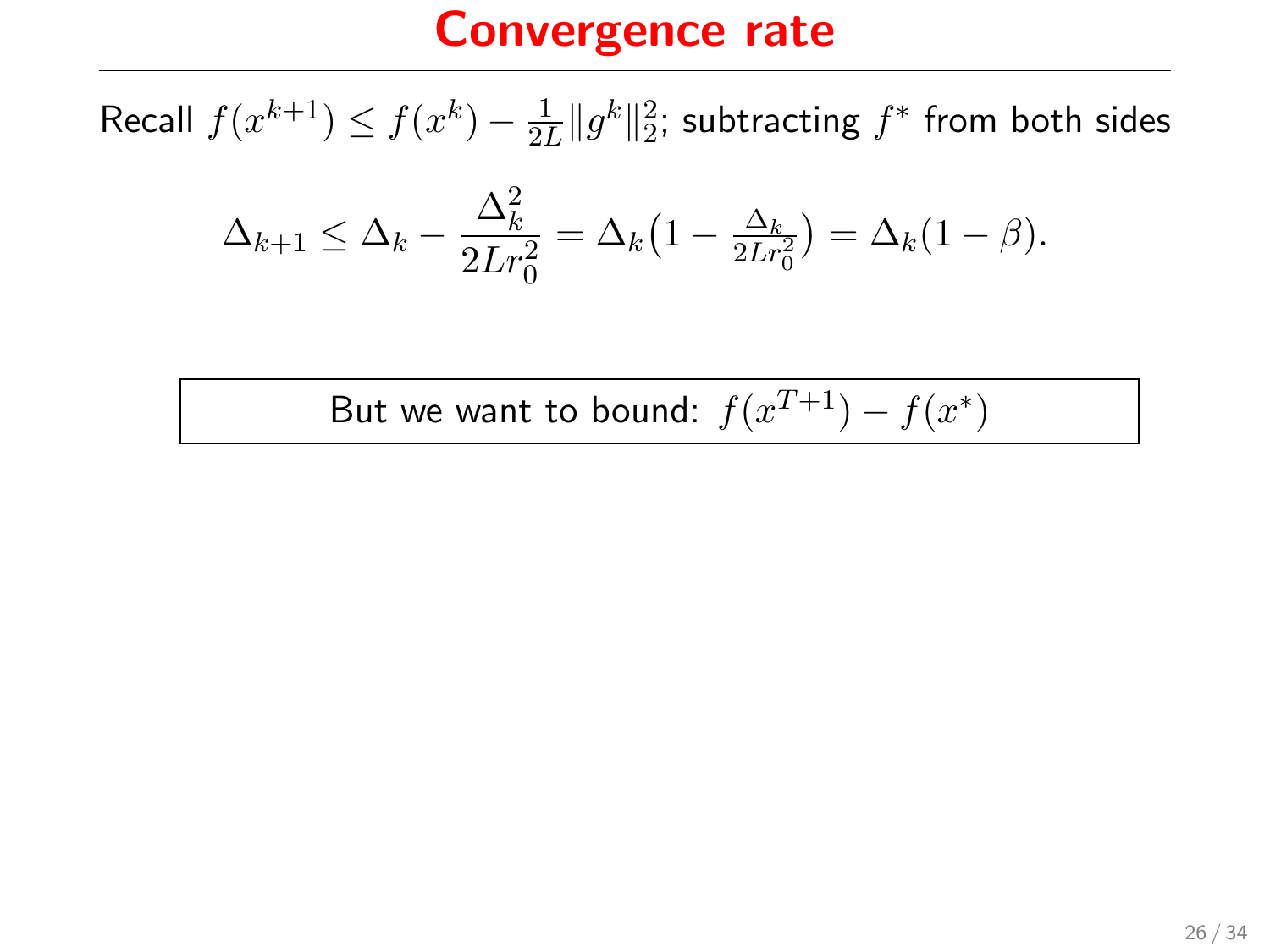Recall  $f(x^{k+1}) \leq f(x^k) - \frac{1}{2l}$  $\frac{1}{2L}\|g^k\|_2^2$ ; subtracting  $f^*$  from both sides

$$
\Delta_{k+1} \leq \Delta_k - \frac{\Delta_k^2}{2Lr_0^2} = \Delta_k \left(1 - \frac{\Delta_k}{2Lr_0^2}\right) = \Delta_k (1 - \beta).
$$

But we want to bound:  $f(x^{T+1}) - f(x^*)$ 

$$
\implies \frac{1}{\Delta_{k+1}} \ge \frac{1}{\Delta_k}(1+\beta) = \frac{1}{\Delta_k} + \frac{1}{2Lr_0^2}
$$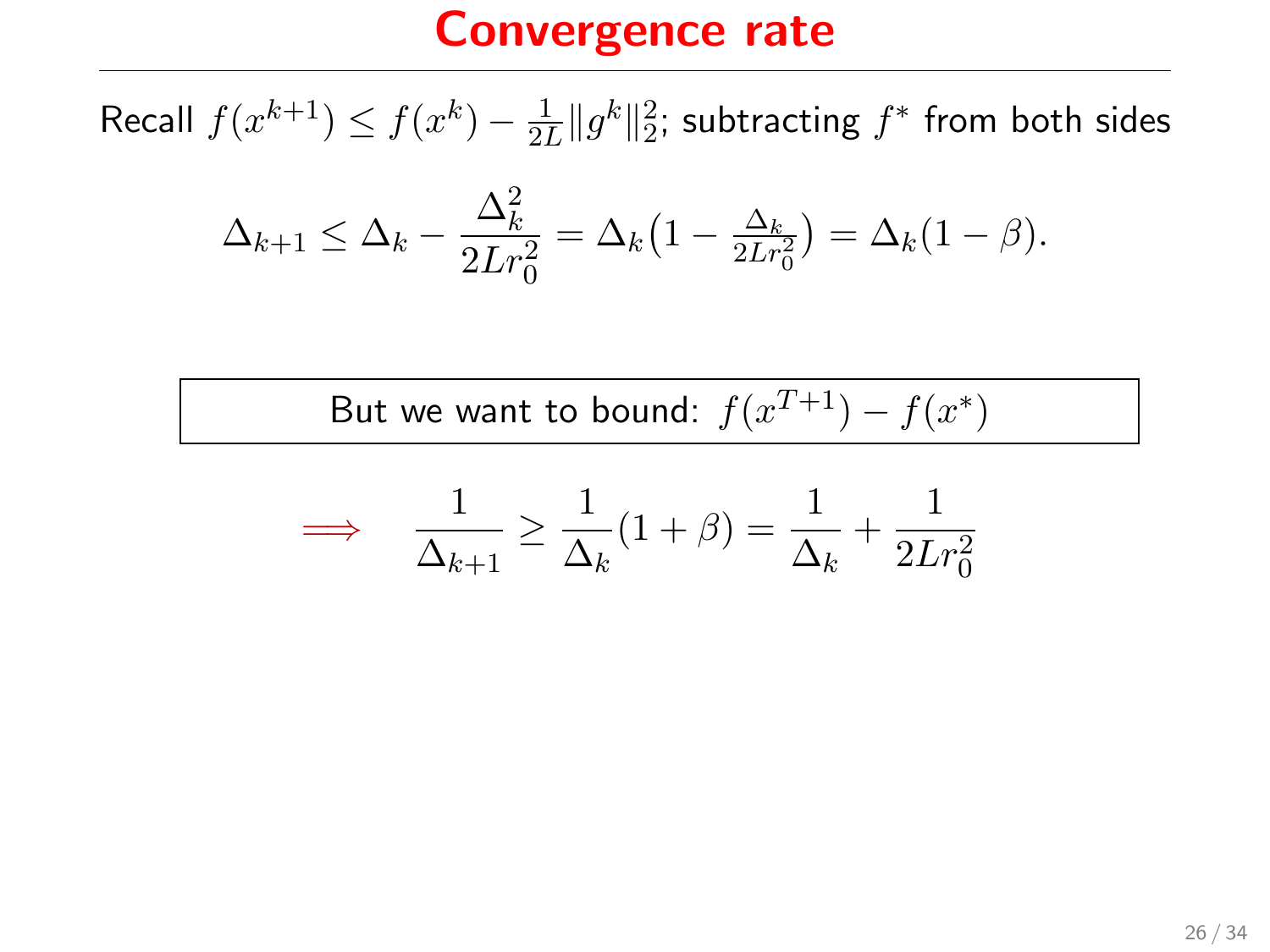Recall  $f(x^{k+1}) \leq f(x^k) - \frac{1}{2l}$  $\frac{1}{2L}\|g^k\|_2^2$ ; subtracting  $f^*$  from both sides

$$
\Delta_{k+1} \leq \Delta_k - \frac{\Delta_k^2}{2Lr_0^2} = \Delta_k \left(1 - \frac{\Delta_k}{2Lr_0^2}\right) = \Delta_k (1 - \beta).
$$

But we want to bound:  $f(x^{T+1}) - f(x^*)$ 

$$
\implies \frac{1}{\Delta_{k+1}} \ge \frac{1}{\Delta_k} (1+\beta) = \frac{1}{\Delta_k} + \frac{1}{2Lr_0^2}
$$

 $\blacktriangleright$  Sum both sides over  $k = 0, \ldots, T$  to obtain

$$
\frac{1}{\Delta_{T+1}} \ge \frac{1}{\Delta_0} + \frac{T+1}{2Lr_0^2}
$$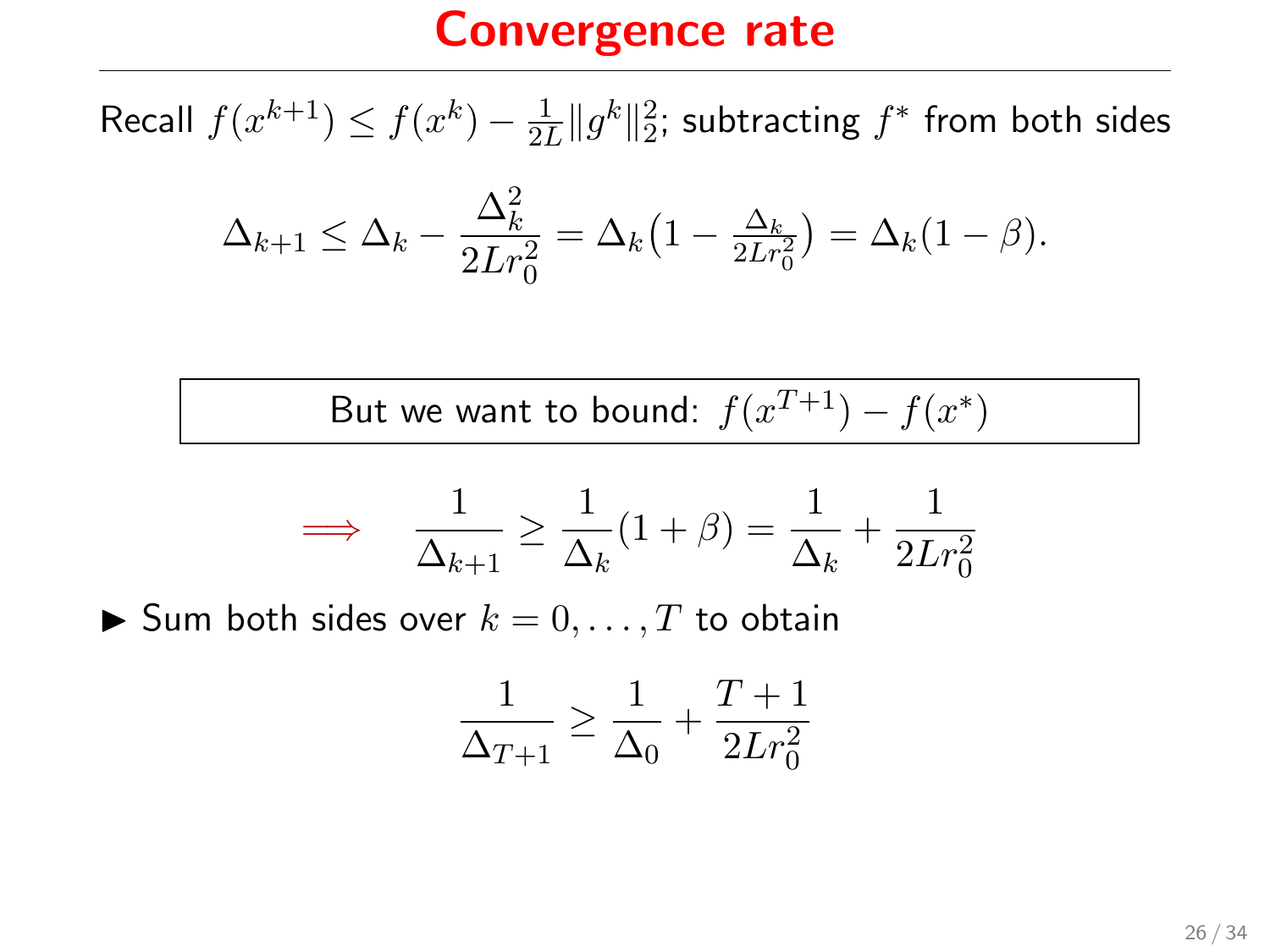$\blacktriangleright$  Sum both sides over  $k = 0, \ldots, T$  to obtain

$$
\frac{1}{\Delta_{T+1}} \ge \frac{1}{\Delta_0} + \frac{T+1}{2Lr_0^2}
$$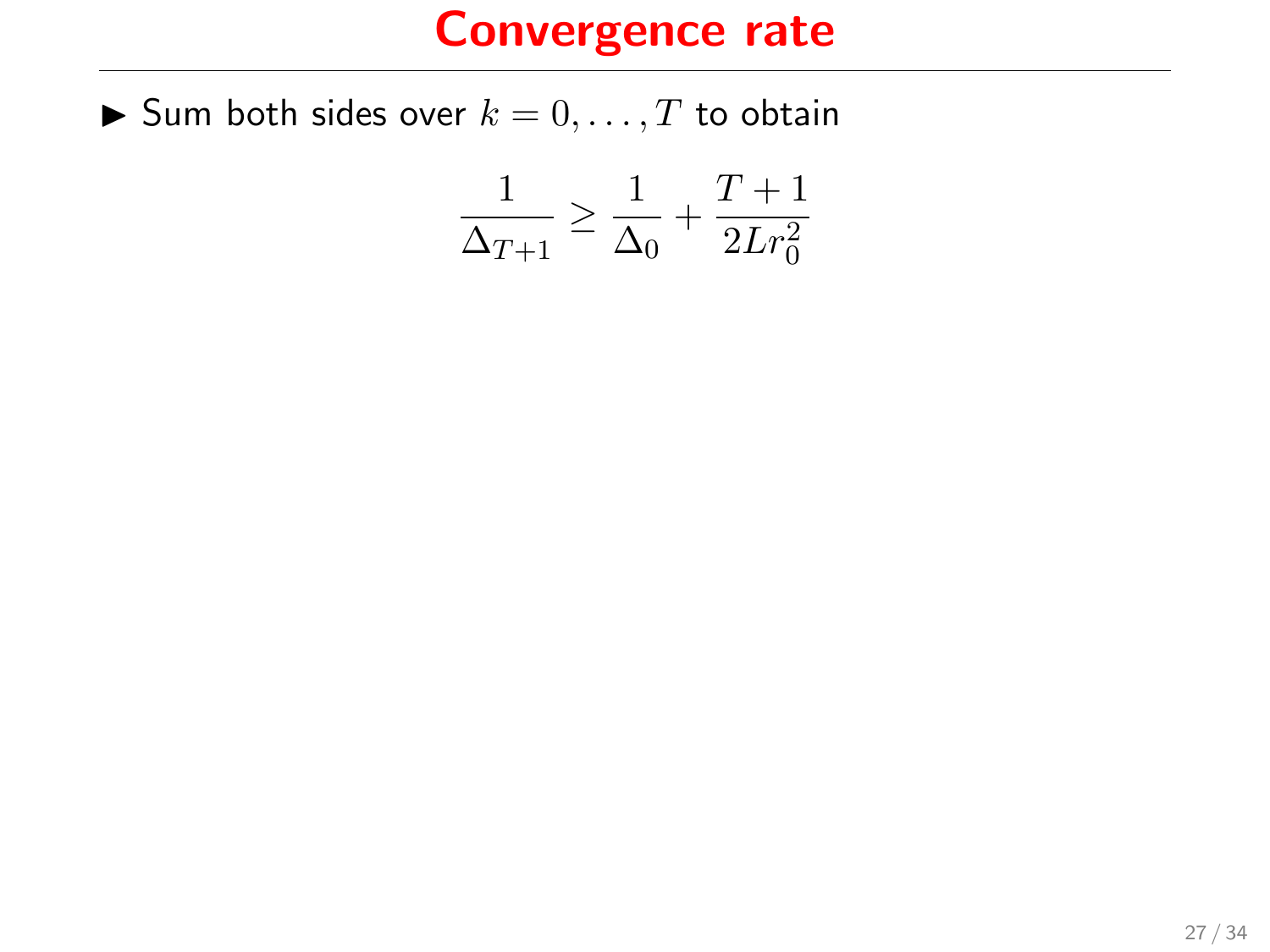$\blacktriangleright$  Sum both sides over  $k = 0, \ldots, T$  to obtain

$$
\frac{1}{\Delta_{T+1}}\geq \frac{1}{\Delta_0}+\frac{T+1}{2Lr_0^2}
$$

 $\blacktriangleright$  Rearrange to conclude

$$
f(x^{T}) - f^* \le \frac{2L\Delta_0 r_0^2}{2Lr_0^2 + T\Delta_0}
$$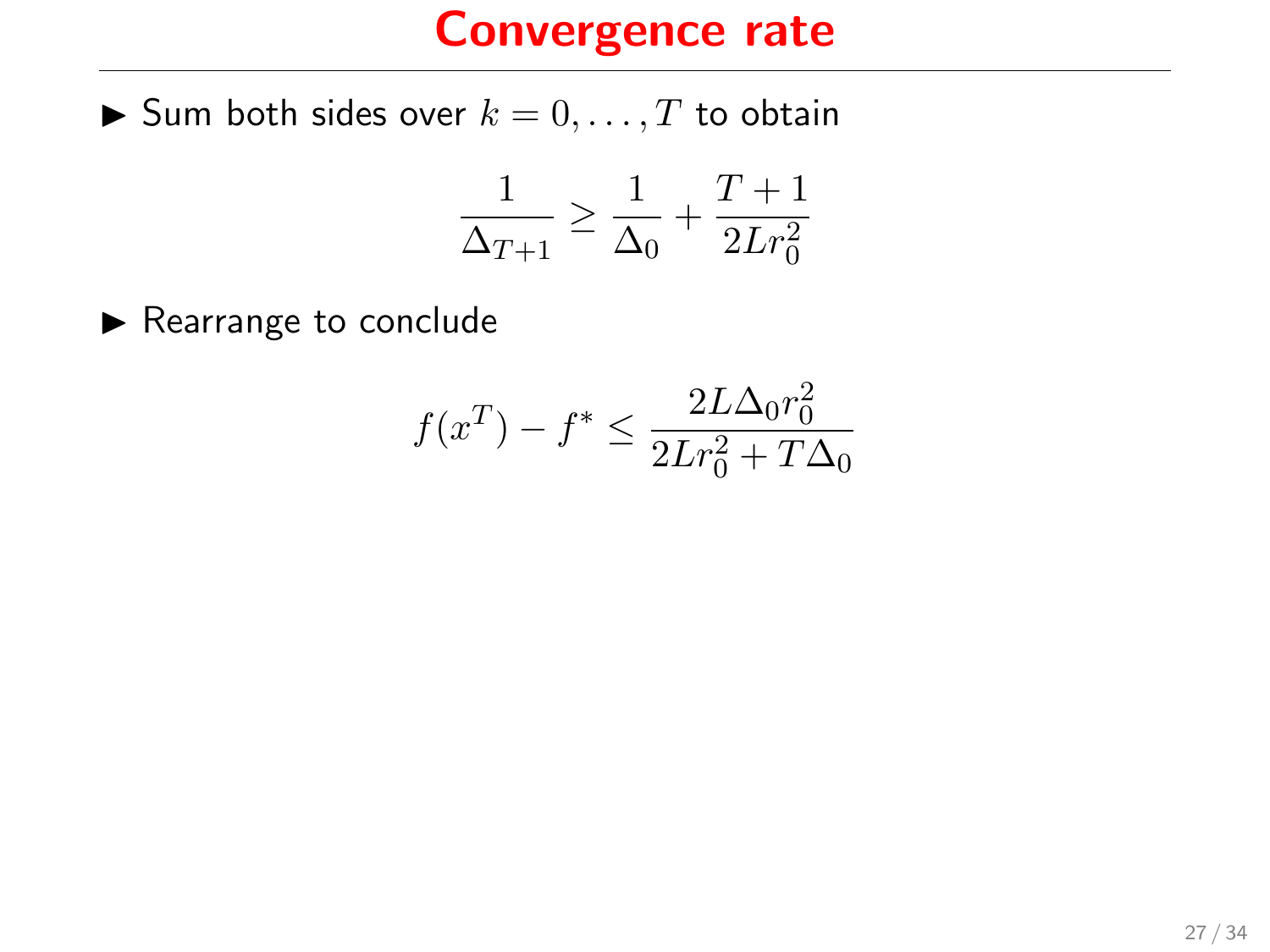$\blacktriangleright$  Sum both sides over  $k = 0, \ldots, T$  to obtain

$$
\frac{1}{\Delta_{T+1}} \ge \frac{1}{\Delta_0} + \frac{T+1}{2Lr_0^2}
$$

 $\blacktriangleright$  Rearrange to conclude

$$
f(x^{T}) - f^* \le \frac{2L\Delta_0 r_0^2}{2Lr_0^2 + T\Delta_0}
$$

► Use descent lemma to bound  $\Delta_0 \leq (L/2) \|x^0 - x^*\|_2^2$ ; simplify

$$
f(x^{T}) - f(x^{*}) \le \frac{2L\Delta_{0}||x^{0} - x^{*}||_{2}^{2}}{T+4} = O(1/T).
$$

**Exercise:** Prove above simplification.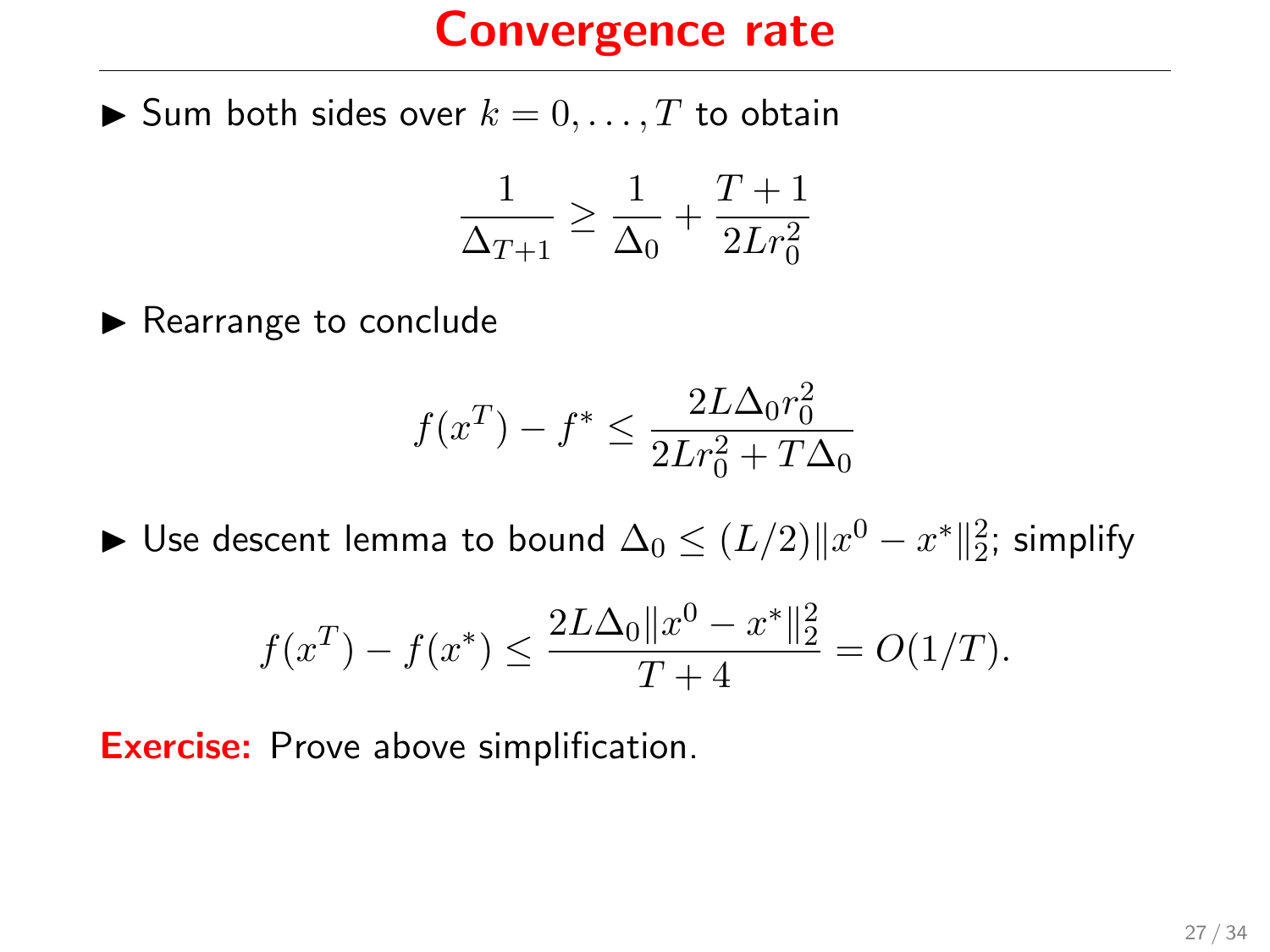#### Gradient descent – faster rate

**Assumption: Strong convexity**; denote  $f \in S_{L,\mu}^1$  $f(x) \ge f(y) + \langle \nabla f(y), x - y \rangle + \frac{\mu}{2}$  $\frac{\mu}{2} \|x - y\|_2^2$ 

• Setting  $\alpha_k = 2/(\mu + L)$  yields linear rate  $(\mu > 0)$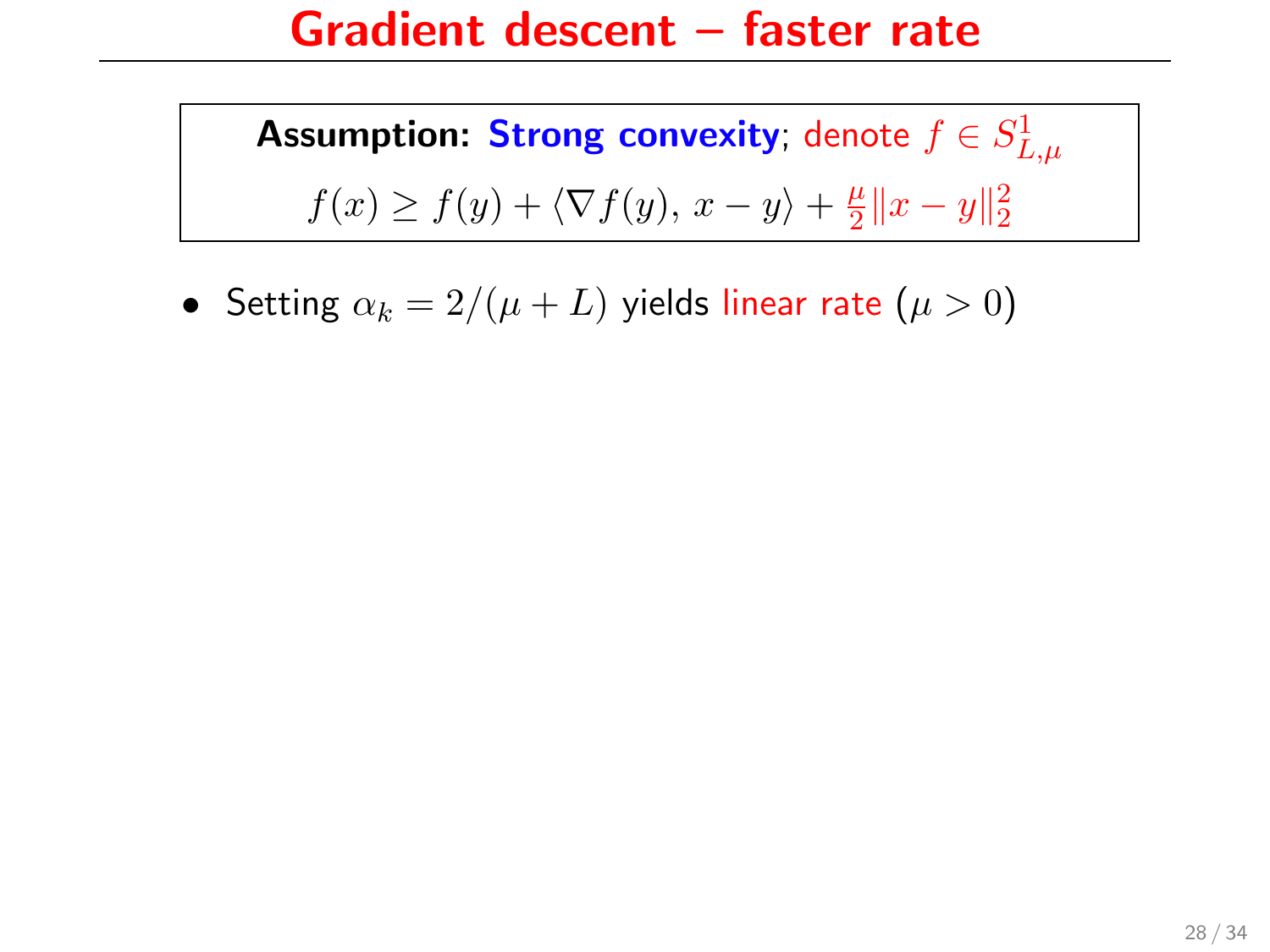**Thm 2.** Suppose 
$$
f \in S^1_{L,\mu}
$$
. Then, for any  $x, y \in \mathbb{R}^n$   

$$
\langle \nabla f(x) - \nabla f(y), x - y \rangle \ge \frac{\mu L}{\mu + L} \|x - y\|_2^2 + \frac{1}{\mu + L} \|\nabla f(x) - \nabla f(y)\|_2^2
$$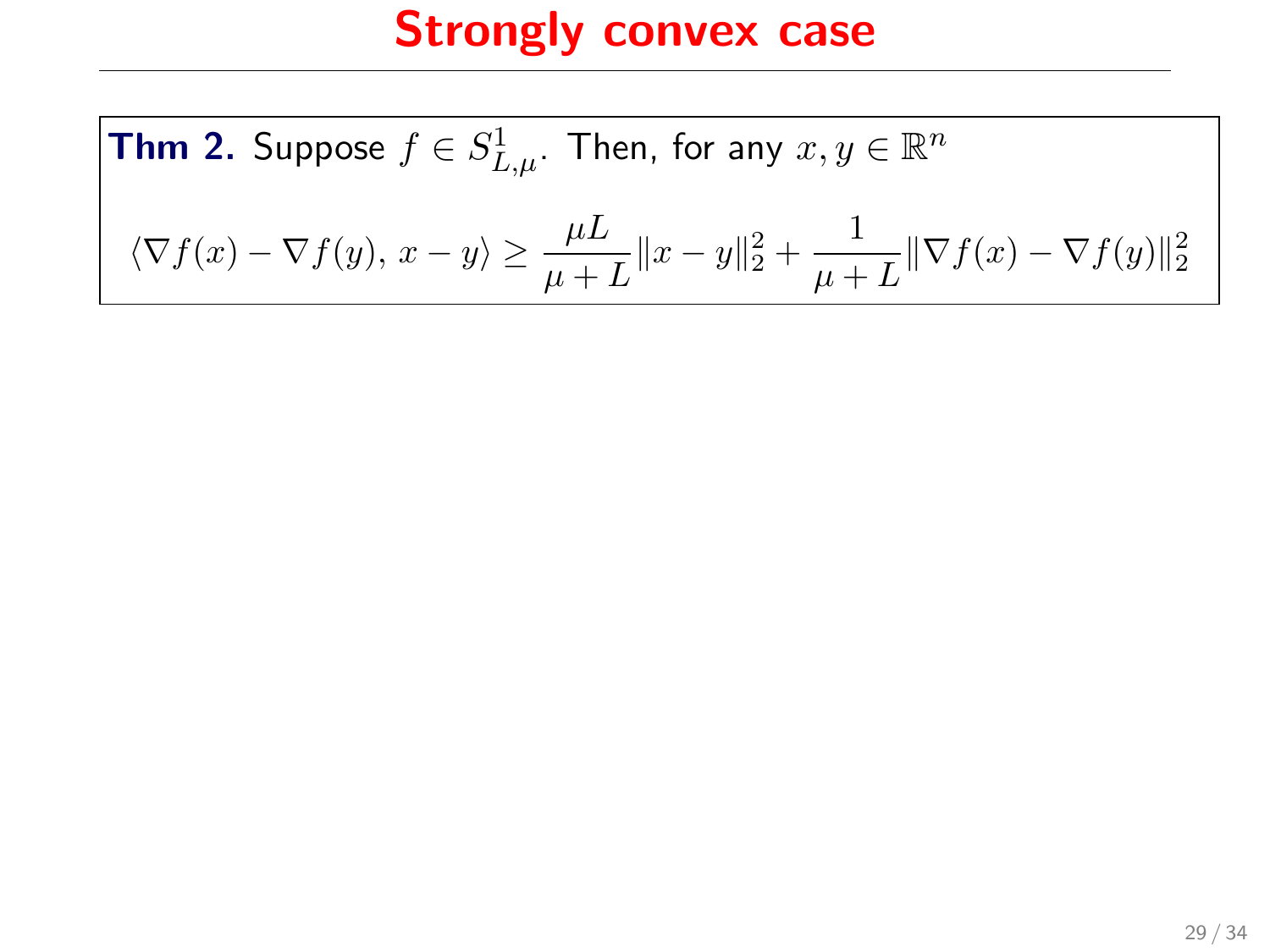**Thm 2.** Suppose 
$$
f \in S^1_{L,\mu}
$$
. Then, for any  $x, y \in \mathbb{R}^n$   

$$
\langle \nabla f(x) - \nabla f(y), x - y \rangle \ge \frac{\mu L}{\mu + L} ||x - y||_2^2 + \frac{1}{\mu + L} ||\nabla f(x) - \nabla f(y)||_2^2
$$

► Consider the **convex** function  $\phi(x) = f(x) - \frac{\mu}{2}$  $\frac{\mu}{2}||x||_2^2$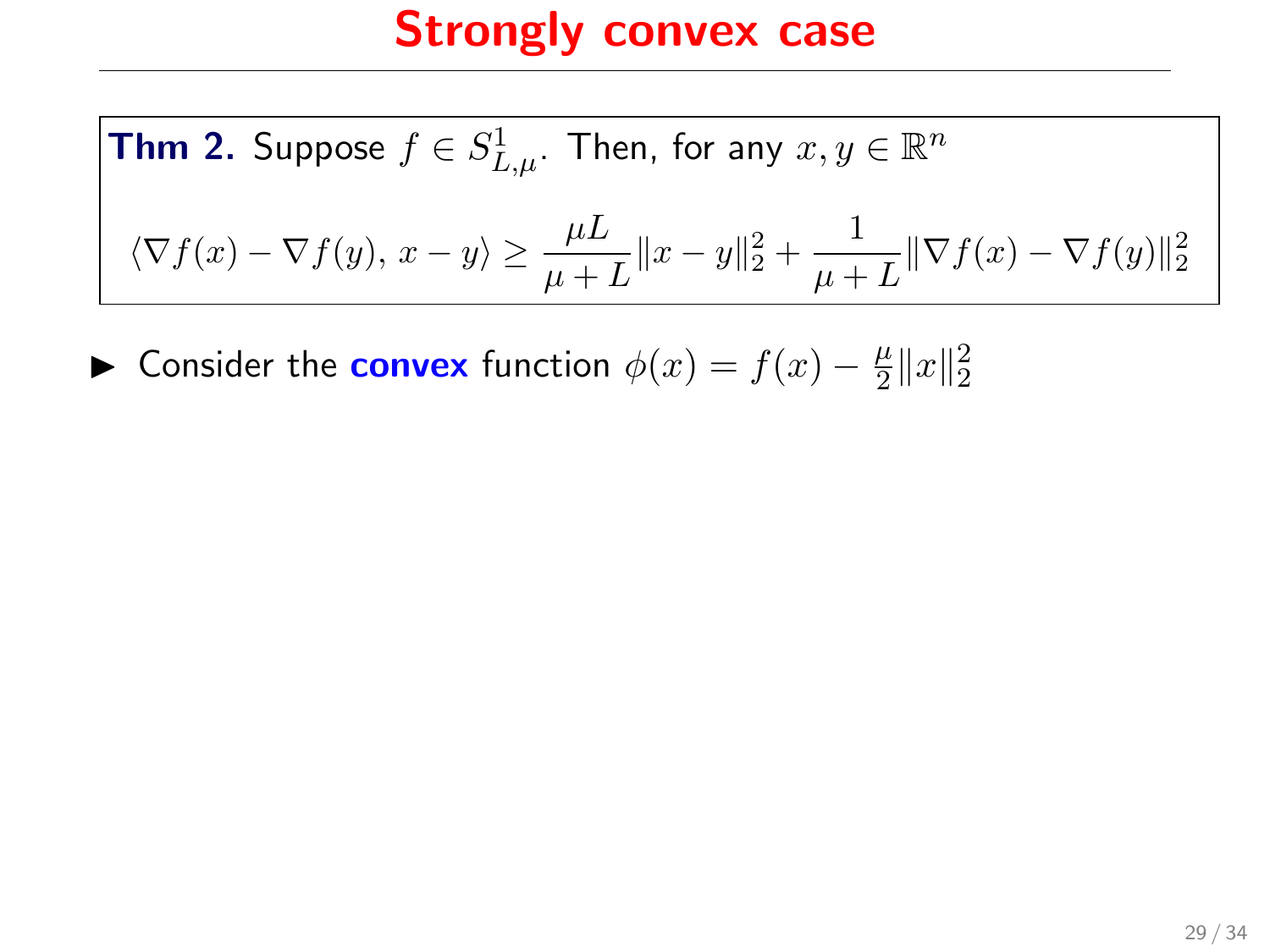**Thm 2.** Suppose 
$$
f \in S^1_{L,\mu}
$$
. Then, for any  $x, y \in \mathbb{R}^n$   

$$
\langle \nabla f(x) - \nabla f(y), x - y \rangle \ge \frac{\mu L}{\mu + L} ||x - y||_2^2 + \frac{1}{\mu + L} ||\nabla f(x) - \nabla f(y)||_2^2
$$

► Consider the **convex** function  $\phi(x) = f(x) - \frac{\mu}{2}$  $\frac{\mu}{2}||x||_2^2$ 

$$
\blacktriangleright \nabla \phi(x) = \nabla f(x) - \mu x
$$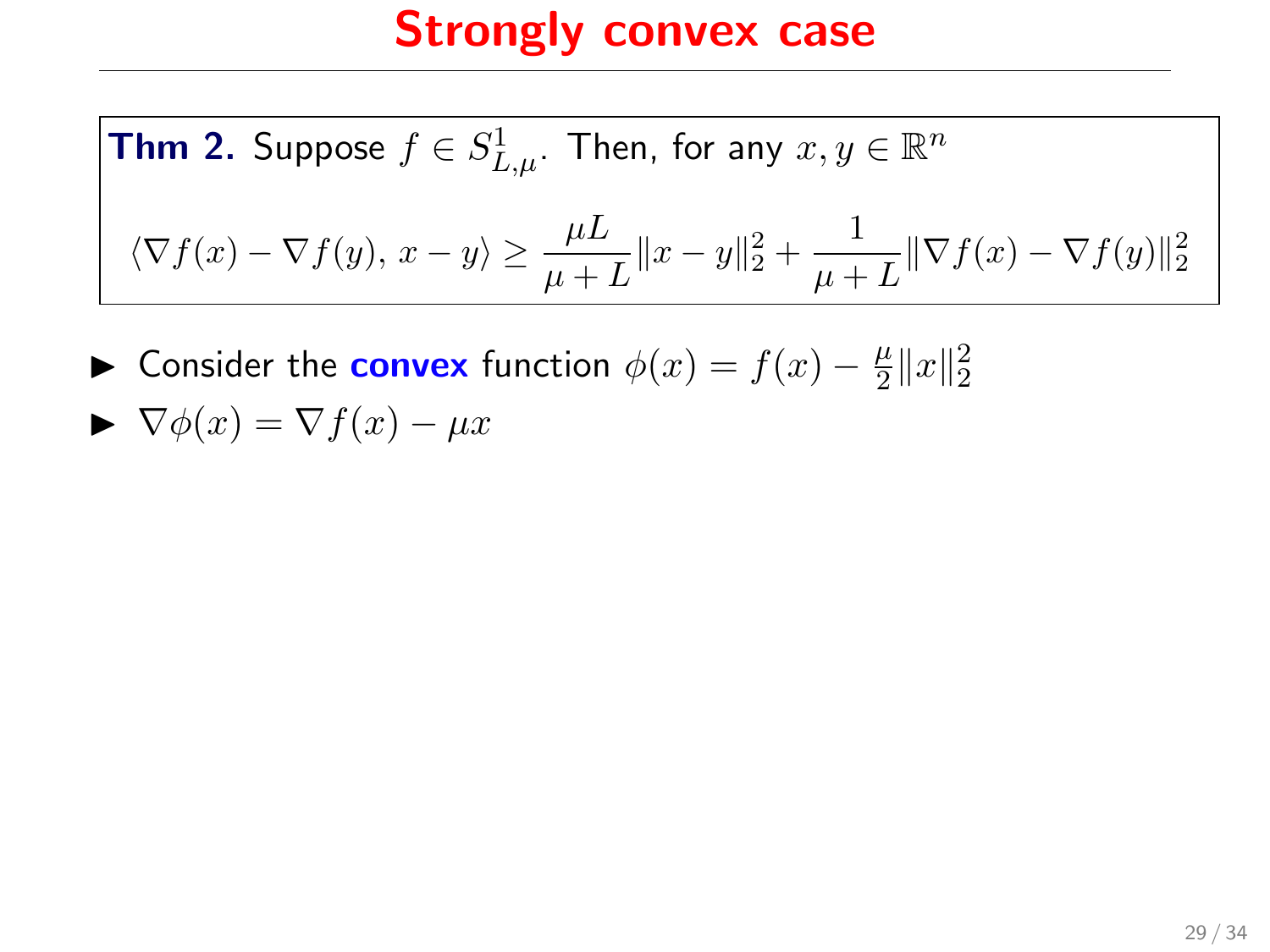**Thm 2.** Suppose 
$$
f \in S^1_{L,\mu}
$$
. Then, for any  $x, y \in \mathbb{R}^n$   

$$
\langle \nabla f(x) - \nabla f(y), x - y \rangle \ge \frac{\mu L}{\mu + L} ||x - y||_2^2 + \frac{1}{\mu + L} ||\nabla f(x) - \nabla f(y)||_2^2
$$

► Consider the **convex** function  $\phi(x) = f(x) - \frac{\mu}{2}$  $\frac{\mu}{2}||x||_2^2$ 

$$
\blacktriangleright \nabla \phi(x) = \nabla f(x) - \mu x
$$

If  $\mu = L$ , then easily true (due to strong convexity and Coroll. 2)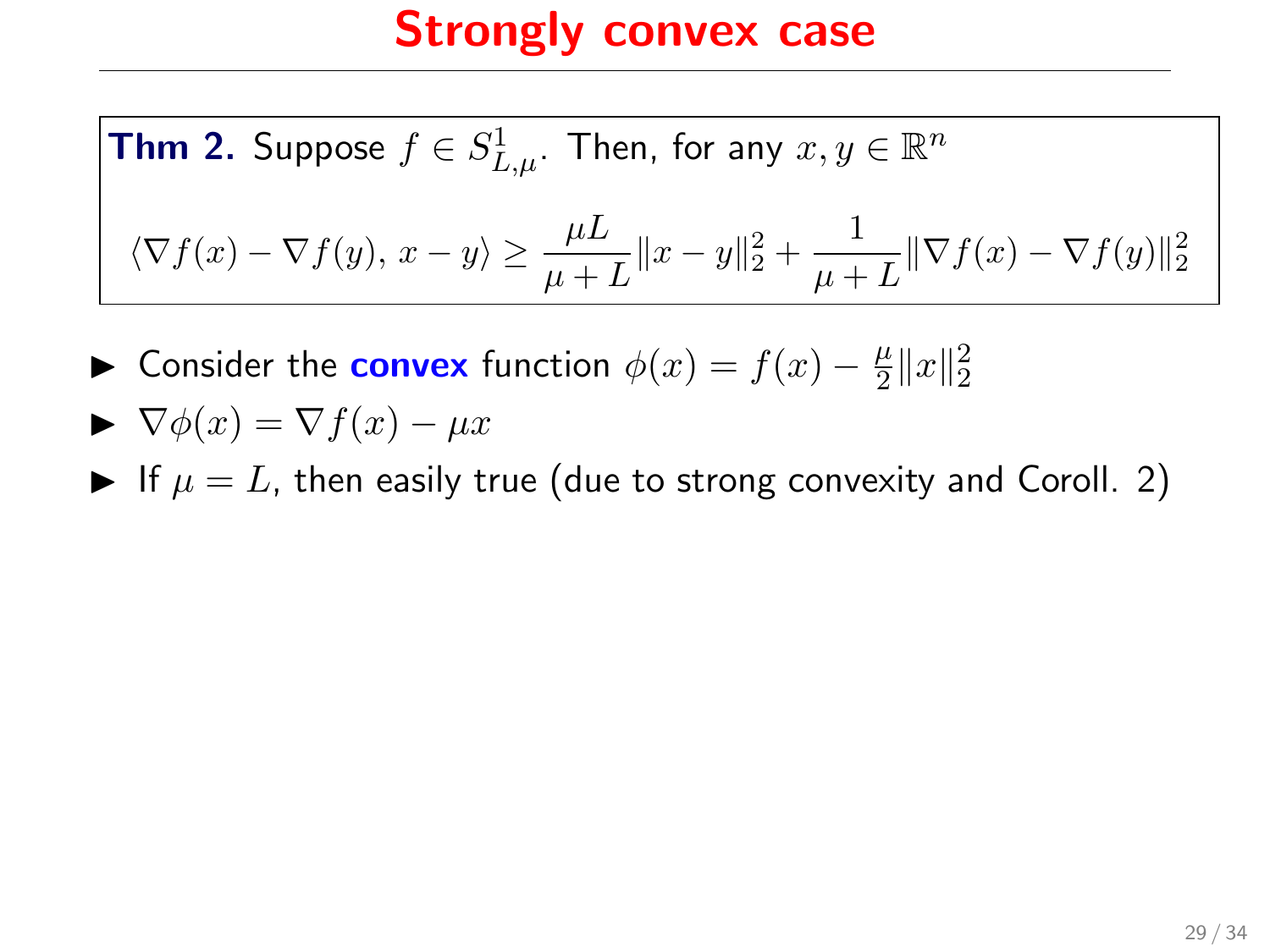**Thm 2.** Suppose 
$$
f \in S^1_{L,\mu}
$$
. Then, for any  $x, y \in \mathbb{R}^n$   

$$
\langle \nabla f(x) - \nabla f(y), x - y \rangle \ge \frac{\mu L}{\mu + L} ||x - y||_2^2 + \frac{1}{\mu + L} ||\nabla f(x) - \nabla f(y)||_2^2
$$

► Consider the **convex** function  $\phi(x) = f(x) - \frac{\mu}{2}$  $\frac{\mu}{2}||x||_2^2$ 

$$
\blacktriangleright \nabla \phi(x) = \nabla f(x) - \mu x
$$

- If  $\mu = L$ , then easily true (due to strong convexity and Coroll. 2)
- ► If  $\mu < L$ , then  $\phi \in C^1_{L-\mu}$ ; now invoke Coroll. 2

$$
\langle \nabla \phi(x) - \nabla \phi(y), x - y \rangle \ge \frac{1}{L - \mu} \|\nabla \phi(x) - \nabla \phi(y)\|_2
$$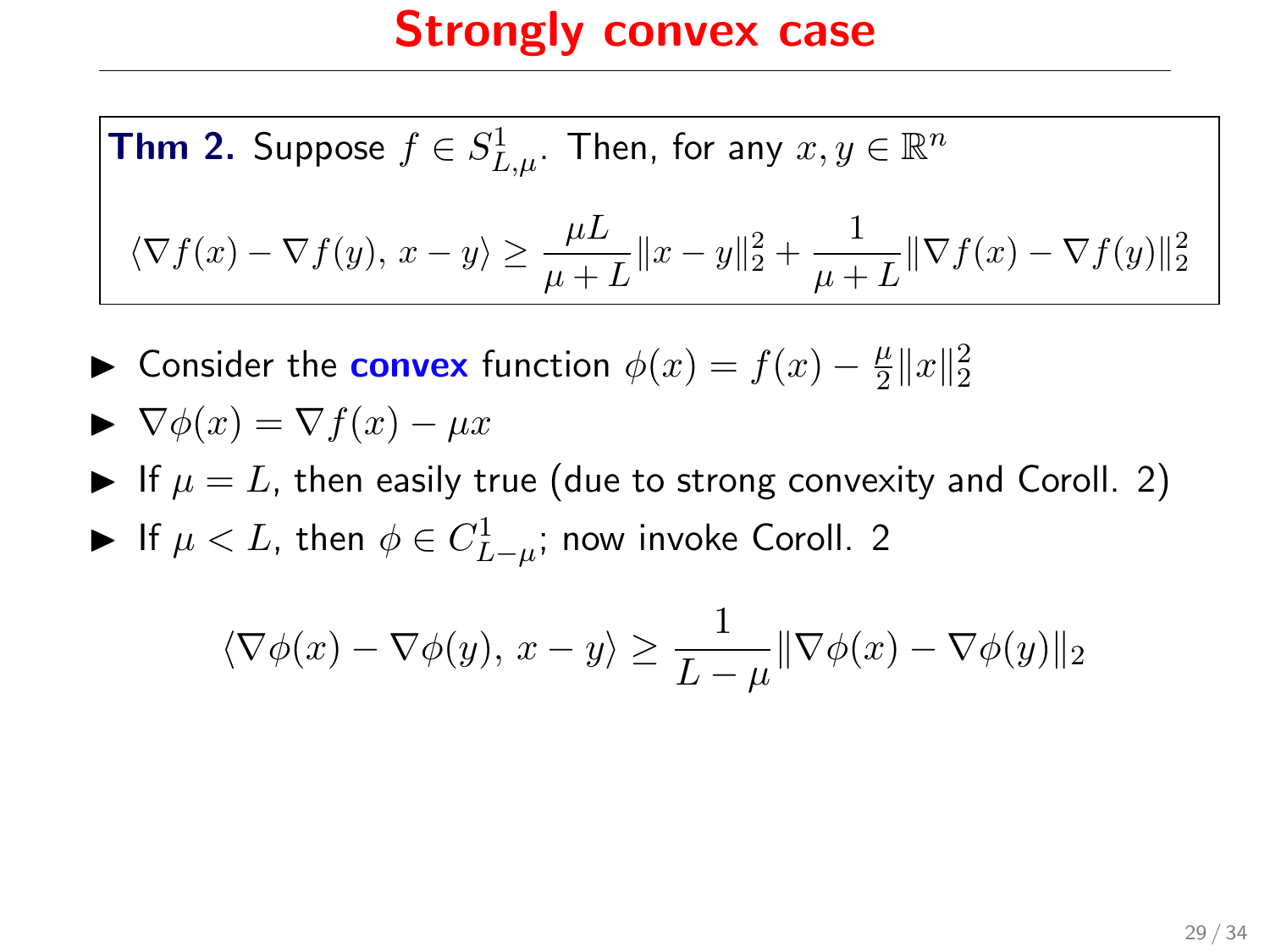**Theorem.** If  $f \in S^1_{L,\mu}$ ,  $0 < \alpha < 2/(L + \mu)$ , then the gradient method generates a sequence  $\{x^k\}$  that satisfies

$$
||x^{k} - x^{*}||_{2}^{2} \le \left(1 - \frac{2\alpha\mu L}{\mu + L}\right)^{k} ||x^{0} - x^{*}||_{2}.
$$

Moreover, if  $\alpha = 2/(L + \mu)$  then

$$
f(x^{k}) - f^* \le \frac{L}{2} \left(\frac{\kappa - 1}{\kappa + 1}\right)^{2k} \|x^0 - x^*\|_2^2,
$$

where  $\kappa = L/\mu$  is the **condition number**.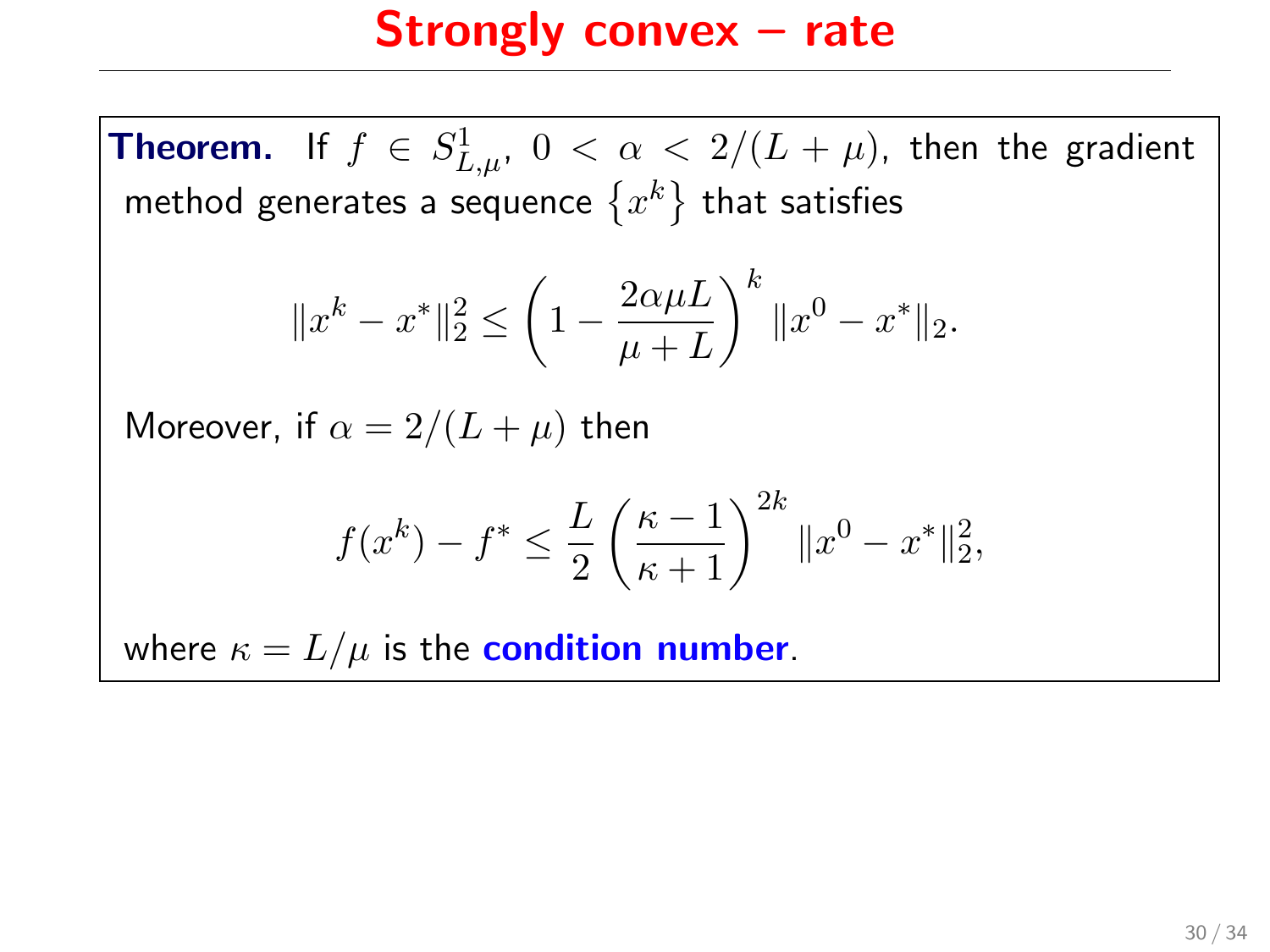▶ As before, let  $r_k = ||x^k - x^*||_2$ , and consider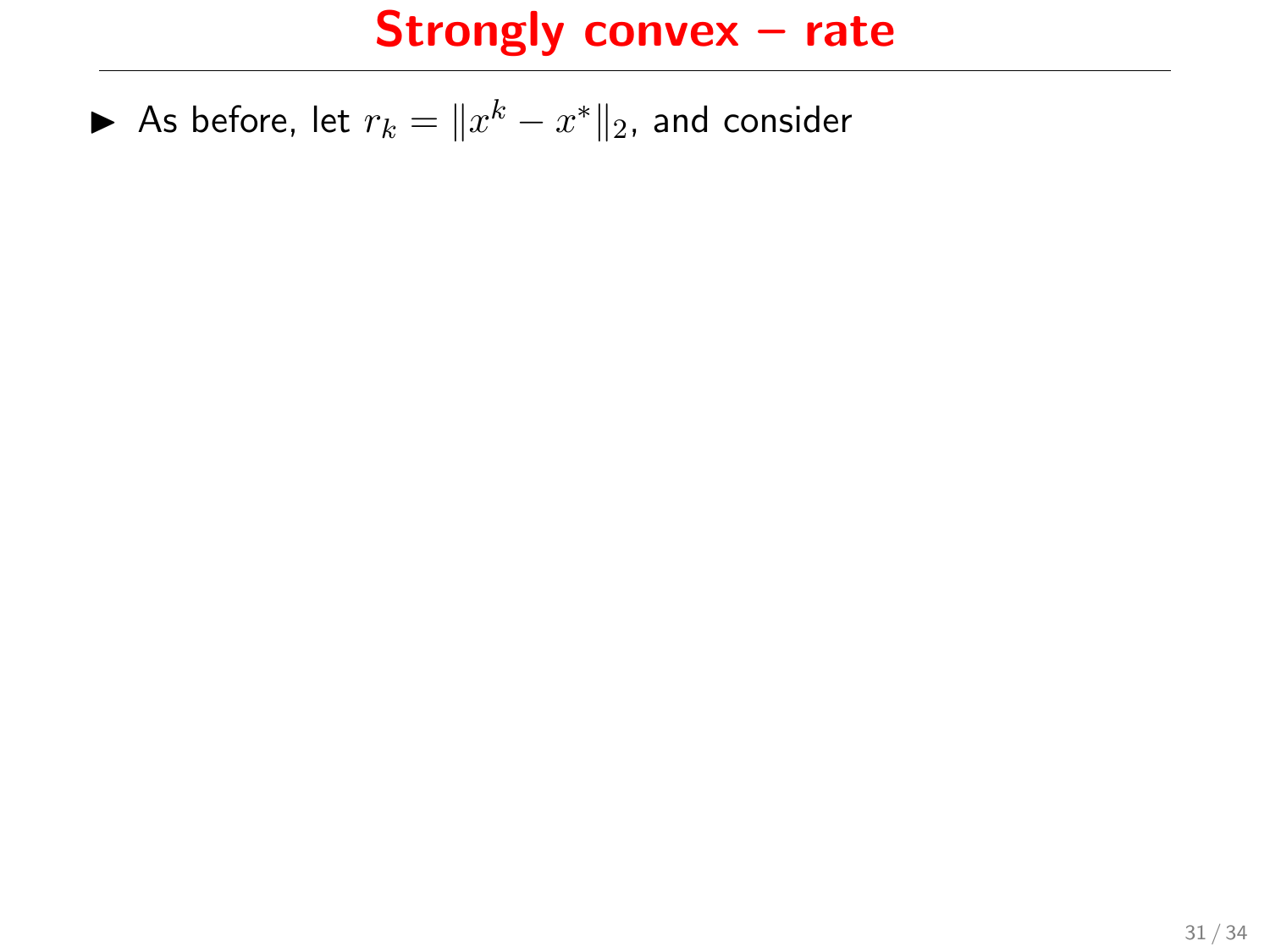▶ As before, let  $r_k = ||x^k - x^*||_2$ , and consider

$$
r_{k+1}^2 = ||x^k - x^* - \alpha \nabla f(x^k)||_2^2
$$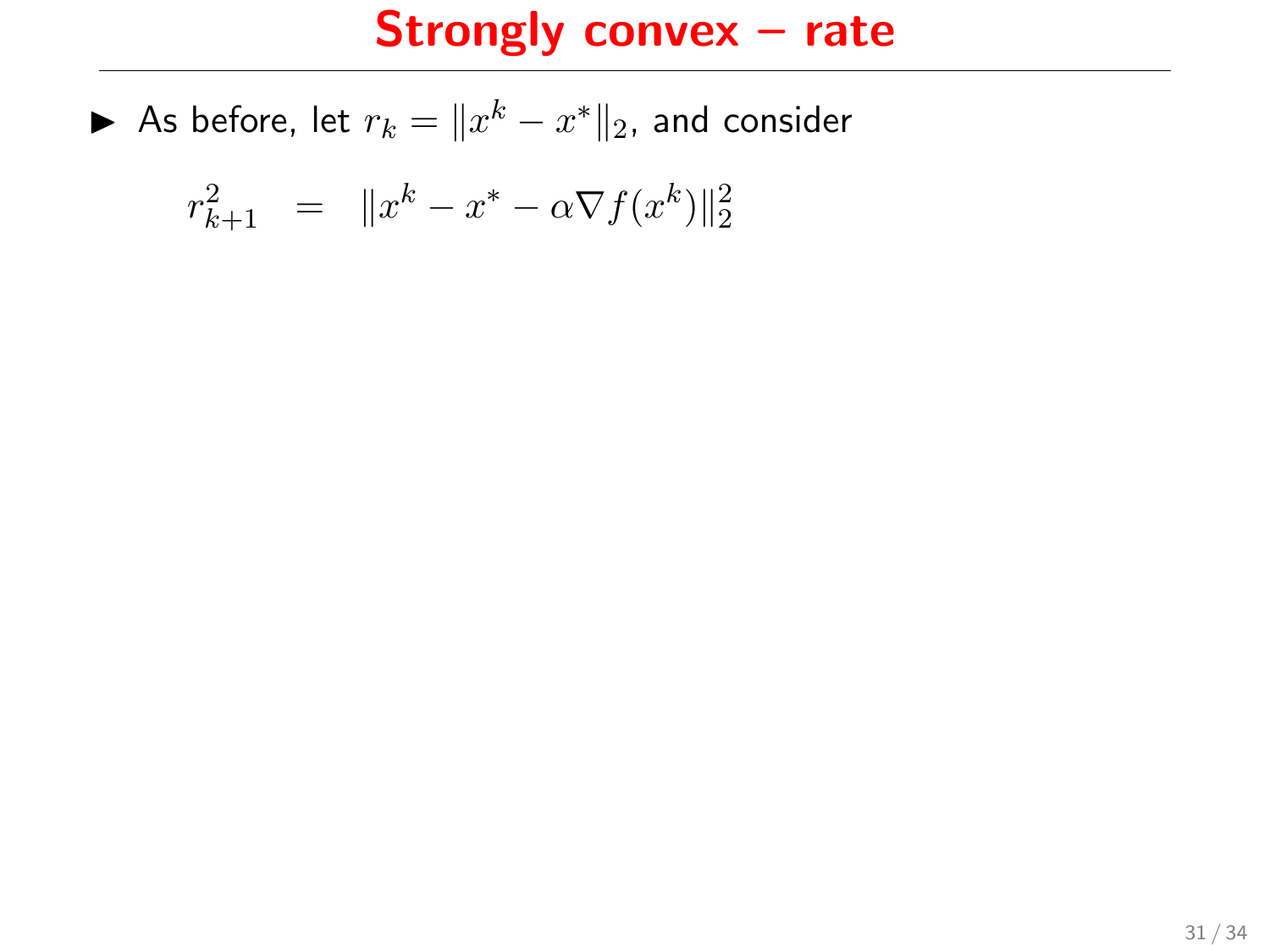▶ As before, let  $r_k = ||x^k - x^*||_2$ , and consider

$$
r_{k+1}^2 = ||x^k - x^* - \alpha \nabla f(x^k)||_2^2
$$
  
=  $r_k^2 - 2\alpha \langle \nabla f(x^k), x^k - x^* \rangle + \alpha^2 ||\nabla f(x^k)||_2^2$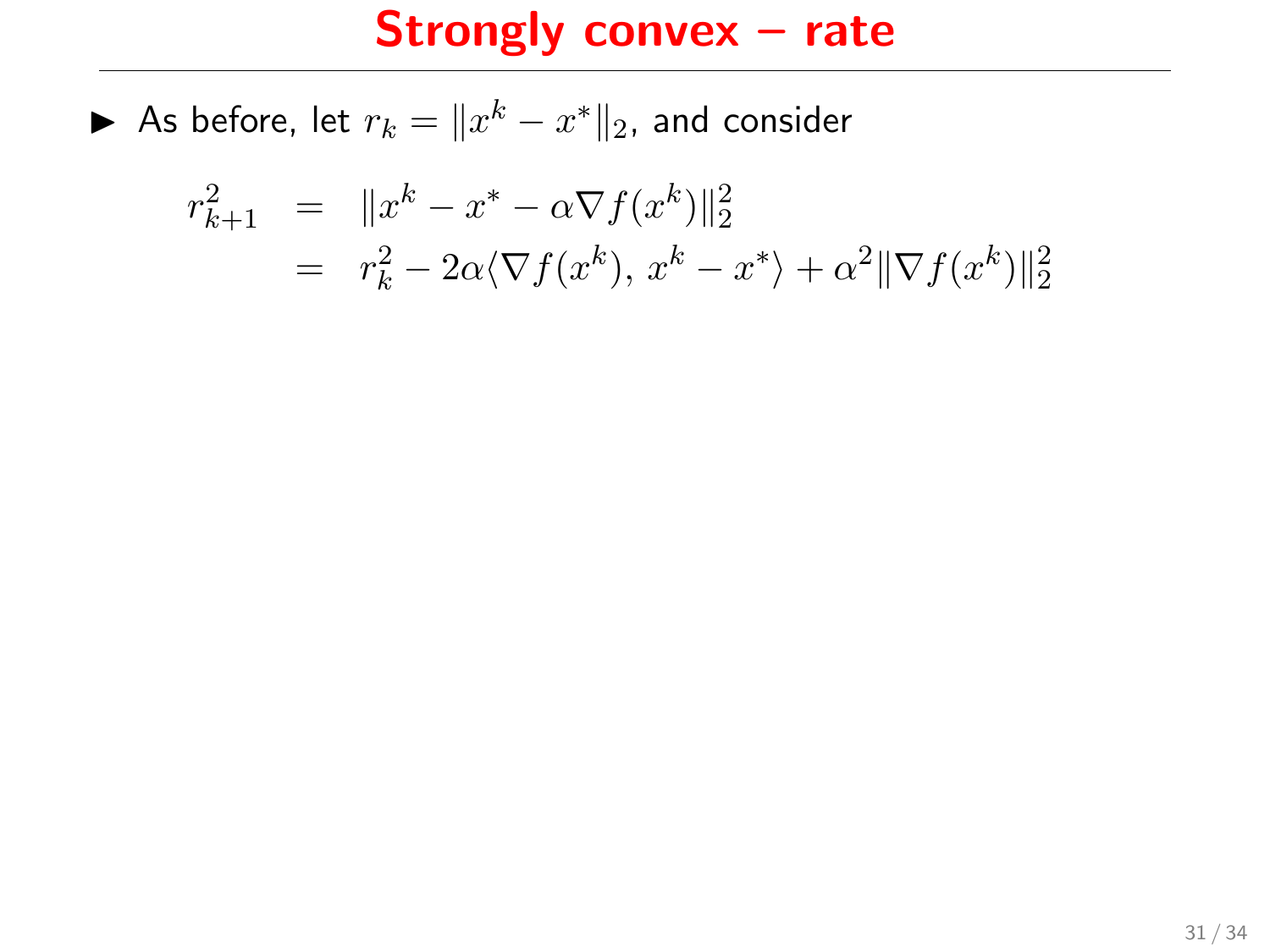#### Strongly convex – rate

▶ As before, let  $r_k = ||x^k - x^*||_2$ , and consider

$$
r_{k+1}^2 = ||x^k - x^* - \alpha \nabla f(x^k)||_2^2
$$
  
=  $r_k^2 - 2\alpha \langle \nabla f(x^k), x^k - x^* \rangle + \alpha^2 ||\nabla f(x^k)||_2^2$   
 $\leq \left(1 - \frac{2\alpha \mu L}{\mu + L}\right) r_k^2 + \alpha \left(\alpha - \frac{2}{\mu + L}\right) ||\nabla f(x^k)||_2^2$ 

where we used Thm. 2 with  $\nabla f(x^*) = 0$  for last inequality.

**Exercise:** Complete the proof using above argument.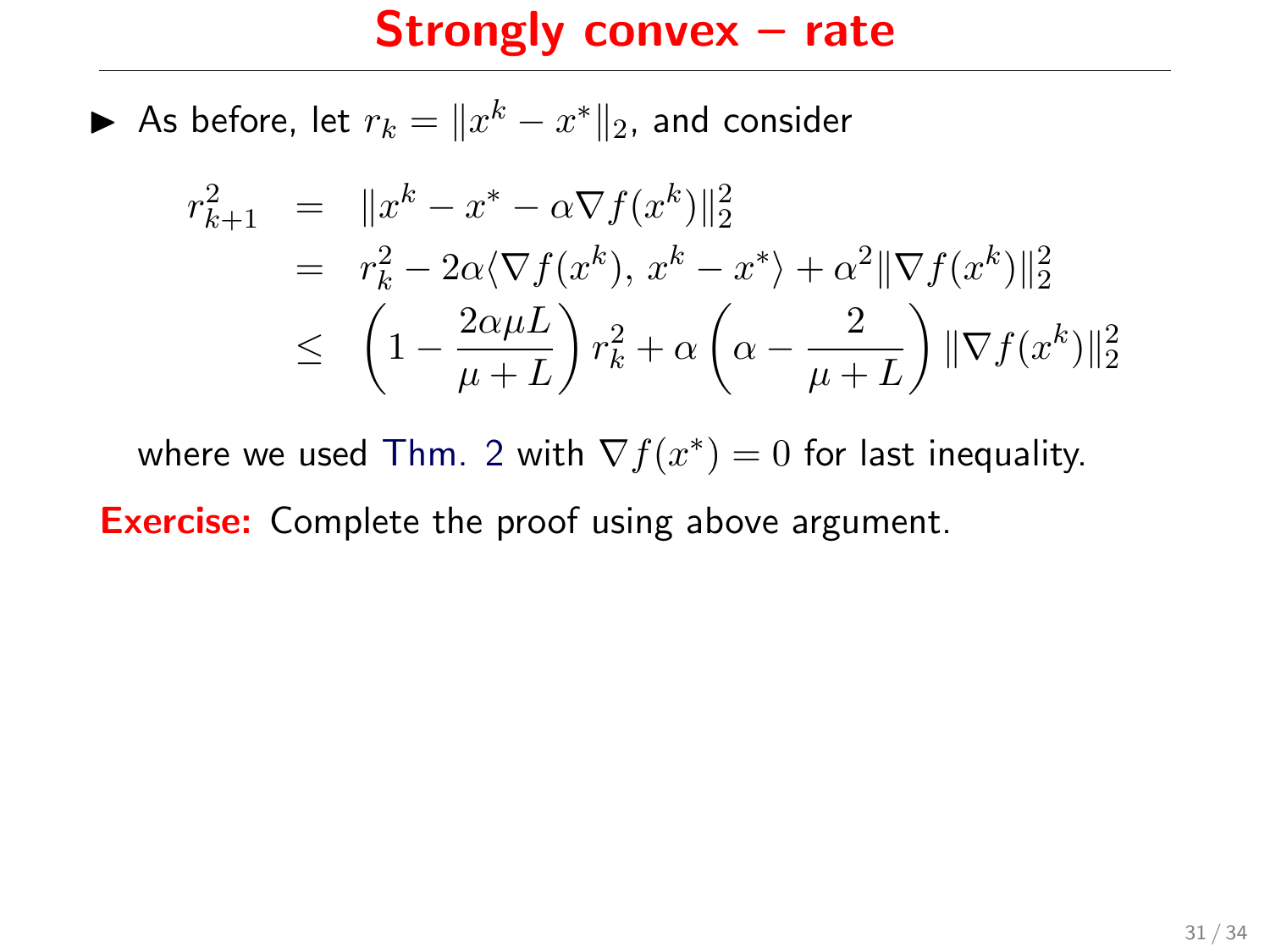## Gradient methods – lower bounds

$$
x^{k+1} = x^k - \alpha_k \nabla f(x^k)
$$

**Theorem** Lower bound I (Nesterov) For any  $x^0 \in \mathbb{R}^n$ , and  $1 \leq T \leq$ 1  $\frac{1}{2}(n-1)$ , there is a smooth  $f$ , s.t.

$$
f(x^{T}) - f(x^{*}) \ge \frac{3L||x^{0} - x^{*}||_{2}^{2}}{32(T+1)^{2}}
$$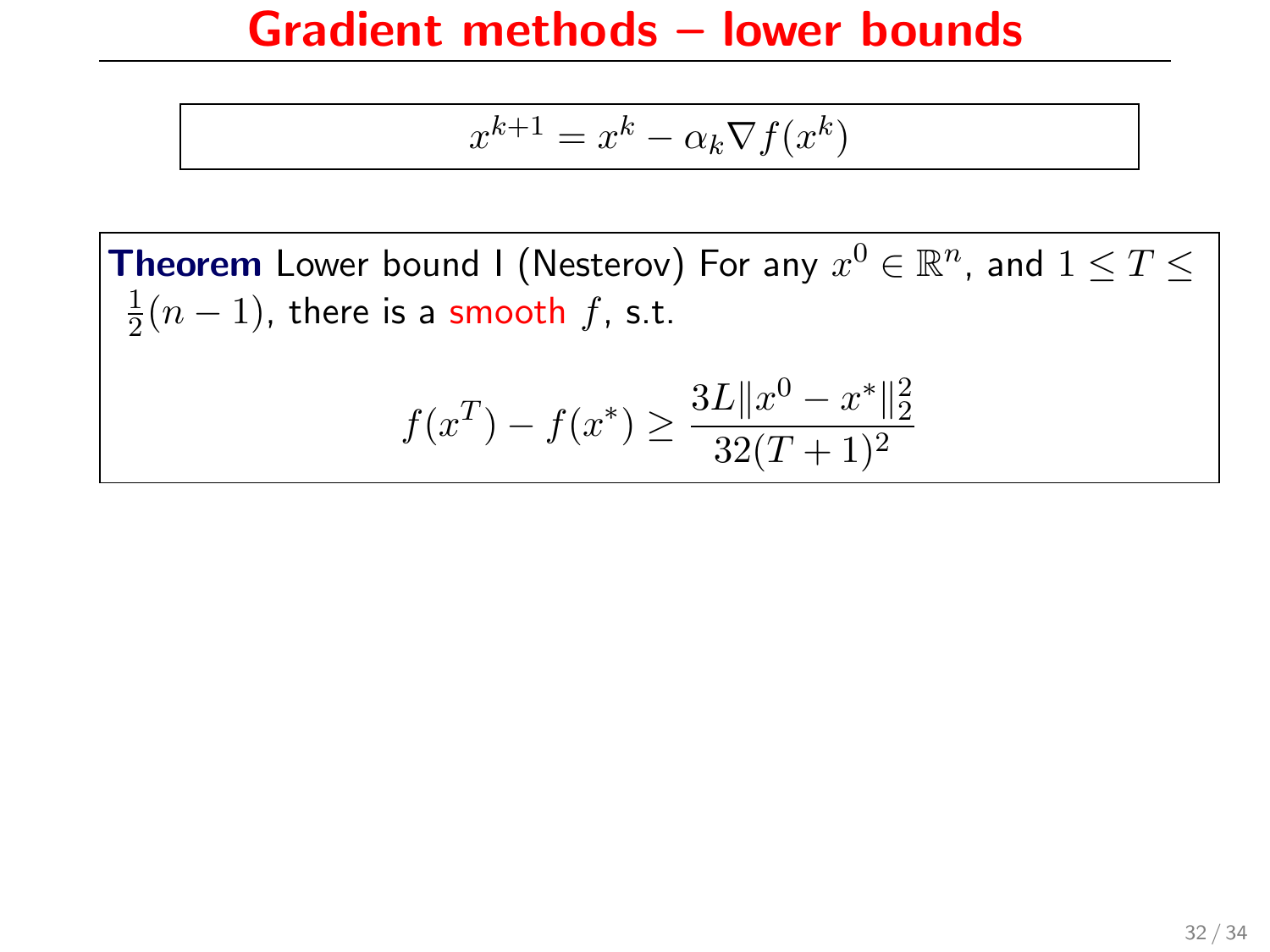## Gradient methods – lower bounds

$$
x^{k+1} = x^k - \alpha_k \nabla f(x^k)
$$

**Theorem** Lower bound I (Nesterov) For any  $x^0 \in \mathbb{R}^n$ , and  $1 \leq T \leq$ 1  $\frac{1}{2}(n-1)$ , there is a smooth  $f$ , s.t.

$$
f(x^{T}) - f(x^{*}) \ge \frac{3L||x^{0} - x^{*}||_{2}^{2}}{32(T+1)^{2}}
$$

Theorem Lower bound II (Nesterov). For class of smooth, strongly convex, i.e.,  $S_{L,\mu}^\infty$   $\left(\mu>0,\ \kappa>1\right)$ 

$$
f(x^{T}) - f(x^{*}) \ge \frac{\mu}{2} \left( \frac{\sqrt{\kappa} - 1}{\sqrt{\kappa} + 1} \right)^{2T} \|x^{0} - x^{*}\|_{2}^{2}.
$$

We'll come back to these towards end of course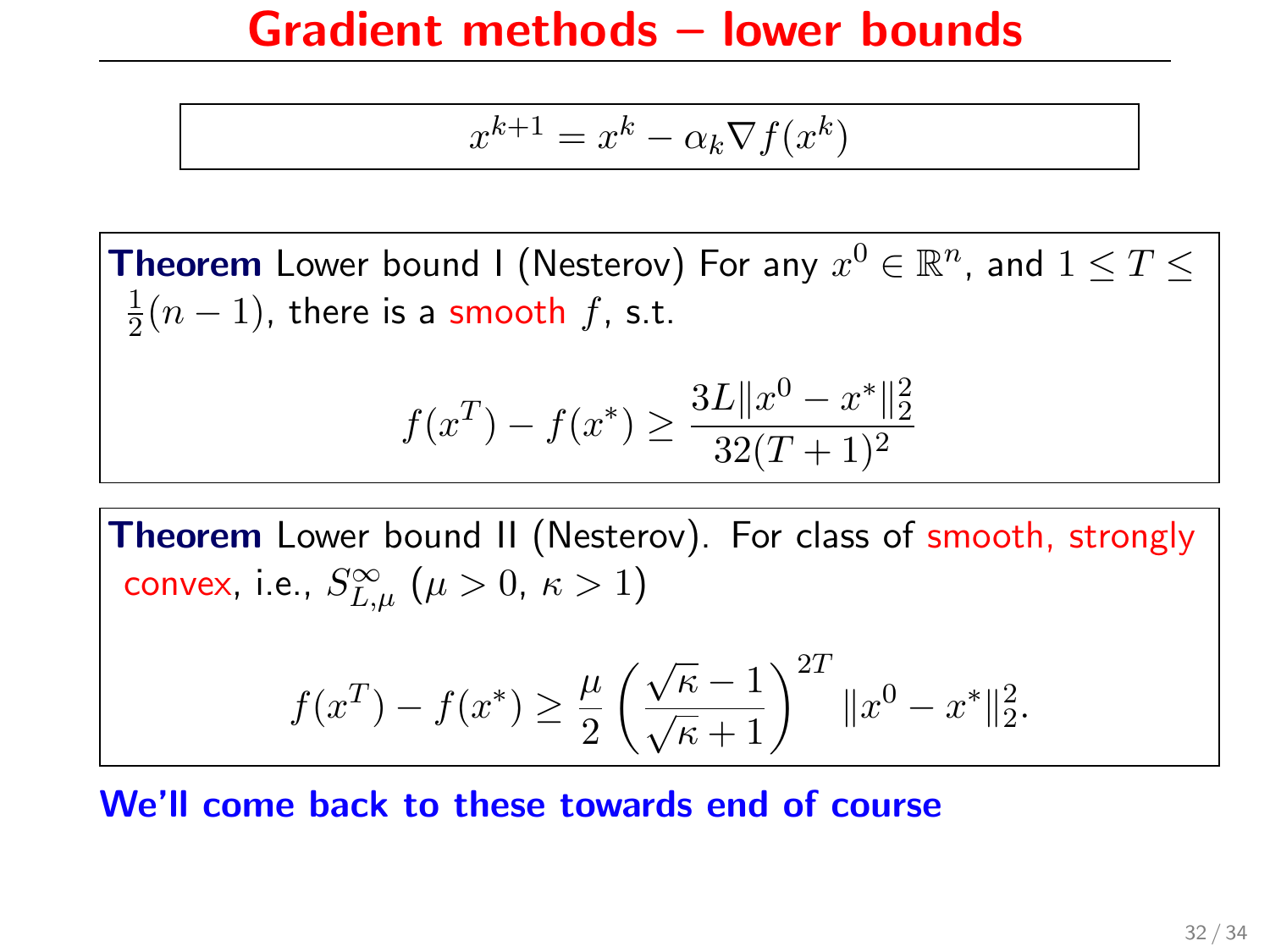### **Exercise**

♦ Let D be the  $(n-1) \times n$  differencing matrix

$$
D = \begin{pmatrix} -1 & 1 & & & \\ & -1 & 1 & & \\ & & \ddots & & \\ & & & -1 & 1 \end{pmatrix} \in \mathbb{R}^{(n-1)\times n},
$$

- $\oint f(x) = \frac{1}{2} \| D^{T}x b \|_{2}^{2} = \frac{1}{2}$  $\frac{1}{2}(\|D^Tx\|_2^2 + \|b\|_2^2 - 2\langle D^Tx, b\rangle)$ A Notice that  $\nabla f(x) = D(D^T x - b)$
- $\spadesuit$  Try different choices of b, and different initial vectors  $x_0$
- $\spadesuit$  Exercise: Experiment to see how large n must be before subgradient method starts outperforming CVX
- ♦ Exercise: Minimize  $f(x)$  for large n; e.g.,  $n = 10^6$ ,  $n = 10^7$
- ♦ Exercise: Repeat same exercise with constraints:  $x_i \in [-1, 1]$ .